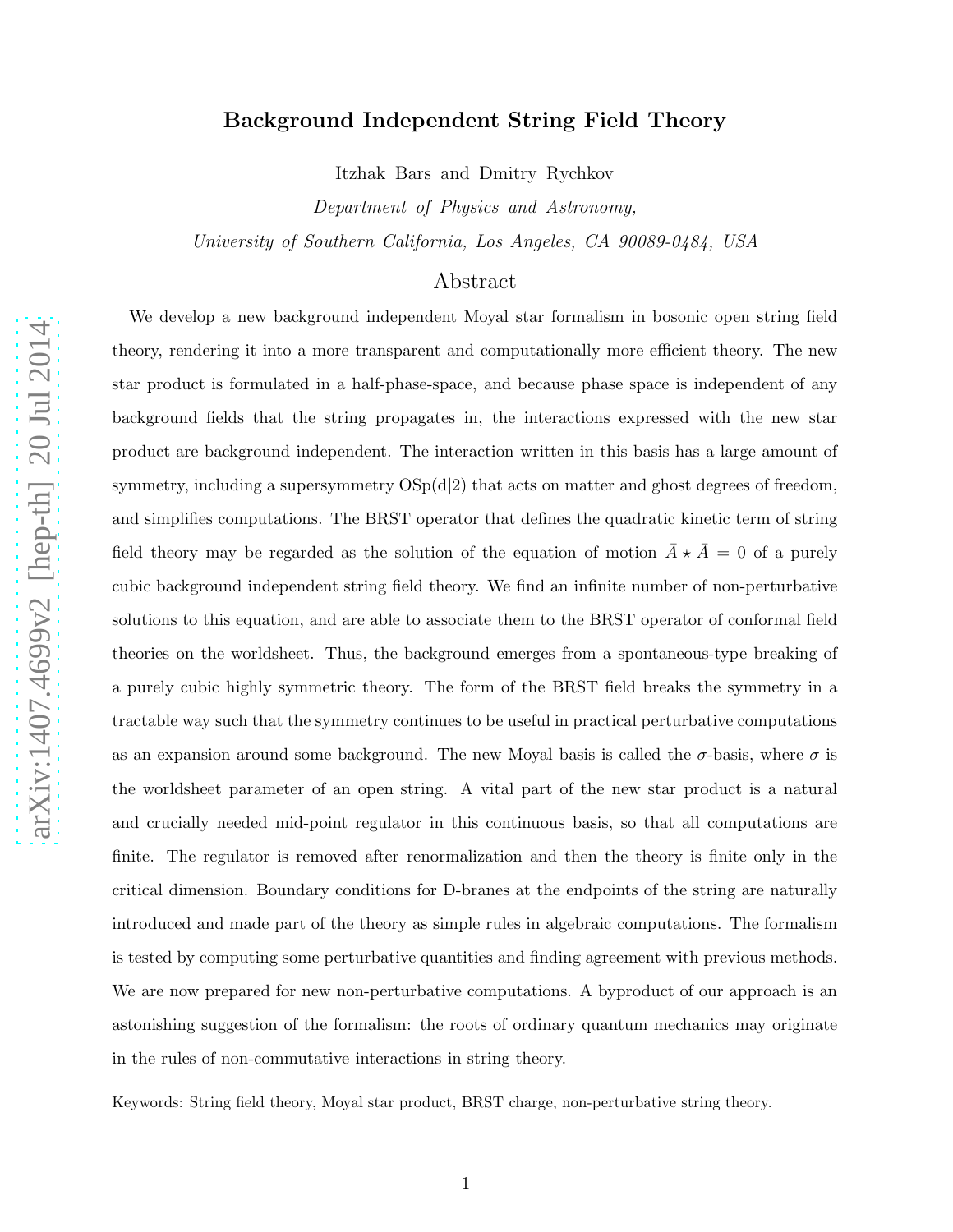| Contents |
|----------|
|----------|

| I. Introduction                                            | $\overline{4}$ |
|------------------------------------------------------------|----------------|
| II. What is the Moyal $\star$ product in MSFT?             | 8              |
| A. The new $\star$ product                                 | 10             |
| III. Moyal $\star$ in QM as inspiration for string joining | 13             |
| A. String Joining iQM versus QM                            | 17             |
| IV. Regulator                                              | 24             |
| A. Regulated delta functions                               | 25             |
| B. Midpoint not treated separately                         | 28             |
| V. Representations of CFT operators in MSFT                | 30             |
| A. Map from CFT to MSFT and operator products              | 31             |
| B. Ghosts                                                  | 33             |
| C. Stress tensor, BRST current and BRST operator           | 36             |
| 1. Regulated QM operators                                  | 37             |
| 2. iQM Representation of Regulated QM Operators            | 39             |
| D. The MSFT action                                         | 42             |
| E. Siegel gauge                                            | 46             |
| F. $OSp(d 2)$ Supersymmetry Acting on Matter and Ghosts    | 50             |
| G. Effective non-Perturbative Purely Cubic Quantum Action  | 52             |
| VI. Illustrations with Flat Space CFT                      | 55             |
| A. Oscillators in $\sigma$ -space and Perturbative Vacuum  | 55             |
| B. The Monoid in the $\sigma$ -basis                       | 59             |
| VII. Outlook                                               | 62             |
| Acknowledgments                                            | 65             |
| VIII. Appendix                                             | 65             |
| A. Old Discrete Basis Versus New $\sigma$ -Basis           | 65             |
| B. The BRST Gauge Transformations for an Invariant Action  | 71             |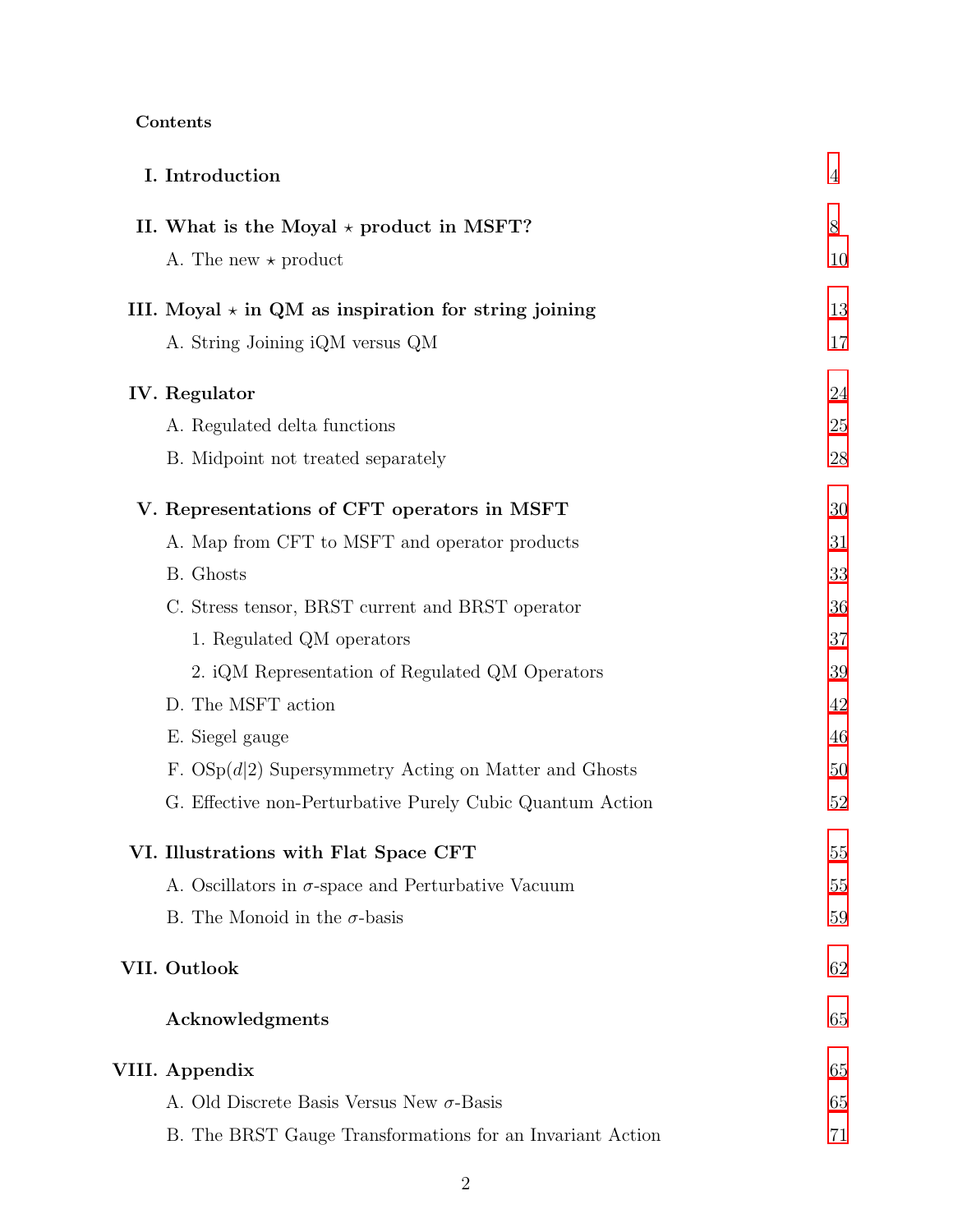# References [73](#page-72-0)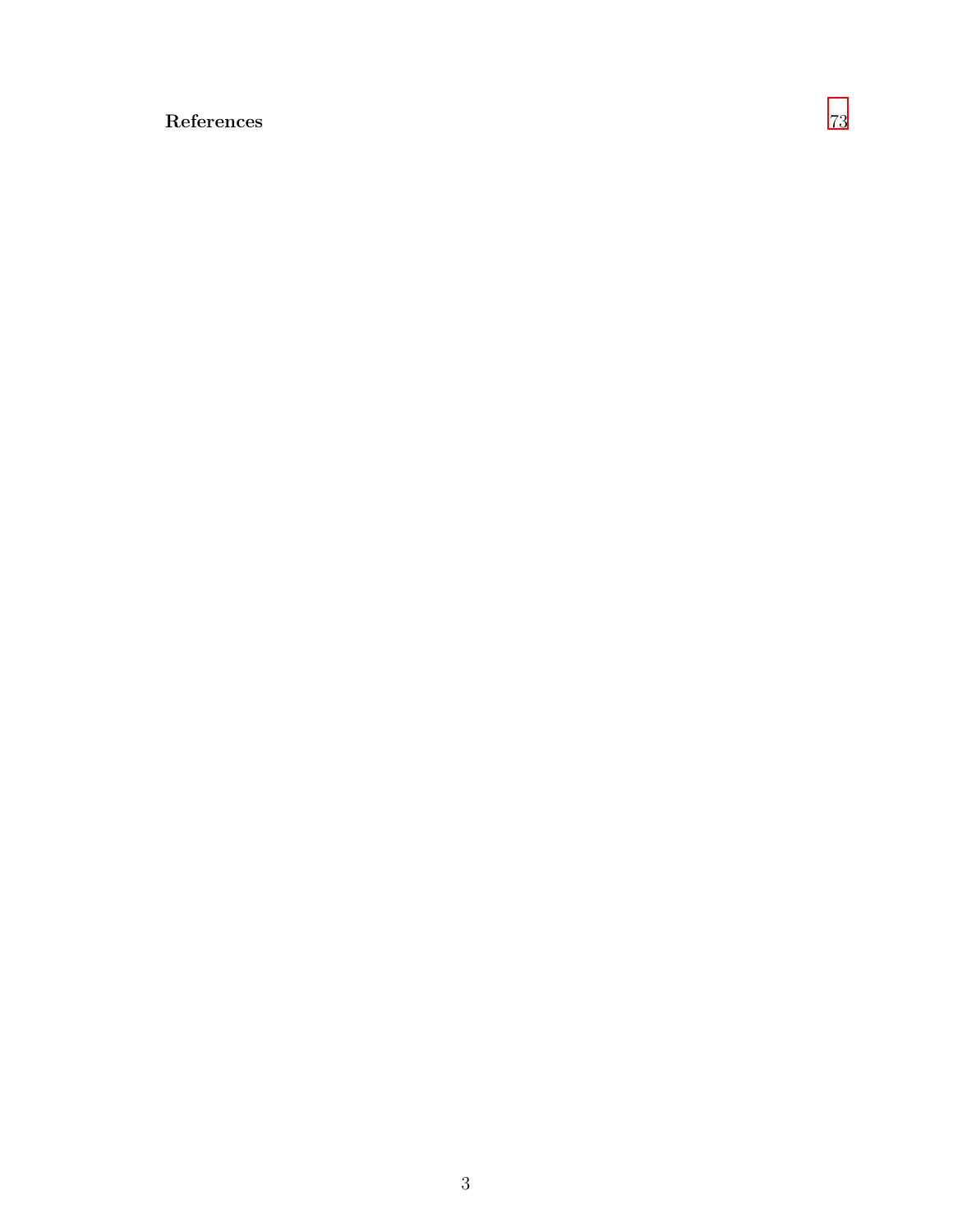## <span id="page-3-0"></span>I. INTRODUCTION

In this paper we develop string field theory (SFT) that is independent of backgrounds. The progress is due to a new new background independent star product to describe stringstring interactions. This  $\star$  product improves the mathematical structure and the computational framework of open string field theory (SFT) [\[1](#page-72-1)] under general conditions, including curved spacetimes or more general string backgrounds consistent with conformal symmetry on the worldsheet.

The basic approach in the current paper is similar to the Moyal star formulation of string field theory (MSFT) previously constructed in flat space-time [\[2\]](#page-72-2)-[\[5](#page-73-0)]. However, now we develop the Moyal star product  $\star$  in a new basis which is independent of any string backgrounds; this is the  $\sigma$ -basis for the open string degrees of freedom  $X^M(\sigma)$  as parametrized by the worldsheet parameter  $\sigma$ , with  $0 \leq \sigma \leq \pi$ , at a fixed value of  $\tau$ . In this approach, rather than expressing the string field as a functional  $\psi(X)$  of the full string coordinate  $X^M(\sigma)$ , the string field is taken to be a functional  $A(x_+, p_-)$  of half of the phase space of the string, where  $x_{+}^{M}(\sigma)$  is the symmetric part of  $X^{M}(\sigma)$  under reflections relative to the midpoint,  $x_{+}^{M}(\sigma) = \frac{1}{2}(X^{M}(\sigma) + X^{M}(\pi - \sigma))$ , while  $p_{-M}(\sigma) = \frac{1}{2}(P_{M}(\sigma) - P_{M}(\pi - \sigma))$  is the antisymmetric part of the momentum density  $P_M = \partial S_{string}/(\partial_{\tau} X^M)$ , where the string action  $S_{string}$  corresponds to a conformal field theory (CFT) with any set of background fields consistent with the conformal symmetry of the worldsheet. Note that  $p_-(\sigma)$  is the canonical conjugate to  $x_-(\sigma)$  and commutes with  $x_+(\sigma)$  in the first quantization of the string. Thus the field  $A(x_+, p_-)$  is related to the field  $\psi(X) = \psi(x_+, x_-)$  by a Fourier transform from x<sub>−</sub> to p<sub>−</sub>. String joining in position space  $\psi(X(\sigma))$  is represented by the new Moyal product in the basis  $A(x_+(\sigma), p_-(\sigma))$ . This  $\star$  product is expressed in the half phase space without any reference to the details of the CFT, thus being independent of any backgrounds.

A second new feature is that, the BRST operator  $\hat{Q}$  for any conformal field theory is now represented as an anticommutator in MSFT,  $\hat{Q}A(x,p) = \{Q(x,p), A(x,p)\}_\star$ , purely in terms of only the new star product  $\star$ , involving the string field  $A(x, p)$  with another special string field  $Q(x, p)$  that represents the operation of  $\hat{Q}$  on A. We give an explicit expression for the *string field*  $Q(x, p)$  for any corresponding conformal field theory (CFT). This field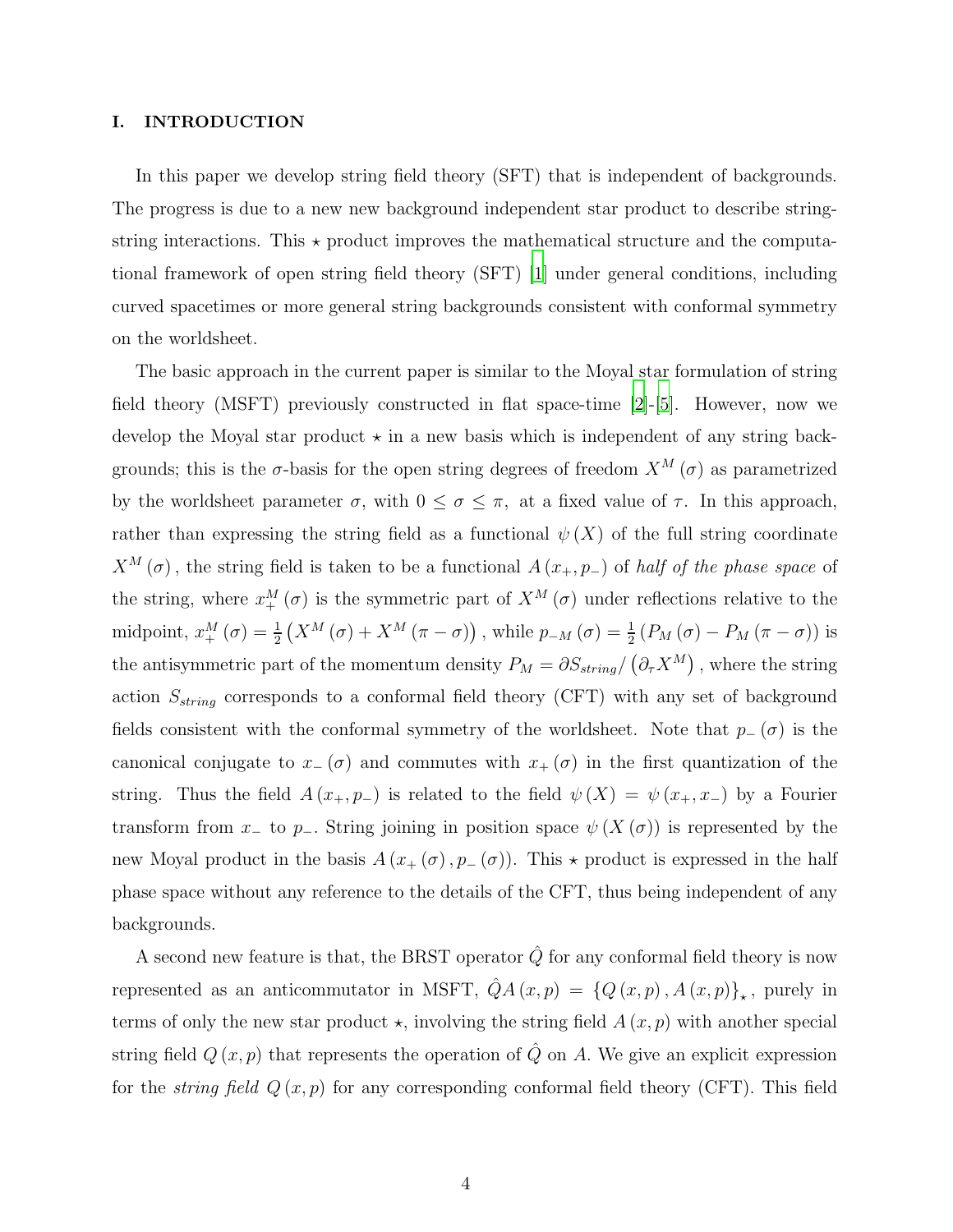$Q(x, p)$  satisfies (not as an operator  $\hat{Q}^2 = 0$ , but as a string field)

<span id="page-4-0"></span>
$$
Q(x, p) \star Q(x, p) = 0.
$$
\n
$$
(1.1)
$$

In this formulation of string field theory, computations can be carried out purely algebraically by starting from the MSFT action, without ever referring to conformal field theory, thus avoiding the complexities of conformal maps which is the difficult part of computations in other approaches to string field theory [\[1\]](#page-72-1)[\[8\]](#page-73-1).

A third new feature is the introduction of D-brane boundary conditions at the end points of the string in the SFT context. In our formalism part of the information about D-branes can be introduced in a natural way through simple alterations in the algebraic computational procedure as we will indicate.

A major simplification in structural clarity and computational technique in MSFT is obtained in the current paper. The new formulation is not only more transparent but it also displays larger symmetries that mix the matter and the ghost degrees of freedom, such as the supersymmetry  $OSp(d|2)$ . The quadratic  $A\star A$ , cubic  $A\star A\star A$ , or any higher products of the string field all have the higher symmetry of the star product for any CFT. However, the BRST operator is less symmetric due to the structure of ghosts versus matter. For this reason, the quadratic kinetic term of string field theory breaks the higher symmetry of the cubic interactions. Nevertheless, in the Siegel gauge, in the case of flat  $d = 26$  background, there is an accidental  $OSp(26|2)$  supersymmetry which greatly simplifies computations involving ghosts.

Moreover, it is possible to rearrange the *effective quantum SFT* action (where  $\overline{A}$  includes all ghost numbers) into a purely cubic term  $S_{eff} = \frac{1}{3g}$  $\frac{1}{3g_0^2} \int (\bar{A} \star \bar{A} \star \bar{A})$ , with  $\bar{A} = (g_0 A + Q)$ , and  $Q \star Q = 0$  as in [\(1.1\)](#page-4-0). This form of the effective action displays the full symmetry, and is background independent thanks to the background independence of the new star product. Then the emergent quadratic term,  $\int (A \star Q \star A)$  in the expansion in powers of  $g_0$ , is viewed as coming from a spontaneous-type breaking that rearranges the purely cubic theory  $\bar{A}^3$ into a perturbative expansion around a background-dependent perturbative vacuum defined by the string field  $Q(x, p)$ . The purely cubic form of the action is the best way to see the background independence of MSFT which is possible because of the background independent  $new * product.$ 

Although the motivation for developing the new formalism is to deal with the issues of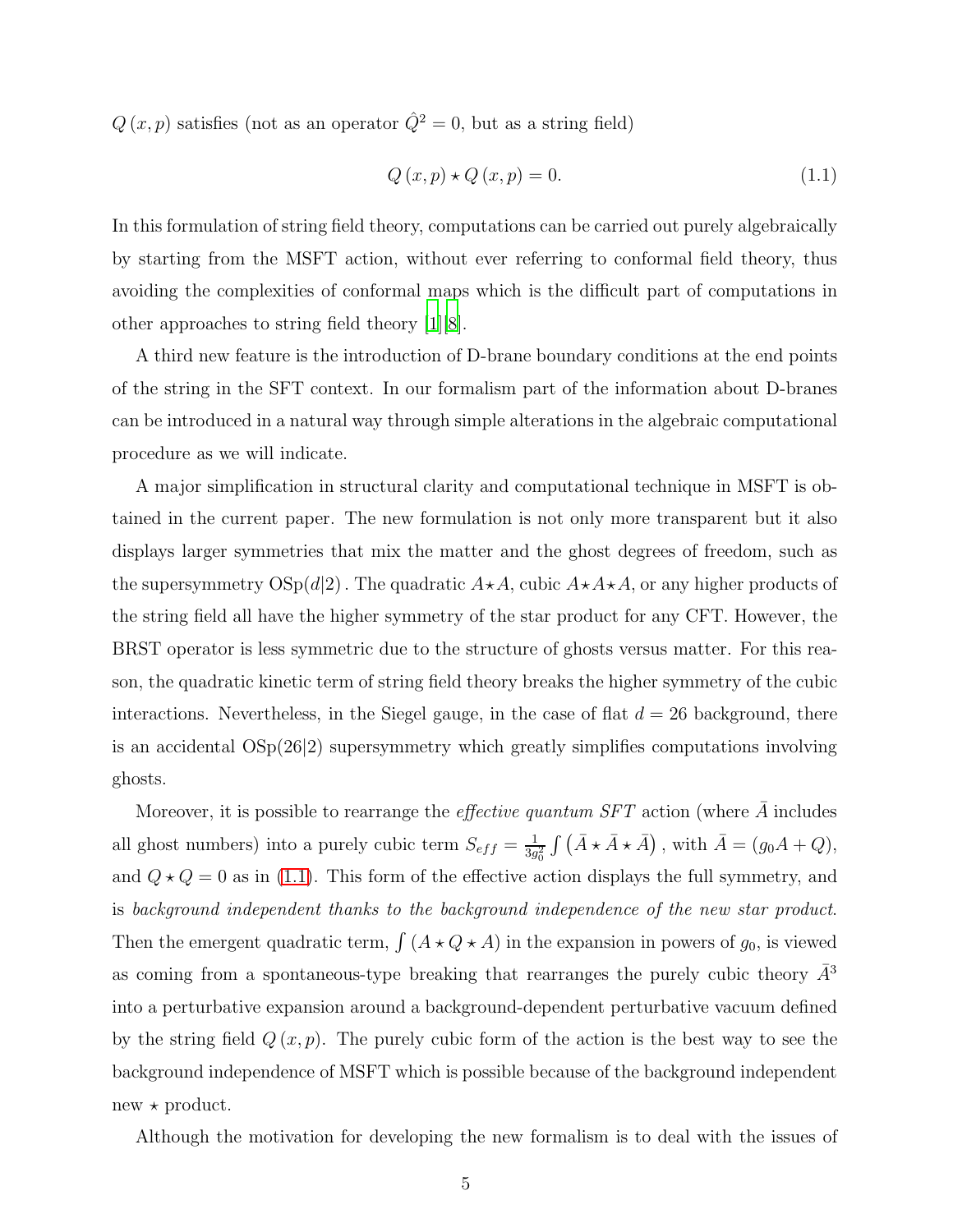strings in curved spaces (in particular cosmological backgrounds) and generalizations such as supersymmetry (which we are working on), it should not escape the reader that the formalism sheds new light and develops new tools of computation that apply also in the flat perturbative theory. Indeed, the new Moyal product in the  $\sigma$ -basis, if taken with only trivial flat-space string background, reproduces more efficiently the same computational results as the Moyal  $\star$  product in previous bases [\[2\]](#page-72-2), [\[9](#page-73-2)], or the original star product that relies on the CFT formalism on the worldsheet [\[1\]](#page-72-1).

MSFT is already known to successfully describe string theory in flat space-time by using the previous Moyal  $\star$  product [\[2](#page-72-2)]. For example, it yielded the 4-tachyon perturbative offshell string scattering amplitudes (beyond the on-shell Veneziano model) in copious detail not available before the computation in [\[5](#page-73-0)]. Furthermore, MSFT led to the development of analytic techniques [\[3\]](#page-72-3)[\[4](#page-72-4)][\[5\]](#page-73-0) for computing the nonperturbative vacuum of SFT [\[4\]](#page-72-4). Although the non-perturbative program remained incomplete at that time, we will indicate how similar analytic methods will work much better with the new Moyal star product. In both perturbative and non-perturbative cases analytic results in string theory that were not obtained before with other approaches were presented, thus demonstrating the usefulness of MSFT as a tool that produces new analytic results in string theory. In this paper the good features of MSFT that led to successes are preserved while MSFT is generalized in several directions thanks to the simplifications introduced by the  $\sigma$ -basis for the star product and the BRST operator. The rest of this paper is organized as follows.

- In section [\(II\)](#page-7-0) we explain the new Moyal product that represents string joining or splitting. This is an improvement over the old discrete Moyal star product [\[2\]](#page-72-2). The new product operates on string fields  $A(x, p)$  which are labeled by half of the phase space of the string  $(x^M(\sigma), p_M(\sigma))$  which is denoted in low case letters  $(x, p)$ , in contrast to the full phase space  $(X^M(\sigma), P_M(\sigma))$  which is denoted in capital letters  $(X, P)$ .
- In section [\(III\)](#page-12-0) we discuss the similarities and differences of the Moyal product [\[10\]](#page-73-3) in ordinary quantum mechanics (QM) versus the Moyal product in string field theory which represents string joining. Although  $(\hat{x}(\sigma), \hat{p}(\sigma))$  is part of the phase space that consists of only commuting operators in QM, this same half phase space becomes non-commutative under the Moyal star  $\star$  product that represents string joining. The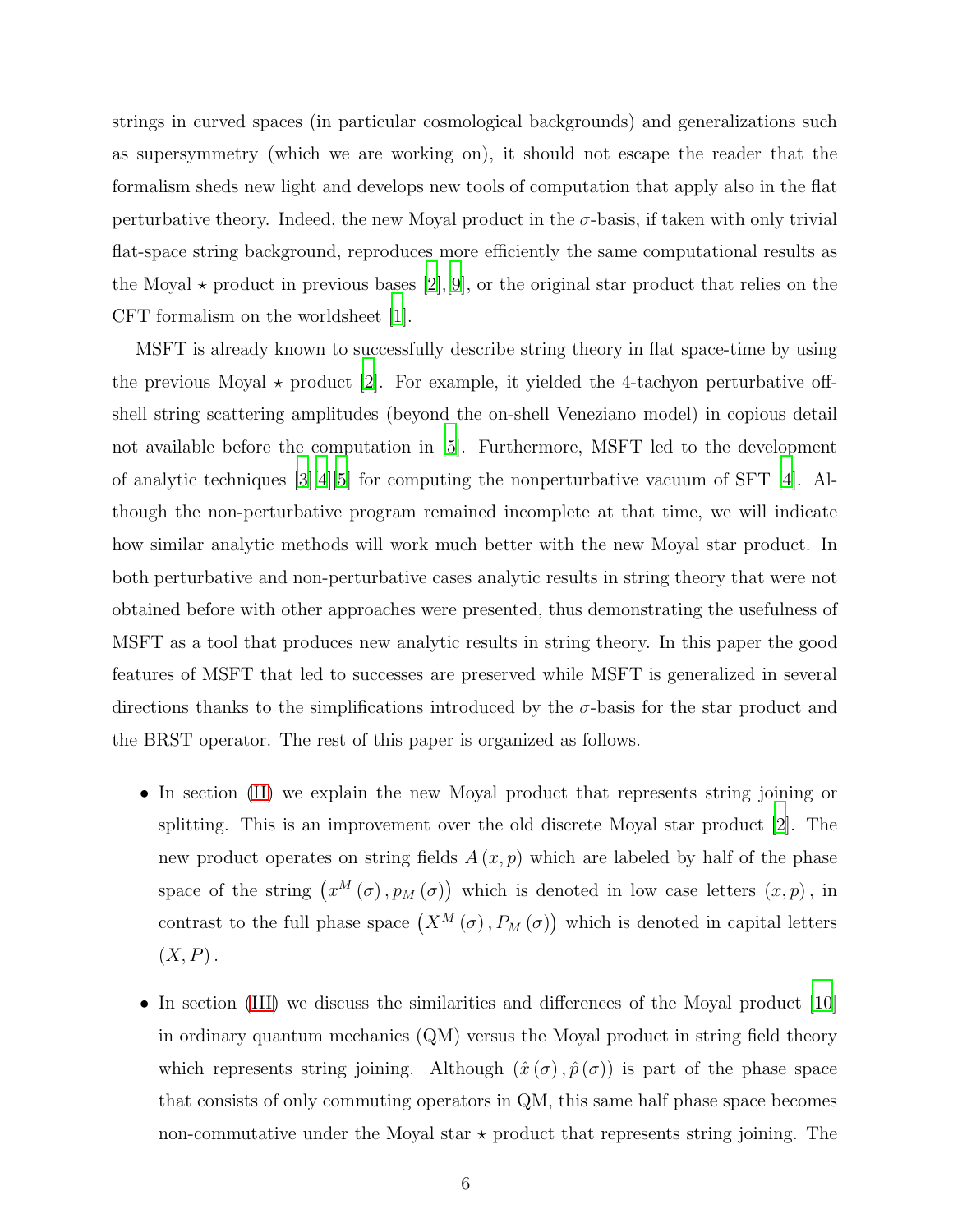non-commutativity which is due to string interactions induces a QM-like system which we call induced quantum mechanics (iQM). Based on the similarities between QM and iQM Moyal products, we identify an algebraic system in the half phase space  $(x, p)$ whose properties are just like quantum mechanics. The rules of iQM become the guiding principle for the rest of the paper for constructing the interacting string field theory as well as for performing practical computations.

- In section [\(IV\)](#page-23-0) we discuss the regularization that is essential to resolve midpoint singularities in explicit computations in string field theory. We give the regulated and final version of the *background independent* star product, and provide an example of how the regulated  $\star$  product is used for computations. The regulator is removed after renormalization of the cubic coupling constant  $g_0$  as shown in [\[5\]](#page-73-0). In this section we also indicate how D-branes with non-trivial boundary conditions at the ends of the string are introduced and made part of the new formalism. In Appendix-A it is shown that if the background CFT is the flat background then the Moyal star product in the new  $\sigma$ -basis can be explicitly related to the old discrete Moyal basis [\[2](#page-72-2)] in which computations of interacting strings were performed in the past [\[3\]](#page-72-3)[\[4\]](#page-72-4)[\[5](#page-73-0)], thus showing that the new star product reproduces all of the previously successful computations.
- In section [\(V\)](#page-29-0) we show how the elementary quantum operators of the first quantized string, including the full phase space for matter and b, c ghosts,  $(X^M(\sigma), P_M(\sigma))$ , are represented in terms of only the new string-joining Moyal product in terms of the half phase space  $(x^M(\sigma), p_M(\sigma))$  of the iQM. Using these representation rules we map the quantum *operators*  $O(X^M(\sigma), P_M(\sigma))$  , associated with *any conformal field* theory (CFT) on the worldsheet, to the iQM space string field  $O(n^M(\sigma), p_M(\sigma))$ . In particular we construct the stress tensor T, BRST current  $J_B$  and BRST operator  $Q$ as string fields in the half phase space,  $T(x, p)$ ,  $J_B(x, p)$ ,  $Q(x, p)$ , acting on general string fields  $A(x, p)$  only with the new Moyal star product within iQM. Then we construct the action for MSFT in this iQM formalism. The proof that the new MSFT action has a BRST gauge symmetry is given in Appendix-B.
- In section (VG) we discuss the quantum effective action for string field theory and show that it can be brought to a highly symmetric purely cubic form. The equation of motion of the purely cubic SFT is  $\overline{A}(x, p) \star \overline{A}(x, p) = 0$ . The BRST field  $Q(x, p)$  in Eq.[\(1.1\)](#page-4-0) is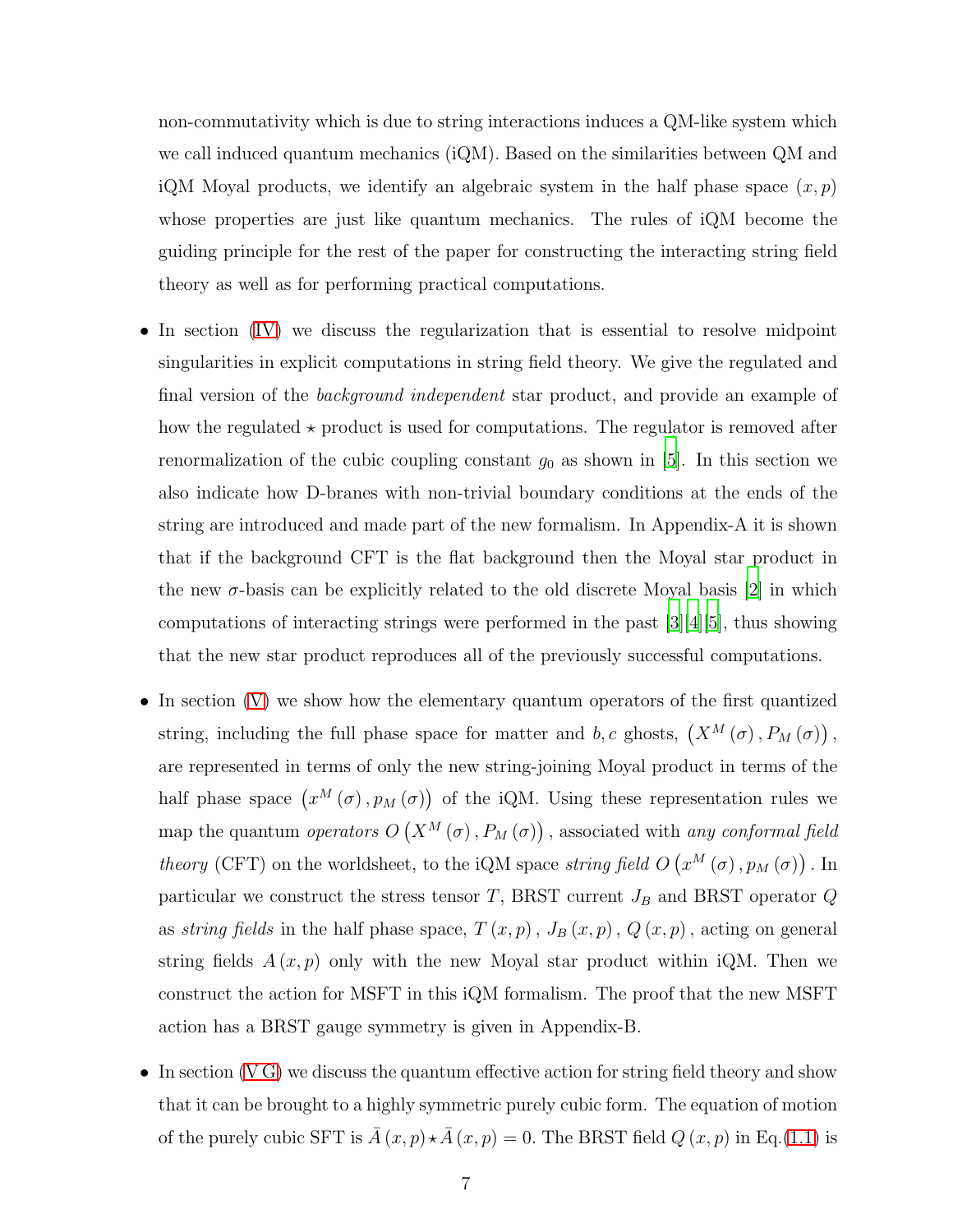clearly a solution,  $\bar{A}_{sol}(x,p) = Q(x,p)$ , and since with our methods we can construct a  $Q(x, p)$  for all CFTs on the worldsheet, we clearly have an inifite number of solutions. Then, including fluctuations, the general field is  $\overline{A}(x, p) = Q(x, p) + g_0 A(x, p)$ . This allows us to regard the perturbative setup of string field theory in powers of  $g_0$  as the analog of a spontaneously broken version of a highly symmetric cubic theory. The last paragraphs in this section show how we can easily construct a large class of non-perturbative solutions in string field by using our methods.

- In section [\(VI\)](#page-54-0) we give an explicit expression for the perturbative vacuum in this formalism and outline how to perform perturbative computations. We give the result of a perturbative computation for the off-shell 3-tachyon amplitude for the case of the CFT with a flat background. This is a test that our new methods reproduce previously computed non-trivial quantities. As already mentioned, the discussion in Appendix-A guarantees that for the CFT with a flat background there will always be agreement between computations performed with the new Moyal star product and the corresponding computations, such as amplitudes [\[5](#page-73-0)], performed in terms of the discrete Moyal product.
- Finally in section [\(VII\)](#page-61-0) we give an outline of where we are heading with nonperturbative computations and physical applications of this formalism.

# <span id="page-7-0"></span>II. WHAT IS THE MOYAL  $\star$  PRODUCT IN MSFT?

The well known Moyal product [\[10](#page-73-3)] is a non-commutative associative product between any two classical functions of phase space,  $A_1(x,p) \star A_2(x,p) = A_{12}(x,p)$ , that yields a new function in phase space. The property of this product is that it reproduces one to one all products of corresponding quantum operators  $\hat{A}_1(\hat{x},\hat{p})\hat{A}_2(\hat{x},\hat{p}) = A_{12}(\hat{x},\hat{p})$  in standard quantum mechanics. The Moyal product is given by

$$
(A_1 \star A_2)(x, p) = A_1(x, p) \exp\left[\frac{i\hbar}{2} \left(\overleftarrow{\partial}_x \cdot \overrightarrow{\partial}_p - \overrightarrow{\partial}_x \cdot \overleftarrow{\partial}_p\right)\right] A_2(x, p) \ . \tag{2.1}
$$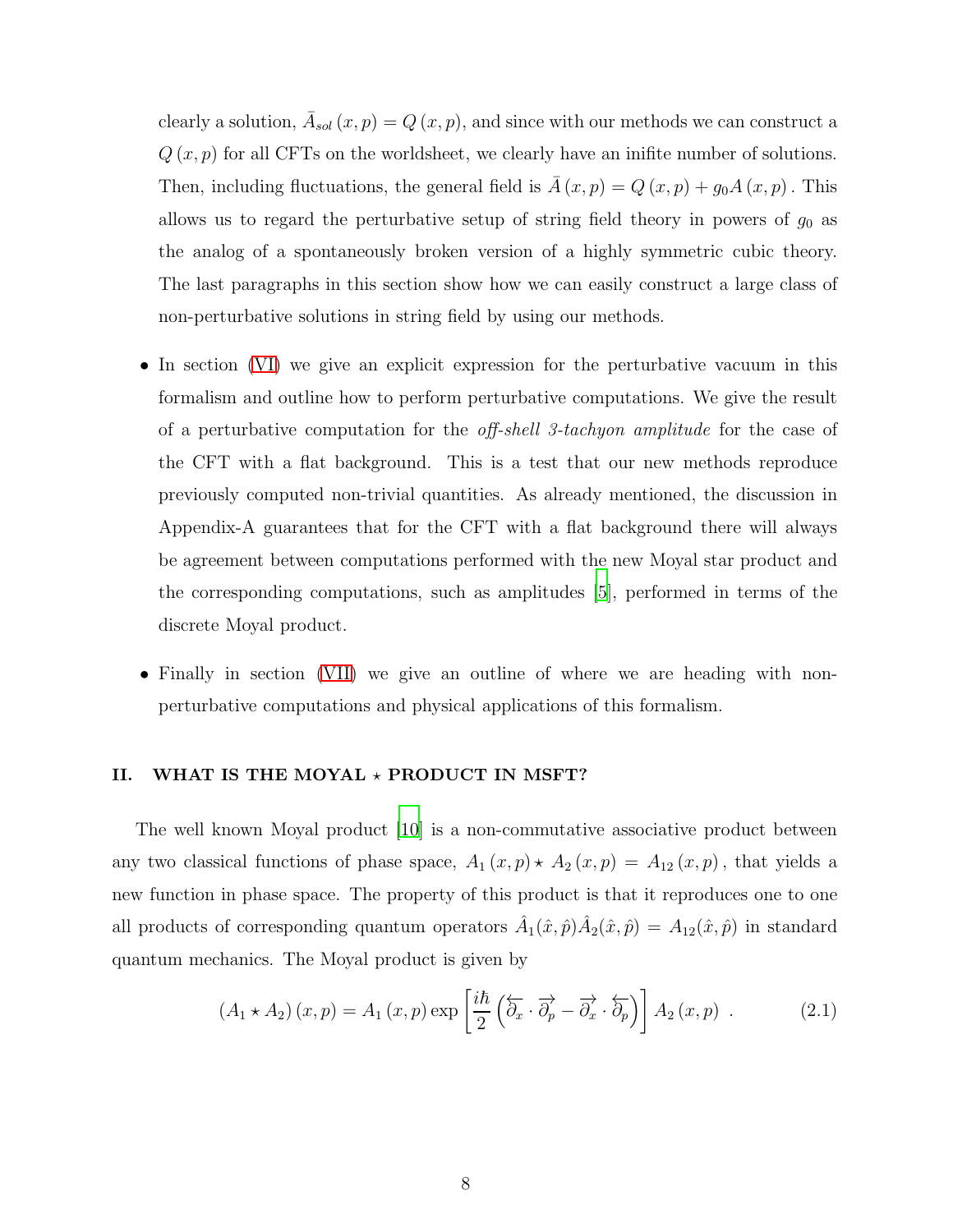where the left/right arrows mean differentiation of the function on the left/right sides. For practical computations it is also convenient to write it in the forms

$$
(A_1 \star A_2)(x, p) = A_1 \left( \left( x' + \frac{i\hbar}{2} \frac{\partial}{\partial p} \right), \left( p' - \frac{i\hbar}{2} \frac{\partial}{\partial x} \right) \right) A_2(x, p), \tag{2.2}
$$

<span id="page-8-3"></span><span id="page-8-2"></span>
$$
= A_1(x',p') A_2\left(\left(x - \frac{i\hbar}{2} \frac{\partial}{\partial p'}\right), \left(p + \frac{i\hbar}{2} \frac{\partial}{\partial x'}\right)\right),\tag{2.3}
$$

where  $(x', p')$  is set to  $(x, p)$  after differentiation. All results of quantum mechanics in the standard operator Hamiltonian formalism can be replicated in the Moyal formalism. For example, the basic phase space variables satisfy,  $x \star p = xp + \frac{ik}{2}$  $\frac{i\hbar}{2}$  and  $p \star x = xp - \frac{i\hbar}{2}$  $\frac{2\hbar}{2}$ , while their star commutator is

<span id="page-8-1"></span>
$$
[x^{\mu}, p_{\nu}]_{\star} = x^{\mu} \star p_{\nu} - p_{\nu} \star x^{\mu} = i\hbar \delta^{\mu}_{\nu}, \tag{2.4}
$$

which is the expected result for the basic canonical quantization rules of the operators  $[\hat{x}, \hat{p}] = i\hbar$  in the Hamiltonian formalism.

In the form of Eq. [\(2.5\)](#page-8-0) the Moyal product is valid for fermions provided the orders of fermionic  $x^M$ ,  $p_M$  or fermionic  $A_1$ ,  $A_2$  are respected. To include both bosons and fermions  $(x^M, p_M)$  we denote  $M = (\mu, m)$  where  $\mu$  labels bosons and m labels fermions; we also permit functions of phase space  $A(x, p)$  that could be either bosonic or fermionic. We will define  $(-1)^M$  or  $(-1)^A$  where the exponent M or A means the grade,  $M, A = 0$  for bosons and  $M, A = 1$  for fermions. Thus  $(-1)^{M \text{ or } A} = (-1)^{0} = 1$  for bosons, and  $(-1)^{M \text{ or } A}$  $=(-1)^{1} = -1$  for fermions. Changing the order of factors would cost an extra minus sign when they are both fermions, such as  $\overrightarrow{\partial}_{p_M} \overleftarrow{\partial}_{x^M} = \overleftarrow{\partial}_{x^M} \overrightarrow{\partial}_{p_M} (-1)^{MN}$ . Then, the Moyal product that works for both bosons and fermions is

<span id="page-8-0"></span>
$$
(A_1 \star A_2)(x, p) = A_1(x, p) \exp\left[\frac{i\hbar}{2} \left(\overrightarrow{\partial}_{p_M} \overleftarrow{\partial}_{x^M} - \overleftarrow{\partial}_{p_M} \overrightarrow{\partial}_{x^M}\right)\right] A_2(x, p).
$$
 (2.5)

where the order of the derivatives and their order relative to  $A_1, A_2$  need to be respected. This gives the commutation rules [\(2.4\)](#page-8-1) for boson as above, and also gives the anticommutation rule for fermions

<span id="page-8-4"></span>
$$
\{x^m, p_n\}_\star = x^m \star p_n + p_n \star x^m = i\hbar \delta_n^m,\tag{2.6}
$$

where we watch the orders when taking derivatives as follows,

$$
A\overleftarrow{\partial}_{x^N} = (-1)^{AN} \partial_{x^N} A, \text{ or } x^M \overleftarrow{\partial}_{x^N} = (-1)^{MN} \partial_{x^N} x^M = (-1)^M \delta_N^M.
$$
 (2.7)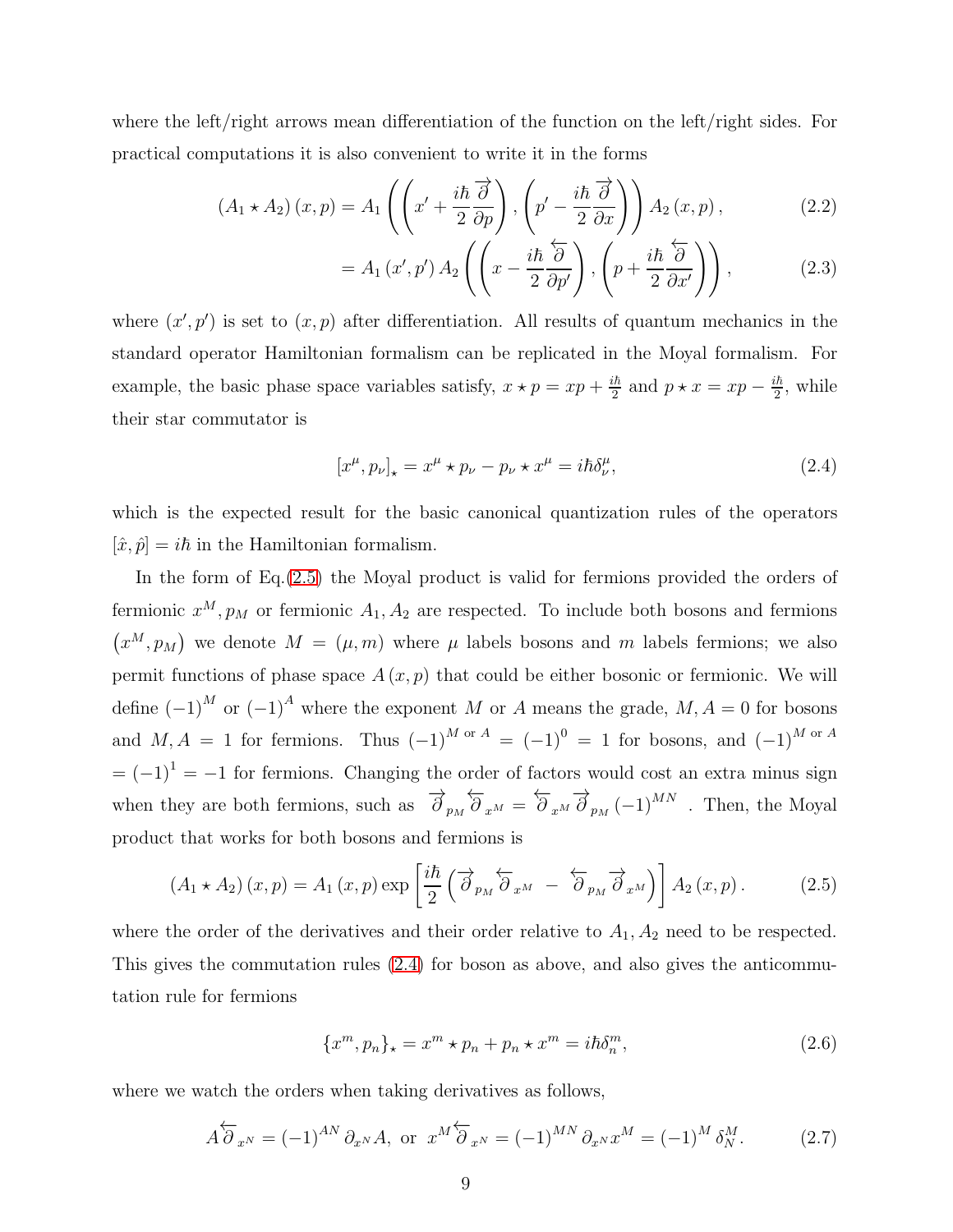Then the general star commutator for any  $M = (\mu, m)$  gives

<span id="page-9-2"></span>
$$
[x^M, p_N]_\star = i\hbar \delta^M_N,\tag{2.8}
$$

for both bosons and fermions, where the symbol  $[\cdot,\cdot]_{\star}$  means either commutator or anticommutator as needed. The expressions in [\(2.2](#page-8-2)[,2.3\)](#page-8-3) could be used also for both bosons and fermions.

We emphasize that the usual anticommutation rules for fermions, with both  $x^m$  and  $p_m$ Hermitian must contain  $\hbar$  rather than  $i\hbar$  on the right hand side of Eq.[\(2.6\)](#page-8-4). In this paper, for notational uniformity of the Moyal product for both bosons and fermions, we wish to use  $i\hbar$ , so this implies that in this paper  $x^m$  for fermions is defined to be antihermitian while  $p_m$  is Hermitian.

#### <span id="page-9-0"></span>A. The new  $\star$  product

In the Moyal formulation of SFT (MSFT), string joining, not ordinary quantum mechanics, is also represented by a stringy Moyal  $\star$  product as discovered in [\[2](#page-72-2)]. In this paper we suggest a new formulation of MSFT with the following new version of the  $\star$  in the  $\sigma$ -basis

<span id="page-9-1"></span>
$$
\star = \exp\left[\frac{i}{4} \int_0^{\pi} d\sigma \, \text{sign}\left(\frac{\pi}{2} - \sigma\right) \left(\overrightarrow{\partial}_{p_M(\sigma)} \overleftarrow{\partial}_{x^M(\sigma,\varepsilon)} - \overleftarrow{\partial}_{p_M(\sigma)} \overrightarrow{\partial}_{x^M(\sigma,\varepsilon)}\right)\right].\tag{2.9}
$$

One of the most important properties of this expression is that it is independent of any background conformal field theory (CFT) that describes the free string. The reason for background independence independence is the fact that it is defined in phase space. The notion of phase space is quite independent of any Lagrangian formalism on the worldsheet that describes the free string propagating in some background fields. Although the Lagrangian provides a background dependent relation between velocities and momenta through the standard definition  $P_M = \partial S / (\partial_\tau X^M)$ , the properties of phase space  $(X^M, P_M)$  are completely independent of the Lagrangian. Note in particular the natural upper and lower indices: no background metric is involved in lowering the index of  $P_M$ . This is the key to background independence. Since it will require quite a few details to explain how this  $\star$  product is derived, we highlight here the crucial conceptual features of this formalism to focus the reader on aspects that are important for SFT.

1. The  $\star$  in [\(2.9\)](#page-9-1) contains the small parameter  $\varepsilon$  in the  $x(\sigma,\varepsilon)$  which is a regulator to separate the midpoint clearly in the process of string joining. As explained later, a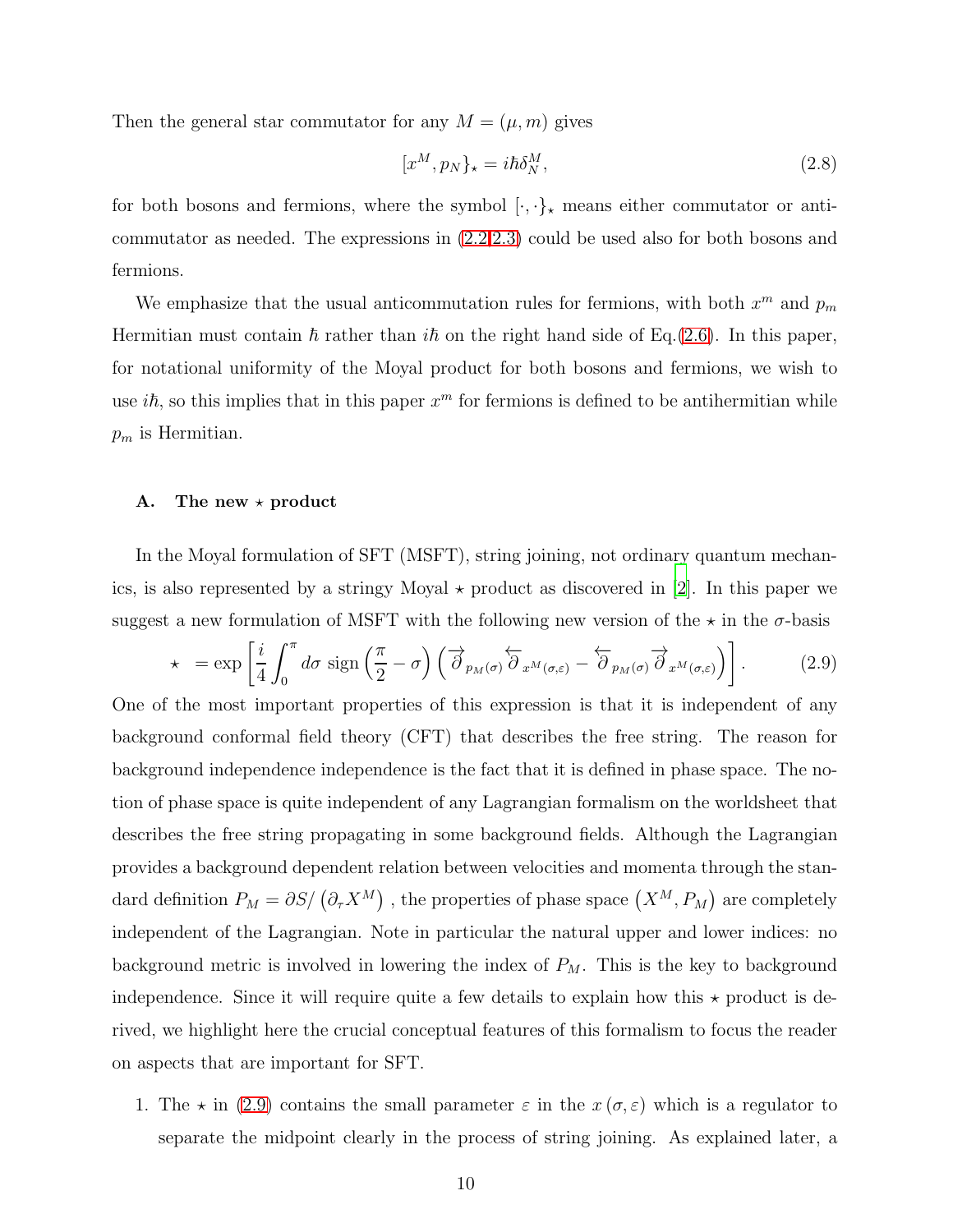regulator is crucially needed to resolve ambiguities and related associativity anomalies that were identified in the past [\[3](#page-72-3)][\[7\]](#page-73-4). This avoids the danger of formal manipulations that could lead to wrong computations, thus making the new MSFT a finite theory in which every step of a computation is well defined.

2. We define the basis on which the derivatives  $\partial_{p(\sigma)}, \partial_{x(\sigma,\varepsilon)}$  in the star product act. The string field  $A(x(\sigma,\varepsilon),p(\sigma))$  is a functional of *half of the phase space* of the string as follows. This half-phase-space  $(x(\sigma, \varepsilon), p(\sigma))$  is the regulated  $\sigma$ -basis which is closely related to the position basis  $\psi(X(\sigma,\varepsilon))$  by a Fourier transform. The regulated string position  $X(\sigma,\varepsilon)$ , which contains a small parameter  $\varepsilon$ , is related to the unregulated one  $X(\sigma)$  by a simple redefinition of the choice of independent position degrees of freedom to be used to label the string field  $\psi(X(\sigma,\varepsilon))$ . The relation is  $X(\sigma,\varepsilon)$  =  $\exp\left(-\varepsilon\sqrt{-\partial_{\sigma}^{2}}\right)X(\sigma)$  as will be explained below in some detail. The unregulated momentum  $P(\sigma)$  is the canonical conjugate to the unregulated  $X(\sigma)$ . The position and momentum degrees of freedom are split into the symmetric/antisymmetric parts relative to the midpoint at  $\sigma = \pi/2$ 

$$
x_{\pm}(\sigma,\varepsilon) = \frac{1}{2} \left( X(\sigma,\varepsilon) \pm X(\pi-\sigma,\varepsilon) \right), \tag{2.10}
$$

<span id="page-10-3"></span><span id="page-10-0"></span>
$$
p_{\pm}(\sigma) = \frac{1}{2} \left( P \left( \sigma \right) \pm P \left( \pi - \sigma \right) \right). \tag{2.11}
$$

For simplicity of notation in most of the paper we will omit the  $\pm$  on  $x_+$  and  $p_-\$  (but keep the  $\pm$  for  $p_+$  and  $x_-$ ), thus we will use interchangeably the following notation

<span id="page-10-1"></span>
$$
x_{+}(\sigma,\varepsilon) \equiv x(\sigma,\varepsilon) \text{ and } p_{-}(\sigma) \equiv p(\sigma). \tag{2.12}
$$

Thus, the position space string field  $\psi(X(\sigma,\varepsilon))$  is a functional of the symmetric and antisymmetric parts of the string position  $\psi(X) = \psi(x_+, x_-)$ . The field  $A(x_+(\sigma,\varepsilon),p_-(\sigma))$  is a half-fourier transform of the field  $\psi(X) = \psi(x_+,x_-)$  in the antisymmetric variable only

<span id="page-10-2"></span>
$$
\psi(x_{+}, x_{-}) \stackrel{Fourier}{\to} A(x_{+}, p_{-})
$$
\n(2.13)

Hence the antisymmetric  $p_-(\sigma) = -p_-(\pi - \sigma)$  is the canonical conjugate to the antisymmetric part of the string  $x_-(\sigma,\varepsilon)$  in usual first quantization if the regulator  $\varepsilon$  is ignored. Similarly, the even label  $x_+(\sigma, \varepsilon) = x_+(\pi - \sigma, \varepsilon)$  is the symmetric part of the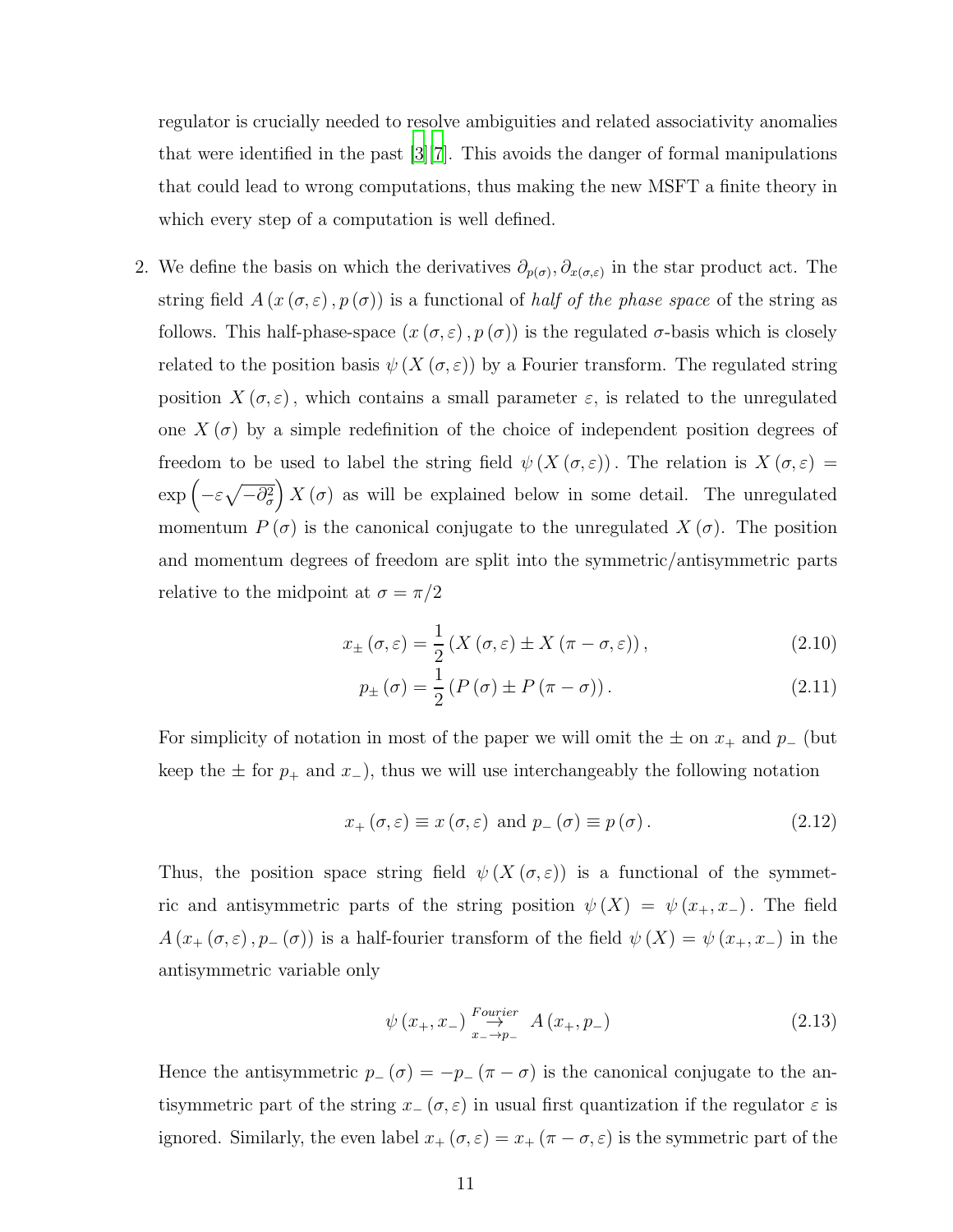position, and it includes a regulated midpoint  $\bar{x}(\varepsilon) = X(\pi/2, \varepsilon) = x_+(\pi/2, \varepsilon)$ . Due to the symmetry/antisymmetry properties, it is evident that  $x_+(\sigma,\varepsilon)$ ,  $p_-(\sigma)$  are compatible observables: namely, their operator counterparts  $\hat{x}_+(\sigma,\varepsilon)$ ,  $\hat{p}_-(\sigma)$  commute with each other in the first quantization of the string, that is, although  $\left[ \hat{X}\left( \sigma,\varepsilon\right) ,\hat{P}\left( \sigma^{\prime}\right) \right] \neq0$ does not vanish at  $\sigma = \sigma'$ , the commutator  $[\hat{x}_+(\sigma,\varepsilon), \hat{p}_-(\sigma')] = 0$  does vanish for all values of  $\sigma, \sigma'$ . Hence as eigenvalues of commuting operators,  $(x_+(\sigma, \varepsilon), p_-(\sigma))$  is a set of complete labels for the string field  $A(x, \sigma, \varepsilon), p_-(\sigma)$  which is nothing but the wavefunction in first quantization taken in an appropriate basis  $A(x_+(\sigma,\varepsilon), p_-(\sigma)) =$  $\langle x_+(\sigma,\varepsilon), p_-(\sigma)|A\rangle.$ 

3. The dot products that appear in the  $\star$ , such as  $\overleftarrow{\partial}_{x(\sigma,\varepsilon)} \cdot \overrightarrow{\partial}_{p(\sigma)}$ , mean

<span id="page-11-0"></span>
$$
\overrightarrow{\partial}_{p(\sigma)} \cdot \overleftarrow{\partial}_{x(\sigma,\varepsilon)} = \frac{\overrightarrow{\partial}}{\partial p_M(\sigma)} \overleftarrow{\partial x^M(\sigma,\varepsilon)},
$$
\n(2.14)

where the sum over  $M = (\mu, m)$  includes matter and ghosts  $(x^{\mu}, x^m)$ , where the ghosts  $x^m$  with  $m = c, b$  account for the fermionic ghost degrees of freedom  $b_{\pm\pm}$   $(\sigma, \tau)$  and  $c^{\pm}(\sigma,\tau)$  as given explicitly in Eq.[\(5.7\)](#page-33-0). This  $\star$  product applies to both bosons (label  $\mu$ ) and fermions (label m). Changing the order of factors would cost a minus sign in the fermion-like ghost directions  $M = m$  as explained after Eq.[\(2.4\)](#page-8-1).

- 4. Because no metric appears in the contraction of covariant and contravariant indices of canonical variables, the dot product in Eq.[\(2.14\)](#page-11-0) is background independent for any set of background fields in a conformal field theory that describes the string action and the BRST operator.
- 5. The matter and ghosts in each supervector  $x^M, p_M$  in Eq.[\(2.4\)](#page-8-1) can be rotated into each other under  $OSp(d|2)$  supertransformations,  $x^M \to x^N (S^{-1})_N^M$  $\frac{M}{N}$  and  $p_M \to S_M^N p_N$ where  $S \in \text{OSp}(d|2)$  mixes matter and ghost degrees of freedom. The new star product in Eq.  $(2.9)$ , and therefore the string interaction terms in the new MSFT are evidently symmetric under this  $OSp(d|2)$ . Although this symmetry is broken by the BRST operator, keeping track of this symmetry greatly simplifies computations.
- 6. The sum over the degrees of freedom in the integral in [\(2.9\)](#page-9-1),  $\frac{i}{4} \int_0^{\pi} d\sigma \operatorname{sign}(\frac{\pi}{2} \sigma) (\cdots)$ , may be rewritten as a half-range integral  $\frac{i}{2} \int_0^{\pi/2} d\sigma$  ( $\cdots$ ) after taking into account the antisymmetric properties of  $(\cdots)$ . This shows clearly that only half of the string phase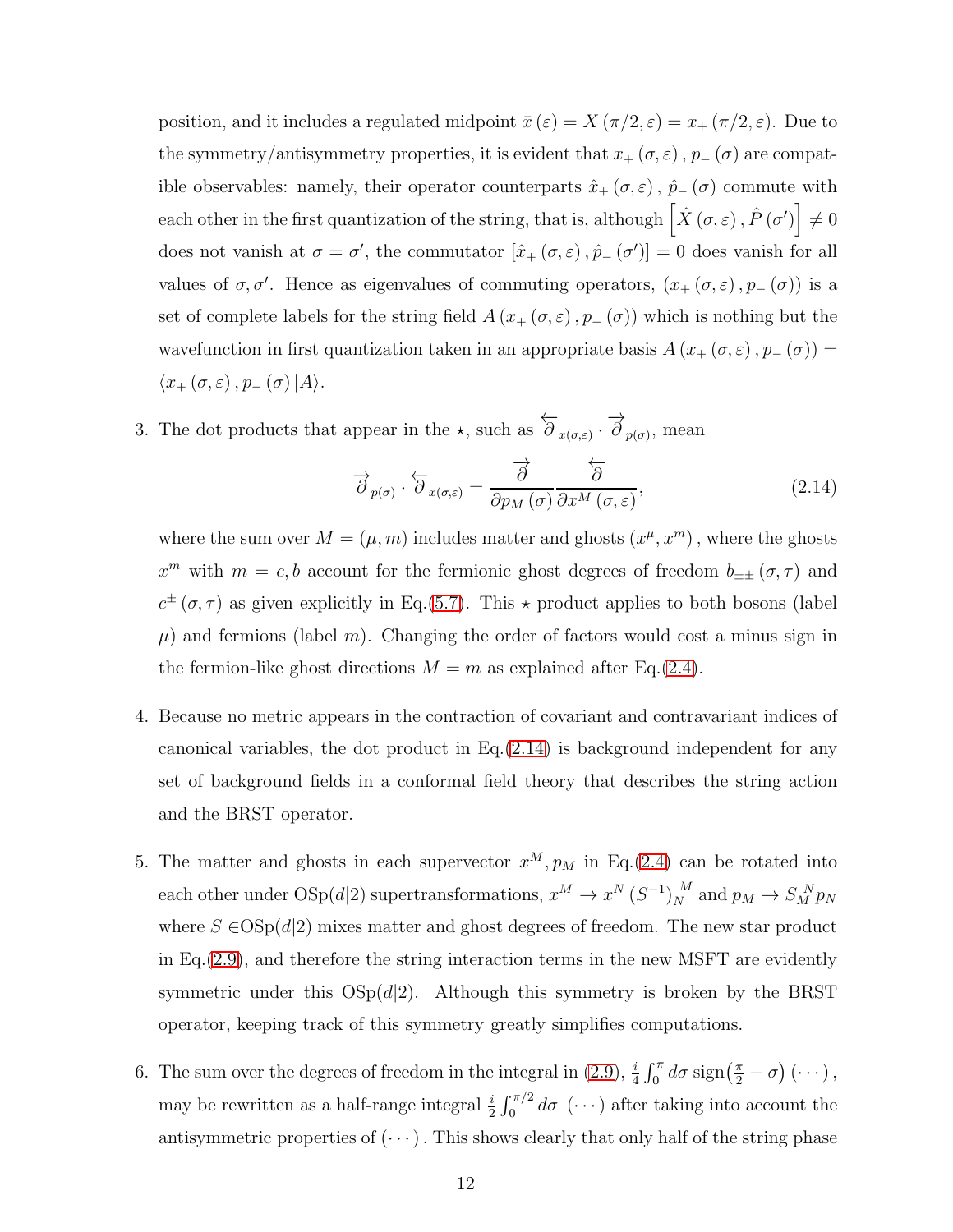space degrees of freedom are relevant in our formulation. We prefer the version with the full range integral because the  $sign\left(\frac{\pi}{2} - \sigma\right)$  factor will clarify several interesting features.

7. The antisymmetry of the integrand  $(\cdots)$  in [\(2.9\)](#page-9-1) shows that the midpoint  $\bar{x}(\varepsilon)$  =  $x(\pi/2, \varepsilon)$  has no contribution to the non-trivial properties of the  $\star$  since, at the midpoint, the quantity  $(\cdots)$  vanishes due to the antisymmetry of  $\partial/\partial p_-(\sigma)$ , namely  $\partial/\partial p_{-}(\pi/2) = 0$ . Accordingly, the  $\star$  product [\(2.9\)](#page-9-1) is local at the midpoint since  $\partial/\partial \bar{x}(\varepsilon)$  does not occur in it. That is, in the product  $A_1 \star A_2 = A_{12}$  the three fields  $A_1, A_2, A_{12}$  are all functions of the same midpoint  $\bar{x}(\varepsilon)$ , showing that the joining of strings is implemented *locally at the same midpoints* of the first, second and final strings. This desired property of string joining is automatically implemented in our formalism using,  $x_{+}^{M}(\sigma,\varepsilon)$  for all  $\sigma$ , without the need of a special treatment of the midpoint. This is a very important key feature that greatly simplified our formalism.

In the next section we will first review some of the properties of the standard Moyal product in quantum mechanics for a self sufficient presentation, and then indicate how to deduce from those properties that string joining is also conveniently expressed as the  $\star$ product given above.

## <span id="page-12-0"></span>III. MOYAL  $\star$  IN QM AS INSPIRATION FOR STRING JOINING

It is useful to recall the essential ingredients of how the Moyal product works in quantum mechanics (QM) because these same mathematical ingredients are behind the Moyal star product that describes string joining or splitting in the context of SFT [\[1](#page-72-1)] as discovered in [\[2](#page-72-2)]. We will use the same method as [\[2](#page-72-2)] again in this paper to construct the new  $\star$  product in the  $\sigma$ -basis and show that in this formalism MSFT may be viewed as a quantum mechanics type system which we call henceforth *induced quantum mechanics* (iQM) to distinguish it from ordinary QM.

In QM each quantum operator  $\hat{A}(\hat{x}, \hat{p})$  has a matrix representation in position space,  $\langle x_L|\hat{A}|x_R\rangle = \psi(x_L, x_R)$ , where  $x_L, x_R$  are eigenvalues of the position operator  $\hat{x}$ . All properties of the product of two operators  $\hat{A}_{12} = \hat{A}_1 \hat{A}_2$  is captured by the matrix product,  $\langle x_L|\hat{A}_{12}|x_R\rangle = \langle x_L|\hat{A}_1\hat{A}_2|x_R\rangle = \int dz \langle x_L|\hat{A}_1|z\rangle \langle z|\hat{A}_2|x_R\rangle$ , which we may write in terms of the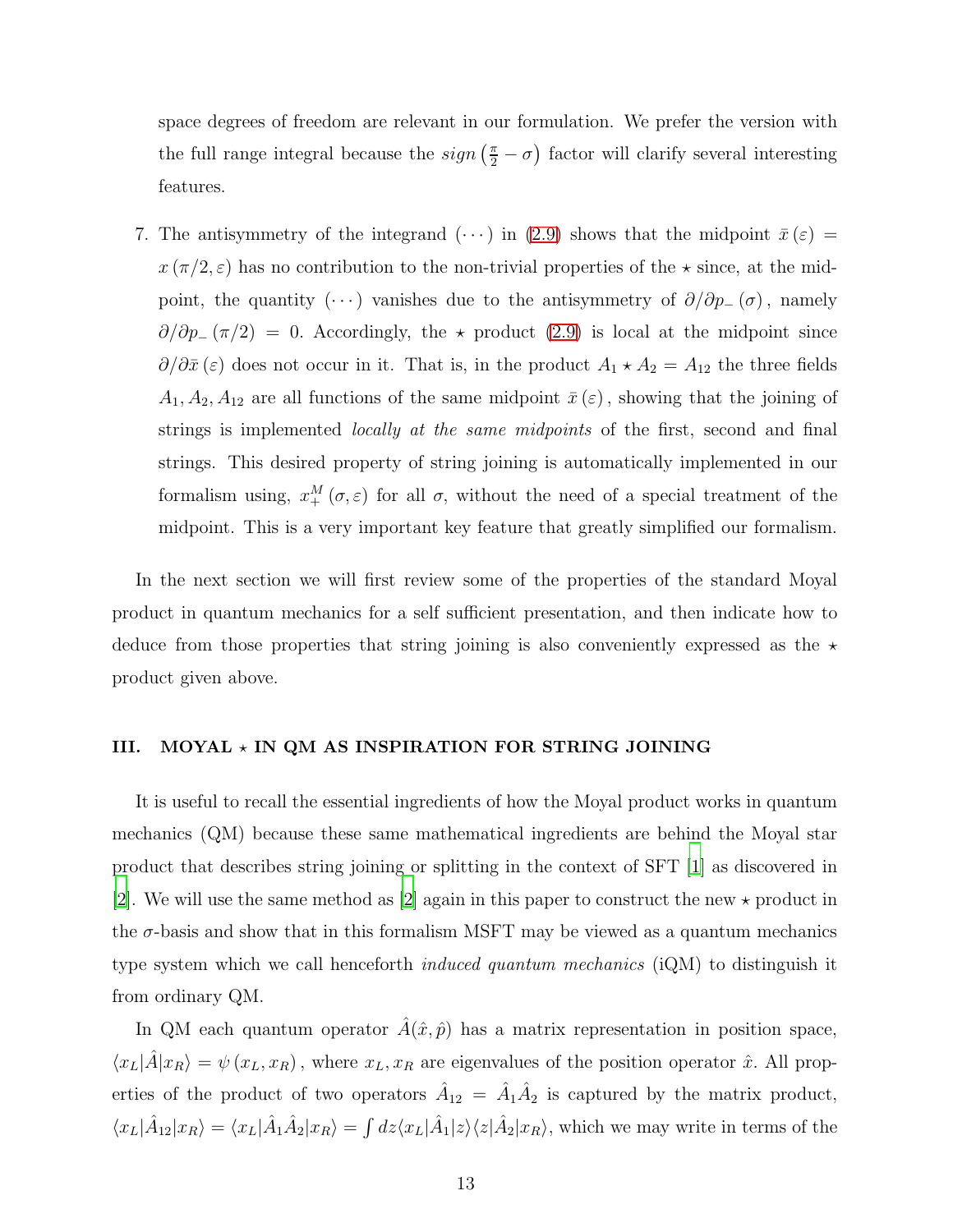corresponding functions

<span id="page-13-1"></span>
$$
\psi_{12}(x_L, x_R) = \int dz \psi_1(x_L, z) \psi_2(z, x_R).
$$
 (3.1)

This QM notation invites the reader to think of the function  $\psi(x_L, x_R)$  as an infinite dimensional matrix with continuous labels, that is associated to a quantum operator  $\vec{A}$ . Applying this notion to SFT [\[2](#page-72-2)], the function  $\psi(x_L, x_R)$  will be replaced by the string field in position space  $\psi(X(\sigma)) = \psi(x_L(\sigma), \bar{x}, x_R(\sigma))$ , where  $\bar{x} \equiv X(\pi/2)$  is the midpoint of the string and  $x_{L,R}(\sigma)$  are half-strings that correspond to the left/right portions of the full string relative to the midpoint,

$$
x_L(\sigma) \equiv \{ X(\sigma), 0 \le \sigma < \pi/2 \}, x_R(\sigma) \equiv \{ X(\pi - \sigma), 0 \le \sigma < \pi/2 \}. \tag{3.2}
$$

The midpoint should be subtracted from  $(x_L(\sigma), x_R(\sigma))$ ; we will proceed as if this has been taken into account in order not to cloud the main idea and will return to this detail later. Then, as suggested by Witten [\[1\]](#page-72-1), the string field will be treated like a matrix, so that the matrix product of string fields of the form

<span id="page-13-0"></span>
$$
\psi_{12}\left(x_L\left(\sigma\right),\bar{x},x_R\left(\sigma\right)\right) = \int Dz\left(\sigma\right) \ \psi_1\left(x_L\left(\sigma\right),\bar{x},z\left(\sigma\right)\right) \ \psi_2\left(z\left(\sigma\right),\bar{x},x_R\left(\sigma\right)\right),\tag{3.3}
$$

corresponds to Witten's star product for computing the probability amplitude for two strings that join at their midpoints to create a new string. Note that the midpoint  $\bar{x}$  is fixed, it is a common point of the first, second and joined strings, and must be excluded in the integral  $Dz(\sigma)$ . This relates to the remarks in item 7 above about the good properties of our new  $\star$  product in Eq.[\(2.9\)](#page-9-1) that automatically accomplishes the exclusion of the midpoint in the star product without separating it from the rest of the string as a special point.

This definition of the product among fields in SFT conveys the general idea formally for the joining of strings, but the implementation of how the matrix product [\(3.3\)](#page-13-0) is to be carried out requires careful definition and considerable technical detail. Most current practitioners in SFT [\[11](#page-73-5)]-[\[22](#page-74-0)] implement the star product by performing computations in conformal field theory, as it was done historically in the initial computations  $[1][11]$  $[1][11]$ . By contrast, in MSFT computations are performed using only the Moyal  $\star$  where it becomes a straightforward algebraic computation without ever needing the complicated gymnastics of conformal maps. This was demonstrated in the past [\[3](#page-72-3)][\[4](#page-72-4)][\[5\]](#page-73-0) but it becomes considerably simpler and transparent in the new formalism.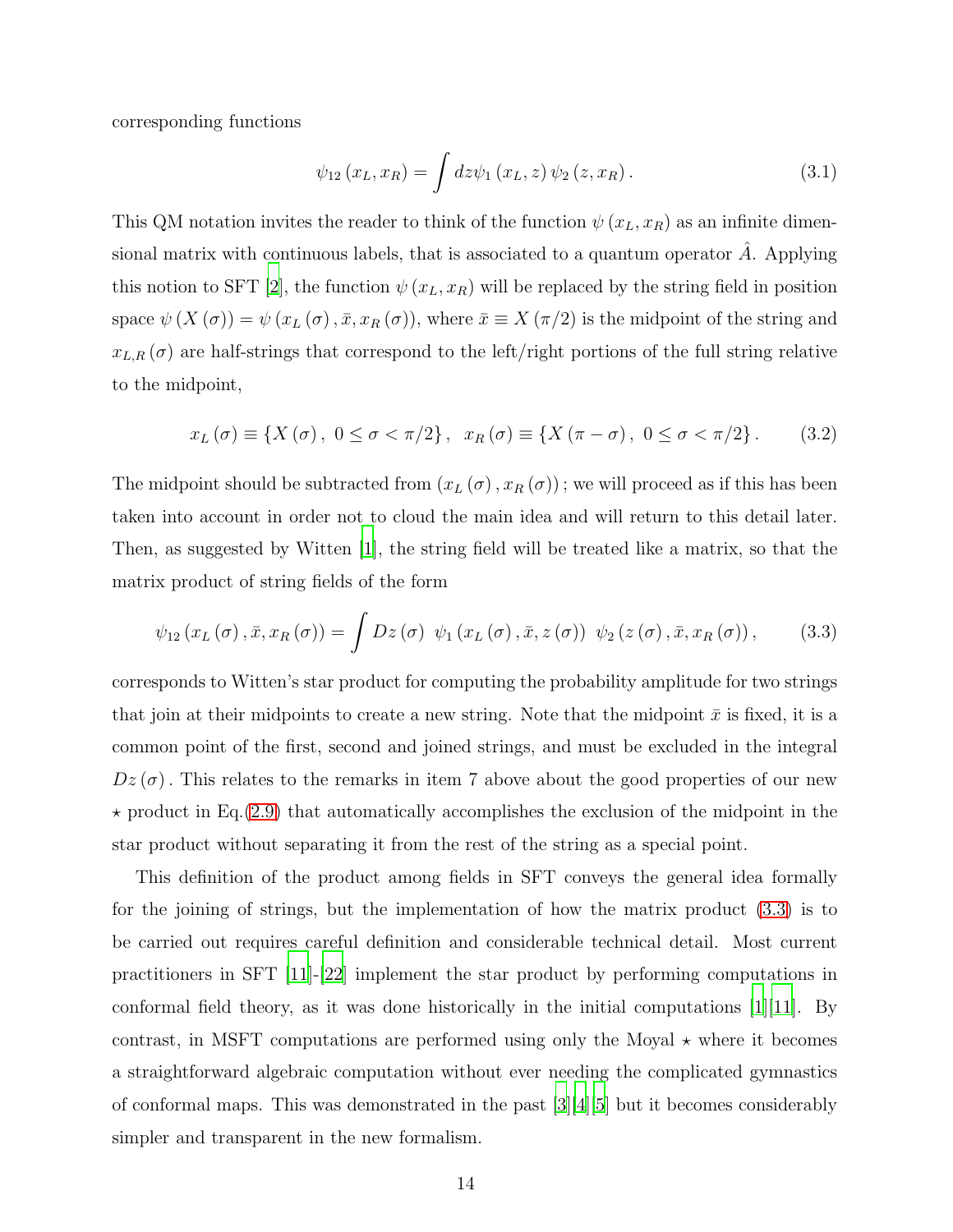To see how to convert the matrix product to the Moyal product we go back to QM. Each operator constructed from the basic canonical conjugate operators  $(\hat{x}, \hat{p})$  has a classical image  $A(x, p)$  assembled as follows. First consider the matrix elements  $\langle x_L|\hat{A}|x_R\rangle = \psi(x_L, x_R)$  as above. Then define the classical phase space image  $A(x, p)$  of the operator  $\tilde{A}$  by taking half Fourier transform as follows

<span id="page-14-0"></span>
$$
A(x,p) = \frac{1}{2\pi} \int_{-\infty}^{\infty} dy \ e^{2ipy} \ \psi(x,y) = \frac{1}{2\pi} \int_{-\infty}^{\infty} dy \ e^{2ipy} \ \langle x+y|\hat{A}|x-y\rangle \tag{3.4}
$$

where we have rewritten the function  $\psi(x_L, x_R)$  in terms of  $(x, y)$  which are the symmetric and antisymmetric combinations of  $x_L, x_R$ ,

<span id="page-14-1"></span>
$$
\psi(x,y) \equiv \psi(x_L, x_R) = \langle x_L | \hat{A} | x_R \rangle, \ x = \frac{x_L + x_R}{2}, \ y = \frac{x_L - x_R}{2}.
$$
 (3.5)

The operator  $\tilde{A}$  that appears in Eqs.[\(3.4](#page-14-0)[,3.5\)](#page-14-1) can be reconstructed from its classical image  $A(x, p)$  by substituting operators  $(\hat{x}, \hat{p})$  instead of the classical phase space  $(x, p)$  as follows,  $\hat{A}(\hat{x}, \hat{p}) = \int dx dp A(x, p) \{ \delta(x - \hat{x}) \delta(p - \hat{p}) \},$  provided some operator ordering prescription for the delta functions is given. The prescription given by Weyl [\[10](#page-73-3)], which insures that  $A(\hat{x}, \hat{p})$  is a Hermitian operator, is to replace the delta functions by their integral representations such that the operators  $(\hat{x}, \hat{p})$  appear in the same exponential as follows

<span id="page-14-2"></span>
$$
\hat{A}(\hat{x}, \hat{p}) = \frac{1}{(2\pi)^2} \int dx' dp' dx dp A(x, p) \exp(i p'(x - \hat{x}) - ix'(p - \hat{p})).
$$
 (3.6)

It can be checked that Eqs.[\(3.4,](#page-14-0)[3.6\)](#page-14-2) are consistent with each other by inserting the operator  $(3.6)$  back into Eq. $(3.4)$ , computing the matrix element in position space by using  $\langle x_L | e^{ix'\hat{p}-ip'\hat{x}} | x_R \rangle = e^{ix'\hat{p}'/2} e^{-ip'x_R} \delta(x'-x_L+x_R)$ , and performing the integrals. This shows that the classical function  $A(x, p)$  is the same in both Eqs.[\(3.4](#page-14-0)[,3.6\)](#page-14-2).

Now that we have a one to one correspondence between quantum operators and their classical images, we can ask the following question: if we compute the product of two operators in QM to obtain a new one  $\hat{A}_{12} = \hat{A}_1 \hat{A}_2$ , what is the rule for computing the phase space function  $A_{12}(x, p)$  which is the image of  $A_{12}$  from the images  $A_1(x, p)$  and  $A_2(x, p)$ ? The answer to this question is the Moyal product, namely  $A_{12}(x, p) = A_1(x, p) \star$  $A_2(x, p)$  where the  $\star$  product is defined in Eq.[\(2.5\)](#page-8-0). Recalling that the matrix elements in position space  $(\psi_1, \psi_2, \psi_{12})$   $(x_L, x_R)$  also reproduce the operator product, this means that the matrix product in Eq.[\(3.1\)](#page-13-1) is also equivalent to the Moyal product, provided each function  $(\psi_1, \psi_2, \psi_{12})$   $(x_L, x_R)$  is related to its half-Fourier transform  $(A_1, A_2, A_{12})$   $(x, p)$  according to the prescription in Eqs.[\(3.4,](#page-14-0)[3.5\)](#page-14-1).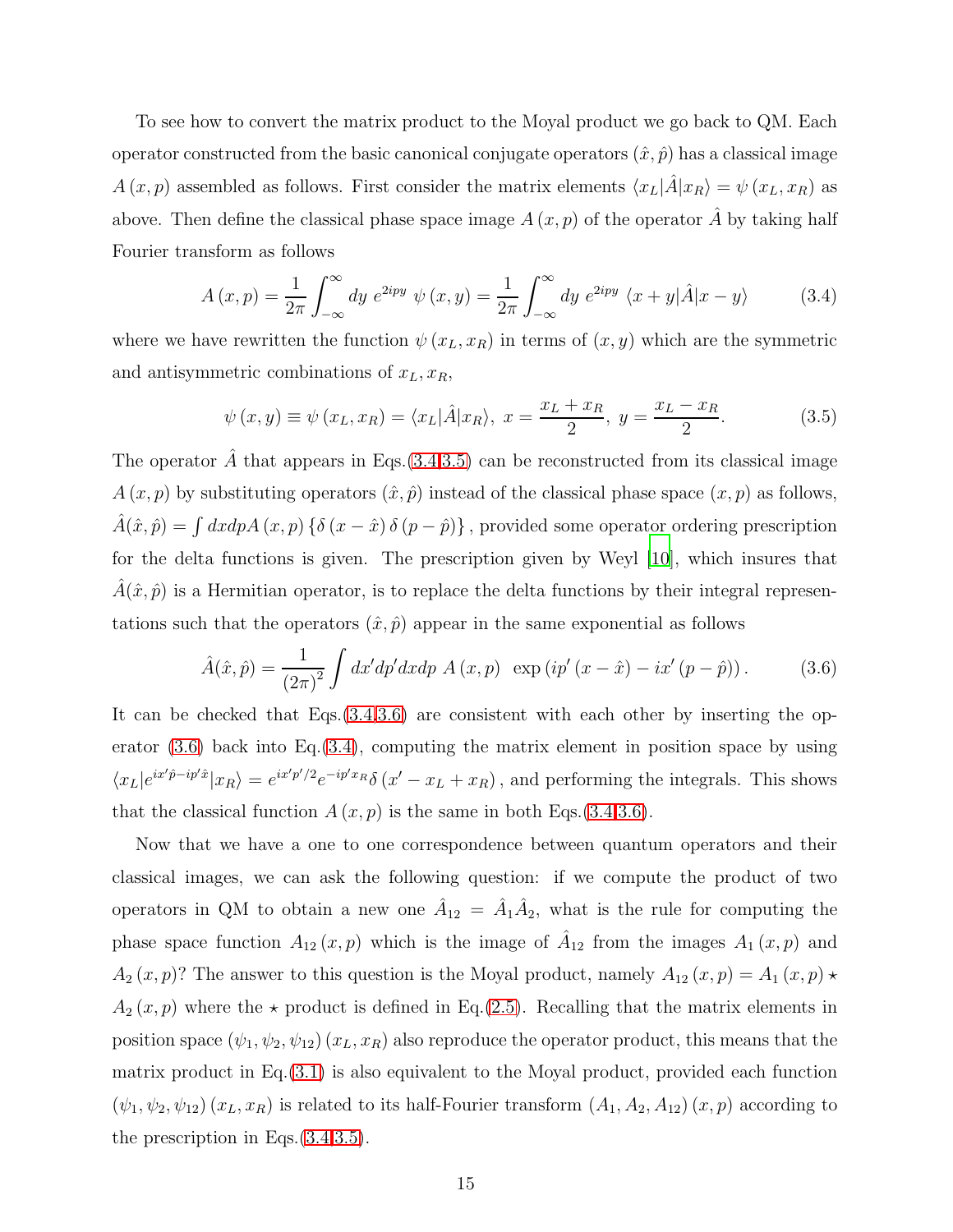Coming back to SFT, the content of the previous paragraph was the basic inspiration in [\[2](#page-72-2)] that led to the rewriting of the matrix-like product in Eq.[\(3.3\)](#page-13-0) as a Moyal product. In [\[2](#page-72-2)] this was done for the modes of the string in a flat target spacetime. Using Eq.[\(2.9\)](#page-9-1) we now do it in the  $\sigma$ -basis which can be used in the presence of any set of background fields in a conformal field theory that describes a string. So, imitating  $Eq.(2.5)$  $Eq.(2.5)$  we are led to its stringy analog in [\(2.9\)](#page-9-1) in order to reproduce the matrix product in string joining

$$
A_{12}\left(x_{+}\left(\sigma,\varepsilon\right),p_{-}\left(\sigma\right)\right)=A_{1}\left(x_{+}\left(\sigma,\varepsilon\right),p_{-}\left(\sigma\right)\right)\star A_{2}\left(x_{+}\left(\sigma,\varepsilon\right),p_{-}\left(\sigma\right)\right),\tag{3.7}
$$

where we replace the pointlike  $(x, p)$  in Eq.[\(2.5\)](#page-8-0) by the stringlike  $(x_+(\sigma, \varepsilon), p_-(\sigma))$ , including the regulator  $\varepsilon$ . For now ignore the complication of the midpoint in Eq.[\(3.3\)](#page-13-0) which is what the  $\varepsilon$  is for; we will explain this below. The basis  $(x_+(\sigma,\varepsilon), p_-(\sigma))$  emerges from taking into account the map between  $\psi$  and A in Eq. [\(3.4,](#page-14-0)[3.5\)](#page-14-1). In this map we must take  $x_+(\sigma,\varepsilon) = \frac{1}{2}(x_L(\sigma,\varepsilon) + x_R(\sigma,\varepsilon))$ , while  $p_-(\sigma)$  should be the Fourier transform parameter for  $x_-(\sigma,\varepsilon) = \frac{1}{2}(x_L(\sigma,\varepsilon) - x_R(\sigma,\varepsilon))$ . This means  $x_+(\sigma,\varepsilon)$  is the symmetric part of the string  $X(\sigma,\varepsilon)$ , while  $p_-(\sigma)$  is the antisymmetric part of the momentum  $P(\sigma)$ . So, in terms of the full string degrees of freedom  $(X(\sigma, \varepsilon), P(\sigma))$  the relevant symmetric/antisymmetric parts are given precisely by Eqs.[\(2.10-](#page-10-0)[2.12\)](#page-10-1). This explains the logic why, except for some midpoint details, string joining is represented by the Moyal star product. We will discuss the details of the midpoint, but for now note that  $x_+(\sigma,\varepsilon)$  includes the midpoint but the string joining Moyal star excludes it as outlined in item (7) in section [\(II A\)](#page-9-0). So no special treatment of the midpoint is needed.

It is important to emphasize that the new formalism applies now to string theory for any set of conformally consistent background fields contained in the worldsheet CFT. This is because the  $\star$  product is expressed in terms of the phase space degrees of freedom which is a notation that is independent of the geometrical details of the background fields. The information about the background geometry is buried in the canonical formalism that includes the relation between the velocity and momentum as well as in the stress tensor or BRST operator of the CFT. But none of this geometrical information enters in the star product [\(2.9\)](#page-9-1). Hence the star product for string joining defined in this way provides a background independent method of expressing string-string interactions via the joining of strings.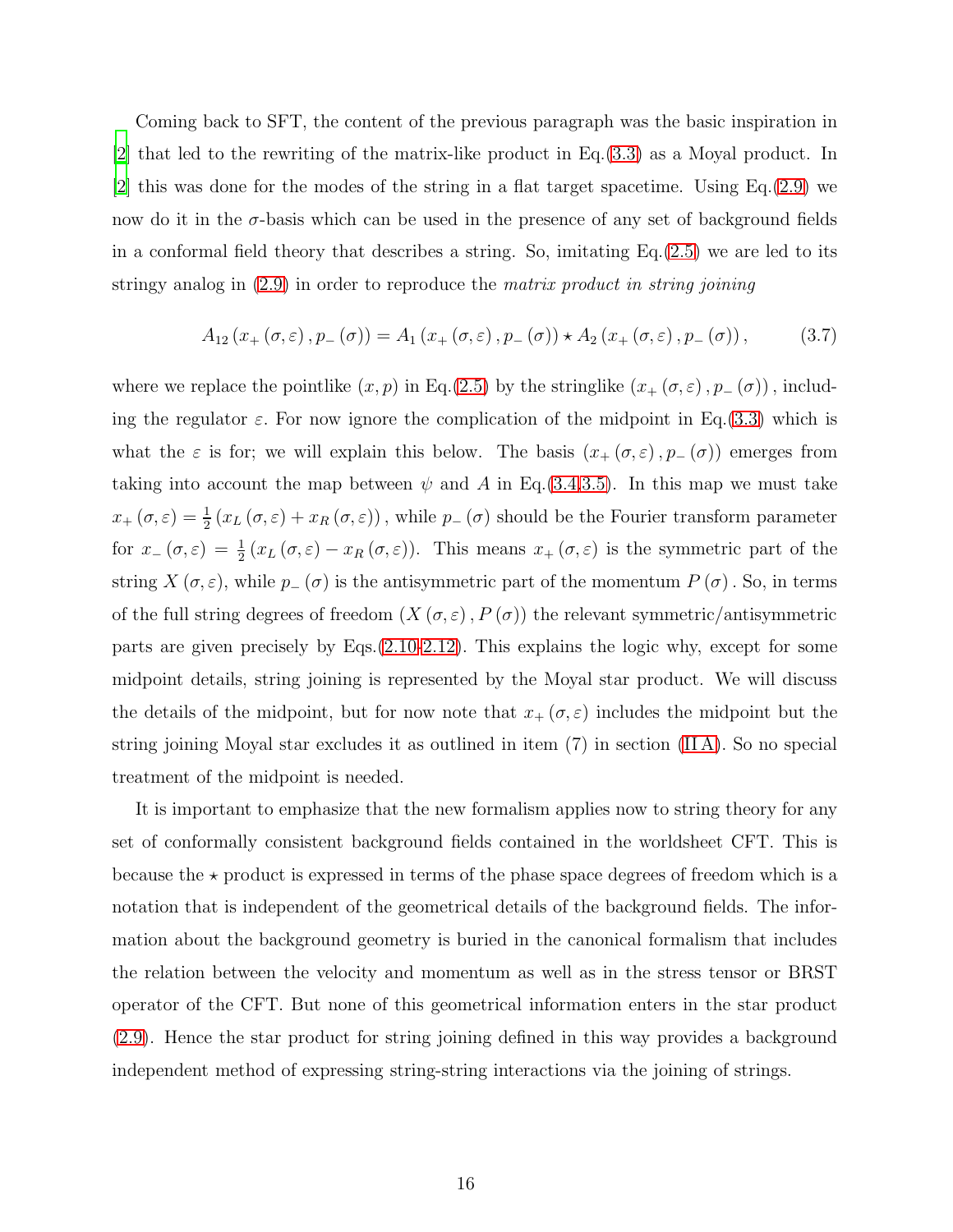#### <span id="page-16-0"></span>A. String Joining iQM versus QM

Although the setup presented above for the Moyal  $\star$  in MSFT resembles quantum mechanics (QM), the stringy  $\star$  in Eq.[\(2.9\)](#page-9-1) does not arise because of the first quantization of the string as was the case of the particle in Eq. $(2.5)$ . Instead, the star product  $(2.9)$  is designed to formulate string joining or splitting. The resemblance to QM is intriguing and it even invites the thought that string joining could be considered as an origin for QM as we comment at the end of this section.

Below we will use the induced quantum mechanics (iQM) basis  $(x_+(\sigma, \varepsilon), p_-(\sigma))$  to construct a representation of the first quantized QM operators of the string  $(\hat{X}(\sigma,\varepsilon), \hat{P}(\sigma))$ . That is, QM will be built from iQM. This representation will clarify the relation and the difference between QM and iQM while also show how to represent all string theory operators, such as the stress tensor, BRST current  $J_B(\sigma)$  and the BRST operator, in the iQM basis  $(x_+(\sigma,\varepsilon), p_-(\sigma))$  for any conformal field theory on the worldsheet (CFT) that describes the string moving in a conformally consistent set of background fields.

Starting from the definitions of  $x_{\pm}$ ,  $p_{\pm}$  in Eq.[\(2.10\)](#page-10-0), we write the full string first quantized QM operators  $\hat{X}(\sigma,\varepsilon)$ ,  $\hat{P}(\sigma)$  in terms of the antisymmetric and symmetric parts

$$
\hat{X}^{M}\left(\sigma,\varepsilon\right) = \hat{x}_{+}^{M}\left(\sigma,\varepsilon\right) + \hat{x}_{-}^{M}\left(\sigma,\varepsilon\right), \quad \hat{P}_{M}\left(\sigma\right) = \hat{p}_{+M}\left(\sigma\right) + \hat{p}_{-M}\left(\sigma\right), \tag{3.8}
$$

The regulator  $\varepsilon$  will be carefully discussed in section [IV](#page-23-0) but it is not needed to explain the concepts in this section. Although we will carry on the regulator  $\varepsilon$  for consistency with the rest of the paper, the reader would probably understand this section more easily by first setting  $\varepsilon = 0$  everywhere, and then reviewing it again by recalling the definition of the regulated position operator,  $\hat{X}^M(\sigma,\varepsilon) = \exp(-\varepsilon \sqrt{-\partial_{\sigma}^2}) \hat{X}^M(\sigma)$ , and that  $M = (\mu, m)$ denotes  $\mu$  for spacetime and m for ghosts.

The QM rules for the first quantization of the string are (anticommutator for the ghosts)

<span id="page-16-1"></span>
$$
\left[\hat{X}^{M}\left(\sigma,\varepsilon\right),\hat{P}_{N}\left(\sigma^{\prime}\right)\right]=\left[e^{-\varepsilon\left|\partial_{\sigma}\right|}\hat{X}^{M}\left(\sigma\right),\hat{P}_{N}\left(\sigma^{\prime}\right)\right]=i\delta_{N}^{M}\delta_{\varepsilon}\left(\sigma,\sigma^{\prime}\right),\tag{3.9}
$$

where  $|\partial_{\sigma}| \equiv \sqrt{-\partial_{\sigma}^2}$  and

$$
\delta_{\varepsilon}(\sigma,\sigma') \equiv e^{-\varepsilon|\partial_{\sigma}|} \delta(\sigma,\sigma')
$$
\n(3.10)

is a regulated delta function defined below. Here  $P_M(\sigma)$  is defined for any conformal field theory, with arbitrary string background fields, in the canonical way, from the string Lagrangian,  $P_M(\sigma) = \partial L_{string}/\partial(\partial_\tau X^M(\sigma))$ . Note that, for any set of background fields in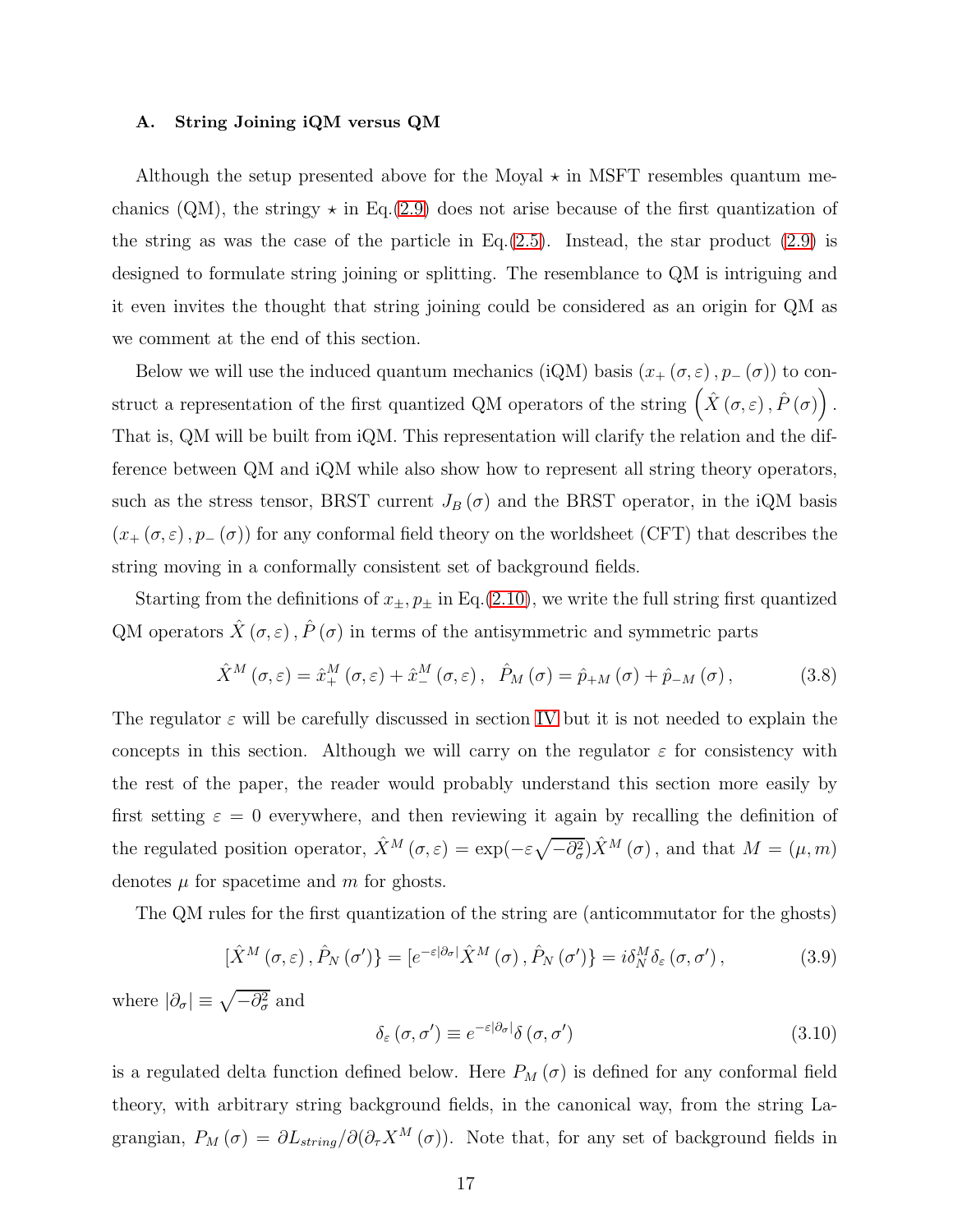the CFT  $L_{string}$ , the position  $X^M(\sigma)$  is a contravariant vector while the momentum  $P_M(\sigma)$ is a covariant vector, so that the commutation rules [\(3.9\)](#page-16-1), with  $\delta_N^M \delta_{\varepsilon} (\sigma, \sigma')$  on the right hand side, are *background independent*. Furthermore, the  $\delta(\sigma, \sigma')$  is a Dirac delta function which must be consistent with Neumann or Dirichlet boundary conditions at the end points  $\sigma = 0, \pi$  and  $\sigma' = 0, \pi$  (D-branes). There are two types:  $\delta_{\varepsilon}^{nn}(\sigma, \sigma')$  for Neumann-Neumann, and  $\delta_{\varepsilon}^{dd}(\sigma, \sigma')$  for Dirichlet-Dirichlet, as given in Eqs.[\(4.2](#page-25-0)[-4.5\)](#page-25-1). Mostly we simply write  $\delta_{\varepsilon}(\sigma, \sigma')$  and use the appropriate version when necessary. When it becomes important to keep track of boundary condition properties in different directions  $M$ , more carefully we will write  $\delta_N^M \delta_{\varepsilon M} (\sigma, \sigma')$ , where  $\delta_{\varepsilon M} (\sigma, \sigma')$  stands for  $\delta_{\varepsilon}^{nn} (\sigma, \sigma')$  or  $\delta_{\varepsilon}^{dd} (\sigma, \sigma')$ . There will be more refinements introduced for the  $\delta(\sigma, \sigma')$ 's, including "even"  $\delta^+(\sigma, \sigma')$ , "odd"  $\delta^-(\sigma, \sigma')$ , and "midpoint"  $\hat{\delta}(\sigma, \sigma')$  versions, that include also a regulator  $\varepsilon$ , as will be shown explicitly below. Thus, D-branes enter our formalism in this way through the details of these delta functions that are sensitive to the boundary conditions applied to the ends of the string.

From [\(3.9\)](#page-16-1) the QM rules for the operators  $\hat{x}_{\pm}, \hat{p}_{\pm}$  are derived. First note that the even degrees of freedom commute with the odd ones

<span id="page-17-2"></span><span id="page-17-1"></span><span id="page-17-0"></span>
$$
\left[\hat{x}_{\pm}\left(\sigma,\varepsilon\right),\hat{p}_{\mp}\left(\sigma'\right)\right]=0,\tag{3.11}
$$

while the non-trivial QM rules are

$$
\left[\hat{x}_{\pm}\left(\sigma,\varepsilon\right),\hat{p}_{\pm}\left(\sigma'\right)\right]=\frac{1}{4}\left[e^{-\varepsilon|\partial_{\sigma}|}\left(\hat{X}\left(\sigma\right)\pm\hat{X}\left(\pi-\sigma\right)\right),\left(P\left(\sigma'\right)\pm\hat{P}\left(\pi-\sigma'\right)\right)\right]
$$
(3.12)

$$
= \frac{i}{2} e^{-\varepsilon |\partial_{\sigma}|} \left( \delta(\sigma, \sigma') \pm \delta(\pi - \sigma, \sigma') \right) \equiv \frac{i}{2} \delta_{\varepsilon}^{\pm}(\sigma, \sigma'). \tag{3.13}
$$

The last equation defines the even and odd regulated delta functions  $\delta_{\varepsilon}^{\pm}(\sigma, \sigma')$  that will appear again later. Their explicit formulas are given in Eqs.[\(4.6-](#page-26-0)[4.9\)](#page-26-1) and their properties are illustrated for a small  $\varepsilon$  in Figs.(1,2).

The eigenvalues of the operator  $\hat{X}^M(\sigma,\varepsilon)$  form a complete set of labels for the wavefunction (string field) in position space  $\psi(X(\sigma,\varepsilon)) \equiv \psi(x_+(\sigma,\varepsilon),x_-(\sigma,\varepsilon))$ . This labelling is equivalent to the position space labelling without a regulator, namely  $\Psi(X(\sigma))$  =  $\psi(X(\sigma,\varepsilon))$ , but as independent labels we prefer to use the eigenvalues of the regulated  $X(\sigma,\varepsilon)$  which amounts to a reshuffling of the eigenvalues of the unregulated  $X(\sigma)$ . Either way, the unregulated operator  $\hat{P}(\sigma)$  is represented in position space by the unregulated derivative  $\hat{P}(\sigma) \to -i\partial/\partial X(\sigma)$ . However, since we insist on the regulated labeling we must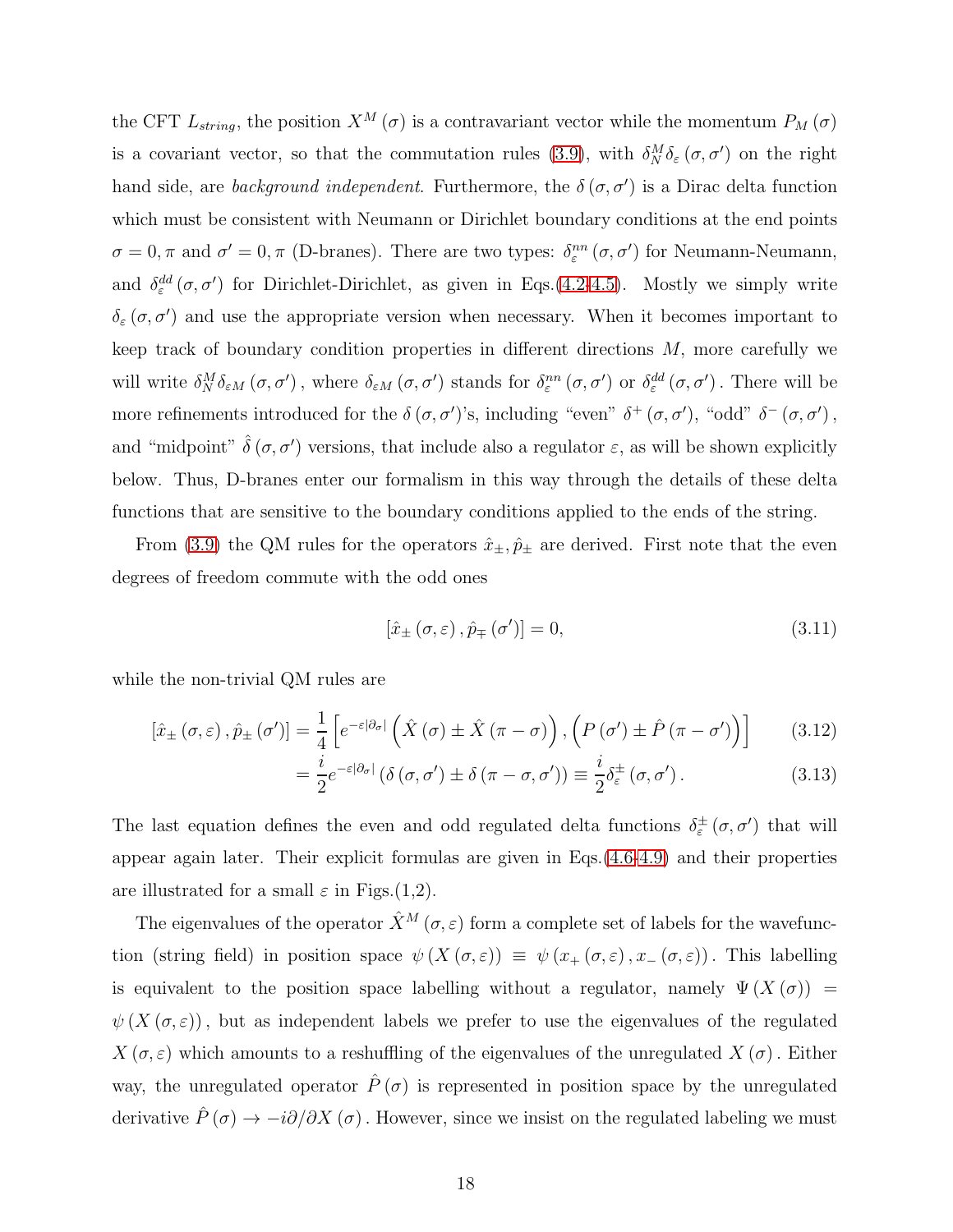use the chain rule to compute it on  $\psi(X(\sigma,\varepsilon))$ , that is

$$
i\hat{P}_M(\sigma)\,\psi\left(X\left(\cdot,\varepsilon\right)\right) = \frac{\partial\psi\left(X\left(\cdot,\varepsilon\right)\right)}{\partial X^M(\sigma)} = \int d\sigma' \frac{\partial\psi\left(X\left(\cdot,\varepsilon\right)\right)}{\partial X^N(\sigma',\varepsilon)} \frac{\partial X^N(\sigma',\varepsilon)}{\partial X^M(\sigma)}
$$

$$
= \int d\sigma' \frac{\partial\psi\left(X\left(\cdot,\varepsilon\right)\right)}{\partial X^M(\sigma',\varepsilon)} e^{-\varepsilon|\partial_{\sigma'}|} \delta(\sigma,\sigma')
$$

$$
= e^{-\varepsilon|\partial_{\sigma}|} \frac{\partial\psi\left(X\left(\cdot,\varepsilon\right)\right)}{\partial X^M(\sigma,\varepsilon)}.
$$
(3.14)

Here we have used the definition of  $X(\sigma', \varepsilon)$ , and the natural differential rule for the unregulated symbols  $\partial X(\sigma')/\partial X(\sigma) = \delta(\sigma, \sigma')$ , to obtain the following rules of computation.

<span id="page-18-0"></span>regulated delta: 
$$
\frac{\partial X(\sigma', \varepsilon)}{\partial X(\sigma)} = e^{-\varepsilon |\partial_{\sigma}|} \delta(\sigma, \sigma') \equiv \delta_{\varepsilon}(\sigma, \sigma'),
$$
  
unregulated delta: 
$$
\frac{\partial X(\sigma', \varepsilon)}{\partial X(\sigma, \varepsilon)} = \delta(\sigma, \sigma'),
$$

$$
regulated delta: e^{-\varepsilon |\partial_{\sigma}|} \frac{\partial X(\sigma', \varepsilon)}{\partial X(\sigma, \varepsilon)} = e^{-\varepsilon |\partial_{\sigma}|} \delta(\sigma, \sigma') \equiv \delta_{\varepsilon}(\sigma, \sigma'),
$$

$$
(3.15)
$$

The last one, which is the only rule needed to represent the momentum according to Eq.[\(3.14\)](#page-18-0), always yields well defined regulated results. So, when  $\psi$  is just  $X(\sigma', \varepsilon)$ , we get  $\hat{P}(\sigma)\psi = -ie^{-\varepsilon|\partial_{\sigma}|}\frac{\partial X(\sigma,\varepsilon)}{\partial X(\sigma,\varepsilon)} = -i\delta_{\varepsilon}(\sigma,\sigma')$ , which is consistent with the commutation rules [\(3.9\)](#page-16-1). Rewriting this in terms of the symmetric/antisymmetric labels we get the representation for  $\hat{p}_{\pm}$ 

<span id="page-18-4"></span>
$$
i\hat{p}_{\pm M}\left(\sigma\right)\psi\left(x_{+}\left(\cdot,\varepsilon\right),x_{-}\left(\cdot,\varepsilon\right)\right)=\frac{1}{2}e^{-\varepsilon|\partial_{\sigma}|}\left(\frac{\partial\psi\left(x_{+},x_{-}\right)}{\partial x_{\pm}\left(\sigma,\varepsilon\right)}\right)
$$
(3.16)

and the rules for computation are

<span id="page-18-1"></span>
$$
\frac{\partial x_{\pm}(\sigma', \varepsilon)}{\partial x_{\pm}(\sigma, \varepsilon)} = (\delta(\sigma, \sigma') \pm \delta(\pi - \sigma, \sigma')) \equiv \delta^{\pm}(\sigma, \sigma'), \text{ unregulated delta}, \tag{3.17}
$$

so that when  $\psi$  is just  $x_{\pm}(\sigma', \varepsilon)$ , we get  $\hat{p}_{\pm}(\sigma) \psi = -\frac{i}{2}$  $\frac{i}{2}e^{-\varepsilon|\partial_{\sigma}|}\frac{\partial x_{\pm}(\sigma,\varepsilon)}{\partial x_{\pm}(\sigma,\varepsilon)} = -i\delta_{\varepsilon}^{\pm}(\sigma,\sigma')$ , a regulated delta, which is consistent with the commutation rules [\(3.12\)](#page-17-0).

In summary, in position space we have the following representation of the full string QM operators

$$
\hat{X}^{M}\left(\sigma,\varepsilon\right)\psi\left(x_{+},x_{-}\right)=\left(x_{+}^{M}\left(\sigma,\varepsilon\right)+x_{-}^{M}\left(\sigma,\varepsilon\right)\right)\psi\left(x_{+},x_{-}\right)
$$
\n(3.18)

<span id="page-18-3"></span><span id="page-18-2"></span>
$$
\hat{P}_M\left(\sigma\right)\psi\left(x_+,x_-\right) = -\frac{i}{2}e^{-\varepsilon|\partial_{\sigma}|}\left(\frac{\partial\psi\left(x_+,x_-\right)}{\partial x_+^M\left(\sigma,\varepsilon\right)} + \frac{\partial\psi\left(x_+,x_-\right)}{\partial x_-^M\left(\sigma,\varepsilon\right)}\right),\tag{3.19}
$$

and to compute we use the differentiation rules in Eq.[\(3.17\)](#page-18-1).

We now turn to the string field in the mixed phase space basis  $A(x_+, p_-)$ , which is the Fourier transform of  $\psi(x_+, x_-)$  in the  $(-)$  variable as in Eq.[\(2.13\)](#page-10-2). The path-integral Fourier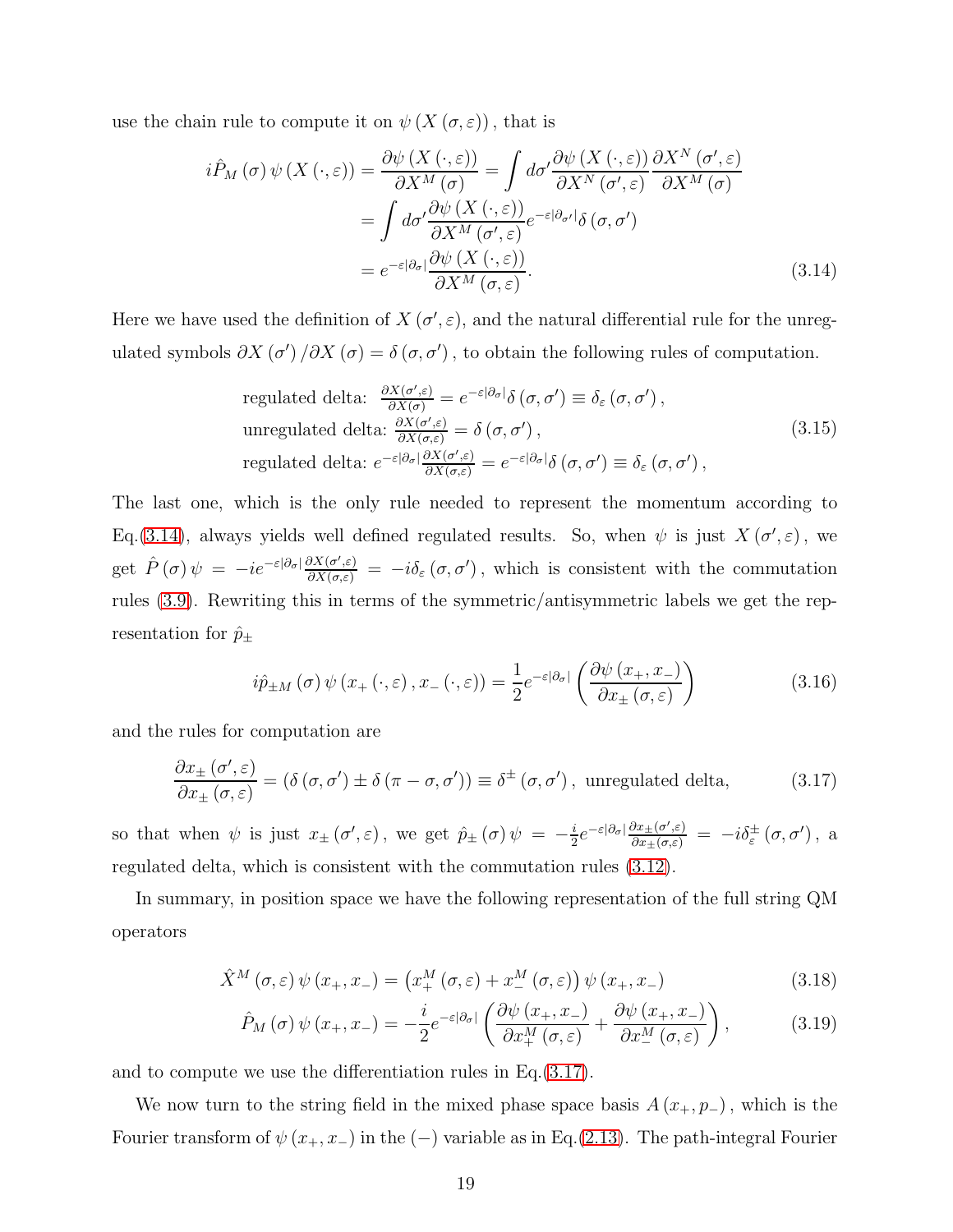transform of  $\psi\left(x_+^M(\cdot,\varepsilon), x_-^M(\cdot,\varepsilon)\right)$  is precisely  $A(x(\cdot,\varepsilon), p(\cdot))$ 

$$
A(x(\cdot,\varepsilon),p(\cdot)) = \int \left(Dx_{-}(\cdot,\varepsilon)\right) \exp\left[-i\int_{0}^{\pi} d\sigma \; x_{-}^{M}\left(\sigma,\varepsilon\right) p_{M}\left(\sigma\right)\right] \psi\left(x_{+}\left(\cdot,\varepsilon\right),x_{-}\left(\cdot,\varepsilon\right)\right) \tag{3.20}
$$

In the Fourier exponent we divided by a factor of 2 as compared to Eq.[\(3.4\)](#page-14-0) to take into account the double counting due to the antisymmetry of  $x_-(\sigma,\varepsilon) \cdot p(\sigma)$  when reflected from  $\pi/2$ . In the basis  $A(x_+, p_-)$  the operators  $\hat{x}_+(\sigma, \varepsilon), \hat{p}_-(\sigma)$  are diagonal, while the operators  $\hat{p}_+$ ,  $\hat{x}_-$  act like derivatives. Either by taking Fourier transform of Eqs.[\(3.18](#page-18-2)[,3.19\)](#page-18-3) or directly from the commutation rules [\(3.12\)](#page-17-0) we derive the representations of all operators  $\hat{x}_{\pm}, \hat{p}_{\pm}$  on this basis

$$
\hat{x}_{+} (\sigma, \varepsilon) A (x_{+}, p_{-}) = x_{+} (\sigma, \varepsilon) A (x_{+}, p_{-}), \ \ \hat{p}_{-} (\sigma) A (x_{+}, p_{-}) = e^{-\varepsilon |\partial_{\sigma}|} p_{-} (\sigma) A (x_{+}, p_{-})
$$
\n(3.21)

$$
\hat{x}_{-}^{M}\left(\sigma,\varepsilon\right)A\left(x_{+},p_{-}\right)=\frac{i}{2}\frac{\partial A\left(x_{+},p_{-}\right)}{\partial p_{-M}\left(\sigma\right)}\quad,\hat{p}_{+M}\left(\sigma\right)A\left(x_{+},p_{-}\right)=-\frac{i}{2}e^{-\varepsilon\left|\partial_{\sigma}\right|}\frac{\partial A\left(x_{+},p_{-}\right)}{\partial x_{+}^{M}\left(\sigma,\varepsilon\right)}.\quad(3.22)
$$

Then the full string QM operators have the following representation

$$
\hat{X}^{M}\left(\sigma,\varepsilon\right)A\left(x_{+},p_{-}\right)=\left(x_{+}^{M}\left(\sigma,\varepsilon\right)+\frac{i}{2}\frac{\partial}{\partial p_{-M}\left(\sigma\right)}\right)A\left(x_{+},p_{-}\right),\tag{3.23}
$$

<span id="page-19-1"></span><span id="page-19-0"></span>
$$
\hat{P}_M(\sigma)\,\psi(x_+,x_-) = e^{-\varepsilon|\partial_{\sigma}|} \left(p_{-M}(\sigma) - \frac{i}{2} \frac{\partial}{\partial x_+^M(\sigma,\varepsilon)}\right) A(x_+,p_-). \tag{3.24}
$$

From Eq.[\(3.9\)](#page-16-1) to Eq.[\(3.24\)](#page-19-0) we described the QM of the string in any background CFT and how to represent its basic quantum operators  $\hat{X}, \hat{P}$  on the field  $A(x_+, p_-)$ . This is sufficient to obtain the representation of any other observable in this CFT, such as the BRST operator, in the MSFT formalism. We will do this later, but first we relate this differential operator representation to something more elegant in the language of the Moyal  $\star$  product.

Now we turn to the induced QM (iQM) generated by the Moyal  $\star$  for string joining for any CFT. We will show that QM is represented in terms of iQM. First observe that using the  $\star$  in Eq.[\(2.9\)](#page-9-1), and the differentiation rules [\(3.17\)](#page-18-1), we get a non-trivial  $\star$  commutator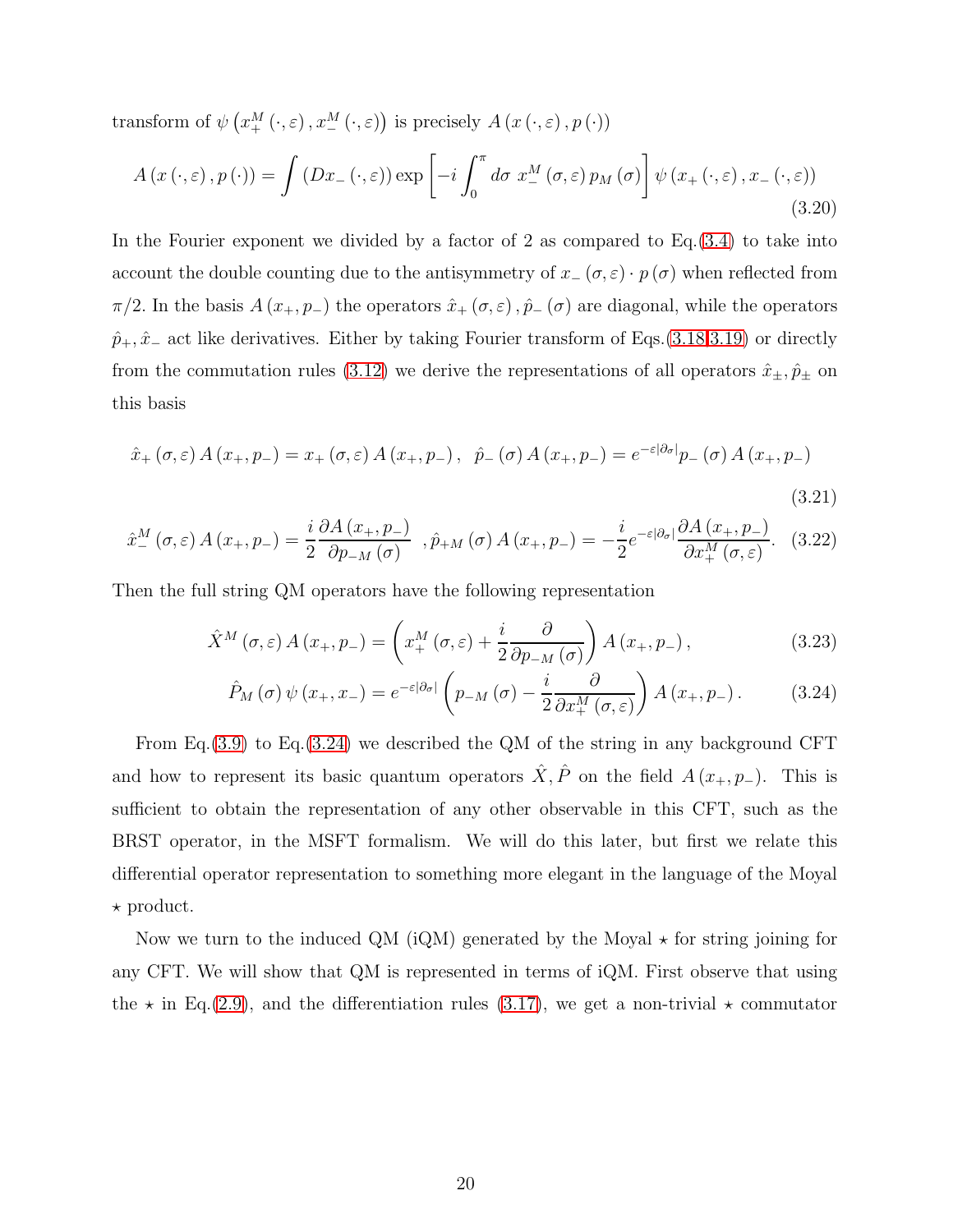between  $x_+(\sigma,\varepsilon)$  and  $p_-(\sigma)$ 

<span id="page-20-0"></span>
$$
\begin{split} & \left[ x_{+}^{M} \left( \sigma_{1}, \varepsilon \right), p_{-N} \left( \sigma_{2} \right) \right] \right\}, \\ & = x_{+}^{M} \left( \sigma_{1}, \varepsilon \right) \star p_{-N} \left( \sigma_{2} \right) - \left( -1 \right)^{MN} p_{-N} \left( \sigma_{2} \right) \star x_{+}^{M} \left( \sigma_{1}, \varepsilon \right) \\ & = i \delta_{N}^{M} \operatorname{sign} \left( \frac{\pi}{2} - \sigma_{1} \right) \delta^{-} \left( \sigma_{1}, \sigma_{2} \right) = i \delta_{N}^{M} \delta^{+} \left( \sigma_{1}, \sigma_{2} \right) \operatorname{sign} \left( \frac{\pi}{2} - \sigma_{2} \right) \\ & \equiv i \delta_{N}^{M} \hat{\delta}_{+-} \left( \sigma_{1}, \sigma_{2} \right). \end{split} \tag{3.25}
$$

This is the induced QM. It has nothing to do with ordinary quantum mechanics since under QM the operators  $\hat{x}^M_+(\sigma_1,\varepsilon), \hat{p}_{-N}(\sigma_2)$  commute with each other as seen in Eq.[\(3.11\)](#page-17-1), whereas their eigenvalues do not commute under the string-joining iQM of Eq.[\(3.25\)](#page-20-0).

The Dirac  $\delta_{+-}(\sigma_1, \sigma_2)$  function, that combines the sign function with the unregulated delta functions  $\delta^{\pm}$  of Eq.[\(3.13\)](#page-17-2), satisfies the appropriate  $(nn)$  or  $(dd)$  boundary conditions consistent with the properties of  $x_+^M(\sigma_1, \varepsilon)$ ,  $p_{-N}(\sigma_2)$ . Furthermore, relative to the midpoint  $\hat{\delta}_{+-}(\sigma_1,\sigma_2)$  is symmetric in  $\sigma_1 \to (\pi - \sigma_1)$  and antisymmetric in  $\sigma_2 \to (\pi - \sigma_2)$ . The equivalence of the two forms of  $\hat{\delta}_{+-}(\sigma_1, \sigma_2)$  given above is verified by using the properties of the unregulated delta functions as follows

<span id="page-20-2"></span><span id="page-20-1"></span>
$$
\hat{\delta}_{+-}(\sigma_1, \sigma_2) = \text{sign}\left(\frac{\pi}{2} - \sigma_1\right) \delta^-(\sigma_1, \sigma_2)
$$
\n
$$
= \text{sign}\left(\frac{\pi}{2} - \sigma_1\right) \left(\delta(\sigma_1, \sigma_2) - \delta(\sigma_1, \pi - \sigma_2)\right)
$$
\n
$$
= \text{sign}\left(\frac{\pi}{2} - \sigma_2\right) \delta(\sigma_1, \sigma_2) - \text{sign}\left(\frac{\pi}{2} - (\pi - \sigma_2)\right) \delta(\sigma_1, \pi - \sigma_2)
$$
\n
$$
= \text{sign}\left(\frac{\pi}{2} - \sigma_2\right) \delta(\sigma_1, \sigma_2) - \text{sign}\left(-\left(\frac{\pi}{2} - \sigma_2\right)\right) \delta(\sigma_1, \pi - \sigma_2)
$$
\n
$$
= (\delta(\sigma_1, \sigma_2) + \delta(\sigma_1, \pi - \sigma_2)) \text{ sign}\left(\frac{\pi}{2} - \sigma_2\right)
$$
\n
$$
= \delta^+(\sigma_1, \sigma_2) \text{ sign}\left(\frac{\pi}{2} - \sigma_2\right).
$$
\n(3.27)

Thus,  $\delta_{+-}(\sigma_1, \sigma_2)$  is a distribution that has the following important properties under reflections from the midpoint: it is even under  $\sigma_1 \to (\pi - \sigma_1)$  and odd under  $\sigma_2 \to (\pi - \sigma_2)$ and vanishes at both  $\sigma_1 = \pi/2$  and  $\sigma_2 = \pi/2$ . These properties can be verified from the two equivalent forms of  $\delta_{+-}(\sigma_1, \sigma_2)$  given above, or by integrating with smooth functions, or by expanding in modes. This means in Eq.[\(3.25\)](#page-20-0) that the midpoint  $\bar{x}^M(\varepsilon) = x^M_+(\pi/2, \varepsilon)$ star-commutes with  $p_{-N}(\sigma_2)$  including  $\sigma_2 = \pi/2$ , so the midpoint does not participate in the joining operation of strings - this is one of the desired properties of the  $\star$  product as emphasized in point 7 in section (IIA). This vital property is encoded in the  $\star$  product in Eq.[\(2.9\)](#page-9-1) as well as the  $\hat{\delta}_{+-}(\sigma_1, \sigma_2)$  that appears in the iQM.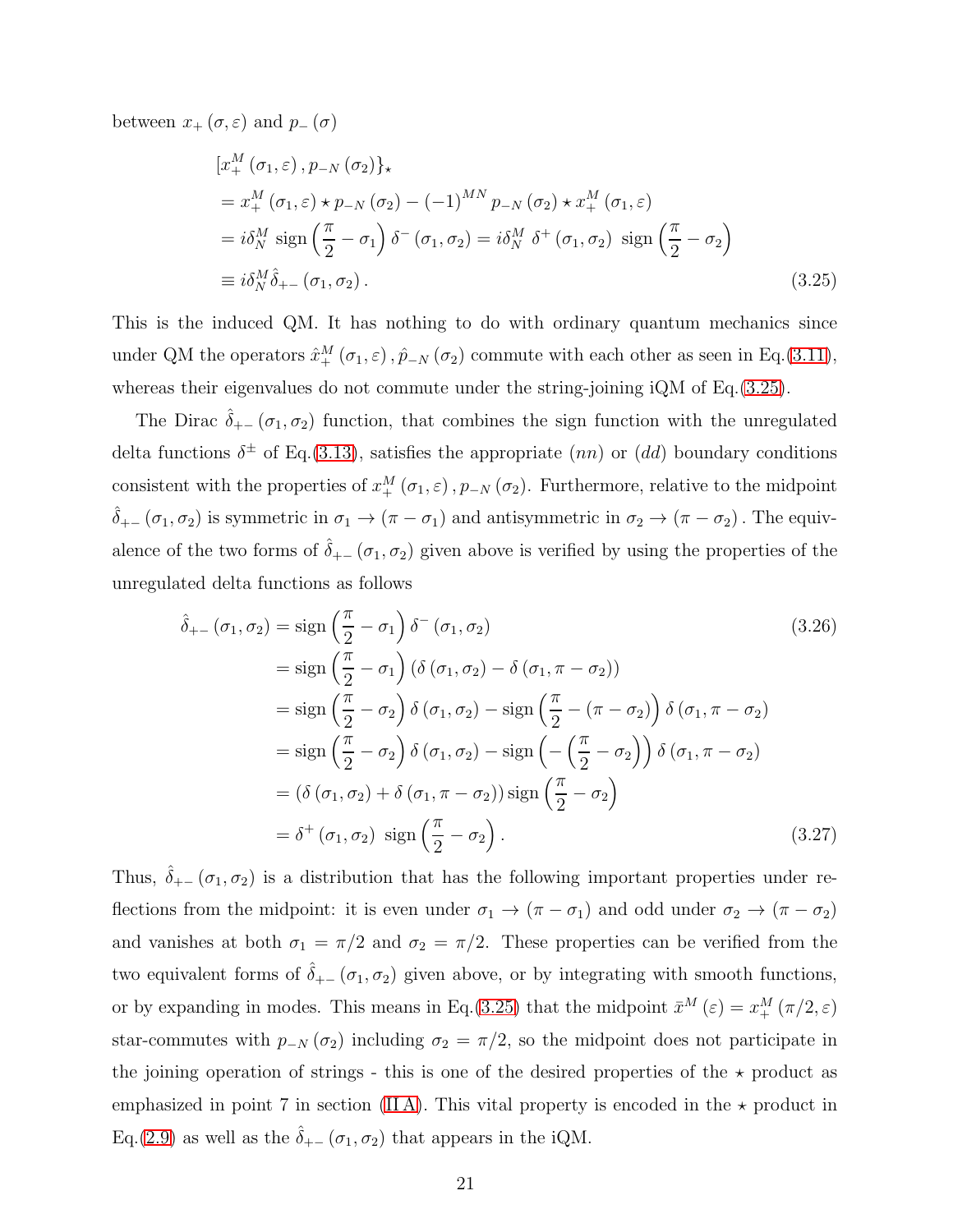Central features of the iQM follows from the following left and right products of the field with the classical half phase space  $x_+(\sigma,\varepsilon), p_-(\sigma)$ 

$$
x_{+}^{M}(\sigma,\varepsilon) \star A(x_{+},p_{-}) = \left(x_{+}^{M}(\sigma,\varepsilon) + \frac{i}{2}\text{sign}\left(\frac{\pi}{2}-\sigma\right)\partial_{p_{-M}(\sigma)}\right)A(x_{+},p_{-})\tag{3.28}
$$

$$
A(x_+, p_-) \star x_+^M(\sigma, \varepsilon) = A(x_+, p_-) \left( x_+^M(\sigma, \varepsilon) - \frac{i}{2} \overleftarrow{\partial}_{p_M(\sigma)} \text{sign}\left(\frac{\pi}{2} - \sigma\right) \right) \tag{3.29}
$$

$$
p_{-M}(\sigma) \star A(x_+, p_-) = \left(p_{-M}(\sigma) - \frac{i}{2}\text{sign}\left(\frac{\pi}{2} - \sigma\right)\partial_{x_+^M(\sigma,\varepsilon)}\right)A(x_+, p_-)
$$
(3.30)

<span id="page-21-4"></span><span id="page-21-3"></span>
$$
A(x_{+}, p_{-}) \star p_{-M}(\sigma) = A(x_{+}, p_{-}) \left( p_{-M}(\sigma) + \frac{i}{2} \overleftarrow{\partial}_{x_{+}^{M}(\sigma, \varepsilon)} sign\left(\frac{\pi}{2} - \sigma\right) \right)
$$
(3.31)

By comparing these results to Eqs.[\(3.23](#page-19-1)[,3.24\)](#page-19-0) we see that the full string QM operators  $\hat{X}^{M}(\sigma,\varepsilon),\hat{P}_{M}(\sigma)$  can be represented in terms of the string joining star product in the half phase space as follows

$$
\hat{X}^{M}\left(\sigma,\varepsilon\right)A\left(x_{+},p_{-}\right)=\left[\begin{array}{l} \theta\left(\frac{\pi}{2}-\sigma\right)x_{+}^{M}\left(\sigma,\varepsilon\right)\star A\left(x_{+},p_{-}\right) \\ +\theta\left(\sigma-\frac{\pi}{2}\right)A\left(x_{+},p_{-}\right)\star x_{+}^{M}\left(\sigma,\varepsilon\right)\left(-1\right)^{MA} \end{array}\right],\tag{3.32}
$$

<span id="page-21-0"></span>
$$
\hat{P}_M(\sigma) A(x_+, p_-) = e^{-\varepsilon |\partial_\sigma|} \begin{bmatrix} \theta\left(\frac{\pi}{2} - \sigma\right) p_{-M}(\sigma) \star A(x_+, p_-) \\ + \theta\left(\sigma - \frac{\pi}{2}\right) A(x_+, p_-) \star p_{-M}(\sigma) (-1)^{MA} \end{bmatrix}, \quad (3.33)
$$

where the sign factor  $(-1)^{MA}$  accounts for boson/fermion properties of the field A and the operator labeled by  $M$ . Described in words, the structures  $(3.32,3.33)$  $(3.32,3.33)$  show that depending on whether  $\sigma$  is less or more than  $\pi/2$  the action of the full string quantum operators  $\hat{X}^M(\sigma,\varepsilon),\hat{P}_M(\sigma)$  on the field is reproduced by the left or right Moyal  $\star$  product with the *half phase space*. In more detail, one can check that the star product reproduces the non-derivative as well the derivative terms in Eqs.[\(3.23,](#page-19-1)[3.24\)](#page-19-0) for all  $0 \le \sigma \le \pi$ , including  $\sigma = \pi/2$ , since

<span id="page-21-1"></span>
$$
1 = \theta \left(\frac{\pi}{2} - \sigma\right) + \theta \left(\sigma - \frac{\pi}{2}\right),\tag{3.34}
$$

<span id="page-21-2"></span>
$$
1 = sign\left(\frac{\pi}{2} - \sigma\right) \left(\theta \left(\frac{\pi}{2} - \sigma\right) - \theta \left(\sigma - \frac{\pi}{2}\right)\right). \tag{3.35}
$$

It is clear that this works correctly as long as  $\sigma \neq \pi/2$ . In order to also work correctly at  $\sigma=\pi/2$  we must define carefully what values the symbols  $\text{sign}\left(\frac{\pi}{2}-\sigma\right)$ ,  $\theta\left(\frac{\pi}{2}-\sigma\right)$ ,  $\theta\left(\sigma-\frac{\pi}{2}\right)$  $\frac{\pi}{2}$ take at  $\sigma = \pi/2$ . Thus, in our *definition*, the distribution  $\text{sign}(\frac{\pi}{2} - \sigma)$  does not vanish at  $\sigma = \pi/2$ , but rather its value at  $\pi/2$  is  $\pm 1$  depending on the approach to the midpoint from below or above as  $\sigma \to \pi/2 \mp 0$ . Similarly, in our definitions, the functions  $\theta\left(\frac{\pi}{2} - \sigma\right)$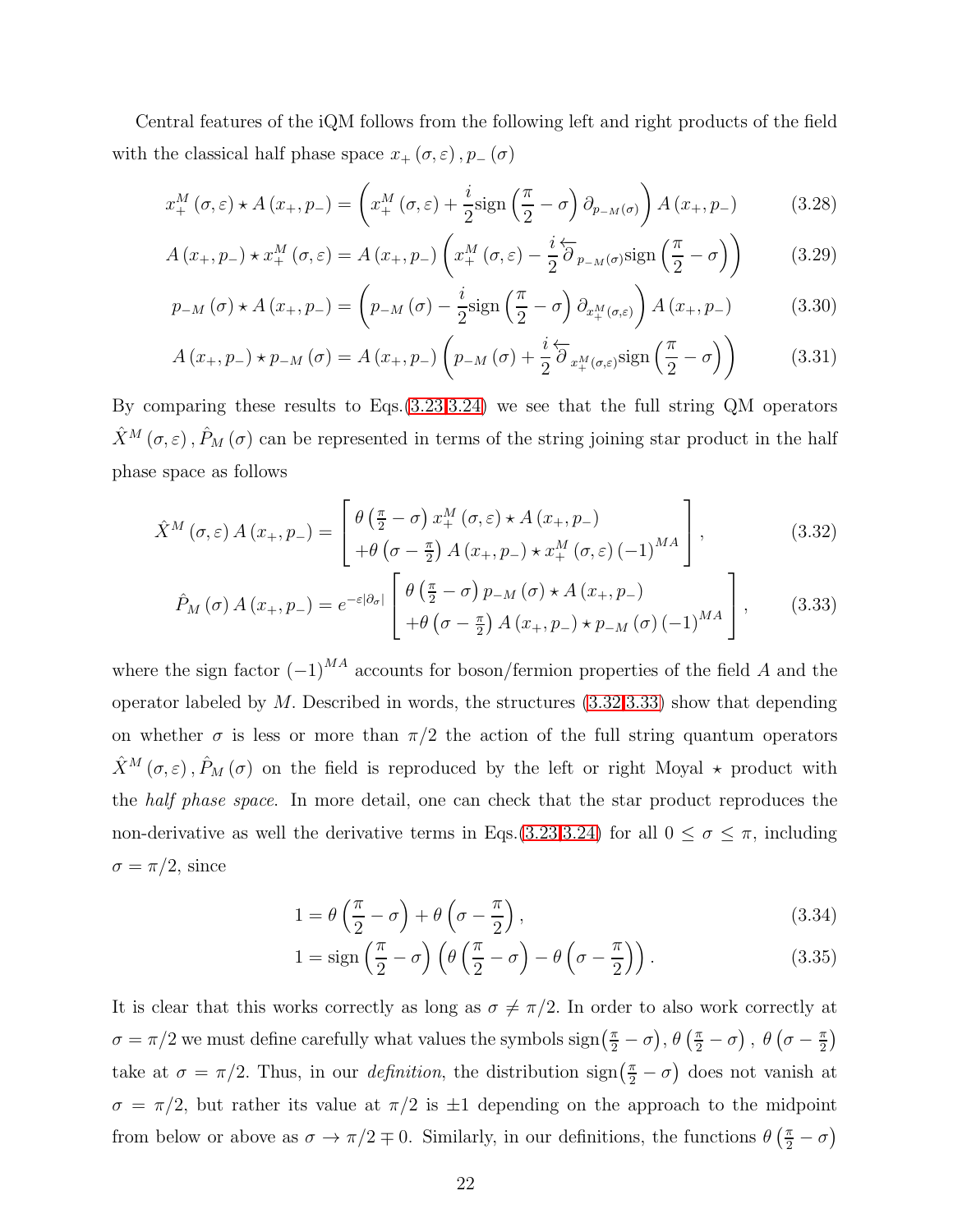or  $\theta\left(\sigma-\frac{\pi}{2}\right)$  $\frac{\pi}{2}$  do not take the value 1/2 at  $\sigma = \pi/2$ , but rather they are equal to 1 or 0 depending on the approach to the midpoint from below or above as  $\sigma \to \pi/2 \mp 0$ . Then,  $\text{sign}\left(\frac{\pi}{2} - \sigma\right) = \theta\left(\frac{\pi}{2} - \sigma\right) - \theta\left(\sigma - \frac{\pi}{2}\right)$  $\frac{\pi}{2}$ , takes the values  $\pm 1$  as usual, except that this does not vanish at  $\pi/2$  due to the careful definition. Hence Eq.[\(3.35\)](#page-21-2) is satisfied for all  $0 \le \sigma \le \pi$ , including  $\sigma = \pi/2$ .

One can now check that all the rules of quantum mechanics from Eq.[\(3.9\)](#page-16-1) to Eq.[\(3.24\)](#page-19-0) are correctly reproduced by the iQM representation of the operators [\(3.32](#page-21-0)[,3.33\)](#page-21-1), including at the midpoint  $\sigma = \pi/2$ . From now on we do not need anymore the  $\pm$  labels on the  $x_+, p_$ and we can write the representation of the quantum operators more simply as

$$
\hat{X}^{M}\left(\sigma,\varepsilon\right)A\left(x,p\right) = \begin{cases} x^{M}\left(\sigma,\varepsilon\right) \star A\left(x,p\right), \text{ if } 0 \leq \sigma \leq \pi/2\\ A\left(x,p\right) \star x^{M}\left(\sigma,\varepsilon\right) \left(-1\right)^{MA}, \text{ if } \pi/2 \leq \sigma \leq \pi \end{cases},\tag{3.36}
$$

<span id="page-22-2"></span><span id="page-22-1"></span>
$$
\hat{P}_M(\sigma) A(x, p) = \begin{cases}\n(e^{-\varepsilon |\partial_{\sigma}|} p_M(\sigma)) \star A(x, p), & \text{if } 0 \le \sigma \le \pi/2 \\
A(x, p) \star (e^{-\varepsilon |\partial_{\sigma}|} p_M(\sigma)) (-1)^{MA}, & \text{if } \pi/2 \le \sigma \le \pi\n\end{cases} (3.37)
$$

We also do not need to watch too carefully the midpoint  $\bar{x}(\varepsilon)$  in most cases since we have seen that  $\bar{x}(\varepsilon)$  acts trivially (like a number, or an eigenvalue) under the  $\star$  in iQM. If need be, at  $\sigma = \pi/2$  we can use Eqs.[\(3.32](#page-21-0)[,3.33\)](#page-21-1) or equivalently Eqs.[\(3.23](#page-19-1)[,3.24\)](#page-19-0) if more care is warranted in some computations.

Indeed, note that the  $\star$  in iQM in Eq.[\(3.33\)](#page-21-1) does produce correctly a derivative contribution of the momentum operator  $\hat{P}_M(\sigma)$  at the midpoint with a regulator  $\hat{P}_M(\pi/2) \rightarrow$  $(-i/2) e^{-\varepsilon |\partial_{\pi/2}|} (\partial/\partial x (\pi/2, \varepsilon))$ , as it should be, according to QM in Eq.[\(3.24\)](#page-19-0). This is a bit subtle and requires more explanation. Having pointed out earlier that the derivatives in the star product do not act on the midpoint when considering string joining, one may wonder how the midpoint derivative in Eq.[\(3.24\)](#page-19-0) is reproduced from the star product representation in Eq.[\(3.33\)](#page-21-1). This subtle point is explained as follows. Consider evaluating the star products in [\(3.33\)](#page-21-1) by using [\(3.30,](#page-21-3)[3.31\)](#page-21-4) and concentrate on the derivative piece which takes the form

<span id="page-22-0"></span>
$$
-\frac{i}{4}e^{-\varepsilon|\partial_{\sigma}|}\left[\left(\theta\left(\frac{\pi}{2}-\sigma\right)-\theta\left(\sigma-\frac{\pi}{2}\right)\right)\int_{0}^{\pi}d\sigma'\delta^{-}\left(\sigma,\sigma'\right)\text{sign}\left(\frac{\pi}{2}-\sigma'\right)\frac{\partial A}{\partial x_{+}\left(\sigma',\varepsilon\right)}\right],\quad(3.38)
$$

where the delta function arises from  $\partial p_-(\sigma)/\partial p_-(\sigma')=\delta^-(\sigma,\sigma')$ . Naively this expression appears to vanish at  $\sigma = \pi/2$  since  $\delta^-(\sigma, \sigma')$  vanishes at the midpoint, and hence no midpoint contribution; but more care is needed. The distribution in the integrand has the following property according to Eqs.[\(3.26](#page-20-1)[-3.27\)](#page-20-2),  $\delta^-(\sigma,\sigma')$ sign $(\frac{\pi}{2}-\sigma')$  =sign $(\frac{\pi}{2}-\sigma)$   $\delta^+(\sigma,\sigma')$ . Both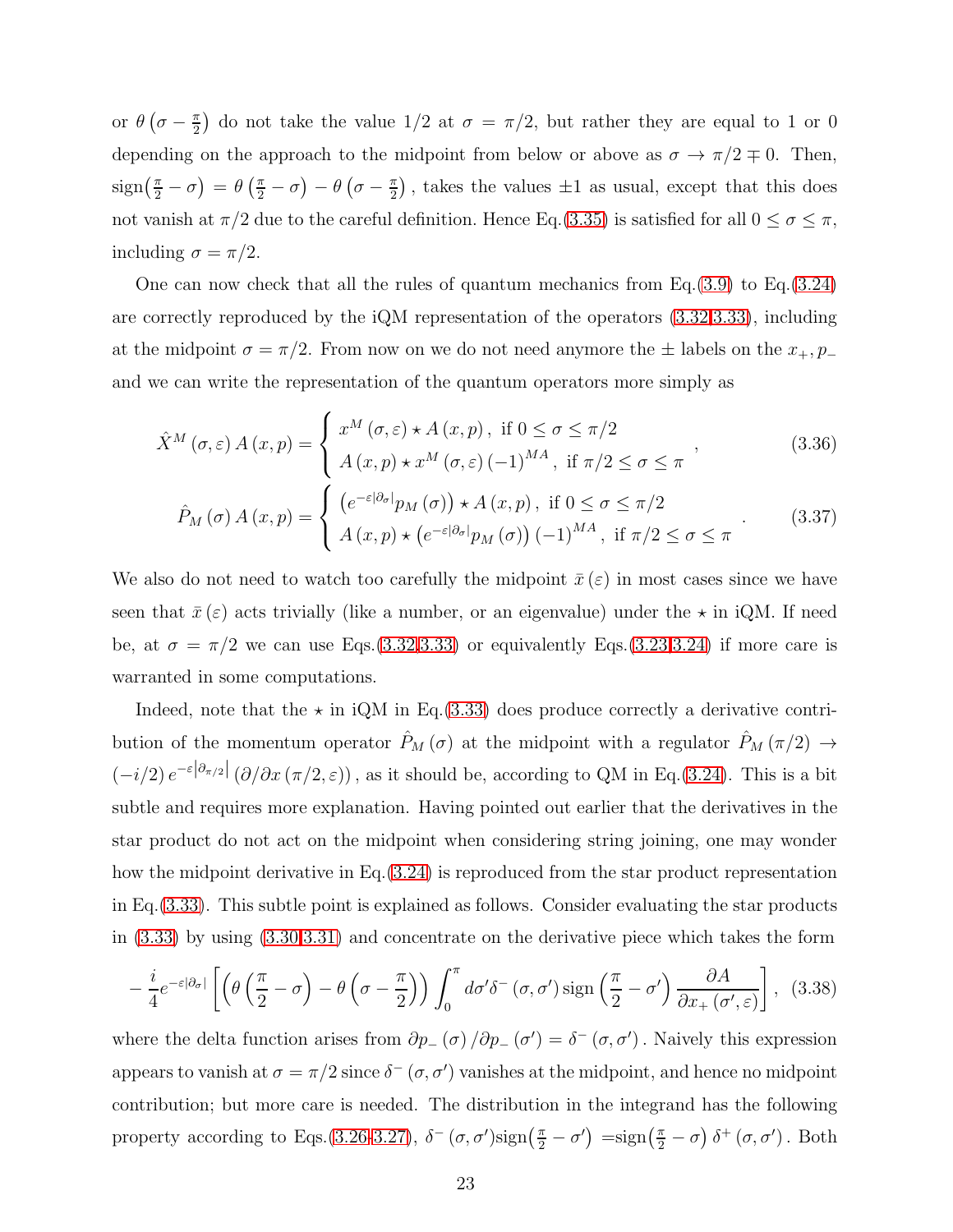of these forms vanish at the midpoint as argued in [\(3.26](#page-20-1)[-3.27\)](#page-20-2). However, using the second form, the sign function  $\text{sign}\left(\frac{\pi}{2} - \sigma\right)$  can be pulled out of the  $d\sigma'$  integral, and after combining it with the theta function factor in [\(3.38\)](#page-22-0) it gives an overall factor of 1 according to Eq.[\(3.35\)](#page-21-2), including at the midpoint (we emphasize the careful definition of the sign function). In the remaining  $d\sigma'$  integrand  $\delta^+(\sigma, \sigma')$  by itself does not vanish at the midpoint, and Eq.[\(3.38\)](#page-22-0) yields the following result (recall that  $\delta^+(\sigma, \sigma')$  has two peaks in the range  $[0, \pi]$ )

<span id="page-23-1"></span>
$$
-\frac{i}{4}e^{-\varepsilon|\partial_{\sigma}|}\left[\int_0^{\pi}d\sigma'\delta^+(\sigma,\sigma')\frac{\partial A}{\partial x_+(\sigma',\varepsilon)}\right] = -\frac{i}{2}e^{-\varepsilon|\partial_{\sigma}|}\frac{\partial A}{\partial x_+(\sigma,\varepsilon)}.\tag{3.39}
$$

This is consistent with the expected result in  $Eq.(3.24)$  $Eq.(3.24)$  which includes the midpoint derivative. The subtle property here is that the distribution  $\text{sign}(\frac{\pi}{2} - \sigma) \delta^+ (\sigma, \sigma') =$  $\delta^-(\sigma,\sigma')$ sign $(\frac{\pi}{2}-\sigma')$  has no support at the midpoint, but  $\delta^+(\sigma,\sigma')$  by itself does. The theta function factor was crucial to remove the sign factor  $\text{sign}\left(\frac{\pi}{2} - \sigma\right)$  and lead the nontrivial midpoint contribution. This exercise makes it evident that there are circumstances in some computations where midpoint derivatives can arise from the new star product, and this is indeed desirable, although straightforward generic string joining  $A \star B$  is not one of those circumstances.

## <span id="page-23-0"></span>IV. REGULATOR

Consider the fundamental canonical QM operators in string theory  $(\hat{X}^M(\sigma), \hat{P}_M(\sigma))$  at fixed  $\tau$  for any CFT on the worldsheet. A basic tool of computation in CFT is the operator product expansion which is a form of regularization that controls operator products at the same point on the worldsheet. A moment of reflection would indicate that the same regularization effect is captured by our proposed choice of independent degrees of freedom  $(\hat{X}^{M}(\sigma,\varepsilon),\hat{P}_{M}(\sigma))$  where  $\hat{X}^{M}(\sigma,\varepsilon)=e^{-\varepsilon|\partial_{\sigma}|}\hat{X}(\sigma)$  is regulated while  $\hat{P}_{M}(\sigma)$  is not. This is because  $|\partial_{\sigma}| \equiv \sqrt{-\partial_{\sigma}^2}$  plays the role of an approximate time translation operator on the worldsheet for a short amount of time even when there are background fields present in the CFT. Thus applying a Euclidean time translation in the form  $e^{-\varepsilon |\partial_{\sigma}|}\hat{X}(\sigma)$  displaces the worldsheet point from  $(\sigma, \tau = 0)$  to  $(\sigma, \tau = -i\varepsilon)$ . Equivalently a point on the unit circle in the complex z plane  $(z \equiv e^{\pm i\sigma})$  moves to the inside of the unit circle when the Euclidean time translator  $e^{-\varepsilon|\partial_{\sigma}|}$  acts on it, namely  $e^{-\varepsilon|\partial_{\sigma}|}z = e^{-\varepsilon|\partial_{\sigma}|}e^{\pm i\sigma} = e^{-\varepsilon\pm i\sigma} = \tilde{z}$ , with  $|\tilde{z}| < 1$ . In this computation we used the fact that  $e^{\pm i\sigma}$  (and similarly  $e^{\pm in\sigma}$ ) are degenerate eigenstates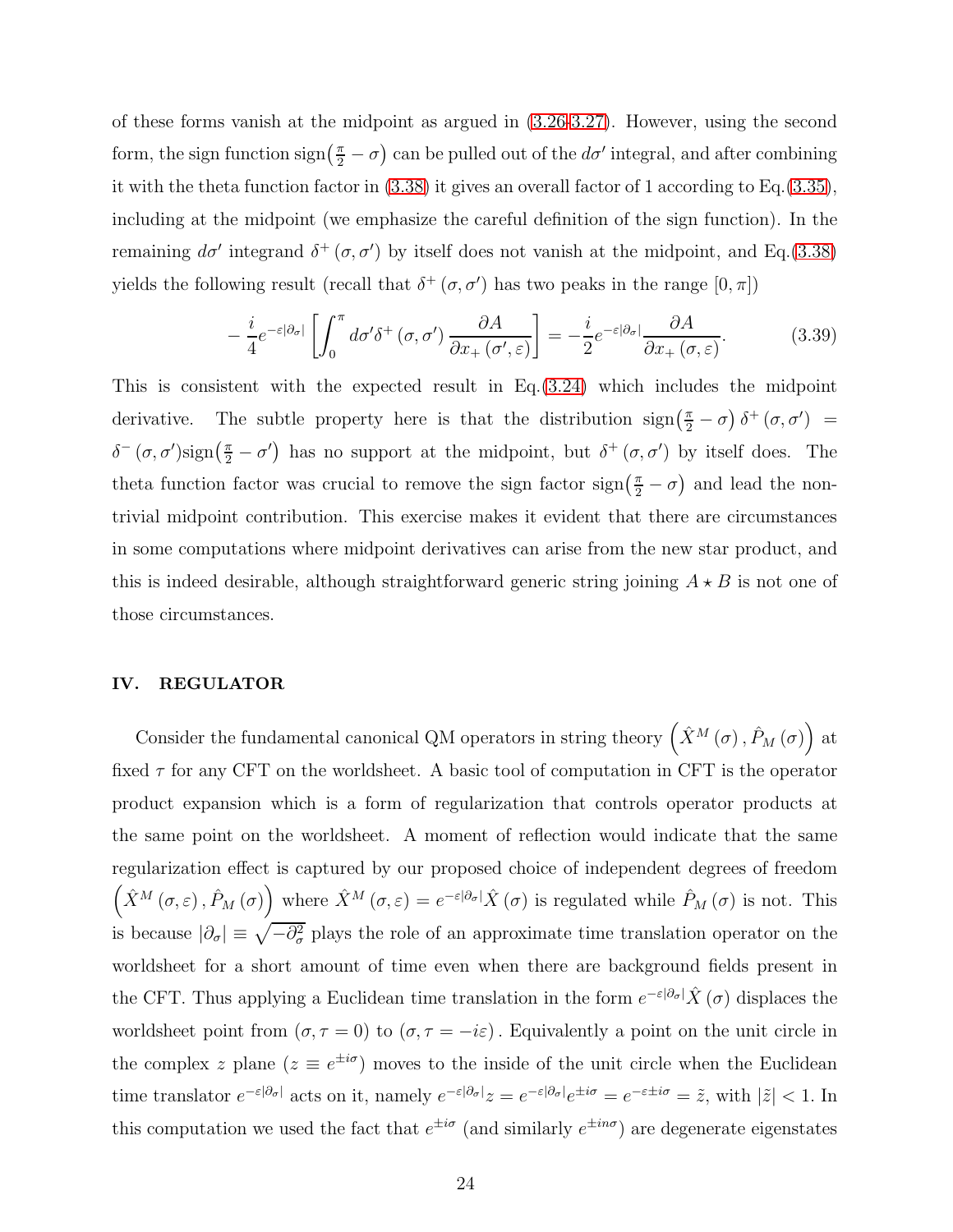of the operator  $|\partial_{\sigma}|$ , that is

$$
|\partial_{\sigma}| e^{\pm in\sigma} = \sqrt{-\partial_{\sigma}^{2}} e^{\pm in\sigma} = |n| e^{\pm in\sigma}.
$$
 (4.1)

Hence changing  $\hat{X}(\sigma)$  to  $\hat{X}^M(\sigma,\varepsilon)$  amounts precisely to what is done in operator products when two points are slightly displaced relative to each other, one on the unit circle and the other inside the unit circle. By defining the theory including the regulator  $\varepsilon$  as proposed, we can control all the relevant operator products in CFT at all intermediate stages of CFT computations. Carrying this  $\varepsilon$  over to MSFT as we have done in the previous sections insures that all MSFT computations will be finite at all intermediate stages. Only at the end of MSFT computations we will set  $\varepsilon = 0$  after a renormalization of the cubic coupling constant.

#### <span id="page-24-0"></span>A. Regulated delta functions

To perform computations in MSFT we must use the differentiation rules, such as  $e^{-\varepsilon |\partial_{\sigma_2}|} (\partial X(\sigma_1, \varepsilon) / \partial X(\sigma_2, \varepsilon))$  etc., that emerged in section (IIIA) to represent the basic quantum operators  $\hat{X}(\sigma,\varepsilon), \hat{P}(\sigma)$ . The result of such derivatives involves various types of delta functions, with or without regularization, that are also sensitive to D-brane boundary conditions. In later computations there will be circumstances in which we must multiply such delta functions with each other. Products of unregulated delta functions are not well defined. However, in our case the parameter  $\varepsilon$  provides just the required regularization to render such products well defined. Since the regularized deltas will be used for computation, we provide the needed details for them below.

The basic case from which all others follow is the delta function that appears in the QM commutation rules in Eq.[\(3.9\)](#page-16-1)  $\left[\hat{X}^M(\sigma_1,\varepsilon),\hat{P}_N(\sigma_2)\right] = i\delta_N^M\delta_\varepsilon^M(\sigma_1,\sigma_2)$ , where the M on  $\delta_{\varepsilon}^{M}(\sigma_1,\sigma_2)$  is a reminder that in the direction M the operators satisfy either Neumann-Neumann (nn) or Dirichlet-Dirichlet (dd) boundary conditions. Accordingly  $\delta_{\varepsilon}^M(\sigma_1,\sigma_2)$  will be either  $\delta_{\varepsilon}^{nn}(\sigma_1,\sigma_2)$  or  $\delta_{\varepsilon}^{dd}(\sigma_1,\sigma_2)$ .

Thus for  $(nn)$  we have the following unique expression,  $\delta_{\varepsilon}^{nn}(\sigma_1, \sigma_2) = e^{-\varepsilon |\partial_{\sigma_1}|} \delta^{nn}(\sigma_1, \sigma_2)$ , that is a periodic Dirac delta function  $\delta^{nn}(\sigma_1,\sigma_2)$  (when  $\varepsilon = 0$ ) which also satisfies the boundary conditions - its *derivatives* vanish at the string ends for either  $\sigma_1 = 0$ ,  $\pi$  or  $\sigma_2 =$ 0,  $\pi$ . The regulated version is computed easily since  $\cos n\sigma_1$  is an eigenstate of  $|\partial_{\sigma_1}|$ , namely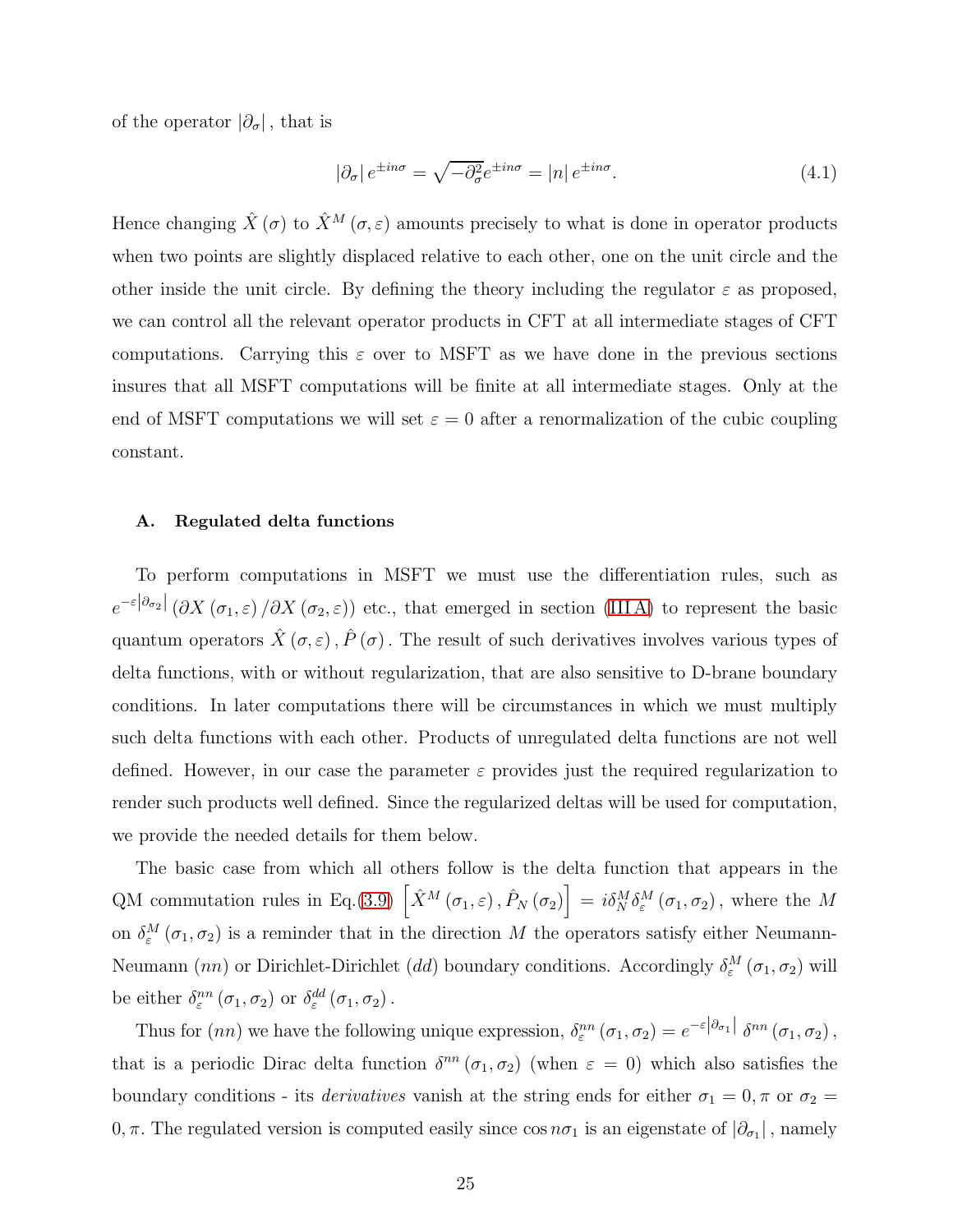$|\partial_{\sigma_1}| \cos n\sigma_1 = \sqrt{-\partial_{\sigma_1}^2} \cos n\sigma_1 = |n| \cos n\sigma_1$ . Hence the regulated  $\delta_{\varepsilon}^{nn}(\sigma_1, \sigma_2)$  is

<span id="page-25-2"></span><span id="page-25-0"></span>
$$
\delta_{\varepsilon}^{nn}(\sigma_1, \sigma_2) = \frac{1}{\pi} + \frac{2}{\pi} \sum_{n \ge 1} e^{-\varepsilon n} \cos n\sigma_1 \cos n\sigma_2.
$$
 (4.2)

By writing the cosines in terms of exponentials the series turns into a convergent geometric series for any positive  $\varepsilon$ , so that it can be summed up and written in the following exact form, and then approximated for small  $\varepsilon$ 

$$
\delta_{\varepsilon}^{nn}(\sigma_{1},\sigma_{2}) = \frac{1}{2\pi} \left( \frac{\sinh\frac{\varepsilon}{2}\cosh\frac{\varepsilon}{2}}{\sinh^{2}\frac{\varepsilon}{2} + \sin^{2}\frac{\sigma_{1} - \sigma_{2}}{2}} + \frac{\sinh\frac{\varepsilon}{2}\cosh\frac{\varepsilon}{2}}{\sinh^{2}\frac{\varepsilon}{2} + \sin^{2}\frac{\sigma_{1} + \sigma_{2}}{2}} \right)
$$
  

$$
\simeq \frac{\varepsilon/\pi}{\varepsilon^{2} + 4\sin^{2}\frac{\sigma_{1} - \sigma_{2}}{2}} + \frac{\varepsilon/\pi}{\varepsilon^{2} + 4\sin^{2}\frac{\sigma_{1} + \sigma_{2}}{2}} \simeq \delta \left( 2\sin\frac{\sigma_{1} - \sigma_{2}}{2} \right) + \delta \left( 2\sin\left(\frac{\sigma_{1} + \sigma_{2}}{2}\right) \right)
$$
(4.3)

Recall that only the range  $0 \le \sigma_1, \sigma_2 \le \pi$  matters. The first term has a peak at  $\sigma_1 = \sigma_2$ when  $\sigma_1, \sigma_2$  are both in the range  $[0, \pi]$ , while the second term has no peak in this range unless  $\sigma_1, \sigma_2$  are both at the end points 0 or  $\pi$ . For example if  $\sigma_2 = 0$  (or  $\pi$ ) both terms have peaks at  $\sigma_1 = 0$  (or  $\pi$ ), but as seen with a nonzero  $\varepsilon$ , only half of the area under each curve falls within the range  $[0, \pi]$ , so the effect is that the end points are included with the same strength as any interior point. This is what should be expected with Neumann-Neumann boundary conditions.

Similarly, for Dirichlet-Dirichlet boundary conditions  $\delta_{\varepsilon}^{dd}(\sigma_1, \sigma_2)$  appears in the commutation rules. Due to the D-brane boundaries it must vanish at both string ends  $\sigma_1 = 0, \pi$ and  $\sigma_2 = 0, \pi$ . Then it is uniquely given by

<span id="page-25-1"></span>
$$
\delta_{\varepsilon}^{dd}(\sigma_1, \sigma_2) \equiv \frac{2}{\pi} \sum_{n=1}^{\infty} e^{-\varepsilon n} \sin n\sigma_1 \sin n\sigma_2.
$$
 (4.4)

Summing up the geometric series we obtain the exact form for any  $\varepsilon$  and approximate forms for small  $\varepsilon$ 

$$
\delta_{\varepsilon}^{dd}(\sigma_{1},\sigma_{2}) = \frac{1}{2\pi} \left( \frac{\sinh\frac{\varepsilon}{2}\cosh\frac{\varepsilon}{2}}{\sinh^{2}\frac{\varepsilon}{2} + \sin^{2}\frac{\sigma_{1}-\sigma_{2}}{2}} - \frac{\sinh\frac{\varepsilon}{2}\cosh\frac{\varepsilon}{2}}{\sinh^{2}\frac{\varepsilon}{2} + \sin^{2}\frac{\sigma_{1}+\sigma_{2}}{2}} \right)
$$
  

$$
\simeq \frac{\varepsilon/\pi}{\varepsilon^{2} + 4\sin^{2}\frac{\sigma_{1}-\sigma_{2}}{2}} - \frac{\varepsilon/\pi}{\varepsilon^{2} + 4\sin^{2}\frac{\sigma_{1}+\sigma_{2}}{2}} \qquad (4.5)
$$
  

$$
\simeq \delta \left( 2\sin\frac{\sigma_{1}-\sigma_{2}}{2} \right) - \delta \left( 2\sin\left(\frac{\sigma_{1}+\sigma_{2}}{2}\right) \right)
$$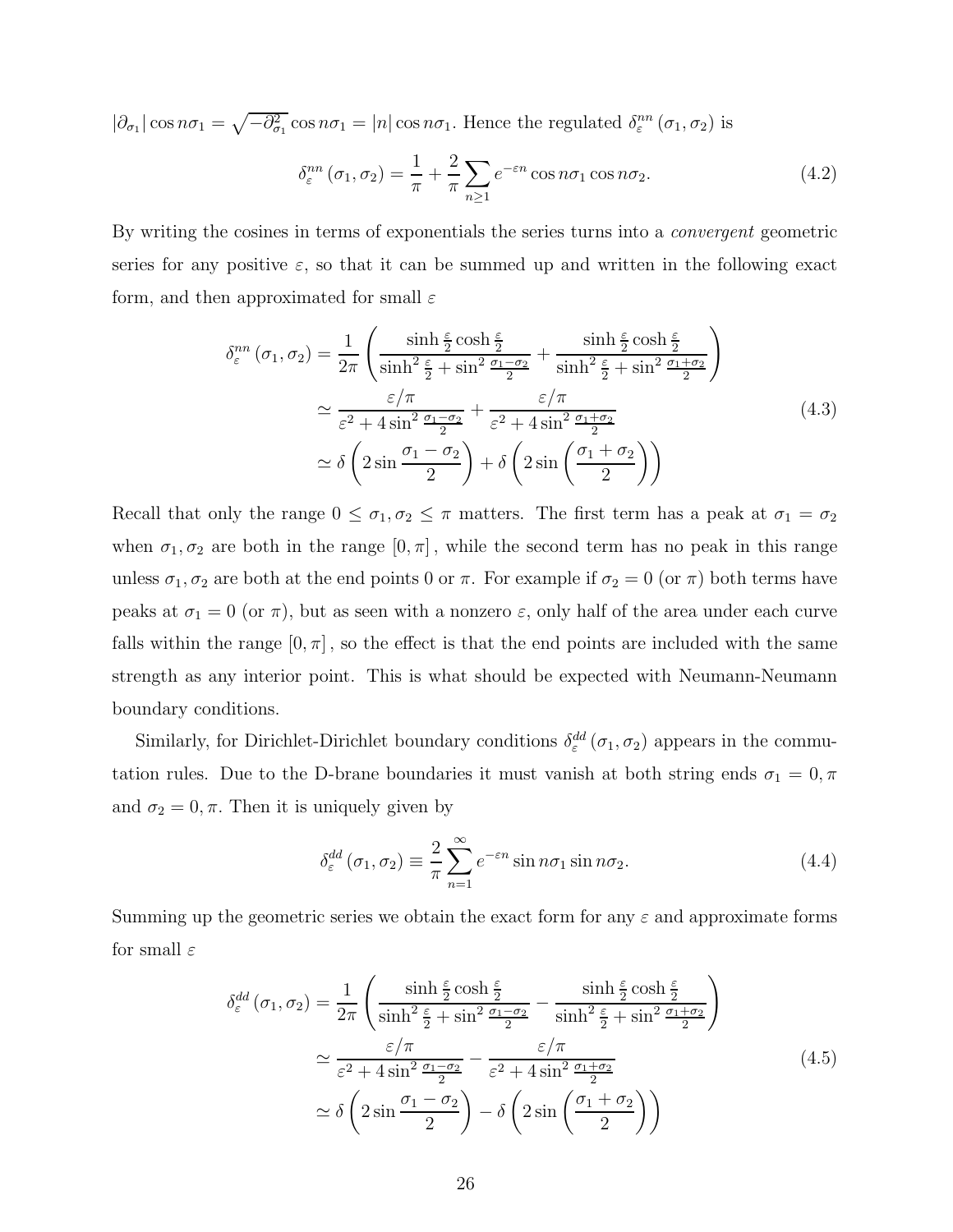The first term has a peak at  $\sigma_1 = \sigma_2$  while the second one has no peak in the range  $0 \leq \sigma_1, \sigma_2 \leq \pi$  unless  $\sigma_1, \sigma_2$  are both at the end points, but at either end point the peaks of the two terms cancel each other. So there is no support at the end points. This is what should be expected with Dirichlet-Dirichlet boundary conditions.

Now we can compute the other delta functions,  $\delta_{\varepsilon}^{\pm}(\sigma_1,\sigma_2) = \delta_{\varepsilon}(\sigma_1,\sigma_2) \pm \delta_{\varepsilon}(\sigma_1,\pi-\sigma_2)$ , either  $(nn)$  or  $(dd)$ , that emerge in taking derivatives with respect to  $x_+^M(\sigma,\varepsilon)$  or  $p_M(\sigma)$ . These are given by

<span id="page-26-0"></span>
$$
\delta_{\varepsilon}^{+nn}(\sigma_1, \sigma_2) = \frac{2}{\pi} + \frac{4}{\pi} \sum_{e \ge 2} e^{-\varepsilon e} \cos e \sigma_1 \cos e \sigma_2, \ e = 2, 4, 6, \cdots \tag{4.6}
$$

$$
\delta_{\varepsilon}^{-nn}(\sigma_1, \sigma_2) = \frac{4}{\pi} \sum_{o \ge 1} e^{-\varepsilon o} \cos o\sigma_1 \cos o\sigma_2, \ o = 1, 3, 5, \cdots
$$
 (4.7)

where  $(e, o)$  are (even, odd) positive integers. Similarly, for  $(dd)$  boundary conditions we have

$$
\delta_{\varepsilon}^{+dd}(\sigma_1, \sigma_2) = \frac{4}{\pi} \sum_{o \ge 1} e^{-\varepsilon o} \sin o\sigma_1 \sin o\sigma_2, \ o = 1, 3, 5, \cdots \tag{4.8}
$$

<span id="page-26-1"></span>
$$
\delta_{\varepsilon}^{-dd}(\sigma_1, \sigma_2) = \frac{4}{\pi} \sum_{e \ge 2} e^{-\varepsilon e} \sin e \sigma_1 \sin e \sigma_2, \ e = 2, 4, 6, \cdots \tag{4.9}
$$

The infinite sums can again be performed exactly. The result is obtained by applying the instruction  $\delta_{\varepsilon}^{\pm M}(\sigma_1,\sigma_2) = \delta_{\varepsilon}^M(\sigma_1,\sigma_2) \pm \delta_{\varepsilon}^M(\sigma_1,\pi-\sigma_2)$  to the expressions in Eqs.[\(4.3,4.3\)](#page-25-2) for  $M = (nn)$  or (dd). Their fully summed exact expressions for any  $\varepsilon$  are

$$
\delta_{\varepsilon}^{+nn}(\sigma_1, \sigma_2) = \frac{2(\sinh 2\varepsilon)(\cosh 2\varepsilon - \cos 2\sigma_1 \cos 2\sigma_2)}{\pi(\cosh 2\varepsilon - \cos 2(\sigma_1 - \sigma_2))(\cosh 2\varepsilon - \cos 2(\sigma_1 + \sigma_2))}
$$
(4.10)

$$
\delta_{\varepsilon}^{-nn}(\sigma_1, \sigma_2) = \frac{8(\sinh \varepsilon)(\cos \sigma_1)(\cos \sigma_2)(1 + \cosh^2 \varepsilon - \cos^2 \sigma_1 - \cos^2 \sigma_2)}{\pi(\cosh 2\varepsilon - \cos 2(\sigma_1 - \sigma_2))(\cosh 2\varepsilon - \cos 2(\sigma_1 + \sigma_2))}
$$
(4.11)

$$
\delta_{\varepsilon}^{+dd}(\sigma_{1}, \sigma_{2}) = \frac{8(\sinh \varepsilon)(\sin \sigma_{1})(\sin \sigma_{2})(\cos^{2} \sigma_{1} + \cos^{2} \sigma_{2} + \sinh^{2} \varepsilon)}{\pi(\cosh 2\varepsilon - \cos 2(\sigma_{1} - \sigma_{2}))(\cosh 2\varepsilon - \cos 2(\sigma_{1} + \sigma_{2}))}
$$
(4.12)

$$
\delta_{\varepsilon}^{-dd}(\sigma_1, \sigma_2) = \frac{2\left(\sinh 2\varepsilon\right)\left(\sin 2\sigma_1\right)\left(\sin 2\sigma_2\right)}{\pi\left(\cosh 2\varepsilon - \cos 2\left(\sigma_1 - \sigma_2\right)\right)\left(\cosh 2\varepsilon - \cos 2\left(\sigma_1 + \sigma_2\right)\right)}\tag{4.13}
$$

From this we see that  $\delta_{\varepsilon}^{\pm M}(\sigma_1,\sigma_2)$  have two peaks in the range  $0 \le \sigma_1, \sigma_2 \le \pi$ , one at  $\sigma_1 = \sigma_2$ and the other at  $\sigma_1 = \pi - \sigma_2$ . For small  $\varepsilon$ , the  $(nn)$ ,  $(dd)$  distributions are almost the same for most of the range, but they differ close to the end points as seen by comparing the plots in Figs.(1,2), namely  $\delta_{\varepsilon}^{\pm dd}(\sigma_1,\sigma_2)$  vanishes at the end points. In the case of  $\delta_{\varepsilon}^{+M}(\sigma_1,\sigma_2)$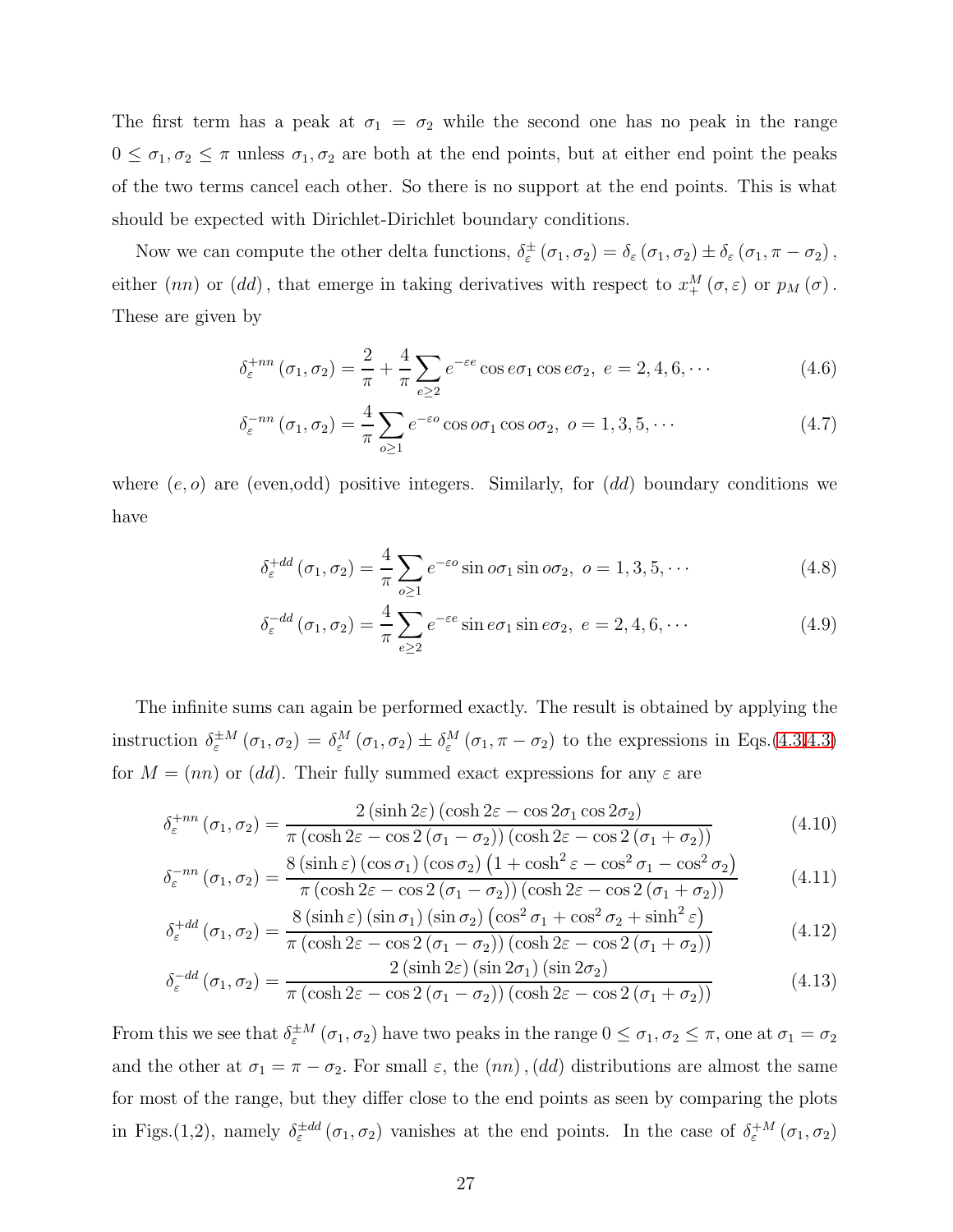both peaks are positive, but in the case of  $\delta_{\varepsilon}^{-M}(\sigma_1,\sigma_2)$  the second peak is negative; so when the peaks are at the midpoint  $\sigma_1 = \pi/2 = \sigma_2$ , the peaks in  $\delta_{\varepsilon}^{+M}(\sigma_1, \sigma_2)$  add, while the peaks in  $\delta_{\varepsilon}^{-M}(\sigma_1, \sigma_2)$  cancel each other. Finally, when the peaks are all the way at the end points,  $\delta_{\varepsilon}^{\pm n n}(\sigma_1, \sigma_2)$  have support with half of the area under each peak at each end point, but  $\delta_{\varepsilon}^{\pm dd}(\sigma_1,\sigma_2)$  vanishes at each end point. These properties are illustrated in Figs.(1,2) for a finite but small value of  $\varepsilon$ . As  $\varepsilon$  approaches zero the peaks become very tall and very narrow while the plots for  $(nn)$  and  $(dd)$  appear to converge to each other and become the same. But they are actually different from each other exactly at the end points even when  $\varepsilon = 0.$ 



Fig.(1) - Plot of  $\delta_{\varepsilon}^{\pm nn}(\sigma, \sigma')$  for  $\varepsilon = 1/10$  and  $\sigma' = 1/10$ 



Fig.(2) - Plot of  $\delta_{\varepsilon}^{\pm dd}(\sigma, \sigma')$  for  $\varepsilon = 1/10$  and  $\sigma' = 1/10$ 

## <span id="page-27-0"></span>B. Midpoint not treated separately

We have seen that the new  $\star$  product [\(2.9\)](#page-9-1) does not treat the midpoint in a special way, nevertheless is able to subtly exclude the midpoint from the star product in the process of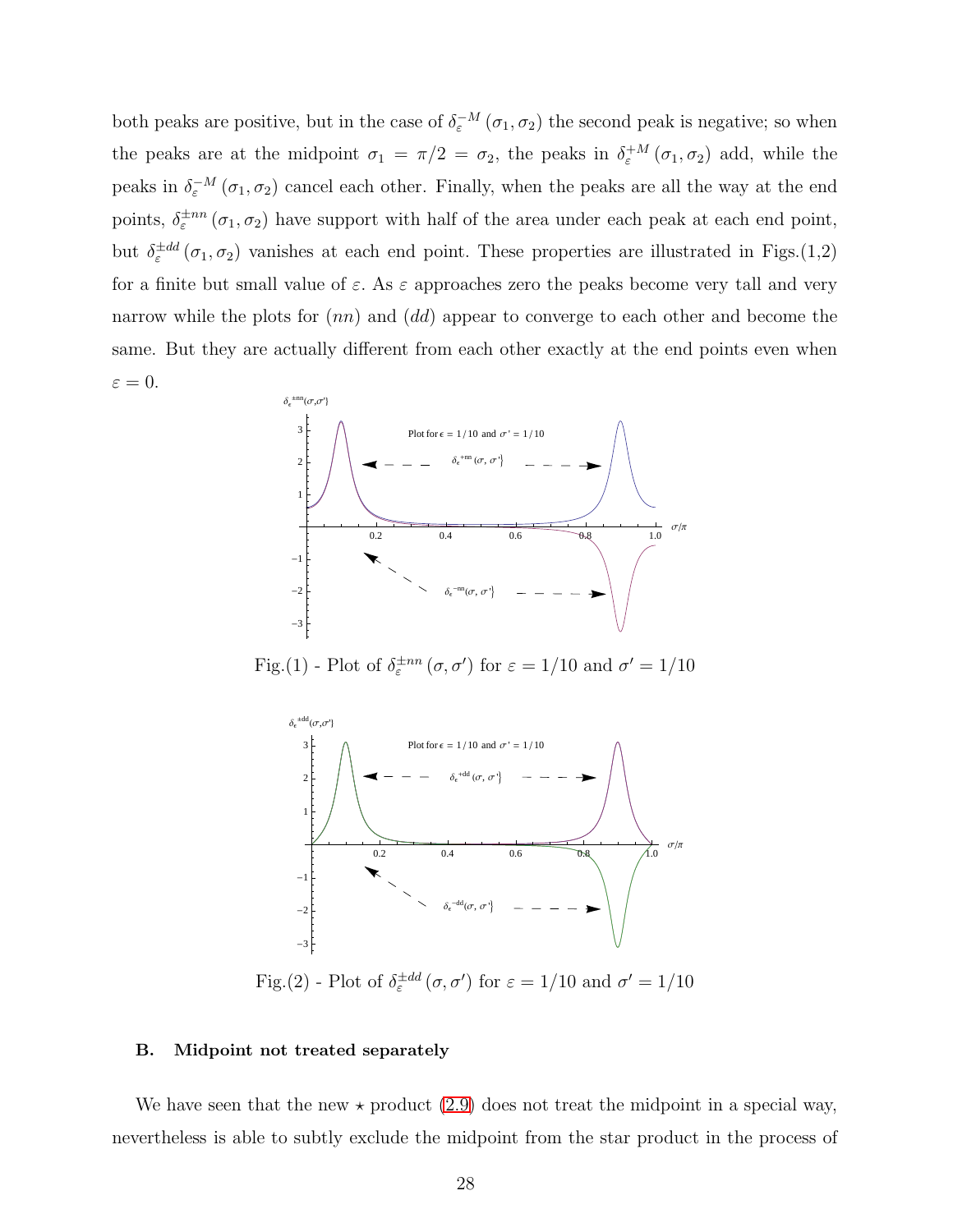string joining. This desirable outcome seems natural but it took a lot of effort to reach this stage: after going through many several alternative formalisms in which the midpoint was explicitly separated as suggested in the discussion after Eq.[\(3.3\)](#page-13-0), we eventually discovered that there is a better way of choosing the independent variables to label the string field, as presented above, and then the midpoint need not be treated separately from the rest.

To clarify this point let us show how one could setup a formalism in which the midpoint is treated differently from the rest. The regulated delta functions are very useful to provide the following well defined separation

$$
x_{+}(\sigma,\varepsilon) = \tilde{x}(\sigma,\varepsilon) + \frac{\delta_{\varepsilon}(\sigma,\pi/2)}{\delta_{\varepsilon}(0)}\bar{x}(\varepsilon); \ \delta_{\varepsilon}(0) \equiv \delta_{\varepsilon}(\pi/2,\pi/2) \simeq \frac{1}{\pi\varepsilon}
$$
(4.14)

where the midpoint is  $\bar{x}(\varepsilon) = x(\pi/2, \varepsilon)$ . The  $\tilde{x}(\sigma, \varepsilon)$  which vanishes at the midpoint,  $\tilde{x}(\pi/2,\varepsilon) = 0$ , is the rest of the symmetric  $x_+(\sigma,\varepsilon)$ . Then treating  $\tilde{x}(\sigma,\varepsilon), \bar{x}(\varepsilon)$  as independent variables, and using the chain rule, we construct the derivative representation of the canonical variable  $\hat{P}_+(\sigma)$  in Eq.[\(3.16\)](#page-18-4)

<span id="page-28-0"></span>
$$
\hat{P}_{+}(\sigma) \to \frac{-i}{2} \left( e^{-\varepsilon |\partial_{\sigma}|} \frac{\partial}{\partial x_{+}(\sigma, \varepsilon)} \right) = \frac{-i}{2} \left( e^{-\varepsilon |\partial_{\sigma}|} \frac{\partial}{\partial \tilde{x}(\sigma, \varepsilon)} \right) - i \frac{\delta_{\varepsilon}(\sigma, \pi/2)}{\delta_{\varepsilon}(0)} \frac{\partial}{\partial \bar{x}(\varepsilon)}.
$$
(4.15)

Then the differentiation rules become more complicated, such as

$$
e^{-\varepsilon|\partial_{\sigma}|}\frac{\partial \tilde{x}(\sigma',\varepsilon)}{\partial \tilde{x}(\sigma,\varepsilon)} = \delta_{\varepsilon}^{+}(\sigma,\sigma') - 2\frac{\delta_{\varepsilon}(\sigma,\pi/2)\,\delta_{\varepsilon}(\sigma',\pi/2)}{\delta_{\varepsilon}(0)},\tag{4.16}
$$

which is consistent with vanishing at either  $\sigma = \pi/2$  or  $\sigma' = \pi/2$ .

Continuing in this way the star product is constructed just like Eq.[\(2.9\)](#page-9-1) but with  $\partial/\partial \tilde{x}(\sigma,\varepsilon)$  appearing instead of  $\partial/\partial x(\sigma,\varepsilon)$ , so that it conforms to the separation of the midpoint implied by string joining in Eq.[\(3.3\)](#page-13-0). Indeed, such a star product is guaranteed not to touch the midpoint. This is because  $\bar{x}(\varepsilon)$  is independent of  $\tilde{x}(\sigma,\varepsilon)$  and therefore  $\partial \bar{x}(\varepsilon) / \partial \tilde{x}(\sigma, \varepsilon) = 0$  insures that the midpoint is unaffected by the  $\star$ .

This reformulation can certainly be carried on, as we did for quite a while during our investigation, and wasted quite a bit of time and effort. The formalism became messy, cumbersome and obscure on some issues. However, we finally noticed that the star product [\(2.9\)](#page-9-1) does the same job for string joining whether written in terms of  $\partial/\partial x$  ( $\sigma, \varepsilon$ ) or  $\partial/\partial \tilde{x}$  ( $\sigma, \varepsilon$ ). This is because, as seen from [\(4.15\)](#page-28-0), the difference in the star product (i.e. constructed with  $\partial/\partial x$  ( $\sigma, \varepsilon$ ) as compared to  $\partial/\partial \tilde{x}(\sigma, \varepsilon)$  comes from the second term on the right hand side in the following equation

<span id="page-28-1"></span>
$$
\frac{\partial}{\partial x \left(\sigma,\varepsilon\right)} \cdot \frac{\partial}{\partial p \left(\sigma\right)} = \frac{\partial}{\partial \tilde{x} \left(\sigma,\varepsilon\right)} \cdot \frac{\partial}{\partial p \left(\sigma\right)} + 2 \frac{\delta \left(\sigma,\pi/2\right)}{\delta_{\varepsilon}\left(0\right)} \frac{\partial}{\partial \bar{x} \left(\varepsilon\right)} \cdot \frac{\partial}{\partial p \left(\sigma\right)} \tag{4.17}
$$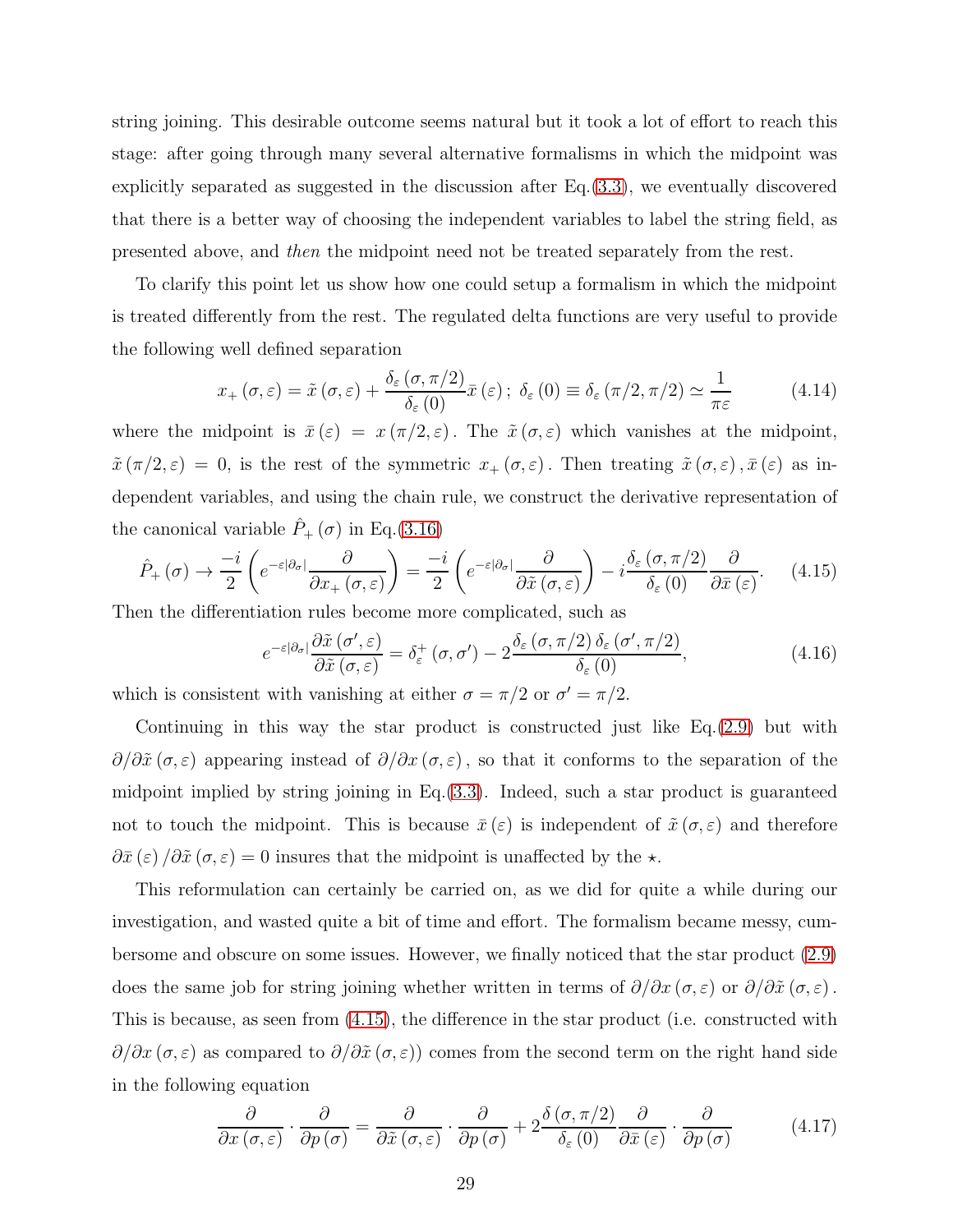where the nonregulated delta appears in the numerator of the second term on the right hand side because  $e^{-\varepsilon |\partial_{\sigma}|}$  has been removed from [\(4.15\)](#page-28-0). However the extra piece drops out under the integral  $\int d\sigma$  in the star product,  $\delta(\sigma, \pi/2) (\partial/\partial p(\sigma)) \to 0$ , since formally  $\partial/\partial p(\pi/2) = 0$ . This shows that the string-joining  $\star$  in [\(2.9\)](#page-9-1) could avoid the midpoint even though  $\partial/\partial x$  ( $\sigma$ ,  $\varepsilon$ ) in Eq.[\(4.17\)](#page-28-1) appears to include it. We are careful to say that this argument is formal because there are delicate circumstances in which there is a midpoint contribution from the star product as noted in Eqs.[\(3.38](#page-22-0)[-3.39\)](#page-23-1). However, this is a desirable behavior of the star product in such circumstances, hence we concluded that there is no need to separate the midpoint from the rest of  $x(\sigma, \varepsilon)$ . The  $\star$  formalism in terms of the full  $x(\sigma, \varepsilon)$  greatly simplifies and becomes much easier for computations while providing new insights as will be seen in what follows.

# <span id="page-29-0"></span>V. REPRESENTATIONS OF CFT OPERATORS IN MSFT

A key ingredient in the construction of SFT is the BRST operator  $\hat{Q}_B$  that appears in the quadratic kinetic term. Constructing the representation of the BRST operator in the convenient space  $(x(\sigma, \varepsilon), p(\sigma))$  is the remaining task to construct the MSFT action.

The BRST operator  $\hat{Q}_B$  can be associated to any exact conformal field theory (CFT) with any set of background fields that satisfy the exact CFT conditions. To proceed with our formulation we first define the basic (unregulated) canonical conjugates  $\hat{X}^M(\sigma)$ ,  $\hat{P}_M(\sigma)$  both for the string and ghost degrees of freedom from the Lagrangian for the CFT. Recall that  $X^M$  has contravariant indices and  $P_M(\sigma,\tau) = \partial S_{CFT}/\partial (\partial_\tau X^M(\sigma,\tau))$  has covariant indices; there is no metric involved in lowering the index for  $P_M$ , it has a contravariant M index for any set of background fields in the CFT. Next consider for this CFT the corresponding stress tensor  $T_{\pm\pm}(\sigma)$ , BRST current  $J_{\pm B}(\sigma)$  and BRST operator  $Q_B$ , and if desired any vertex operator, but written in terms of these canonical operators. Furthermore, perform normal ordering and insert the regulator  $\varepsilon$  so that  $\hat{T}_{\pm\pm}(\sigma,\varepsilon)$ ,  $\hat{J}_{\pm B}(\sigma,\varepsilon)$ ,  $\hat{Q}_B(\varepsilon)$  are well defined as quantum operators. In particular, insure that  $(\hat{Q}_B(\varepsilon)\big)^2 = 0$  as an operator in CFT when  $\varepsilon \to 0$ . As outlined in the previous section, the regulator  $\varepsilon$  is basically equivalent to the regulator implied in operator products in a CFT; with our prescription, the regulator is built in so one can proceed to computations algebraically, using only the properties of the operators, without any further reference to the CFT. We will illustrate this with an example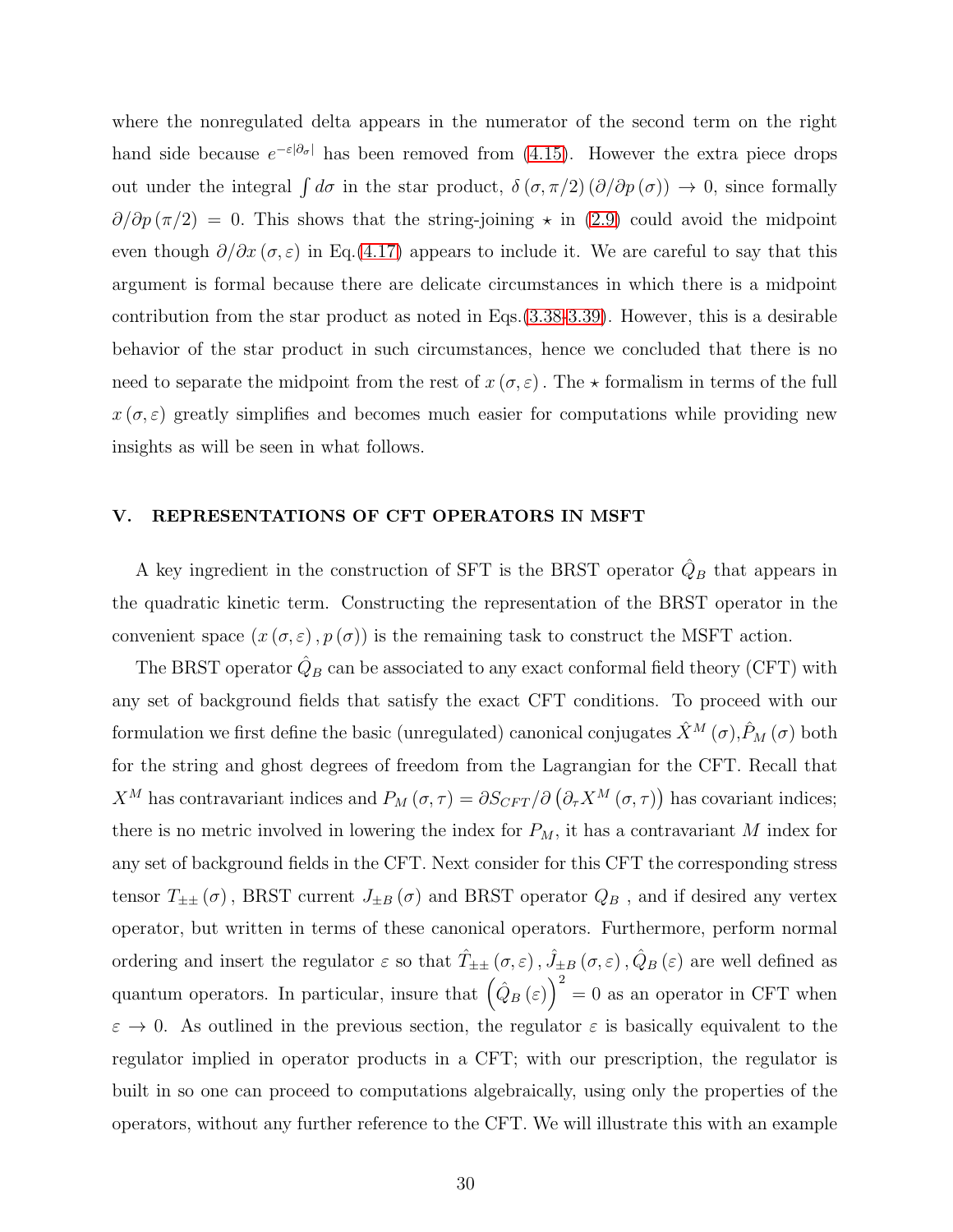below.

# <span id="page-30-0"></span>A. Map from CFT to MSFT and operator products

Once the steps above are performed for the CFT by using standard CFT methods, the next step is to compute the representation of these operators, in particular  $\hat{Q}_B(\varepsilon)$ , on the string field in our basis  $A(g^M(\cdot, \varepsilon), p_M(\cdot))$ . With our setup this step is straightforward because all we need to do is replace every operator  $\hat{X}^M(\sigma), \hat{P}_M(\sigma)$  that appears in the CFT operators by their representations given in Eqs.[\(3.23](#page-19-1)[,3.24\)](#page-19-0) as differential operators. But an equivalent and a much more elegant representation is the corresponding Moyal  $\star$ representation in Eqs.[\(3.36,](#page-22-1)[3.37\)](#page-22-2). Hence a CFT operator of the form  $\hat{O}(\hat{X}^M(\sigma), \hat{P}_M(\sigma))$ , where  $\hat{O}$  is some function of the canonical variables, will act on the string field A as follows

<span id="page-30-1"></span>
$$
\hat{O}\left(\hat{X}\left(\sigma,\varepsilon\right),\hat{P}\left(\sigma\right)\right)A\left(x,p\right)=\begin{cases} O_{\star}\left(x\left(\sigma,\varepsilon\right),e^{-\varepsilon|\partial_{\sigma}|}p\left(\sigma\right)\right)\star A\text{ for }0\leq\sigma\leq\frac{\pi}{2},\\ A\star O_{\star}\left(x\left(\sigma,\varepsilon\right),e^{-\varepsilon|\partial_{\sigma}|}p\left(\sigma\right)\right)(-1)^{|A||O|}\text{ for }\frac{\pi}{2}\leq\sigma\leq\pi.\end{cases}
$$
\n
$$
(5.1)
$$

Here  $(-1)^{|A||O|}$  is the sign for bose/fermi generalization. The function  $O_{\star}(x(\sigma,\varepsilon),e^{-\varepsilon|\partial_{\sigma}|}p(\sigma))$  is star multiplied on the left or right of A depending on the value of the local worldsheet parameter  $\sigma$ . The functional form of  $O_{\star}(x, e^{-\varepsilon |\partial_{\sigma}|}p)$  is identical to the functional form of  $\hat{O}(\hat{X}, \hat{P})$ . Within the function  $O_{\star}(x, e^{-\varepsilon |\partial \sigma|}p)$  there are star products among the factors of  $x(\sigma,\varepsilon)$  or  $e^{-\varepsilon|\partial_{\sigma}|}p(\sigma)$  which must appear in the same order as the original quantum ordered CFT operators in  $\hat{O}(\hat{X}, \hat{P})$ . This representation is possible because the Moyal  $\star$  product is an associative product just like products of quantum operators are also associative. This map from CFT operators  $\hat{O}(\hat{X}, \hat{P})$  to their MSFT representations  $O_{\star}(x, e^{-\varepsilon |\partial_{\sigma}|}p)$  follows directly from the map between QM to iQM and vice-versa.

If all the star products within  $O_{\star}(x, e^{-\varepsilon |\partial_{\sigma}|}p)$  are evaluated, it reduces to a classical function of  $x(\sigma,\varepsilon)$ ,  $e^{-\varepsilon|\partial_{\sigma}|}p(\sigma)$ . The classical  $O(x, e^{-\varepsilon|\partial_{\sigma}|}p)$  obtained in this way is a field just like  $A(x, p)$ . Hence the representation of the CFT operator  $\hat{O}$  reduces to the Moyal  $\star$ product between two fields as follows

$$
\hat{O}\left(\hat{X}\left(\sigma,\varepsilon\right),\hat{P}\left(\sigma\right)\right)A\left(x,p\right) = \begin{cases} O\left(x,e^{-\varepsilon|\partial_{\sigma}|}p\right) \star A\left(x,p\right) & \text{for } 0 \le \sigma \le \frac{\pi}{2},\\ A\left(x,p\right) \star O\left(x,e^{-\varepsilon|\partial_{\sigma}|}p\right)(-1)^{|A||O|} & \text{for } \frac{\pi}{2} \le \sigma \le \pi, \end{cases} (5.2)
$$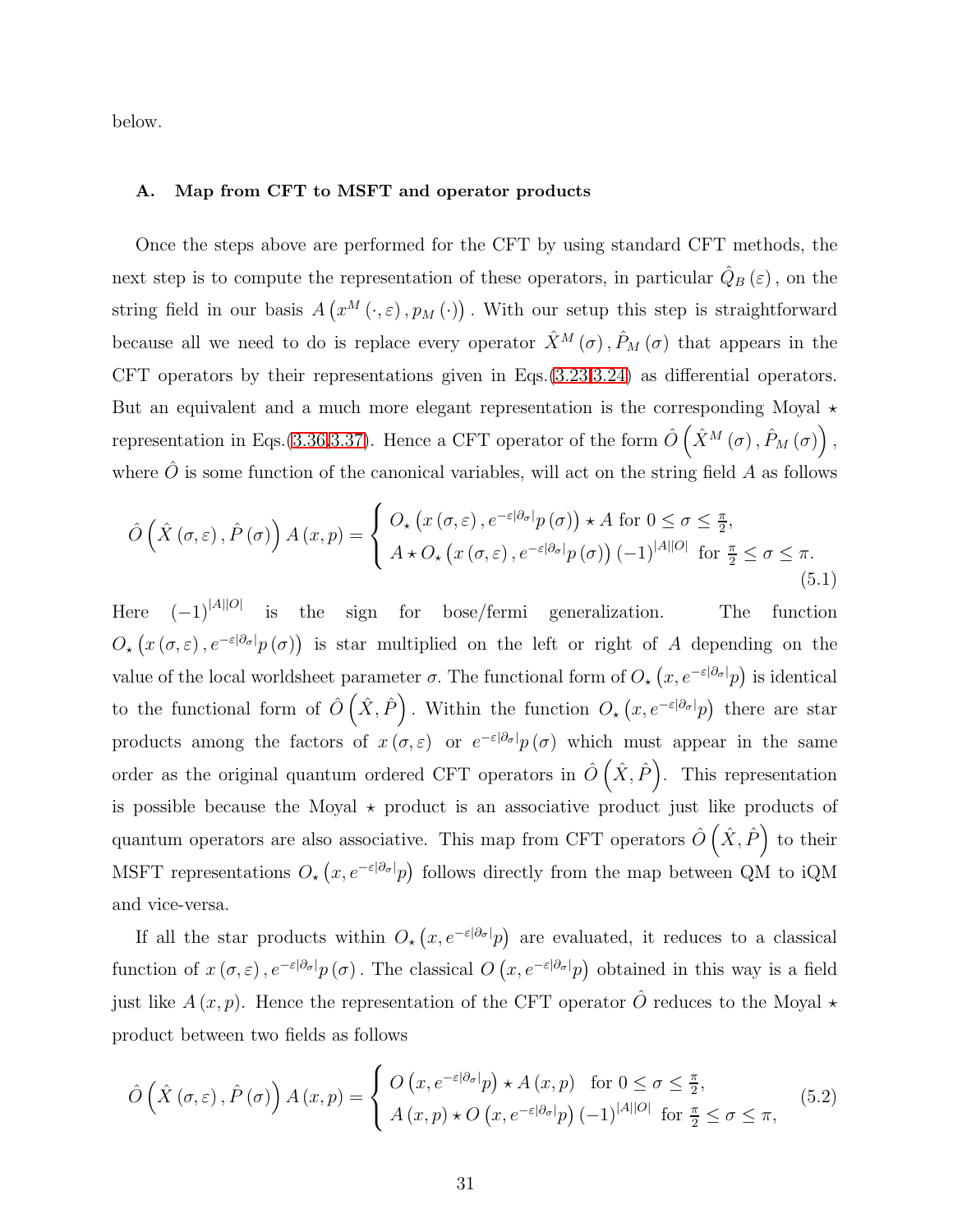where the functional form of  $\hat{O}(x,p)$  is closely related to  $O_{\star}(x,e^{-\varepsilon|\partial_{\sigma}|}p)$  as just described, while  $O_{\star}(x,e^{-\varepsilon|\partial_{\sigma}|}p)$  has an identical form to the CFT operator  $\hat{O}(\hat{X},\hat{P})$ . This transparent relationship between any CFT operator and its representation in MSFT is not only elegant, but is also useful for practical computations in string field theory in both flat and curved spaces. The reason is that now the mathematics is algebraically the same as usual quantum mechanics and we can use all we know in QM both mathematically and intuitively to perform computations in MSFT.

For clarity we provide an example of the correspondence between CFT operators and their representation as functions with star products. Consider the normal ordered  $T_{01}$  component of the matter energy-momentum tensor for the string in flat space  $\hat{T}_{01}(\hat{X}, \hat{P}) =$ 1  $\frac{1}{4}\left(\pi\hat{P}\left(\sigma\right)\partial_{\sigma}\hat{X}\left(\sigma,\varepsilon\right):\right)$ , where in addition to normal ordering we also introduced the regulator  $\varepsilon$ . First define the normal ordering and then apply this operator on a state in Moyal space in the case  $\sigma \leq \pi/2$ 

$$
\hat{T}_{01}\left(\hat{X}(\sigma,\varepsilon),\hat{P}(\sigma)\right)A(x,p)
$$
\n
$$
=\frac{\pi}{4}\left(\hat{P}(\sigma)\partial_{\sigma}\hat{X}_{\varepsilon}(\sigma,\varepsilon)\hat{P}\right)A(x,p) = \frac{\pi}{4}\left(\hat{P}(\sigma)\partial_{\sigma}\hat{X}_{\varepsilon}(\sigma,\varepsilon)-\Delta'(\varepsilon)\right)A(x,p)
$$
\n
$$
=\frac{\pi}{4}\left(e^{-\varepsilon|\partial_{\sigma}|}p(\sigma)\star\partial_{\sigma}x(\sigma,\varepsilon)-\Delta'(\varepsilon)\right)\star A(x,p)
$$
\n
$$
=\frac{\pi}{4}\left(\hat{P}(\varepsilon)\cdot\partial_{\sigma}x(\sigma,\varepsilon)\hat{P}\right)\star A(x,p)
$$
\n
$$
=\frac{\pi}{4}\left(\hat{P}(\varepsilon)\cdot\partial_{\sigma}x(\sigma,\varepsilon)\hat{P}\right)\star A(x,p)
$$
\n
$$
=\hat{T}_{01}^{\star}(x,e^{-\varepsilon|\partial_{\sigma}|}p)\star A(x,p)
$$
\n(5.3)

where we denoted the normal ordering constant,  $\Delta'(\varepsilon) = \lim_{\sigma' \to \sigma} \partial_{\sigma'} \langle \hat{P}(\sigma) \hat{X}(\sigma', \varepsilon) \rangle$ , which is zero in this flat spacetime example. The  $\star$  product within the operator  $T_{01}^{\star}(x, e^{-\varepsilon |\partial_{\sigma}|}p) =$ π  $\frac{\pi}{4}$ :  $e^{-\varepsilon|\partial_{\sigma}|}p(\sigma) \star \partial_{\sigma}x(\sigma,\varepsilon)$ : can be evaluated to finally construct the corresponding classical field  $T_{01}(x, p)$ , although this step may not be convenient to perform in some cases. For example for  $\hat{Q}_B$  it is more transparent and easier to perform computations with  $Q_B^*$  than with the corresponding classical function  $Q_B$ .

It is worth to note that the procedure in Eq. [\(5.1\)](#page-30-1) depends only on the canonical structure, therefore the expressions are valid for any general CFT, including any set of background fields.

The transparent relationship of the present MSFT formalism to conformal field theory is now apparent. For example, operator products in MSFT are computed with the same procedure in CFT by simply replacing products of first quantized operators in CFT by their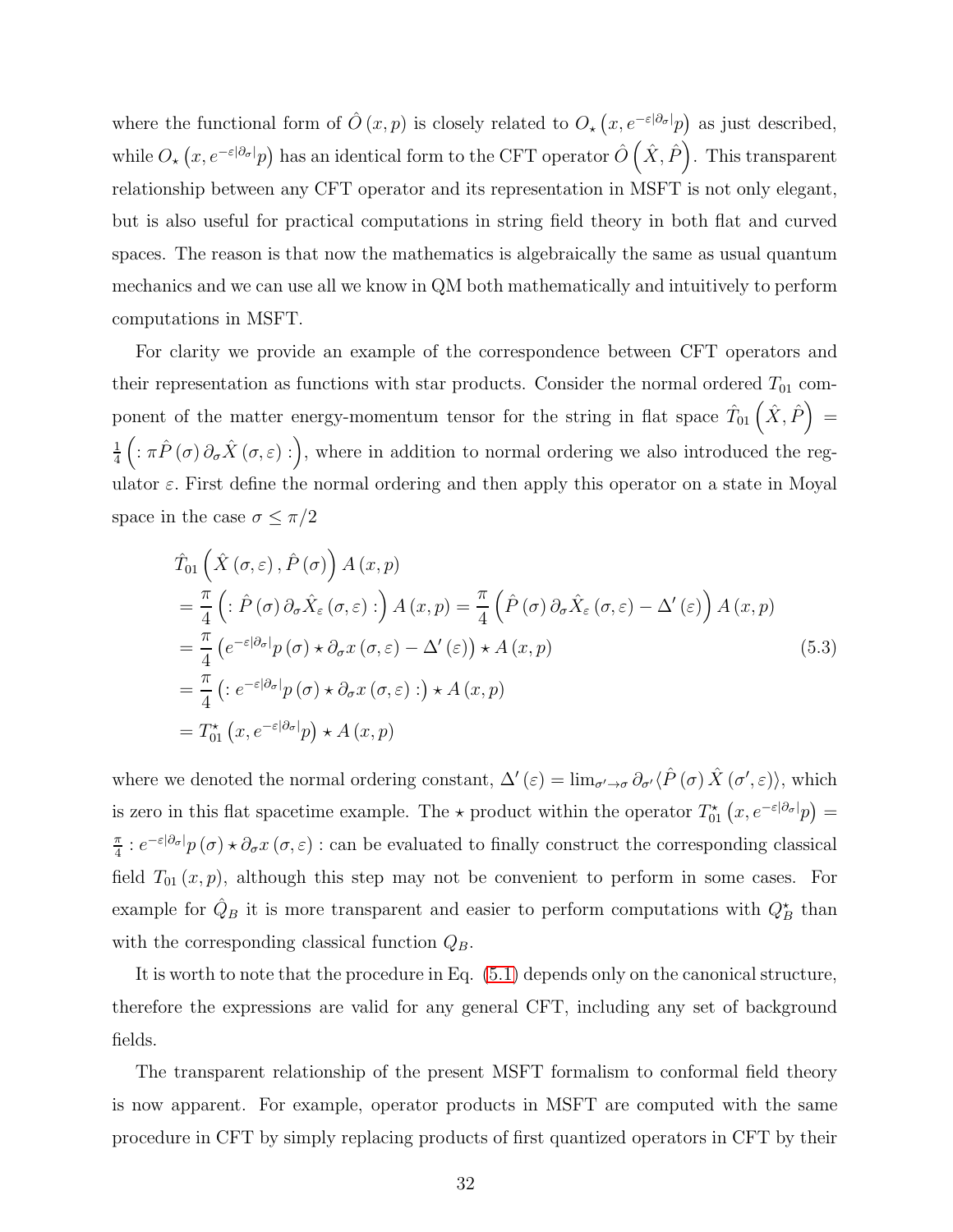star product counterparts in MSFT applied on  $A(x, p)$ , such as

$$
\hat{O}^{1}\left(\hat{X}(\sigma_{1},\varepsilon),\hat{P}(\sigma_{1})\right)\hat{O}^{2}\left(\hat{X}(\sigma_{2},\varepsilon),\hat{P}(\sigma_{2})\right)A(x,p) \n=O_{\star}^{1}\left(x(\sigma_{1},\varepsilon),e^{-\varepsilon|\partial_{\sigma_{1}}|}p(\sigma_{1})\right)\star O_{\star}^{2}\left(x(\sigma_{2},\varepsilon),e^{-\varepsilon|\partial_{\sigma_{2}}|}p(\sigma_{2})\right)\star A(x,p),
$$
\n(5.4)

where we assumed both  $\sigma_1$  and  $\sigma_2$  are smaller than  $\pi/2$ . If one of them is larger than  $\pi/2$  it would appear on the right side of A. The QM to iQM map we have constructed above shows that computations of operator products in CFT,  $\hat{O}^i \hat{O}^j = c^{ijk} \hat{O}^k$ , would be reproduced one to one in MSFT by using the Moyal  $\star$  star product and yield the same operator product coefficients  $c^{ijk}$  in

$$
\hat{O}^i_{\star} \star \hat{O}^j_{\star} = c^{ijk} \hat{O}^k_{\star}.\tag{5.5}
$$

Hence we can take over all such results that are already computed in CFT and directly use them in MSFT without any further effort.

In particular, consider the stress tensor  $T_{\pm\pm}(\sigma)$  for any CFT. The CFT operator products  $\hat{T}_{\pm\pm}(\sigma_1)\hat{T}_{\pm\pm}(\sigma_2)$  are directly reproduced one to one by using the star products in MSFT  $T_{\pm\pm}^{\star}\left(x\left(\sigma_{1},\varepsilon\right),e^{-\varepsilon\left|\partial_{\sigma_{1}}\right|}p\left(\sigma_{1}\right)\right)\star T_{\pm\pm}^{\star}\left(x\left(\sigma_{2},\varepsilon\right),e^{-\varepsilon\left|\partial_{\sigma_{2}}\right|}p\left(\sigma_{2}\right)\right)$  when  $\sigma_{1},\sigma_{2}$  are both on either side of the midpoint, and including the midpoint.

#### <span id="page-32-0"></span>B. Ghosts

Up to now we have treated the ghosts in a unified notation as the fermionic part of the  $OSp(d|2)$  vectors. In this section we are going to give the explicit connection to the  $B_{\pm\pm}(\sigma,\tau)$ ,  $C^{\pm}(\sigma,\tau)$  ghosts of conformal field theory. As usual we use capital letters  $B, C$ to denote the CFT quantities and reserve low case letters  $b, c$  for MSFT labels. Since we have the same set of ghosts for any set of conformal background fields in the matter sector of any CFT, we can consider the ghost space as being always in a flat background. Recall the mode expansion

<span id="page-32-1"></span>
$$
\hat{B}_{\pm\pm}(\sigma,\tau) = \sum_{n=-\infty}^{\infty} \hat{b}_n e^{-in(\tau \pm \sigma)}, \ \hat{C}^{\pm}(\sigma,\tau) = \sum_{n=-\infty}^{\infty} \hat{c}_n e^{-in(\tau \pm \sigma)}.
$$
 (5.6)

Let  $\hat{B}_{\pm\pm}(\sigma)$ ,  $\hat{C}^{\pm}(\sigma)$  denote the full string first quantized operators at  $\tau = 0$ . Hence  $\hat{B}_{\pm\pm}(\sigma) = \hat{B}(\pm \sigma)$  and  $\hat{C}^{\pm}(\sigma) = \hat{C}(\pm \sigma)$ , so we have just two operators  $\hat{B}(\sigma)$ ,  $\hat{C}(\sigma)$  that are each other's canonical conjugates according to the first quantization of the string. After expanding  $e^{\mp in\sigma} = \cos n\sigma \mp i \sin n\sigma$ , we define position-momentum operators  $X^{b,c}(\sigma)$ ,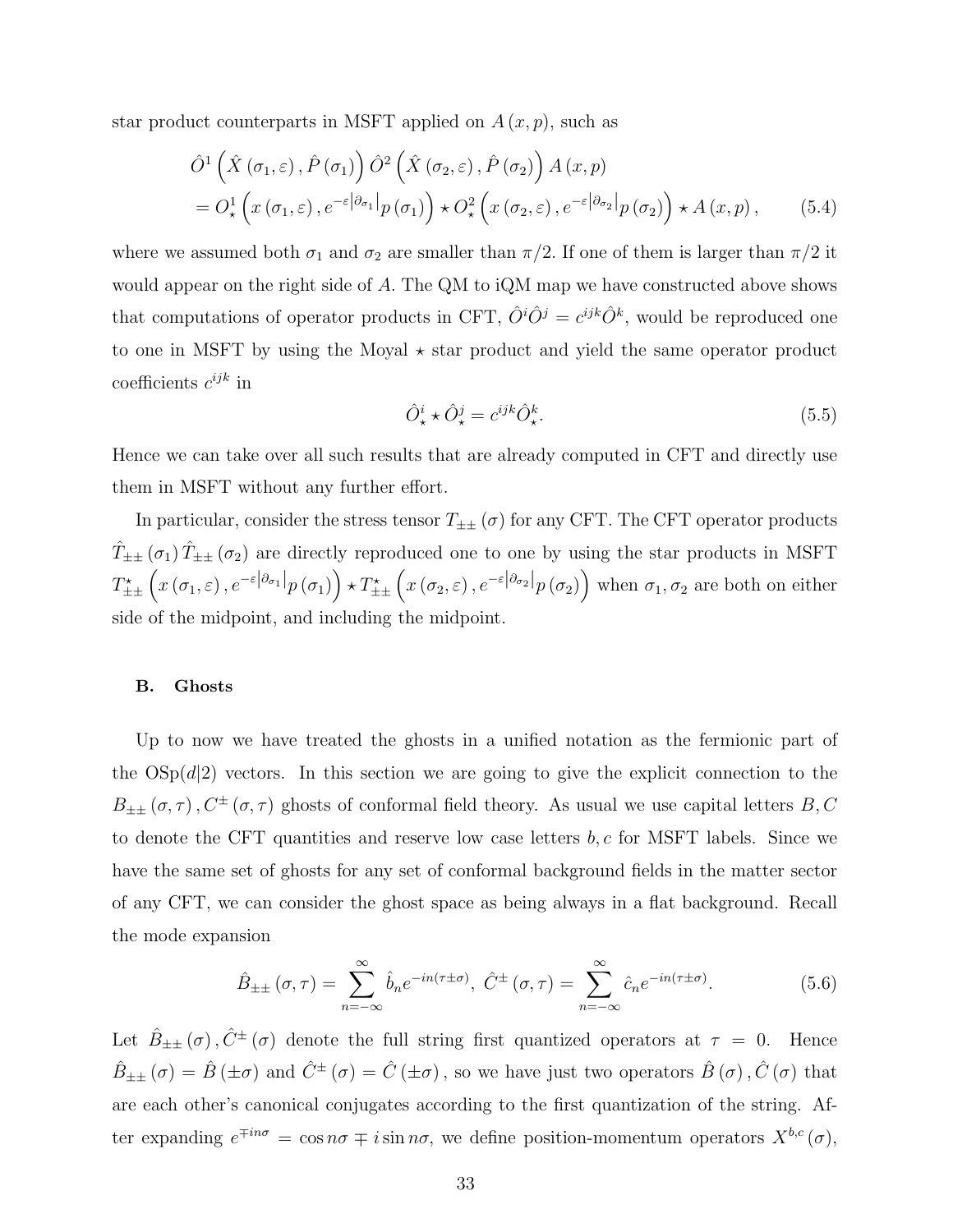$P_{b,c}(\sigma)$  as the parts of  $\hat{B}, \hat{C}$  associated with the *cosine* or *sine* series as follows

<span id="page-33-0"></span>
$$
\hat{B}(\pm \sigma) = \left(-i\hat{X}^b(\sigma) \pm \pi \partial_{\sigma} \hat{P}_c(\sigma)\right), \quad \hat{C}(\pm \sigma) = \left(\pi \hat{P}_b(\sigma) \mp i |\partial_{\sigma}|^{-2} \partial_{\sigma} \hat{X}^c(\sigma)\right). \tag{5.7}
$$

The  $\hat{X}^{c,b}(\sigma)$ ,  $\hat{P}_{c,b}(\sigma)$  are cosine series, just like the matter sector  $(X^{\mu}(\sigma), P_{\mu}(\sigma))$  when the latter are in flat space,

$$
\hat{X}^{b,c}(\sigma) = \hat{X}_0^{b,c} + \sqrt{2} \sum_{n \ge 1} \hat{X}_n^{b,c} \cos n\sigma, \ \pi \hat{P}_{b,c}(\sigma) = \hat{P}_{(b,c)0} + \sqrt{2} \sum_{n \ge 1} \hat{P}_{(b,c)n} \cos n\sigma,\tag{5.8}
$$

but the combinations that appear in  $\hat{B}(\sigma)$ ,  $\hat{C}(\sigma)$ , namely  $|\partial_{\sigma}|^{-2} \partial_{\sigma} \hat{X}^c(\sigma)$  or  $\pi \partial_{\sigma} \hat{P}_c(\sigma)$ , are sine series since  $|\partial_{\sigma}|^k \partial_{\sigma} \cos n\sigma = -n^{k+1} \sin n\sigma$  for any k. The correspondence for the modes is (recall  $X^{b,c}$  are antihermitian while  $P_{b,c}$  are hermitian as explained following Eq.[\(2.8\)](#page-9-2) )

$$
\hat{X}_0^b = i\hat{b}_0, \ \hat{X}_{n \ge 1}^b = \frac{i}{\sqrt{2}} \left( \hat{b}_n + \hat{b}_{-n} \right), \ \hat{X}_{n \ge 1}^c = -\frac{n}{\sqrt{2}} \left( \hat{c}_n - \hat{c}_{-n} \right), \tag{5.9}
$$

<span id="page-33-2"></span>
$$
\hat{P}_{b0} = \hat{c}_0, \quad \hat{P}_{b,n \ge 1} = \frac{1}{\sqrt{2}} (\hat{c}_n + \hat{c}_{-n}), \quad \hat{P}_{c,n \ge 1} = \frac{i}{\sqrt{2}n} (\hat{b}_n - \hat{b}_{-n}), \tag{5.10}
$$

and their inverse is

$$
\hat{b}_0 = -i\hat{X}_0^b, \ \hat{b}_{n\geq 1} = \frac{i}{\sqrt{2}} \left( -\hat{X}_{n\geq 1}^b - n\hat{P}_{c,n\geq 1} \right), \ \hat{b}_{(-n\leq 1)} = \frac{i}{\sqrt{2}} \left( -\hat{X}_{n\geq 1}^b + n\hat{P}_{c,n\geq 1} \right), \tag{5.11}
$$

$$
\hat{c}_0 = \hat{P}_{b0}, \ \hat{c}_{n \ge 1} = \frac{1}{\sqrt{2}} \left( -\frac{1}{n} \hat{X}_{n \ge 1}^c + \hat{P}_{b,n \ge 1} \right), \ \hat{c}_{(-n \le 1)} = \frac{1}{\sqrt{2}} \left( \frac{1}{n} \hat{X}_{n \ge 1}^c + \hat{P}_{b,n \ge 1} \right). \tag{5.12}
$$

The remaining zero modes  $(\hat{X}_0^c, \hat{P}_{0c})$  drop out in these expressions for  $\hat{B}(\sigma), \hat{C}(\sigma)$  because  $|\partial_{\sigma}|^k \partial_{\sigma}$  applied on a constant is zero. So both  $(\hat{X}_0^c, \hat{P}_{0c})$  may be taken as zero or they may be treated as additional non-vanishing zero modes in intermediate stages of the formalism. In any case they drop out in the relevant structures of the MSFT dynamics.

We now introduce the regulated operators for ghosts,  $\hat{X}^{c,b}(\sigma,\varepsilon), \hat{P}_{c,b}(\sigma)$ , namely  $\hat{X}^{c,b}(\sigma,\varepsilon) \equiv e^{-\varepsilon|\partial_{\sigma}|}\hat{X}^{c,b}(\sigma)$ , while  $\hat{P}_{c,b}(\sigma)$  remain unregulated, in parallel to the matter sector. Since the  $\hat{X}^{c,b}(\sigma,\varepsilon), \hat{P}_{c,b}(\sigma)$  satisfy  $(nn)$  boundary conditions, their QM anticommutation rules are  $(m = c, b)$ 

<span id="page-33-1"></span>
$$
\left\{\hat{X}^{m}\left(\sigma,\varepsilon\right),\hat{P}_{m'}\left(\sigma'\right)\right\} = i\delta^{m}_{m'}\,\delta^{nn}_{\varepsilon}\left(\sigma,\sigma'\right). \tag{5.13}
$$

Note that i appears on the right hand side of  $Eq.(5.13)$  $Eq.(5.13)$  in accord with the comments fol-lowing Eq.[\(2.8\)](#page-9-2). The corresponding anticommutation rules for the modes  $\hat{X}_n^{(b,c)}$ ,  $\hat{P}_{(b,c)n}$  are consistent with the anticommutation rules for the ghost operators  $\hat{B}$  ( $\sigma$ ),  $\hat{C}$  ( $\sigma$ ) or the ghost  $\left\{\hat{b}_{\pm n}, \hat{c}_{\mp n'}\right\} = \delta_{nn'}.$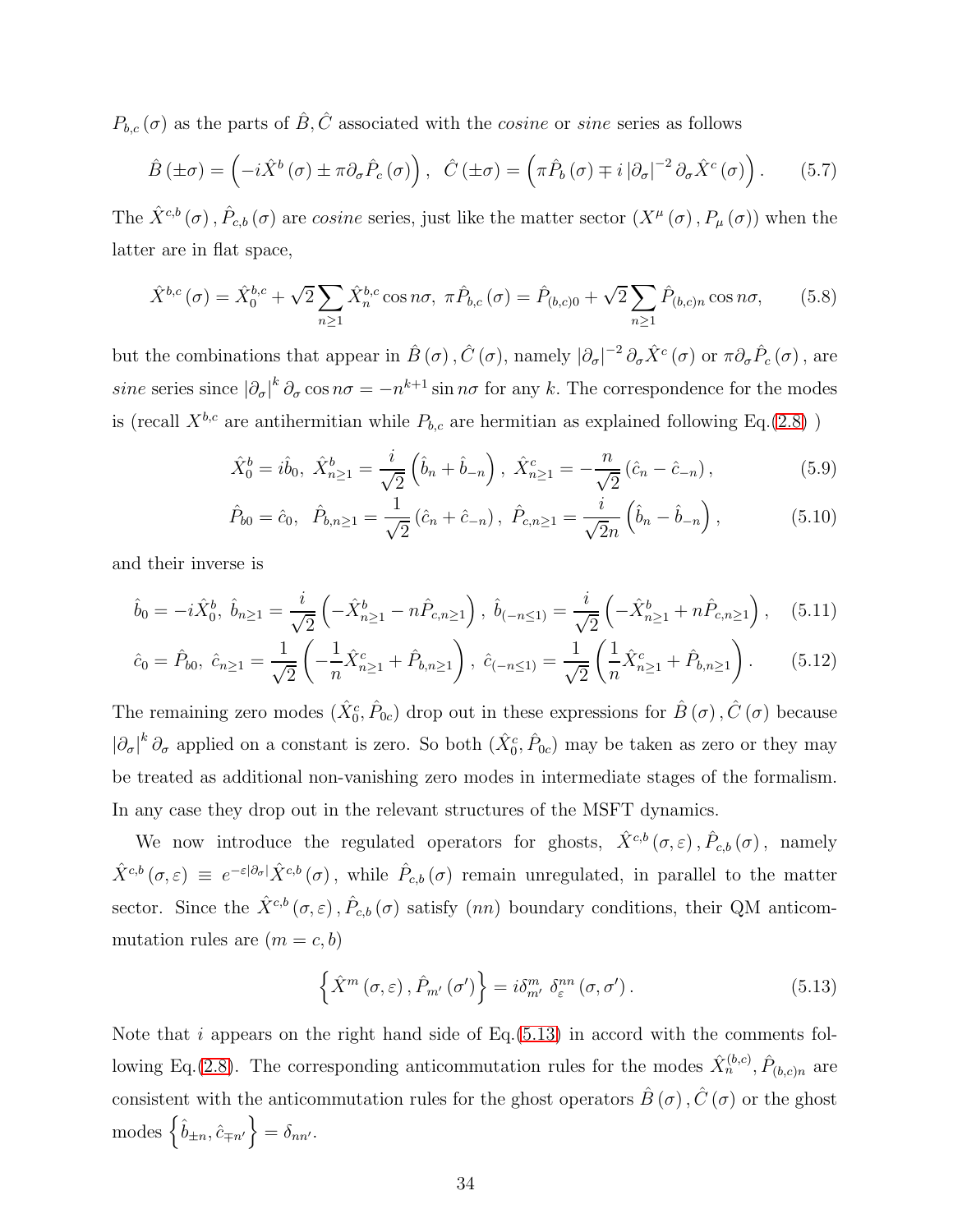Just like the matter sector, the ghosts  $X^m(\sigma, \varepsilon)$ ,  $P_m(\sigma)$  are split into their even and odd parts  $x_{\pm}^{m}(\sigma,\varepsilon)$ ,  $p_{\pm m}(\sigma)$  as in Eqs.[\(2.10](#page-10-0)[,2.11\)](#page-10-3) and then treated in a unified way with the bosons as part of the  $OSp(d|2)$  supervectors as we did in all previous sections. Then the string field is labeled as  $A\left(x_+^M(\sigma,\varepsilon),p_{-M}(\sigma)\right)$  including the eigenvalues of the simultaneous ghost observables  $(\hat{x}^b_+, \hat{p}_{-b}, \hat{x}^c_+, \hat{p}_{-c})$ . Next we compute the representation of the full ghost operators on the string field which may be labeled by the eigenvalues as  $A\left(x_+^{b,c}, p_{-b,c}\right)$ or equivalently as  $A(b, c)$  where  $(b, c)$  refer to Eqs.[\(5.18-](#page-34-0)[5.20\)](#page-34-1) below. This corresponds to specializing Eqs.[\(3.23](#page-19-1)[,3.24\)](#page-19-0), Eqs.[\(3.32,](#page-21-0)[3.33\)](#page-21-1) and Eqs.[\(3.36](#page-22-1)[,3.37\)](#page-22-2) to the case  $M = m = (b, c)$ . From these it is useful to extract the  $\star$  representation of the regulated full string ghost operators

$$
\hat{B}(\pm\sigma,\varepsilon) = \left(-ie^{-\varepsilon|\partial_{\sigma}|}\hat{X}^{b}(\sigma,\varepsilon) \pm \pi \partial_{\sigma}\hat{P}_{c}(\sigma)\right),\tag{5.14}
$$

$$
\hat{C}(\pm\sigma,\varepsilon) = \left(\pi\hat{P}_b(\sigma) \mp ie^{-\varepsilon|\partial_{\sigma}|}|\partial_{\sigma}|^{-2}\partial_{\sigma}\hat{X}^c(\sigma,\varepsilon)\right),\tag{5.15}
$$

as follows

$$
\hat{B}(\alpha \tau, \varepsilon) A(b, c) = \begin{cases} b(\sigma, \varepsilon) \star A(b, c), & \text{if } 0 \le \sigma \le \pi/2 \\ A(b, c) \star b(\sigma, \varepsilon) (-1)^A, & \text{if } \pi/2 \le \sigma \le \pi \end{cases},
$$
(5.16)

and

$$
\hat{C}(\alpha \tau, \varepsilon) A(b, c) = \begin{cases} c(\sigma, \varepsilon) \star A(b, c), & \text{if } 0 \le \sigma \le \pi/2 \\ A(b, c) \star c(\sigma, \varepsilon) (-1)^A, & \text{if } \pi/2 \le \sigma \le \pi \end{cases}
$$
\n(5.17)

The low case  $b(\sigma, \varepsilon)$ ,  $c(\sigma, \varepsilon)$  correspond to the following combinations of  $\left(x_+^{b,c}, p_{-b,c}\right)$ 

<span id="page-34-1"></span><span id="page-34-0"></span>
$$
b(\sigma,\varepsilon) = e^{-\varepsilon|\partial\sigma|} \left( -ix_+^b(\sigma,\varepsilon) + \pi \partial_\sigma p_{-c}(\sigma) \right),
$$
  
\n
$$
c(\sigma,\varepsilon) = e^{-\varepsilon|\partial\sigma|} \left( \pi p_{-b}(\sigma) - i |\partial_\sigma|^{-2} \partial_\sigma x_+^c(\sigma,\varepsilon) \right).
$$
\n(5.18)

When written in terms of the modes, this gives the regulated  $b(\sigma,\varepsilon)$ ,  $c(\sigma,\varepsilon)$  in terms of the unregulated odd/even modes of the ghosts in Eq.[\(5.6\)](#page-32-1)

$$
b(\sigma,\varepsilon) = b_0 + \sum_{o \ge 1} (b_e + b_{-e}) e^{-2\varepsilon e} \cos e\sigma - i \sum_{e \ge 2} (b_o - b_{-o}) e^{-\varepsilon o} \sin o\sigma,
$$
 (5.19)

$$
c(\sigma,\varepsilon) = \sum_{e \ge 2} (c_o + c_{-o}) e^{-\varepsilon o} \cos o\sigma - i \sum_{o \ge 1} (c_e - c_{-e}) e^{-2\varepsilon e} \sin e\sigma,
$$
 (5.20)

where  $e = 2, 4, 6, \cdots$  are positive even integers and  $o = 1, 3, 5, \cdots$  are positive odd integers. Clearly  $(b(\sigma, \varepsilon), c(\sigma, \varepsilon))$  is only half of the ghost phase space in [\(5.6\)](#page-32-1). Note that  $c(\sigma, \varepsilon)$  has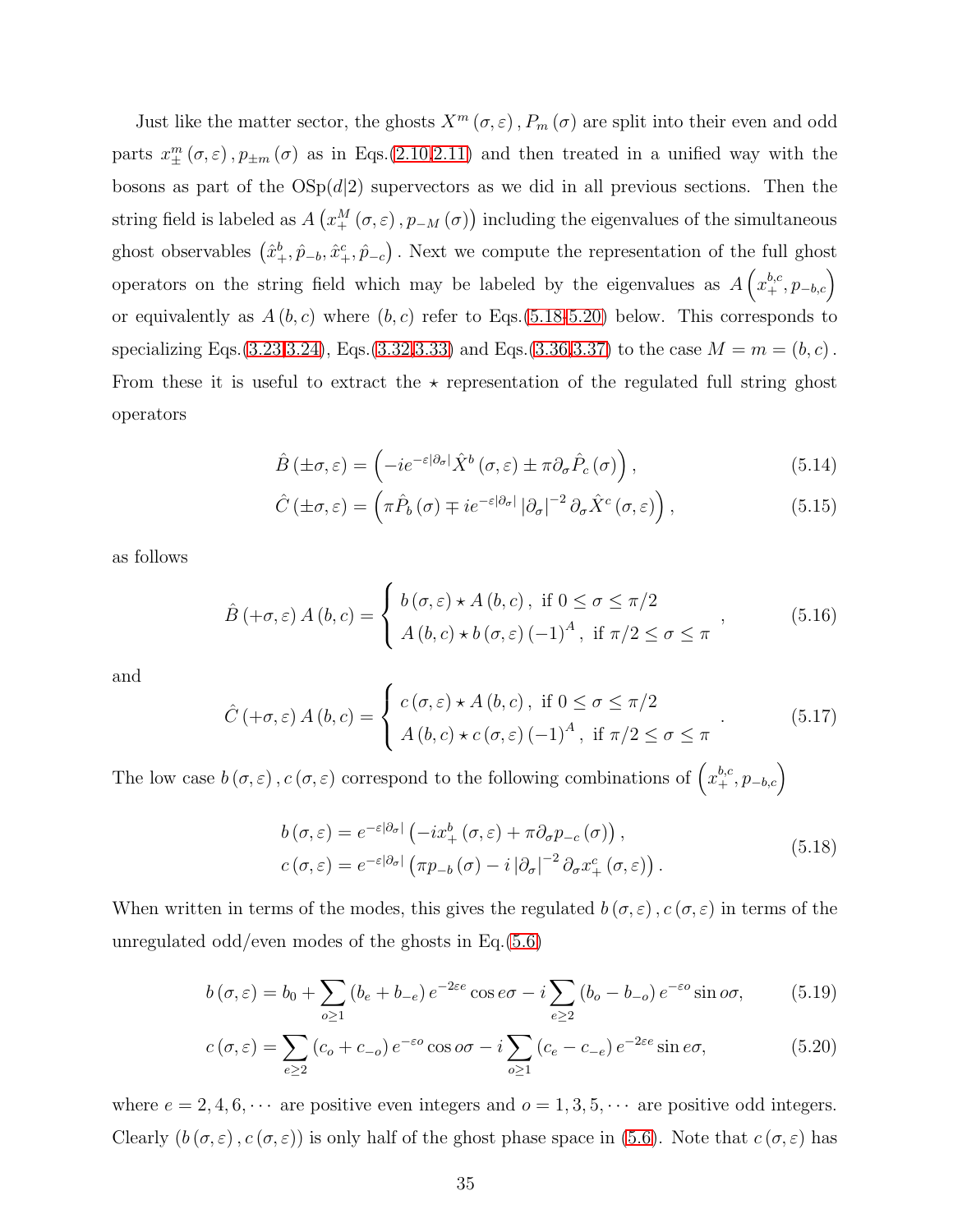no zero mode as mentioned after Eq.  $(5.10)$ . Furthermore, b is even while c is odd under reflections from the midpoint

$$
b(\sigma,\varepsilon) = b(\pi - \sigma,\varepsilon), \ c(\sigma,\varepsilon) = -c(\pi - \sigma,\varepsilon). \tag{5.21}
$$

The  $(b(\sigma,\varepsilon), c(\sigma,\varepsilon))$  given above are constructed from the eigenvalues of the ghost operators,  $b_n$  and  $\hat{c}_n$ , in such combinations that clearly anticommute with each other under the standard QM rules. By contrast, under the string-joining  $\star$  product in [\(2.9\)](#page-9-1)  $(b(\sigma,\varepsilon),c(\sigma,\varepsilon))$  do not commute with each other in the induced iQM. Using Eq.[\(3.25\)](#page-20-0), and [\(5.18\)](#page-34-0), we compute that they satisfy the following iQM anticommutation rule

<span id="page-35-1"></span>
$$
\left\{b\left(\sigma_1,\varepsilon\right),c\left(\sigma_2,\varepsilon\right)\right\}_\star=2\pi e^{-\varepsilon\left|\partial_{\sigma_1}\right|}e^{-\varepsilon\left|\partial_{\sigma_2}\right|}\hat{\delta}^{nn+dd}\left(\sigma_1,\sigma_2\right),\tag{5.22}
$$

where

$$
\hat{\delta}^{nn+dd}(\sigma_1, \sigma_2) = \frac{1}{2} \left( \delta^{+nn} (\sigma_1, \sigma_2) \operatorname{sign} \left( \frac{\pi}{2} - \sigma_2 \right) + \operatorname{sign} \left( \frac{\pi}{2} - \sigma_1 \right) \delta^{-dd} (\sigma_1, \sigma_2) \right). \tag{5.23}
$$

where  $\delta^{+nn}(\sigma_1,\sigma_2)$ ,  $\delta^{-dd}(\sigma_1,\sigma_2)$  are given in [\(4.6](#page-26-0)[-4.9\)](#page-26-1) and figures Fig. 1,2. The sign functions that appear in  $\hat{\delta}^{nn+dd}(\sigma_1,\sigma_2)$  are essential. This expression obeys similar relations to Eqs.[\(3.26](#page-20-1)[-3.27\)](#page-20-2). From the midpoint properties of  $\hat{\delta}$ , namely  $\hat{\delta}(\pi/2, \sigma_2) = 0 = \hat{\delta}(\sigma_1, \pi/2)$ , we see that the midpoint ghost degrees of freedom act trivially under the string joining  $\star$ product, just as desired.

In practical computations sometimes it is useful to use the star product directly in terms of b, c as in Eq.[\(5.22\)](#page-35-1) or sometimes revert back to  $x_+^{b,c}$ ,  $p_{-b,c}$  through Eq.[\(5.18\)](#page-34-0) and write everything in terms of  $x^M(\sigma, \varepsilon)$ ,  $p_M(\sigma)$  to take advantage of the  $OSp(d|2)$  symmetry of the  $\star$  product. The  $(b, c)$  basis is useful for constructing the representation of the BRST operator as in the next section.

#### <span id="page-35-0"></span>C. Stress tensor, BRST current and BRST operator

In this section we discuss the BRST charge and the associated building blocks, stress tensor and BRST current, in the MSFT formalism. The plan is to first define the regulated first quantized operators in QM and then construct their iQM representations in terms of only the string-joining Moyal star product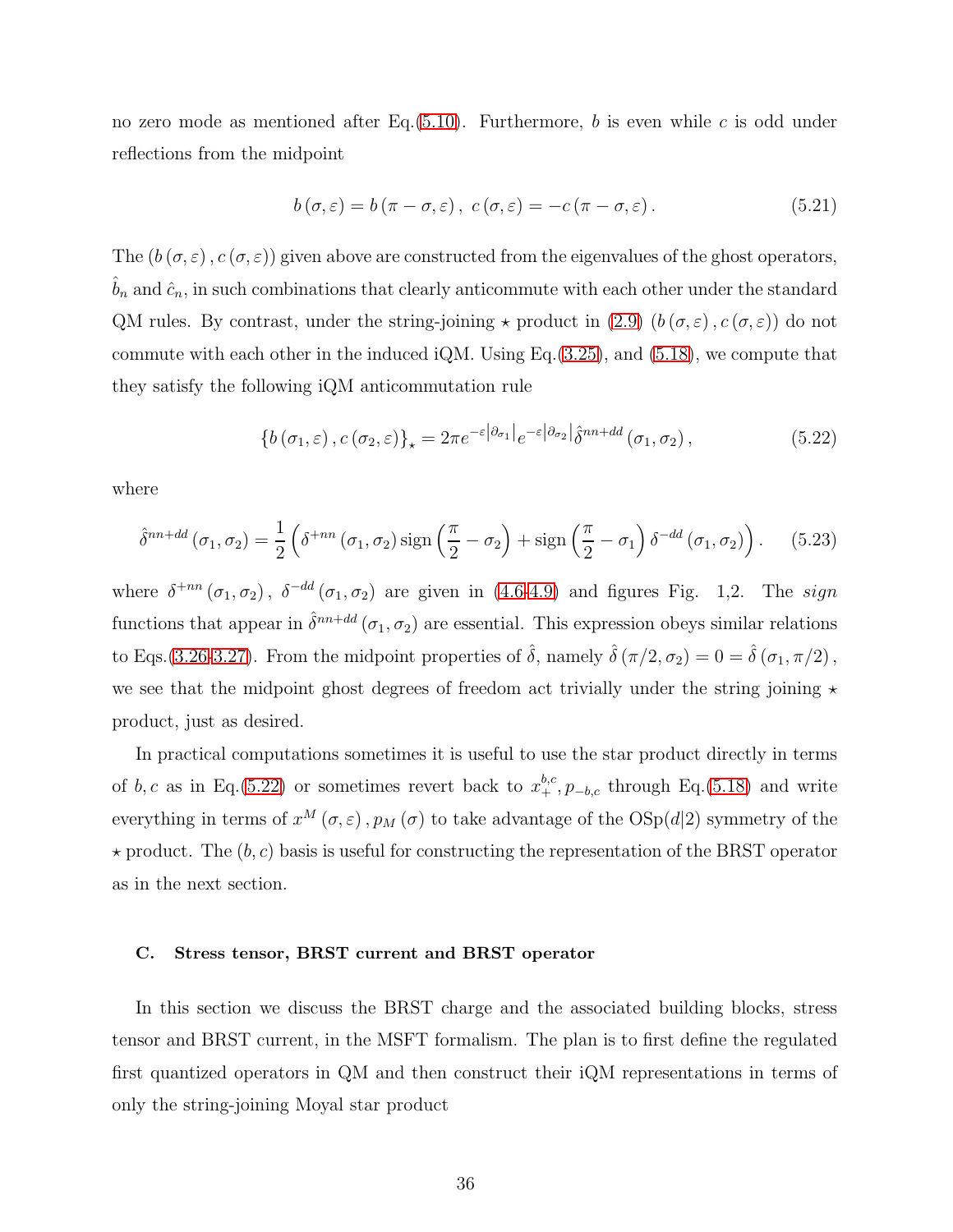#### 1. Regulated QM operators

The BRST operator in QM is defined as an integral over the left and right moving BRST currents for the full string [\[27](#page-75-0)]

$$
\hat{Q}_B\left(\varepsilon\right) = \frac{1}{\pi} \int_0^\pi \hat{J}_B\left(\sigma,\varepsilon\right) d\sigma, \text{ with } \hat{J}_B\left(\sigma,\varepsilon\right) \equiv \frac{1}{2} \left(\hat{J}_+^B\left(\sigma,\varepsilon\right) + \hat{J}_-^B\left(\sigma,\varepsilon\right)\right),\tag{5.24}
$$

where we also introduce the regulator  $\varepsilon$  as shown below. In the QM operator formalism the regulated and normal ordered current is defined as

<span id="page-36-1"></span>
$$
\hat{J}_{\pm}^{B}(\sigma,\varepsilon) =: \begin{pmatrix} 2\hat{C}(\pm\sigma,\varepsilon)\left(\hat{T}_{\pm\pm}^{m}(\sigma,\varepsilon)+\frac{1}{2}\hat{T}_{\pm\pm}^{gh}(\sigma,\varepsilon)\right)+a\hat{C}(\pm\sigma,\varepsilon)\\+\frac{3}{2}(-i\partial_{\pm\sigma})(-i\partial_{\pm\sigma}+1)\hat{C}(\pm\sigma,\varepsilon)\end{pmatrix};\quad a=-1\quad(5.25)
$$

When  $\varepsilon \to 0$  this agrees with standard definitions, e.g. see [\[27](#page-75-0)], [\[28](#page-75-1)]. The total derivative term in the second line drops out in the computation of the integral BRST operator, but is needed to insure that  $\hat{J}_{\pm}^B$  is a conformal tensor. The constant coefficient a arises from normal ordering, and is fixed to  $a = -1$  by requiring the BRST operator to satisfy  $\hat{Q}_{B}^{2} = 0$ .

To provide an example of the consistent regularization, we take the case of the flat space CFT with trivial background fields, where the regularized operator for the matter energymomentum tensor  $\hat{T}_{\pm\pm}^{m}(\sigma,\varepsilon)$  takes the form

<span id="page-36-0"></span>
$$
\hat{T}^{m}_{\pm\pm}(\sigma,\varepsilon) =: \frac{1}{4} \left[ \pi \hat{P}^{\mu}(\sigma) \pm e^{-\varepsilon |\partial_{\sigma}|} \partial_{\sigma} \hat{X}^{\mu}(\sigma,\varepsilon) \right]^{2} : \tag{5.26}
$$

with the regulator  $\varepsilon$  included. There is also an identical form for the regulated ghost stress tensor, which is the same for all CFTs, as given below in Eq.[\(5.33\)](#page-37-0). In these expressions we could have written  $e^{-\varepsilon|\partial_{\sigma}|}\hat{X}(\sigma,\varepsilon)=\hat{X}(\sigma,2\varepsilon)$ , but we should keep it as given in [\(5.26\)](#page-36-0) because we are committed to the notation that the independent degrees of freedom are designated as  $\hat{X}(\sigma,\varepsilon)$ . The reader familiar with string theory can verify that the expressions above revert to the familiar unregulated expressions in the  $\varepsilon \to 0$  limit [\[27\]](#page-75-0).

Next we introduce the regulated ghost stress tensor  $\hat{T}_{\pm\pm}^{gh}(\sigma,\varepsilon)$  in terms of the regulated  $\hat{C}(\pm \sigma, \varepsilon)$ ,  $\hat{B}(\pm \sigma, \varepsilon)$  operators of Eq.[\(5.14\)](#page-34-0), and compute it as follows

$$
\hat{T}^{gh}_{\pm\pm} =: i \left( \partial_{\pm\sigma} \hat{C} \left( \pm \sigma, \varepsilon \right) \hat{B} \left( \pm \sigma, \varepsilon \right) + \frac{1}{2} \hat{C} \left( \pm \sigma, \varepsilon \right) \partial_{\pm\sigma} \hat{B} \left( \pm \sigma, \varepsilon \right) \right) : \tag{5.27}
$$
\n
$$
= : \frac{i}{2} \left( \partial_{\pm\sigma} \hat{C} \left( \pm \sigma, \varepsilon \right) \hat{B} \left( \pm \sigma, \varepsilon \right) + \partial_{\pm\sigma} \left( \hat{C} \left( \pm \sigma, \varepsilon \right) \hat{B} \left( \pm \sigma, \varepsilon \right) \right) \right) : \tag{5.27}
$$
\n
$$
= \frac{i}{2} : \left( e^{-\varepsilon |\partial_{\sigma}|} \hat{X}^{c} \left( \sigma, \varepsilon \right) \right) \left( e^{-\varepsilon |\partial_{\sigma}|} \hat{X}^{b} \left( \sigma, \varepsilon \right) \right) : - \frac{1}{2} i \partial_{\pm\sigma} J_{\pm}^{gh} \left( \sigma, \varepsilon \right) . \tag{5.28}
$$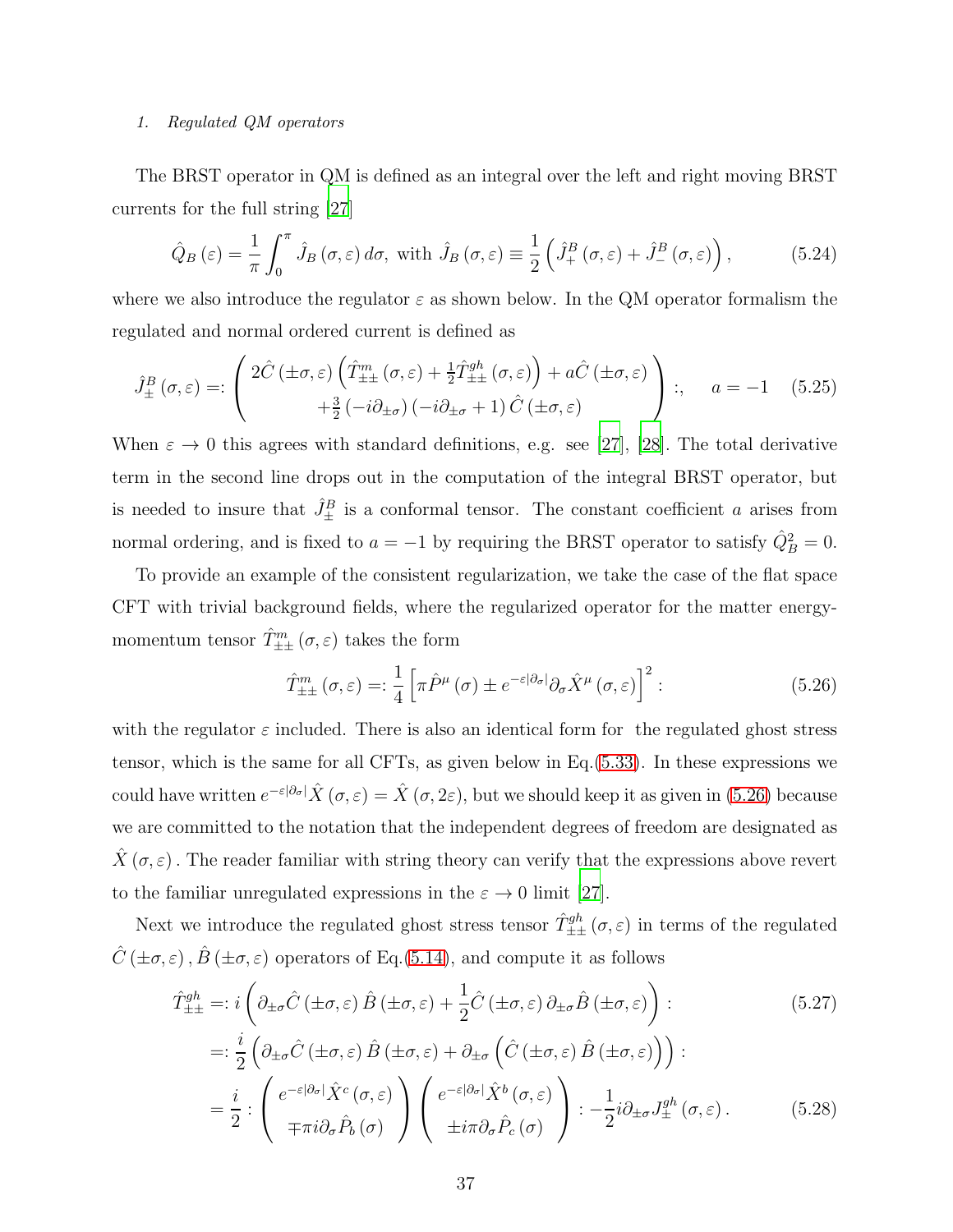where,  $J_{\pm}^{gh}(\sigma,\varepsilon) = \hat{C}(\pm \sigma,\varepsilon) \hat{B}(\pm \sigma,\varepsilon)$ , is the ghost number current density<sup>1</sup>.  $\hat{T}_{\pm\pm}^{gh}(\sigma,\varepsilon)$ can be written in a more appealing Sp(2)-invariant form by raising and lowering indices in the ghost sector,  $\hat{P}^m = -i\epsilon^{mm'}\hat{P}_{m'}$  etc. (namely  $P^b = -iP_c$  and  $P^c = iP_b$ ), using the antisymmetric Sp(2) metric  $\eta_{mm'} \equiv i\epsilon_{mm'}$ , which satisfies

<span id="page-37-2"></span>
$$
\left(-i\epsilon^{mm'}\right)\left(i\epsilon_{m'n}\right) = \delta_n^m : \epsilon^{bc} = -\epsilon^{cb} = -\epsilon_{bc} = \epsilon_{cb} = 1. \tag{5.32}
$$

Then we can write the manifestly  $Sp(2)$  invariant expression for  $\hat{T}_{\pm\pm}^{gh}$ 

<span id="page-37-0"></span>
$$
\hat{T}_{\pm\pm}^{gh} = \frac{1}{4} \left( i\epsilon_{mm'} \right) : \begin{pmatrix} \pi \partial_{\sigma} \hat{P}^m(\sigma) \\ \mp e^{-\varepsilon |\partial_{\sigma}|} \hat{X}^m(\sigma, \varepsilon) \end{pmatrix} \begin{pmatrix} \pi \partial_{\sigma} \hat{P}^{m'}(\sigma) \\ \mp e^{-\varepsilon |\partial_{\sigma}|} \hat{X}^{m'}(\sigma, \varepsilon) \end{pmatrix} : -\frac{1}{2} i\partial_{\pm \sigma} J_{\pm}^{gh}, \qquad (5.33)
$$

It is now interesting to note the similarities and differences between the ghost stress tensor and the matter stress tensor in flat space given in Eq.[\(5.26\)](#page-36-0). Setting aside the extra total derivative term  $\frac{1}{2}\partial_{\pm\sigma}J_{\pm}^{gh}$ , the structure of  $\hat{T}_{\pm\pm}^{gh}$  is similar to  $\hat{T}_{\pm\pm}^{matter}$  in flat space except for the following differences: the metric in flat space is the Minkowski metric  $\eta_{\mu\nu}$  whereas the metric in ghost space is the Sp(2) metric  $\eta_{mn} = i\epsilon_{mn}$ ; furthermore the  $\partial_{\sigma}$  derivative structure is different; however had the derivative structure been the same as the bosonic sector then there would have been an  $OSp(d|2)$  symmetry in the kinetic energy operator (see however section [\(V F\)](#page-49-0) below for an improved supersymmetric basis). Consider the zeroth Virasoro operator  $L_0 = \frac{1}{\pi}$  $\frac{1}{\pi} \int_0^{\pi} d\sigma \sum_{\pm}$  $\left(T_{\pm\pm}^{matter} + \hat{T}_{\pm\pm}^{gh}\right)$  which is the kinetic energy operator in the Siegel gauge as seen below. Doing integration by parts in the  $\sigma$  integral, and recalling  $|\partial_{\sigma}| = \sqrt{-\partial_{\sigma}^2}$ , then  $\hat{L}_0$  for the flat CFT case takes the form

<span id="page-37-1"></span>
$$
\hat{L}_0^{(flat)} = \frac{1}{\pi} \int_0^{\pi} d\sigma : \left( \frac{\frac{1}{2} \eta_{\mu\nu} \left( \pi^2 \hat{P}^{\mu} \hat{P}^{\nu} + \hat{X}^{\mu} |\partial_{\sigma}|^2 \hat{X}^{\nu} \right)}{\left( \frac{1}{2} \hat{P}^{\mu} \left( \pi^2 \hat{P}^{\mu} |\partial_{\sigma}|^2 \hat{P}^{\mu} + \hat{X}^{\mu} \hat{X}^{\mu} \right) \right)} \right); \tag{5.34}
$$

$$
\hat{N}_{gh} = \frac{1}{2\pi} \int_0^{\pi} d\sigma \sum_{\pm} : \hat{C} \left( \pm \sigma, \varepsilon \right) \hat{B} \left( \pm \sigma, \varepsilon \right) : \n= \frac{1}{\pi} \int_0^{\pi} d\sigma : \left( i e^{-\varepsilon |\partial_{\sigma}|} \hat{X}^b \left( \sigma, \varepsilon \right) \pi \hat{P}_b \left( \sigma \right) - i e^{-\varepsilon |\partial_{\sigma}|} \hat{X}^c \left( \sigma, \varepsilon \right) \pi \hat{P}_c \left( \sigma \right) \right) : \n\tag{5.29}
$$

$$
= g_0 + i \left( \hat{X}_0^b \hat{P}_{0b} - \hat{X}_0^c \hat{P}_{0c} + \cdots \right)
$$
 (5.30)

$$
= g_0 - x_0^b \frac{\partial}{\partial x_0^b} + x_0^c \frac{\partial}{\partial x_0^c} + \cdots , \qquad (5.31)
$$

where  $g_0$  is a charge associated with the string state. For the string field A that appears in the action we have  $g_0 = 2$ . See also below.

<sup>1</sup> The regulated ghost number operator is (after dropping total derivatives in the integrations below)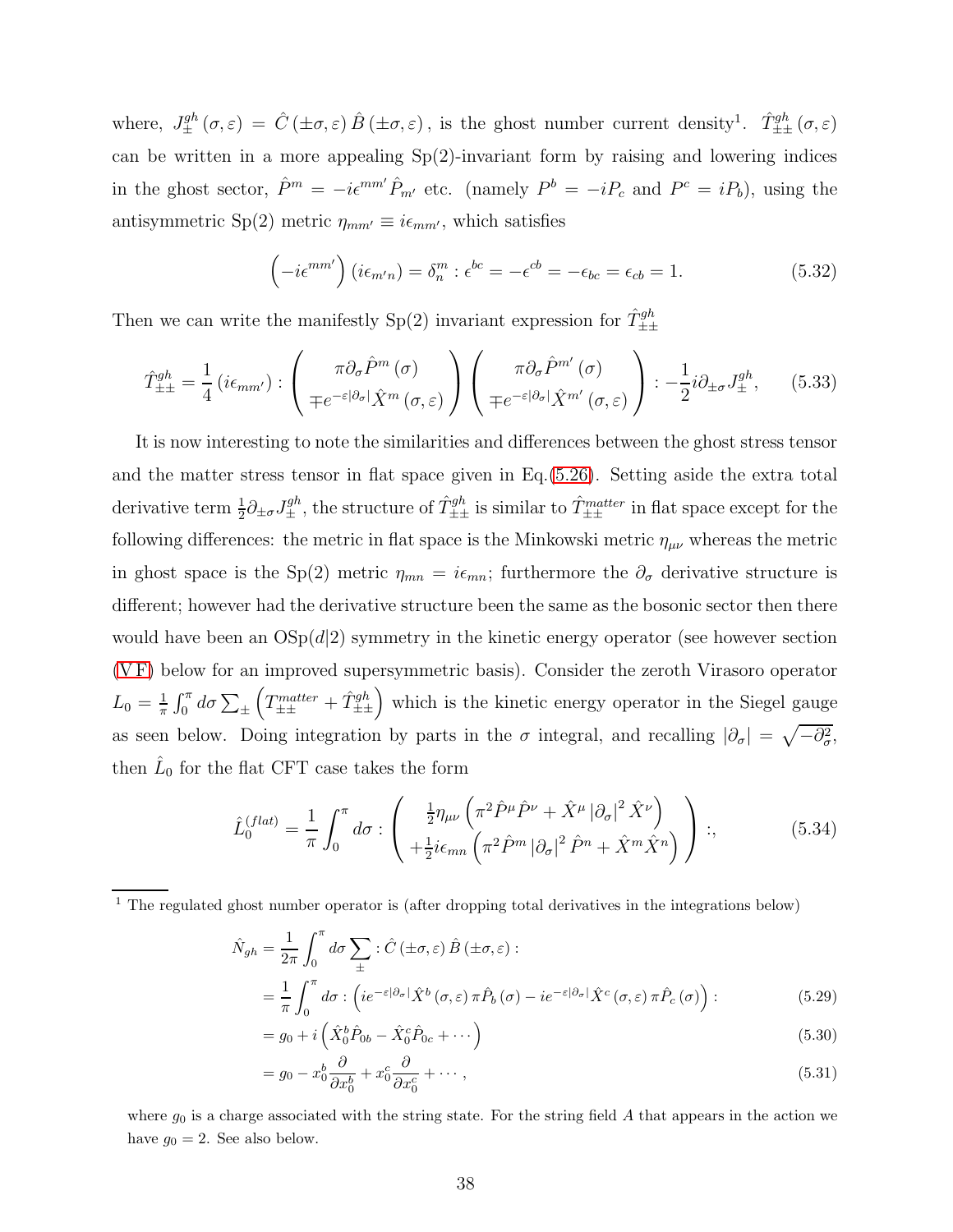This shows more clearly how the  $OSp(d|2)$  symmetry of the star product in the cubic term of the action is broken in the quadratic term down to  $OSp(d) \times Sp(2)$ .

For the example of flat CFT the regulated BRST current takes the form

$$
\hat{J}_B^{(flat)}(\sigma,\varepsilon) =: \begin{pmatrix} \pi \hat{P}_b \left[ \left( \pi^2 \hat{P}^\mu \hat{P}_\mu + \hat{X}^{\prime \mu} \hat{X}^\prime_\mu \right) + \left( i \pi^2 \hat{P}_b^\prime \hat{P}_c^\prime + i \hat{X}^c \hat{X}^b \right) + 1 \right] \\ + i \pi \partial_\sigma^{-1} \hat{X}^c \left[ \hat{X}^{\prime \mu} \hat{P}_\mu + \hat{P}_c^\prime \hat{X}^c + \hat{P}_b^\prime \hat{X}^b \right] + \partial_\sigma \left( \dots \right) \end{pmatrix} ; \tag{5.35}
$$

where all  $\hat{X}^M$  should be replaced by their regulated form  $e^{-\varepsilon|\partial\sigma|}\hat{X}^M(\sigma,\varepsilon)$  while all  $\hat{P}_M$ remain unregulated  $\hat{P}_M(\sigma)$ . The BRST operator is the integral of this current,  $\hat{Q}_B^{(flat)}$  =  $\int_0^{\sigma} d\sigma \hat{J}_B^{(flat)}$ <sup>(flat)</sup>  $(\sigma, \varepsilon)$ . As is well known, the vanishing  $\hat{Q}_{B}^{2} = 0$  requires  $d = 26$ .

### 2. iQM Representation of Regulated QM Operators

Having defined the regulated version of the first quantized operators, next we write the iQM representations of all these QM operators when they act on the string field  $A(x, p)$  by following the prescription given in the previous section in Eq.[\(5.1\)](#page-30-0). In particular, we are interested in all values of  $\sigma$  below or above the midpoint. Hence, for the BRST current we have (with step functions as in Eqs.  $(3.32,3.33)$  $(3.32,3.33)$ )

<span id="page-38-0"></span>
$$
\hat{J}_B(\sigma,\varepsilon) A(x,p) = \begin{bmatrix} \theta\left(\frac{\pi}{2} - \sigma\right) j_\star(\sigma,\varepsilon) \star A(x,p) \\ +\theta\left(\sigma - \frac{\pi}{2}\right) A(x,p) \star j_\star(\sigma,\varepsilon) \left(-1\right)^A \end{bmatrix}
$$
(5.36)

The iQM image of the BRST current  $j_{\pm\star}(\sigma,\varepsilon)$  is expressed in terms of the half phase space in both the matter and ghost sectors. In the previous sections these were lumped together as supervectors  $x^M(\sigma,\varepsilon)$ ,  $p_M(\sigma)$  where the  $x^{b,c}(\sigma,\varepsilon)$  and  $p_{b,c}(\sigma)$  components referred to the ghosts. As explained in the next section, a combination of  $x^{b,c}, p_{b,c}$  is written in terms of  $b(\sigma,\varepsilon)$ ,  $c(\sigma,\varepsilon)$  that form the half phase space more directly related to the operators  $\hat{B}, \hat{C}$  as given in Eqs. $(5.16,5.17)$  $(5.16,5.17)$  which are the equivalent of Eq. $(3.32,3.33)$  $(3.32,3.33)$  in just the ghost sector. It is suggestive to write the Moyal basis expression for  $J_{\pm\star}(\sigma,\varepsilon)$  in terms of  $b(\sigma,\varepsilon)$ ,  $c(\sigma,\varepsilon)$ rather than  $x^{b,c}(\sigma,\varepsilon)$  and  $p_{b,c}(\sigma)$  as follows so that the iQM parallel to the operator QM version in [\(5.25\)](#page-36-1) is evident

<span id="page-38-1"></span>
$$
j_{\star}(\sigma,\varepsilon) = \sum_{\pm} : \left( 2c(\pm\sigma,\varepsilon) \left( T_{\pm\pm\star}^{m}(\sigma,\varepsilon) + \frac{1}{2} T_{\pm\pm\star}^{gh}(\sigma,\varepsilon) \right) + ac(\pm\sigma,\varepsilon) \atop + \frac{3}{2} \left( -i\partial_{\pm\sigma} \right) \left( (-i\partial_{\pm\sigma}) + 1 \right) c(\pm\sigma,\varepsilon) \right) : . \tag{5.37}
$$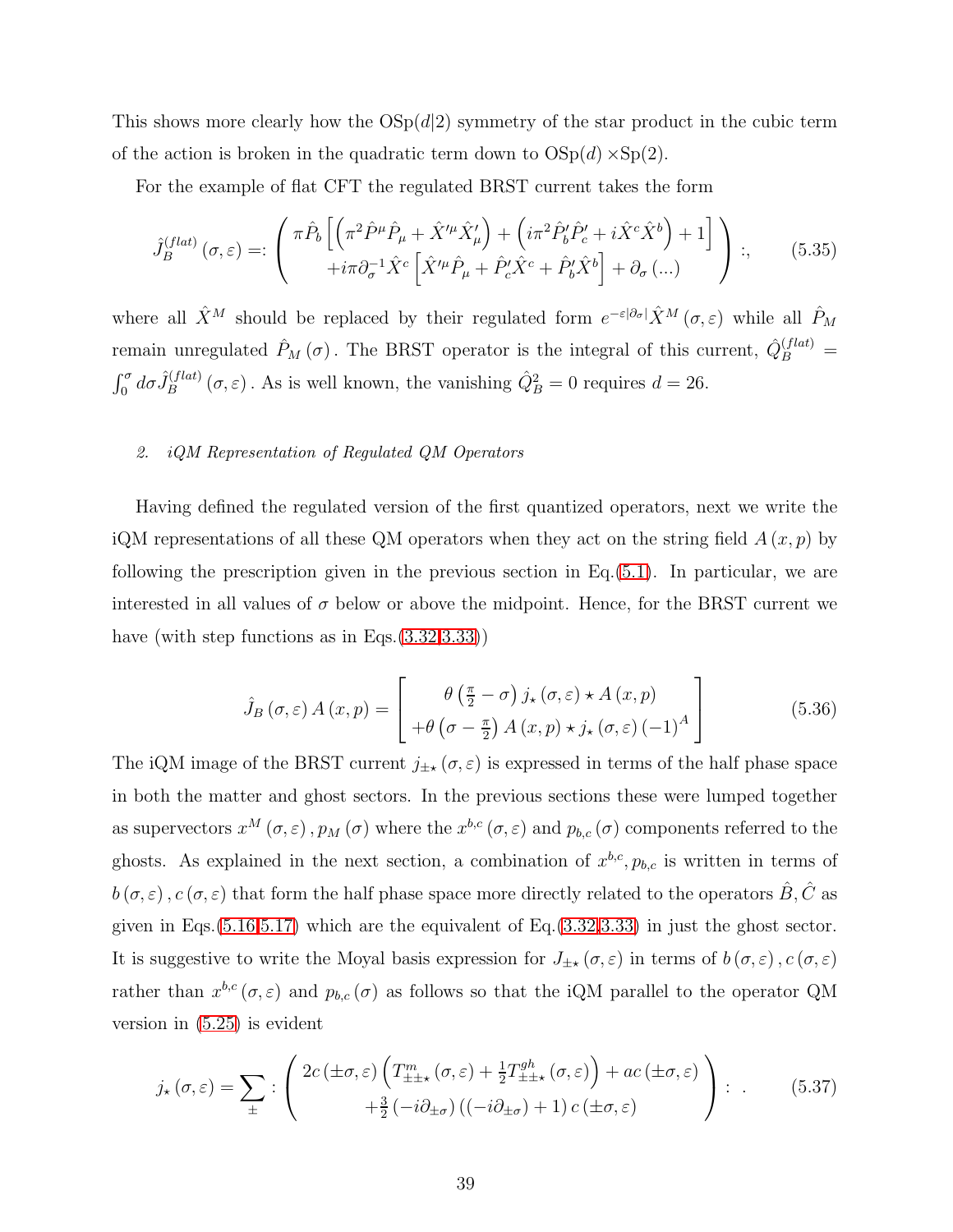Taking the integral of both sides of Eq.[\(5.36\)](#page-38-0), we obtain the representation of the QM BRST charge in the MSFT formalism

<span id="page-39-0"></span>
$$
\hat{Q}_B A(x, p) = \left(\frac{1}{2\pi} \int_0^{\pi/2} d\sigma j_\star(\sigma, \varepsilon)\right) \star A(x, p) + (-1)^A A(x, p) \star \left(\frac{1}{2\pi} \int_{\pi/2}^\pi d\sigma j_\star(\sigma, \varepsilon)\right)
$$

$$
= Q(x, p) \star A(x, p) - (-1)^A A(x, p) \star Q(x, p).
$$
(5.38)

The relative minus sign in the second term on the second line arises because  $j_{\star}(\sigma,\varepsilon)$  is antisymmetric relative to the midpoint  $j_{\star} (\pi - \sigma, \varepsilon) = -j_{\star} (\sigma, \varepsilon)$ , leading to

<span id="page-39-1"></span>
$$
Q\left(x,p\right) \equiv \frac{1}{2\pi} \int_0^{\pi/2} d\sigma j_\star\left(\sigma,\varepsilon\right) = -\frac{1}{2\pi} \int_{\pi/2}^\pi d\sigma j_\star\left(\sigma,\varepsilon\right) = \frac{1}{2\pi} \int_0^\pi d\sigma \text{sign}\left(\frac{\pi}{2} - \sigma\right) j_\star\left(\sigma,\varepsilon\right). \tag{5.39}
$$

Hence, the representation of the QM BRST operator reduces to the super-commutator [\(5.38\)](#page-39-0) in iQM in the MSFT formalism. It must be emphasized that the integral that defines the string field  $Q(x, p)$  in Eq.[\(5.39\)](#page-39-1) is over the half string. For the CFT with flat background  $Q(x, p)$  is given by (normal ordering is implied, and ' means  $\partial_{\sigma}$ )

<span id="page-39-2"></span>
$$
Q(x,p) = \frac{1}{2\pi} \int_0^{\pi/2} d\sigma \left[ \pi p_b \left( \pi^2 p^\mu p_\mu + x'^\mu x'_\mu + i \pi^2 p'_b p'_c + i x^c x^b \right) \right] \tag{5.40}
$$

where all  $x^M$  ( $p_M$ ) are symmetric (antisymmetric) under reflections from the midpoint and appear everywhere in  $Q(x, p)$  in the regulated forms

<span id="page-39-3"></span>
$$
x^M \to e^{-\varepsilon |\partial_{\sigma}|} x_+^M(\sigma, \varepsilon), \ p_M \to e^{-\varepsilon |\partial_{\sigma}|} p_{-M}(\sigma).
$$
 (5.41)

For the general CFT the matter part in [\(5.40\)](#page-39-2) is modified as follows, while the ghost sector in [\(5.40\)](#page-39-2) is common to all CFTs so it remains unchanged. We begin with the matter stress tensor  $T^{matter}(\sigma, \varepsilon)$  for the desired CFT written in terms of phase space  $(X^{\mu}, P_{\mu})$  by using the standard canonical procedure (replacing all velocities by momenta). Recall that in the general CFT all positions are defined with an upper index  $X^{\mu}$  while the lower index in  $P_\mu$  naturally follows from the CFT action  $S_{CFT}(X, \partial X)$  by using the standard canonical procedure  $P_{\mu} = \partial S_{CFT}/\partial (\partial_{\tau}X^{\mu})$ . All operators  $(\hat{X}^{\mu}, \hat{P}_{\mu})$  in  $\hat{T}^{matter}(\sigma, \varepsilon)$  are quantum ordered to insure  $\hat{T}^{matter}$  is normal ordered and has the correct quantum properties as the generator of conformal transformations on the worldsheet. After this step the operators  $(\hat{X}^{\mu}, \hat{P}_{\mu})$  are replaced by half of the phase space  $(x^{\mu}, p_{\mu})$  in the regulated form shown in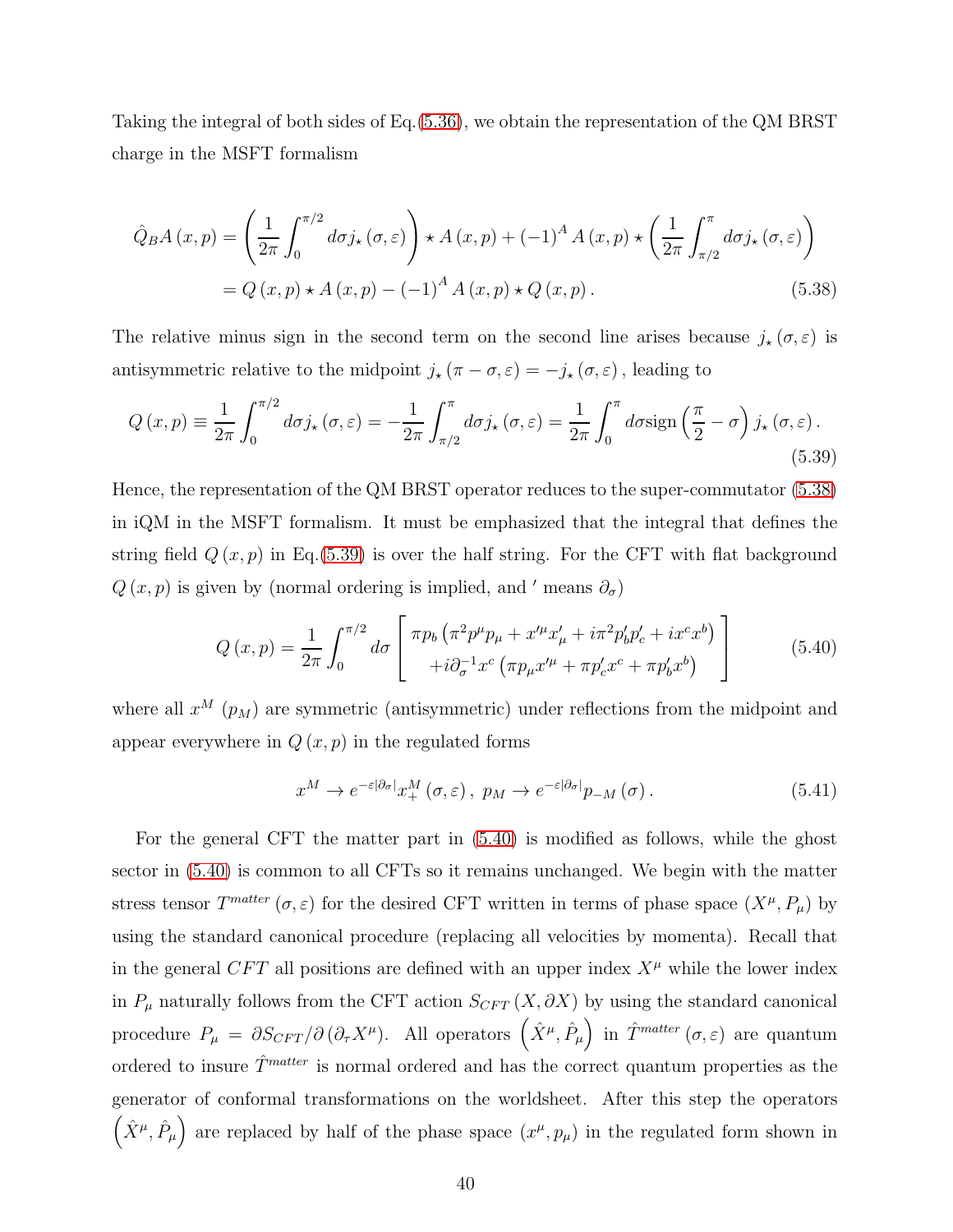$(5.41)$ , in the same order as the operators but with star products  $\star$  inserted in between non-commuting factors. Then this  $\hat{T}^{matter}(\sigma,\varepsilon)$  is inserted in the BRST operator to obtain the BRST field  $Q(x, p)$  that modifies [\(5.40\)](#page-39-2) to a general CFT.

As explained just before Eq.[\(5.2\)](#page-30-1) by evaluating all the star products within  $Q(x, p)$  it can be expressed as a classical function  $Q(x, p)$  which is a string field just like  $A(x, p)$ . For example, for the flat CFT, evaluating all the star products in [\(5.37\)](#page-38-1) is equivalent to forgetting all the  $\star$ 's and replacing the constant a by a shifted value that depends on the regulator  $\varepsilon$ .

In the operator formalism the normal ordered BRST charge in any CFT is quantum ordered to be nilpotent

$$
\hat{Q}_B^2 = 0.\t\t(5.42)
$$

For the flat CFT background this condition is satisfied at the critical dimension  $d = 26$  and intercept  $a = -1$ . In the MSFT approach the nilpotency property for any CFT has the following interesting consequence by using the associativity property of the  $\star$ 

$$
0 = \hat{Q}_B^2 A = \hat{Q}_B \left( Q \star A - (-1)^A A \star Q \right)
$$
  
=  $Q \star \left( Q \star A - (-1)^A A \star Q \right) - (-1)^{A+1} \left( Q \star A - (-1)^A A \star Q \right) \star Q$   
=  $(Q \star Q) \star A - A \star (Q \star Q)$   
=  $[(Q \star Q), A]_{\star}$  (5.43)

Since this commutator must vanish for any A, we conclude that the star product of the fields  $Q \star Q$  must be a constant, and possibly zero. To figure out what the constant is we need to compute the following star-anticommutator

$$
Q \star Q = \frac{1}{2} \{Q, Q\}_{\star} = \frac{1}{4\pi} \int_0^{\pi/2} d\sigma_1 \int_0^{\pi/2} d\sigma_2 \{j_{\star}(\sigma_1, \varepsilon), j_{\star}(\sigma_2, \varepsilon)\}_{\star}.
$$
 (5.44)

This anticommutator naively would be zero for two fermions; however the star product turns them essentially into non-anticommuting operators in iQM such that the anticommutator has support only in sharply local regions where  $\sigma_1$  approaches  $\sigma_2$ . Given the map we have established between iQM and QM, the exact parallel of this iQM computation can be done in the operator QM version in any CFT. Therefore, we can simply take over the known universal results for the *local* operator products  $\left\{ \hat{J}_B(\sigma_1,\varepsilon), \hat{J}_B(\sigma_2,\varepsilon) \right\}$  for the BRST current in any CFT [e.g. [\[28\]](#page-75-1) Eq.(4.3.10)], restrict  $\sigma_1, \sigma_2$  to only the left (or right) half of the string, and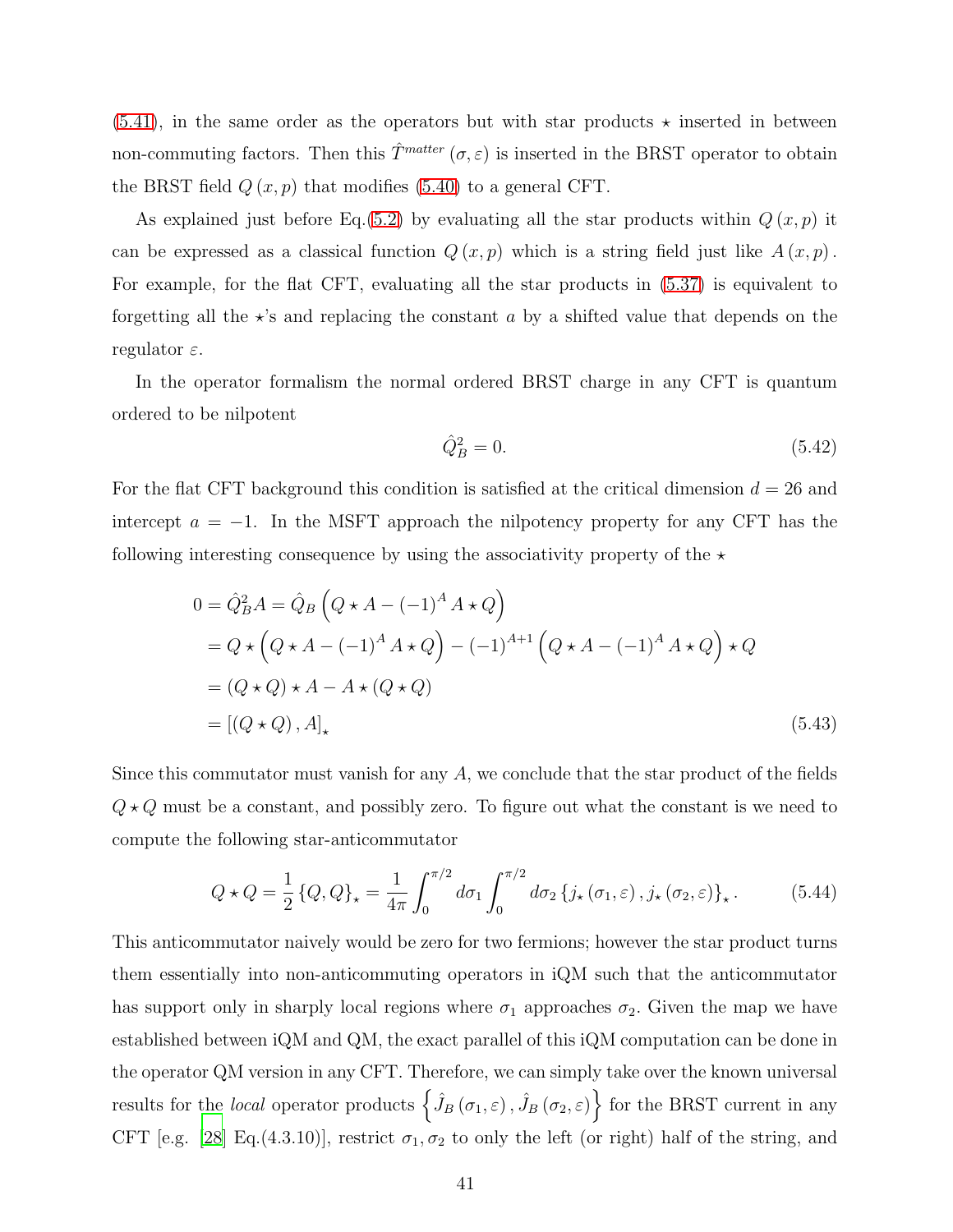integrate  $\sigma_1, \sigma_2$  in the range for half of the string  $[0, \pi/2]$ . The same local computation was used to prove  $\hat{Q}_{B}^{2} = 0$  but in that case the range of the integrals is  $[0, \pi]$ . The result of the half-string integrals is the same as the full string integrals because the support comes only from sharply local regions, in our case within the region  $0 \leq \sigma_1, \sigma_2 \leq \pi/2$ . The non-trivial anticommutator has three terms [\[28\]](#page-75-1):  $\hat{Q}_B^2 = \int \int \sum_{i=0}^2 \hat{\alpha}_i (\sigma_1) \, \delta^{(i)} (\sigma_1, \sigma_2)$ , where  $\delta^{(i)}$  are the zeroth, first and second derivatives of the delta function  $i = 0, 1, 2$ . The integrals vanish for  $i = 1, 2$ , while the coefficient  $\alpha_0$  is proportional to  $(c - 26) (\hat{C} \partial^2_{\sigma} \hat{C})$  so it vanishes for any critical CFT  $c = 26$ . Therefore the field  $Q(x, p)$  is actually nilpotent provided the corresponding CFT satisfies the criticality conditions, namely the same conditions for which  $\hat{Q}_{B}^{2} = 0.$  Hence, for the flat CFT

$$
Q(x, p) \star Q(x, p) = 0, \text{ iff } c = 26, \text{ and } a = 1,
$$
\n(5.45)

where c is the central charge of the CFT and  $a$  is the "intercept". For the general CFT, provided the background fields have the correct properties at the quantum level for the theory to be a CFT, namely  $\hat{Q}_{B}^{2} = 0$  for the operator, then the corresponding  $Q(x, p)$ constructed with the prescription above will also satisfy  $Q(x, p) \star Q(x, p) = 0$  under the string-joining Moyal  $\star$  product.

We have established that the BRST QM operator  $\hat{Q}_B$  is represented in iQM as a superinner product with the nilpotent field  $Q(x, p)$  as given in Eq.[\(5.39\)](#page-39-1).

### D. The MSFT action

To construct the action for MSFT we need three ingredients: the star product, the BRST operator, and a rule for integration that has the property  $\int \hat{Q}_B A = 0$ . We already have the first two, now we define the rule for integration which is equivalent to a superintegral over all the phase space degrees of freedom in the induced quantum mechanics

<span id="page-41-0"></span>
$$
Str(A) \equiv \int \left( Dx_{+}^{M}(\cdot, \varepsilon) \right) \left( Dp_{-M}(\cdot) \right) A(x, p). \tag{5.46}
$$

This super-integral in phase space is indeed a supertrace of an operator A in iQM, as is well known in the Moyal product literature. So using the notions of supertrace and its cyclic properties, we immediately know that the supertrace of a supercommutator is always zero,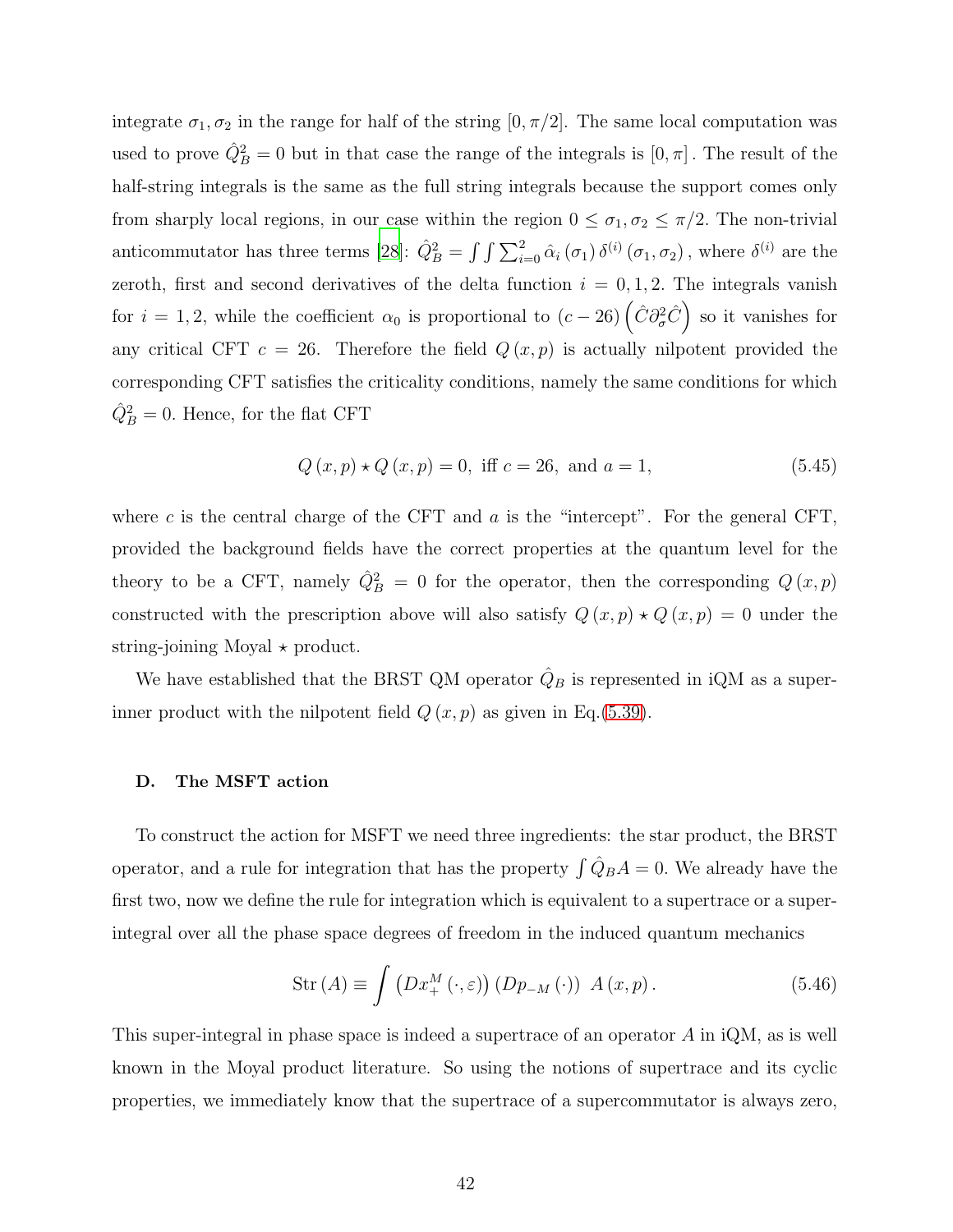hence the desired property  $\int \hat{Q}_B A = 0$  is satisfied

$$
\int \hat{Q}_B A = \text{Str}([Q, A]_\star) = 0. \tag{5.47}
$$

To see this result directly as the property of the phase space integral, we compute  $\int \hat{Q}_B A$ by using the iQM representation [\(5.38\)](#page-39-0) of the BRST operator in terms of the field  $Q(x, p)$ as follows

$$
\int \hat{Q}_B A = \int (DxDp) \left( Q(x,p) \star A(x,p) - (-1)^A A(x,p) \star Q(x,p) \right). \tag{5.48}
$$

Under the integral the  $\star$  can be removed when there are only two fields because each nontrivial piece of the Moyal  $\star$  [\(2.9\)](#page-9-0) can be rewritten as a total derivative and would lead to vanishing terms at the boundaries of phase space where  $A(x, p)$  is assumed to vanish. The remaining ordinary product between the two classical string fields  $(QA - (-1)^A AQ)$  is trivially zero since the second term cancels the first term after interchanging the orders of A and Q. Hence, once again we have proven  $\int \hat{Q}_B A = 0$ , so we have chosen a good integration rule.

Now we can convert the cubic action for open string field theory proposed by Witten [\[1\]](#page-72-0)

<span id="page-42-2"></span>
$$
S(\Psi) = -\text{Str}\left(\frac{1}{2}\Psi \star \left(\hat{Q}_B\Psi\right) + \frac{g_0}{3}\Psi \star \Psi \star \Psi\right) \tag{5.49}
$$

to our new MSFT formalism by the rules developed in the previous sections for representing QM operators. In particular, for a fermionic  $A(x, p)$  (i.e.  $(-1)^A = -1$ ) recall that the BRST operator  $\hat{Q}_B$  is represented in iQM with an anticommutator involving the field  $Q(x, p)$ 

<span id="page-42-1"></span><span id="page-42-0"></span>
$$
\hat{Q}_B A = \{Q, A\}_\star = Q \star A + A \star Q. \tag{5.50}
$$

The fermionic field  $Q(x, p)$  is the specific string field given in Eq.[\(5.39\)](#page-39-1) for any CFT (or Eq. $(5.40)$  for the flat CFT.

We digress temporarily to discuss ghost numbers of string fields before we construct the action. The ghost number operator  $\hat{N}_{gh}$  has the following representation when applied on any string field  $A(x, p)$ 

$$
\hat{N}_{gh}A = \frac{1}{2} \int_0^{\pi} d\sigma \left( \frac{\frac{2}{\pi}\hat{g} + x^c(\sigma)\frac{\partial}{\partial x^c(\sigma)} + p_b(\sigma)\frac{\partial}{\partial p_b(\sigma)}}{-x^b(\sigma)\frac{\partial}{\partial x^b(\sigma)} - p_c(\sigma)\frac{\partial}{\partial p_c(\sigma)}} \right) A
$$
\n(5.51)

$$
= \begin{pmatrix} g_A + x_e^c \frac{\partial}{\partial x_e^c} + p_{ob} \frac{\partial}{\partial p_{ob}} \\ -x_0^b \frac{\partial}{\partial x_0^b} - x_e^b \frac{\partial}{\partial x_e^b} - p_{oc} \frac{\partial}{\partial p_{oc}} \end{pmatrix} A, \tag{5.52}
$$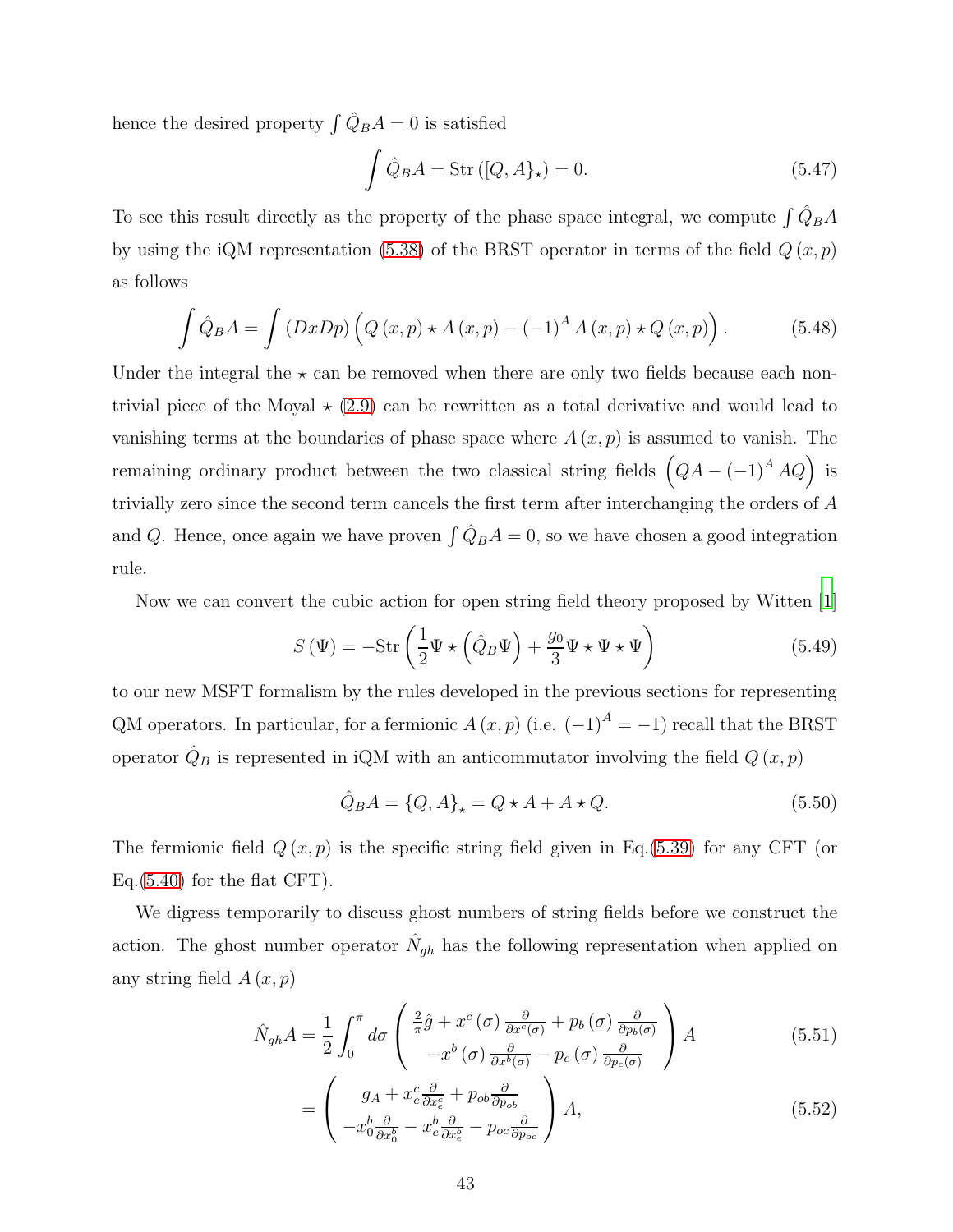where we used  $x_0^b = ib_0$  and there is an implied summation over the even and odd integer modes,  $e = 2, 4, 6, \cdots$  and  $o = 1, 3, 5, \cdots$ . The operator  $\hat{g}A = g_A A$  gives an eigenvalue  $g_A$ that corresponds to a ghost charge  $g_A$  assigned to the field A. The eigenvalue  $g_A$  may differ for various fields  $A(x, p)$ . The star products of any A with the field Q, namely the  $Q \star A$ or  $A \star Q$  that appear in [\(5.50\)](#page-42-0), must have the total  $\hat{N}_{gh}$  increased by +1 relative to A since the operator  $\hat{Q}_B$  has ghost number +1, namely  $\left[ \hat{N}_{gh}, \hat{Q}_B \right] = +\hat{Q}_B$ . This implies that, for the special field  $Q(x, p)$ 

<span id="page-43-1"></span><span id="page-43-0"></span>
$$
\hat{N}_{gh}Q(x,p) = (+1)Q(x,p) .
$$
\n(5.53)

Taking into account the explicit form of  $Q(x, p)$  in  $(5.39, 5.40)$  and the action of the derivatives in  $(5.51)$  on this Q, we conclude that the eigenvalue of  $\hat{g}$  that appears in  $(5.51)$  when applied on Q is zero  $g_Q = 0$ .

We now consider the kinetic term of the Witten action [\(5.49\)](#page-42-2) transcribed to our basis

$$
S_{kin}(A) = -\text{Str}\left(\frac{1}{2}A \star \left(\hat{Q}_B A\right)\right) = -\text{Str}\left(\frac{1}{2}A \star \left\{Q, A\right\}_\star\right)
$$

$$
= -\text{Str}\left(A \star Q \star A\right). \tag{5.54}
$$

In the last line we used the cyclic property of the Str to simplify the kinetic term to its final form. In Eq.[\(5.54\)](#page-43-0) the  $\star$  product is our regulated Moyal  $\star$  product of Eq.[\(2.9\)](#page-9-0) which has zero ghost number, and the supertrace is the phase space integral over half of the full string's classical phase space as in Eq.[\(5.46\)](#page-41-0), which includes the ghost zero mode  $x_0^b$ or equivalently the ghost midpoint  $\bar{x}^b \equiv x^b (\pi/2)$  mode. This integration rule<sup>2</sup> has ghost number  $+1$  (because of the  $\int dx_0^b$  or  $\int dx^b$ ), therefore the integrand, or the argument of

<sup>&</sup>lt;sup>2</sup> The Str or integration rule  $\int$  contains an equal number of non-zero b, c ghost modes  $(x_e^b, x_e^c, p_{ob}, p_{oc})$ , where  $e = 2, 4, 6, \cdots$  labels even modes and  $o = 1, 3, 5, \cdots$  labels odd modes, while both A and  $\int$  depend on only one ghost zero mode  $x_0^b$ . The other ghost zero mode,  $\hat{c}_0$ , is not in the half phase space: it acts on  $A(x, p)$  as a derivative  $\hat{c}_0A(x, p) = i\partial_{b_0}A(x, p)$ . Since b, c have opposite ghost numbers, the ghost numbers of the non-zero modes cancel out in the integration rule, leaving unbalanced only the zero mode  $dx_0^b$ . Hence the total integration rule has ghost number  $+1$ , which is opposite to that of  $x_0^b$ , since Grassman integration is defined as being equivalent to the derivative,  $\int dx_0^b \times x_0^b = \partial_{x_0^b} x_0^b = 1$ . Another approach for the same result is to consider the measure of integration in the  $\sigma$  basis. which contains at each  $\sigma \neq \pi/2$  the ghost pairs  $Dx_+^b(\sigma)Dp_{-b}(\sigma)$  and similarly  $Dx_+^c(\sigma)Dp_{-c}(\sigma)$ . At each  $\sigma \neq \pi/2$  the measure of integration has ghost number 0 because x, p have opposite ghost numbers. However at  $\sigma = \pi/2$ , there is an additional unpaired  $Dx_+^b(\pi/2)$  with ghost number  $+1$  (opposite to ghost number of  $x^b$ ). This is because all momenta  $p^{b,c}(\sigma)$  vanish at  $\sigma = \pi/2$  while  $x^c_+(\pi/2)$  is not integrated as an additional independent mode since  $x^c(\sigma)$ has no zero mode as explained after Eq.[\(5.10\)](#page-33-0). Thus the unpaired midpoint mode  $\bar{x}^b \equiv x^b_+ (\pi/2)$  causes the integration rule  $\int d\bar{x}^b$  or the Str to have ghost number +1.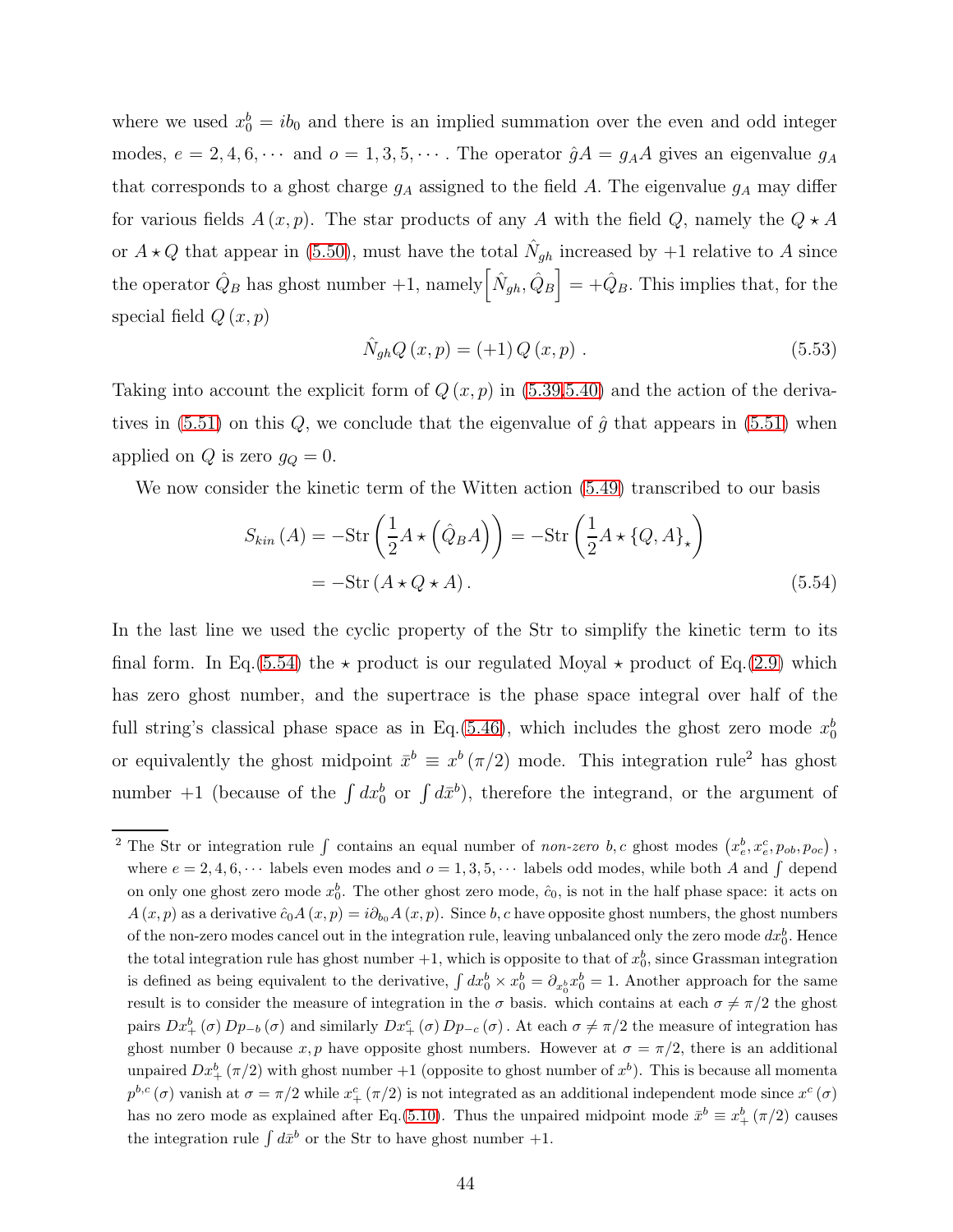the Str, namely  $(A \star Q \star A)$ , must have ghost number -1. Accordingly, taking into account [\(5.53\)](#page-43-1), the total ghost number of the field A in Eq.[\(5.54\)](#page-43-0) must be  $-1$ . Then, for the field A that appears in the action we must have total ghost numbers assigned as follows

$$
\hat{N}_{gh}A(x,p) = -A(x,p), \ \hat{N}_{gh}(Q(x,p) \star A(x,p)) = 0.
$$
\n(5.55)

This implies that in Eq.[\(5.51\)](#page-42-1) a nontrivial  $\hat{g}A = g_A A$ , is included in the total ghost number  $\hat{N}_{gh}A = (-1)A$ . We will see that the perturbative vacuum, including zero modes of the ghosts, will require  $g_A = 2$  for  $A(x, p)$ .

Next we turn to the cubic interaction term. Given  $\hat{N}_{gh}A = -A$  and  $\hat{N}_{gh}Str = (+1)Str$ , a straightforward term of the form  $Str(A \star A \star A)$  is inconsistent with total zero ghost number for the action. Hence there has to be some midpoint insertions to achieve the correct zero total ghost number. There is a unique answer that gives the final form of the total action as follows

<span id="page-44-0"></span>
$$
S(A) = -\text{Str}\left(A \star Q \star A + \frac{g_0}{3} A \star \partial_{\bar{b}} A \star \partial_{\bar{b}} A\right).
$$
 (5.56)

where we have defined the midpoint ghost derivative

$$
\partial_{\bar{b}}A \equiv \partial_{\bar{x}^b}A = \frac{\partial A}{\partial x^b \left(\pi/2\right)},\tag{5.57}
$$

which is discussed further below. The equation of motion that follows from this action is

<span id="page-44-1"></span>
$$
\{Q, A\}_{\star} + g_0 \{\partial_{\bar{b}}A, \partial_{\bar{b}}A\}_{\star} = 0. \tag{5.58}
$$

The action [\(5.56\)](#page-44-0) is invariant under the BRST gauge transformation given by

$$
\delta_{\Lambda} A = [Q, \Lambda]_{\star} + g_0 \left\{ \partial_{\bar{b}} A, \partial_{\bar{b}} \Lambda \right\}_{\star},\tag{5.59}
$$

where  $\Lambda$  is an arbitrary bosonic string field with ghost number  $-2$ . Then every term in this equation has total ghost number −1. The proof of this gauge symmetry,  $\delta_{\Lambda}S = 0$ , is given in Appendix-B.

We elaborate now on the properties of the midpoint ghost derivative  $\partial_{\bar{b}}A$ . Midpoint degrees of freedom are insensitive to our star product as explained earlier and in Appendix-A. The required midpoint insertions in our formalism, denoted by  $\partial_{\bar{b}}A$ , amounts to a derivative with respect to the midpoint ghost coordinate  $x^b(\pi/2)$ . This could also be written as a star-anticommutator with the field  $p_b(\sigma)$  at the midpoint

$$
\partial_{\bar{b}}A \equiv \frac{\partial A\left(x,p\right)}{\partial x^{b}\left(\pi/2\right)} = -i\left\{p_{b}\left(\frac{\pi}{2}\right), A\left(x,p\right)\right\}_{\star}.
$$
\n(5.60)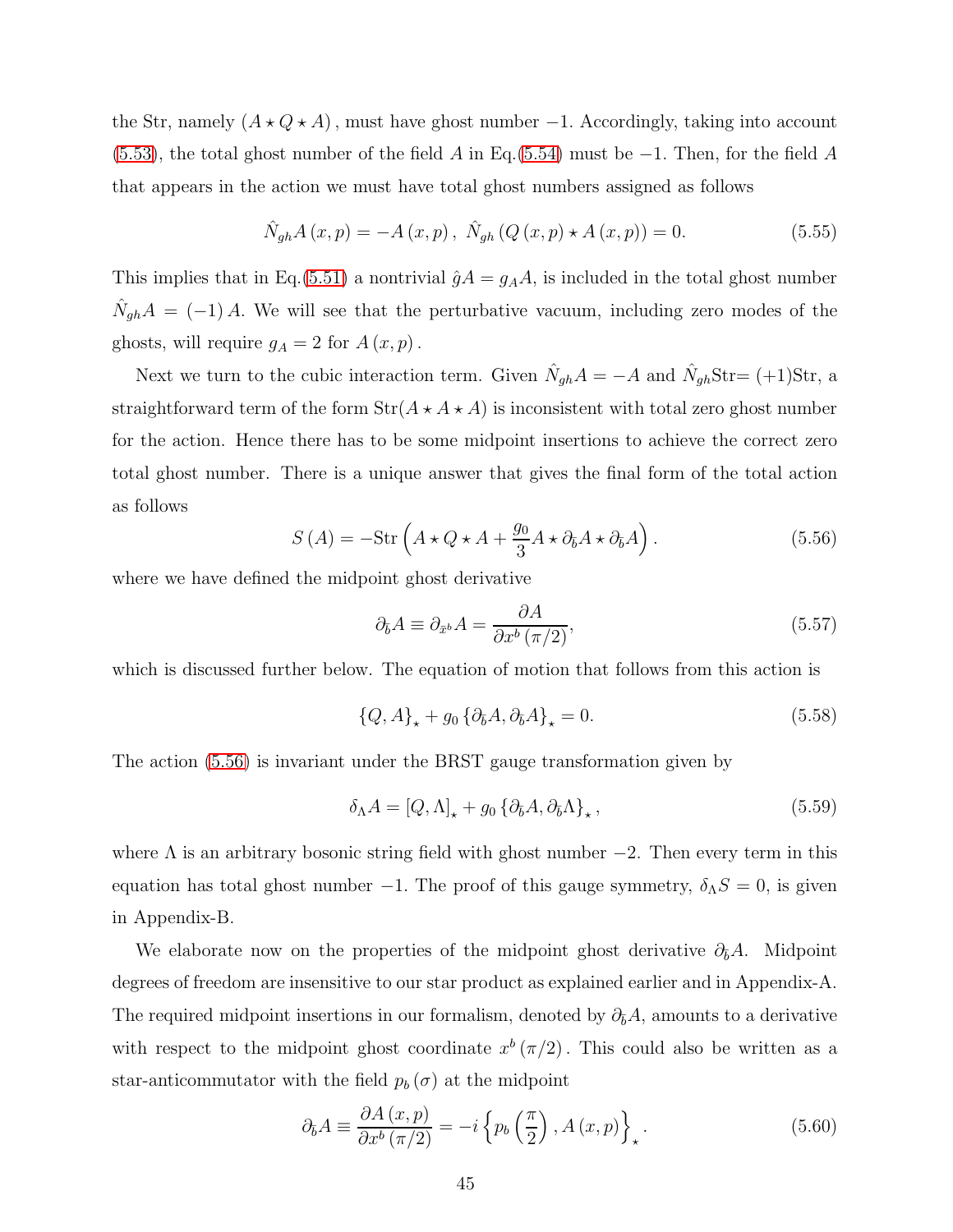Then the field  $\partial_{\bar{b}}A$  has ghost number zero and our interaction term in [\(5.56\)](#page-44-0),  $A \star \partial_{\bar{b}}A \star \partial_{\bar{b}}A$ , has the desired ghost number −1. More generally, after doing the integral over the midpoint  $\bar{x}^b$  we obtain, with any three distinct fields,

$$
\int d\bar{x}^{b} \left( A_{1} \star \partial_{\bar{b}} A_{2} \star \partial_{\bar{b}} A_{3} \right) = \int' \partial_{\bar{b}} A_{1} \star \partial_{\bar{b}} A_{2} \star \partial_{\bar{b}} A_{3}, \tag{5.61}
$$

where  $\int'$  implies integration over the remaining modes (excluding the midpoint  $\bar{x}^b$   $\equiv$  $x^{b}(\pi/2)$ . Hence, under the integral  $\int d\bar{x}^{b}$  in [\(5.56\)](#page-44-0) there is a symmetry in moving the derivative  $\partial_{\bar{b}}$  from one field to another (noting  $\partial_{\bar{b}}^2 = 0$ ), so our interaction term in the action [\(5.56\)](#page-44-0) is symmetric under the cyclic interchange of the fields. Hence in [\(5.56\)](#page-44-0) there is no need for parentheses that prescribe the order of operations of the star products and/or derivatives  $\partial_{\bar{b}}$ .

It must be noted that, if the field is expressed in terms of independent ghost modes that distinguish the midpoint (see section [\(VIII A\)](#page-64-0)),  $(\bar{x}^b, x_e^{b,c}, p_{(b,c)o})$ , where  $\bar{x}^b = x^b (\pi/2) =$  $x^0 + \sqrt{2} \sum_{e} \cos \frac{e\pi}{2} x_e$  is the midpoint, then the midpoint derivative  $\partial_{\bar{b}}$  is equivalent to a derivative with respect to the single midpoint mode  $\bar{x}^b$ 

<span id="page-45-0"></span>
$$
\partial_{\bar{b}}A = \frac{\partial A\left(x^{b,c}\left(\sigma\right), p_{b,c}\left(\sigma\right), \cdots\right)}{\partial x^{b}\left(\pi/2\right)} = \partial_{\bar{x}^{b}}\tilde{A}\left(\bar{x}^{b}, x_{e}^{b,c}, p_{(b,c)o}, \cdots\right). \tag{5.62}
$$

We can use any of the expressions in [\(5.62\)](#page-45-0) for computing  $\partial_{\bar{b}}A$  depending on the basis which is used in specific computations, i.e. the new continuous  $\sigma$  basis whose  $\star$  product does not distinguish the midpoint, or the old discrete mode basis whose  $\star$  product did distinguish the midpoint (see section [\(VIII A\)](#page-64-0) for more details).

### E. Siegel gauge

The general field in MSFT  $A(x^M, p_M)$  may be written more explicitly in terms of the ghosts in the b, c combinations given in [\(5.18\)](#page-34-3) as  $A(x^{\mu}, p_{\mu}, b, c)$ . We recall that in this basis  $c(\sigma,\varepsilon)$  has no zero mode while  $b(\sigma,\varepsilon)$  has a zero mode  $b_0 = \frac{1}{\pi}$  $\frac{1}{\pi} \int_0^{\pi} d\sigma b(\sigma, \varepsilon) = -ix_0^b$  (see Eq.[\(5.9\)](#page-33-1)). The field may be expanded in powers of  $x_0^b$ , and since this is a fermion, the general expansion has only two terms

<span id="page-45-1"></span>
$$
A = x_0^b A^{(0)} + A^{(-1)} \tag{5.63}
$$

where  $A^{(0)}$  or  $A^{(-1)}$  do not contain  $x_0^b$ , and the labels  $(i)$  mean ghost number  $i = 0, -1$ .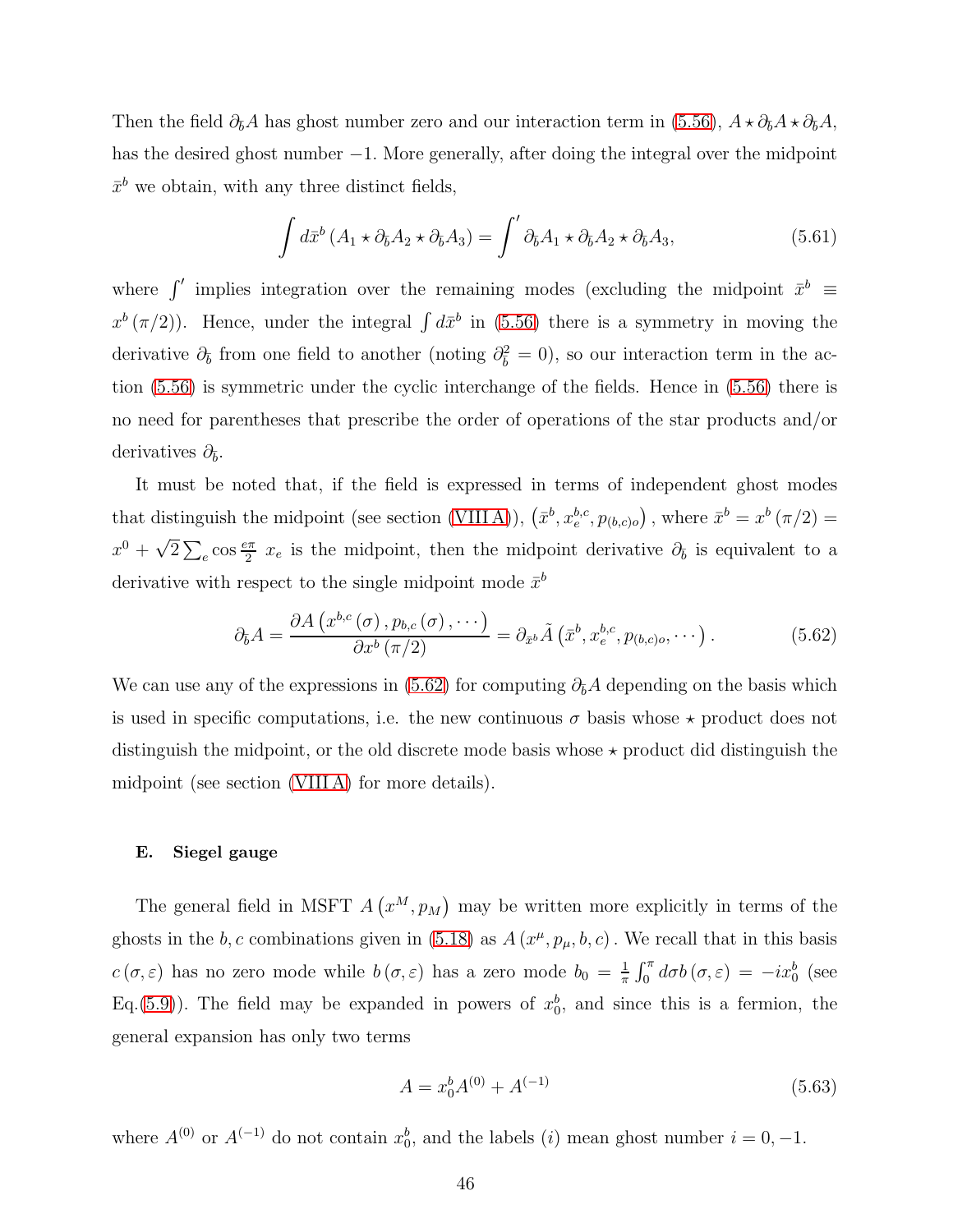Now we choose the Siegel gauge which satisfies  $\hat{x}_0^b A_s = 0$ , where the subscript s indicates the Siegel gauge. The zero mode ghost operator  $\hat{x}_0^b$  is given by  $\hat{x}_0^b$  =  $\sqrt{i}$  $\frac{i}{2\pi} \int_0^{\pi} d\sigma \left( \hat{B}(\sigma,\varepsilon) + \hat{B}(-\sigma,\varepsilon) \right)$ . From the iQM representation of the QM operator  $\hat{B}$ given in Eq.[\(5.16\)](#page-34-1), we note that the operator  $\hat{x}_0$  is diagonal on  $A(x,p)$ , so that  $\hat{x}_0^b A_s =$  $x_0^b A_s = \left(0 A_s^{(0)} + x_0^b A_s^{(-1)}\right) = 0$ , where we have used  $\left(x_0^b\right)^2 = 0$ . Hence, in this gauge we must have  $A_s^{(-1)} = 0$ , or

<span id="page-46-1"></span>
$$
A_s = x_0^b A_s^{(0)},\tag{5.64}
$$

with the understanding that the zero-ghost-number field  $A_s^{(0)}$  is independent of  $x_0^b$ . In the further deliberations it is sometimes convenient to consider the midpoint coordinate  $\bar{x}^b$ instead of the zeroth mode  $x_0^b$  because the star product of the midpoint  $\bar{x}^b$  with any string field is trivial as discussed earlier and in Appendix-A. That is, taking into account  $x_0^b$  =  $\bar{x}^b + \sum_{e} w_e x_e^b$ , with  $w_e \equiv -\sqrt{2} (-1)^{e/2}$  as in [\(8.10\)](#page-66-0), any field of the form [\(5.63\)](#page-45-1) can be rewritten as:

$$
A = x_0^b A^{(0)} + A^{(-1)} = \bar{x}^b A^{(0)} + \tilde{A}^{(-1)}, \text{ with } \tilde{A}^{(-1)} = \sum_e w_e x_e^b A^{(0)} + A^{(-1)}, \quad (5.65)
$$

where neither  $A^{(0)}$  nor  $\tilde{A}^{(-1)}$  contain the zero mode  $x_0^b$  or the midpoint mode  $\bar{x}^b$ . Hence in the Siegel gauge

<span id="page-46-0"></span>
$$
A_s = x_0^b A_s^{(0)} = \bar{x}^b A_s^{(0)} + \tilde{A}_s^{(-1)}, \text{ with } \tilde{A}_s^{(-1)} \equiv w_e x_e^b A_s^{(0)}.
$$
 (5.66)

We now see that the midpoint ghost derivative is  $\partial_{\bar{b}}A_s = A_s^{(0)}$ , and insert it where it occurs in the action [\(5.56\)](#page-44-0) and the equation of motion [\(5.58\)](#page-44-1) in the Siegel gauge

$$
\partial_{\bar{b}} A_s \star \partial_{\bar{b}} A_s = A_s^{(0)} \star A_s^{(0)}.
$$
\n(5.67)

To complete the Siegel gauge we also need to identify the dependence of the field  $Q(x, p)$ on the zero ghost mode  $x_0^b$ . Recall that for the QM operator  $\hat{Q}_B A$  it is well known that the  $x_0^b$  dependence is isolated as follows [\[29\]](#page-75-2)

$$
\hat{Q}_B A = \left(\hat{L}_0 - 1\right) \partial_{x_0^b} A + \hat{Q}_1 A + x_0^b \hat{Q}_2 A,\tag{5.68}
$$

where the operators  $(\hat{Q}_1, \hat{Q}_2)$ , with ghost numbers  $(1, 2)$  respectively, do not depend on  $x_0^b$ . Taking into account that we have,  $p_b(\sigma) \star A = (p_b(\sigma) + \frac{i}{2}\partial_{x^b(\sigma)}) A$  when  $\sigma \leq \pi/2$ , and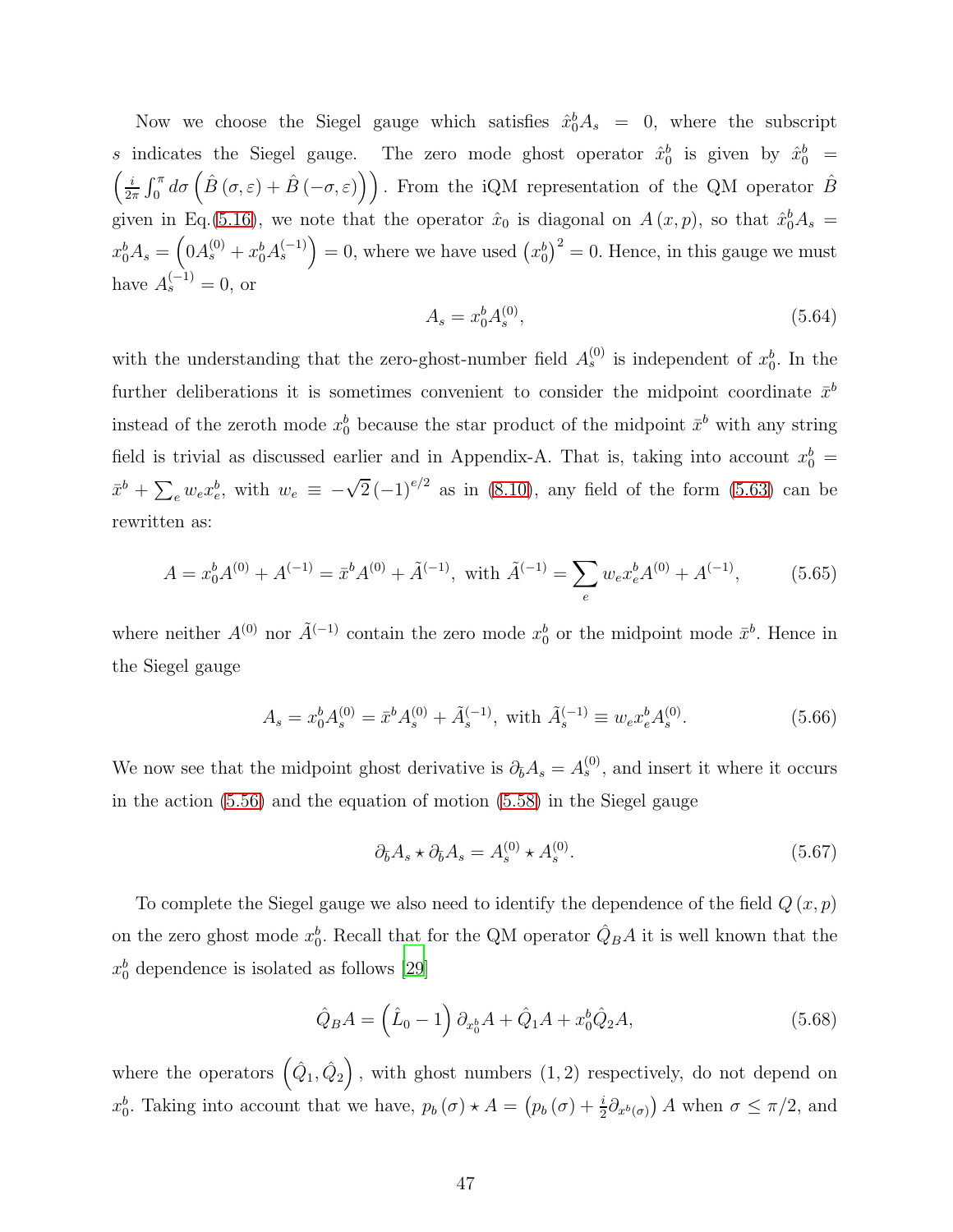$A\star p_{b}\left( \sigma \right) =A\left( p_{b}\left( \sigma \right) -\frac{i}{2}% \sigma _{b}\left( \sigma \right) \right) +\sigma _{b}\left( \sigma \right)$  $\frac{i}{2} \overleftarrow{\partial}_{x^b(\sigma)}$  when  $\sigma \geq \pi/2$ , we deduce that for the field  $Q(x, p)$  we have the parallel property

$$
\hat{Q}_B A = \{Q, A\}_\star = \left( \left\{ \mathcal{L}_0, \partial_{x_0^b} A \right\}_\star - \partial_{x_0^b} A \right) + \left\{ Q_1, A \right\}_\star + x_0^b \left[ Q_2, A \right]_\star, \tag{5.69}
$$

where  $\mathcal{L}_0(x, p)$ ,  $Q_1(x, p)$ ,  $Q_2(x, p)$  are fields given below (of the corresponding ghost numbers) that do not contain any dependence on  $x_0^b$ , and applied on A with anticommutators or commutators in the iQM as determined by their ghost numbers.

Now we examine  $\{Q, A_s\}$  in the Siegel gauge  $A_s = x_0^b A_s^{(0)}$ , and after taking into account  $(x_0^b)^2 = 0$ , we find

<span id="page-47-0"></span>
$$
\{Q, A_s\} = \left(\left\{\mathcal{L}_0, A_s^{(0)}\right\}_\star - A_s^{(0)}\right) - x_0^b \left[Q_1, A_s^{(0)}\right]_\star,\tag{5.70}
$$

where the last term is a star-commutator since  $Q_1$  is fermionic while  $A_s^{(0)}$  is bosonic.

Using the results in Eqs.[\(5.66-](#page-46-0)[5.70\)](#page-47-0) we now evaluate the action [\(5.56\)](#page-44-0) in the Siegel gauge by using the rules of Grassmann integration,  $\int dx_0^b x_0^b = 1$  and  $\int dx_0^b = 0$ , we obtain

<span id="page-47-1"></span>
$$
S_s = -\text{Str}'\left(A_s^{(0)} \star \left(\mathcal{L}_0 - \frac{1}{2}\right) \star A_s^{(0)} + \frac{g_0}{3} A_s^{(0)} \star A_s^{(0)} \star A_s^{(0)}\right),\tag{5.71}
$$

where  $Str'$  no longer contains the integration over ghost zero mode  $x_0^b$ . Similarly we evaluate the equation of motion [\(5.58\)](#page-44-1) in the Siegel gauge by identifying the coefficients for the zeroth power and the first power of  $x_0^b$ 

$$
\left\{\mathcal{L}_0, A_s^{(0)}\right\}_\star - A_s^{(0)} + g_0 A_s^{(0)} \star A_s^{(0)} = 0, \quad \left[Q_1, A_s^{(0)}\right]_\star = 0. \tag{5.72}
$$

Note that the last equation is a constraint that supplements the equation of motion that follows from the gauge fixed action [\(5.71\)](#page-47-1). The constraint amounts to applying all the remaining Virasoro constraints on the Siegel gauge field  $A_s^{(0)}$ .

To complete this section we give the explicit form of the fields  $\mathcal{L}_0(x, p)$  and  $Q_1(x, p)$  that correspond to the iQM representation of corresponding QM operators  $\hat{L}_0$  and  $\hat{Q}_1$ . The string field  $Q_1(x, p)$  is the field  $Q(x, p)$  after dropping all the effects of the zero ghost mode  $x_0^b$ . The string field  $\mathcal{L}_0(x, p)$  is obtained from Eqs.[\(5.36](#page-38-0)[-5.39\)](#page-39-1) and is given by

$$
\mathcal{L}_0(x, p) = \frac{1}{\pi} \int_0^{\pi/2} d\sigma \sum_{\pm} \left( T_{\star \pm}^m + T_{\star \pm}^{gh} \right) \left( x_+^M, p_{-M} \right), \tag{5.73}
$$

where the integral is over half the string, and matter  $T_{\pm}^{m}$  is for any CFT. To be fully explicit, we give the example of the flat CFT in  $d = 26$ , for which the expressions for  $T_{\star\pm}^m, T_{\star\pm}^{gh}$  are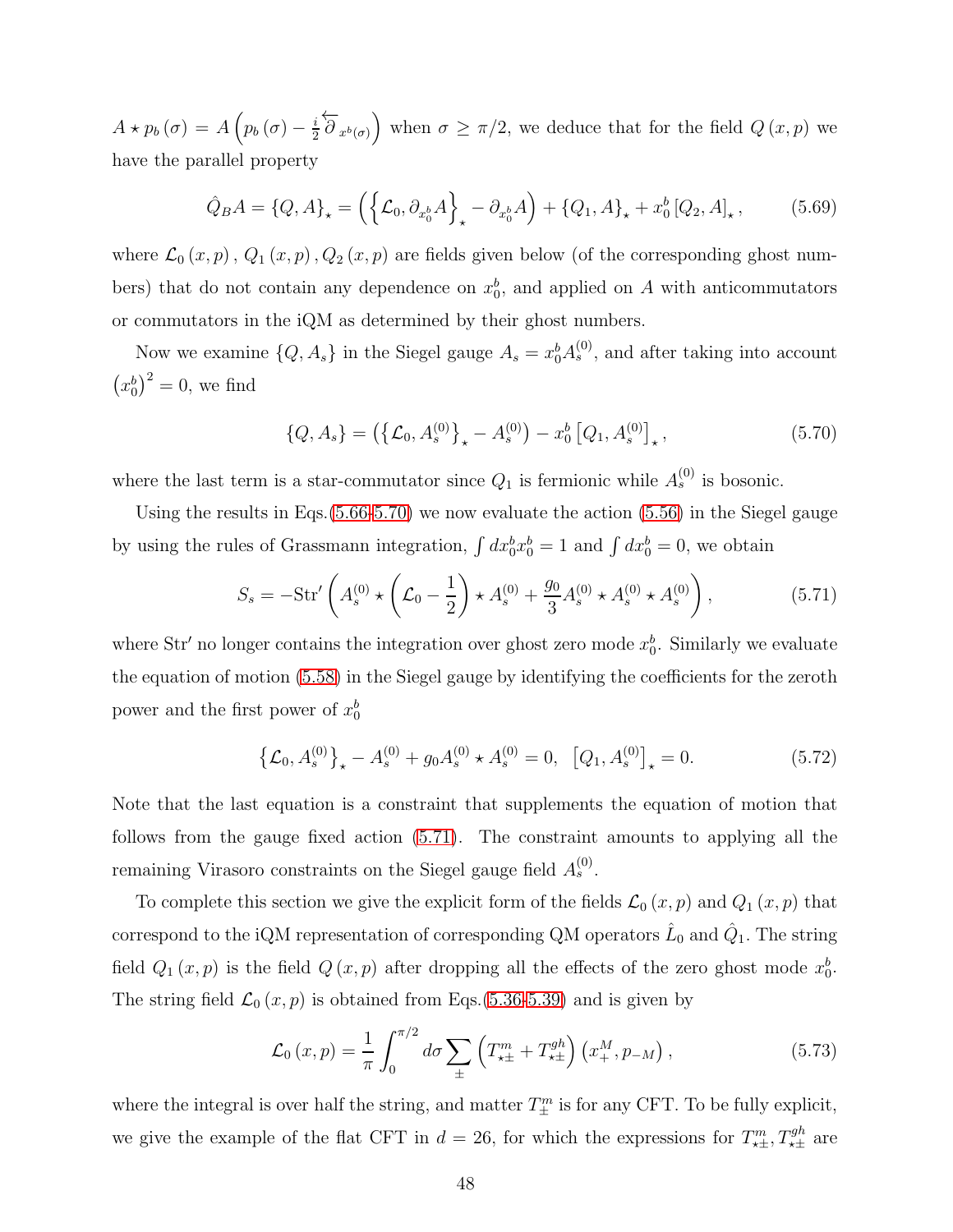similar as given in [\(5.26](#page-36-0)[,5.33\)](#page-37-0). Combining all terms,  $\mathcal{L}_0$  takes the following SO(25, 1)  $\times$ Sp(2) symmetric form (normal ordering is implied)

<span id="page-48-0"></span>
$$
\mathcal{L}_{0} = \frac{1}{2\pi} \int_{0}^{\pi/2} d\sigma \begin{pmatrix} \pi^{2} e^{-\varepsilon |\partial_{\sigma}|} p^{\mu}(\sigma) \star e^{-\varepsilon |\partial_{\sigma}|} p^{\nu}(\sigma) \\ +e^{-\varepsilon |\partial_{\sigma}|} \partial_{\sigma} x^{\mu}(\sigma, \varepsilon) \star e^{-\varepsilon |\partial_{\sigma}|} \partial_{\sigma} x^{\nu}(\sigma, \varepsilon) \\ +i\varepsilon_{mn} \begin{pmatrix} \pi^{2} e^{-\varepsilon |\partial_{\sigma}|} \partial_{\sigma} p^{m}(\sigma) \star e^{-\varepsilon |\partial_{\sigma}|} \partial_{\sigma} p^{n}(\sigma) \\ +e^{-\varepsilon |\partial_{\sigma}|} x^{m}(\sigma, \varepsilon) \star e^{-\varepsilon |\partial_{\sigma}|} x^{n}(\sigma, \varepsilon) \end{pmatrix} \end{pmatrix} .
$$
 (5.74)

The only zero modes that survive in this expression are the matter zero modes  $(x_0^{\mu})$  $\,\,\mu_0^{\mu},p_{0\mu})$  . Since the star product is symmetric under  $OSp(d|2)$ , the cubic term in the action [\(5.71\)](#page-47-1) is supersymmetric under transformations that mix matter and ghost degrees of freedom even when we have any CFT with curved backgrounds. However, the supersymmetry is broken by the quadratic term because  $\mathcal{L}_0$  is not symmetric under  $OSp(26|2)$ : For a non-trivial CFT the curved background in  $\mathcal{L}_0$  breaks even the linear  $SO(d)$ ; for the flat CFT  $SO(26)$  is valid in  $\mathcal{L}_0$  but  $OSp(26|2)$  is broken since in Eq.[\(5.74\)](#page-48-0) the  $\partial_{\sigma}$  derivatives are applied on the ghost momenta  $p^m$  rather than on ghost positions  $x^m$ . However, we can bring the expression [\(5.74\)](#page-48-0) to the expected supersymmetric form with a simple change of the basis in the ghost sector. This will be discussed in the next section [\(V F\)](#page-49-0).

We have reached the stage where we can now make direct contact in detail with the MSFT formulation using old star  $\star$  product for the flat CFT and distinguishing the midpoint. This is important because we can then claim that all the previous successful computations are now also a direct consequence of the more general new formalism. The correspondence between the old and new formulations is obtained through the Siegel gauge action [\(5.71\)](#page-47-1) and the discussion in Appendix-A about the relation between the various bases of the degrees of freedom, the new  $\sigma$ -basis, the new mode basis including the center of mass mode  $x_0$ , and the old mode basis including the midpoint mode,

$$
A\left(x\left(\sigma\right), p\left(\sigma\right)\right) = A\left(x_0, x_e, p_o\right) = \tilde{A}\left(\bar{x}, x_e, p_o\right),\tag{5.75}
$$

assuming that the ghost zero mode  $x_0^b$  or the corresponding midpoint mode  $\bar{x}^b$  is already integrated out. The only remaining zero mode is the matter zero mode  $x_0^{\mu}$  $\frac{\mu}{0}$ . Then the appropriate star product in  $A(x_0, x_e, p_o)$  basis takes the form given in Eqs.[\(8.25,](#page-68-0)[8.26\)](#page-68-1). As discussed in Appendix-A this reproduces all the results obtained in the old basis  $\tilde{A}(\bar{x}, x_e, p_o)$  [\[2\]](#page-72-1)-[\[5\]](#page-73-0). Hence we have reproduced all of the previous work based on the flat CFT in the Siegel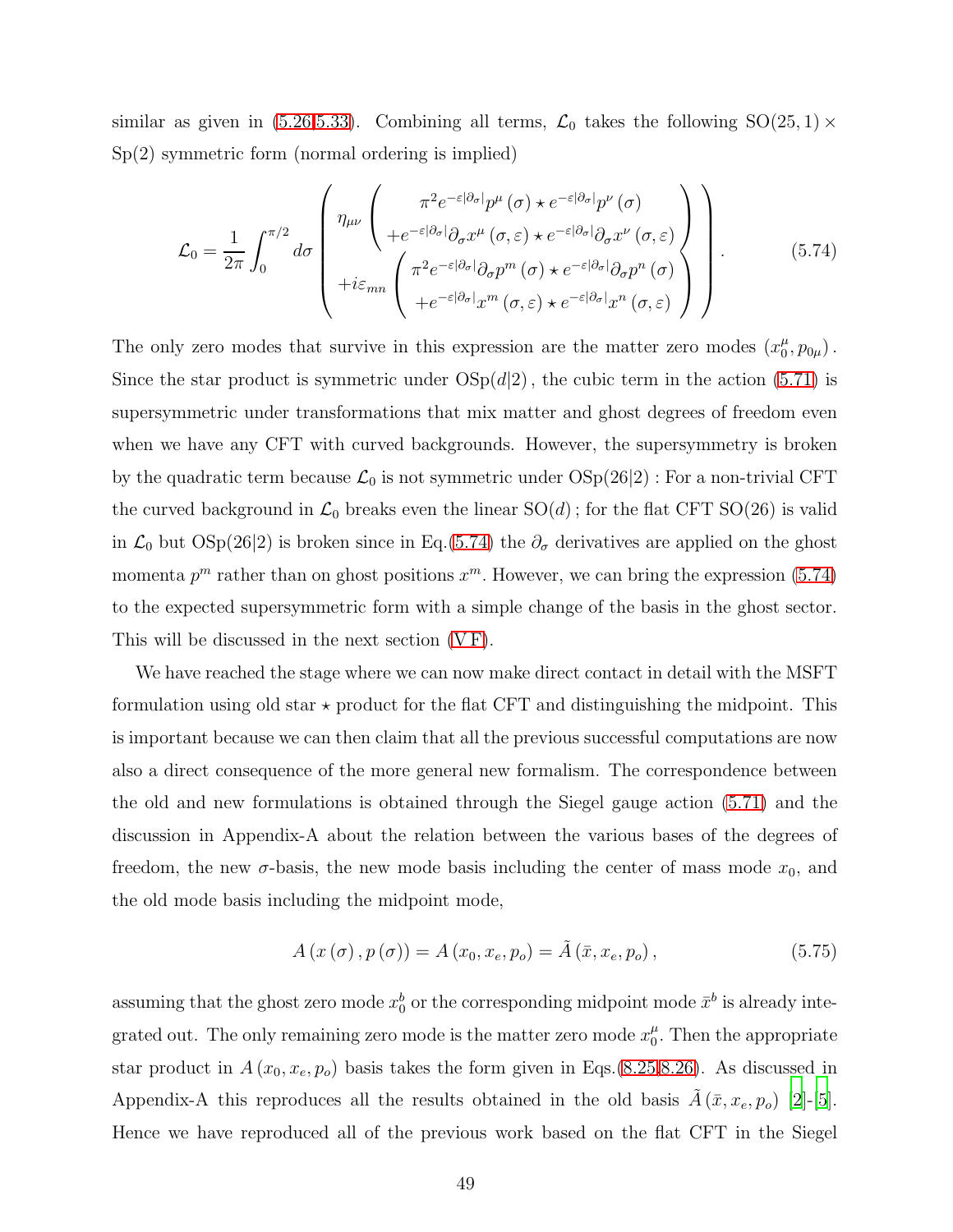gauge. We are now prepared to tackle non-perturbative computations with a more efficient tool.

# <span id="page-49-0"></span>F.  $OSp(d|2)$  Supersymmetry Acting on Matter and Ghosts

In the discussion above we noted that the star product has an  $OSp(d|2)$  matter-ghost supersymmetry for any CFT, but the stress tensors for matter versus ghosts as well as the ghost structure of the BRST operator break this supersymmetry. So, the kinetic term of the SFT action [\(5.56\)](#page-44-0) breaks the supersymmetry while the interactions are supersymmetric.

Consequently, in Feynman-like diagram computations in the Siegel gauge, in the flat CFT case, the breaking of  $OSp(d|2)$  is in the propagator and not in the interactions. Since the breaking of the supersymmetry amounts to moving the  $\partial_{\sigma}$  derivative from the ghost  $P<sup>m</sup>$  to the ghost  $X<sup>m</sup>$  in the expression for  $\hat{L}_0$  in [\(5.34\)](#page-37-1) or  $\mathcal{L}_0$  in [\(5.74\)](#page-48-0), we can construct a simple algorithm to simplify all computations as if there is  $OSp(d|2)$  symmetry in the full theory, and then modify the final computation with a simple rule that takes into account this breaking of the symmetry in propagators. This algorithm was noted and used efficiently in past computations in MSFT [\[3\]](#page-72-2)[\[4](#page-72-3)][\[5\]](#page-73-0) and will be illustrated below with an example.

However, we discovered that there is a better approach: it is possible to rewrite the theory in a slightly modified basis of the ghost degrees of freedom such as to display fully the  $OSp(d|2)$  symmetry in the Siegel gauge (but not in the general gauge) including in the kinetic term or the propagators. We may then use supersymmetric propagators in all computations in the Siegel gauge. The final results in computations, such as amplitudes, are the same as before [\[3\]](#page-72-2)[\[4\]](#page-72-3)[\[5](#page-73-0)].

To show how this works we need to review the ghost sector and show that there is a more general way to extract the ghost phase space operators  $(\hat{X}^m, \hat{P}_m)$  from the ghost  $(\hat{B}, \hat{C})$ operators. Namely, instead of Eq.[\(5.7\)](#page-33-2), we can introduce a more general formula which includes a parameter  $\alpha$  as follows

<span id="page-49-1"></span>
$$
\hat{B}(\pm \sigma) = \left(-i\hat{X}^b(\sigma) \pm \pi |\partial_{\sigma}|^{\alpha - 1} \partial_{\sigma} \hat{P}_c(\sigma)\right),
$$
\n
$$
\hat{C}(\pm \sigma) = \left(\pi \hat{P}_b(\sigma) \mp i |\partial_{\sigma}|^{-\alpha - 1} \partial_{\sigma} \hat{X}^c(\sigma)\right).
$$
\n(5.76)

Taking  $\alpha = 1$  reproduces [\(5.7\)](#page-33-2). Results of any computations should be independent of  $\alpha$ since this is only a rewriting of the same  $(\hat{B}, \hat{C})$  operators. Indeed we have checked that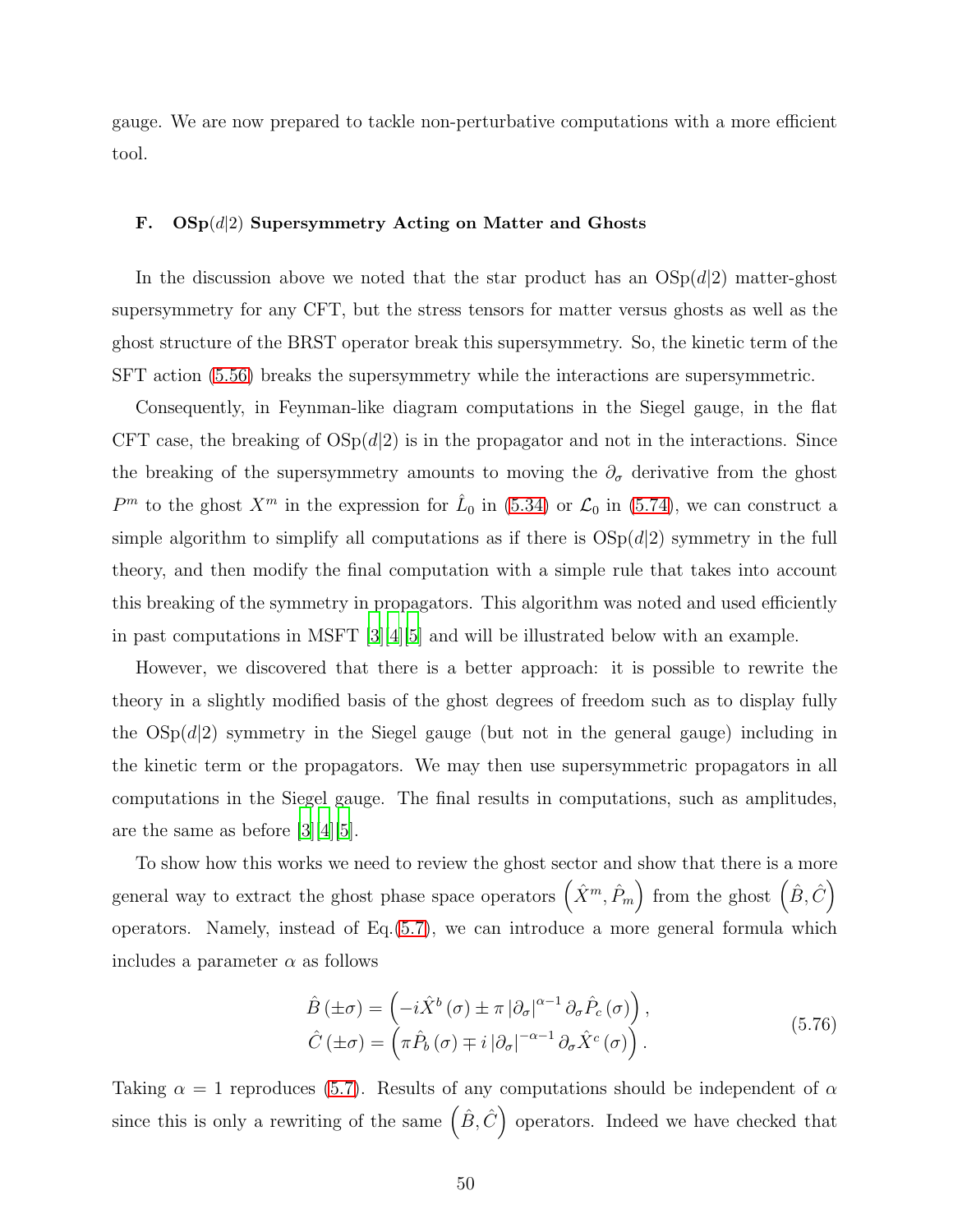physical quantities, such as amplitudes, are independent of  $\alpha$ . So we may explore if the parameter  $\alpha$  leads to some interesting consequences resulting from this rearrangement of the degrees of freedom. The answer is yes: as it will be pointed out below, choosing  $\alpha = -1$ rather than  $\alpha = 1$ , will be useful to display a supersymmetry between matter and ghost degrees of freedom in the Siegel gauge.

For the more general definition [\(5.76\)](#page-49-1), the modes in Eqs.[\(5.9,](#page-33-1)[5.10\)](#page-33-0) generalize to the following form including the parameter  $\alpha$ 

$$
\hat{X}_0^b = i\hat{b}_0, \ \hat{X}_{n \ge 1}^b = \frac{i}{\sqrt{2}} \left( \hat{b}_n + \hat{b}_{-n} \right), \ \hat{X}_{n \ge 1}^c = -\frac{n^{\alpha}}{\sqrt{2}} \left( \hat{c}_n - \hat{c}_{-n} \right), \tag{5.77}
$$

$$
\hat{P}_{b0} = \hat{c}_0, \quad \hat{P}_{b,n \ge 1} = \frac{1}{\sqrt{2}} (\hat{c}_n + \hat{c}_{-n}), \quad \hat{P}_{c,n \ge 1} = \frac{i}{\sqrt{2}n^{\alpha}} (\hat{b}_n - \hat{b}_{-n}), \tag{5.78}
$$

and similarly for the inverse relations

$$
\hat{b}_0 = -i\hat{X}_0^b, \ \hat{b}_{n\geq 1} = \frac{i}{\sqrt{2}} \left( -\hat{X}_{n\geq 1}^b - n^\alpha \hat{P}_{c,n\geq 1} \right), \ \hat{b}_{(-n\leq 1)} = \frac{i}{\sqrt{2}} \left( -\hat{X}_{n\geq 1}^b + n^\alpha \hat{P}_{c,n\geq 1} \right), \ (5.79)
$$

$$
\hat{c}_0 = \hat{P}_{b0}, \ \hat{c}_{n \ge 1} = \frac{1}{\sqrt{2}} \left( -n^{-\alpha} \hat{X}_{n \ge 1}^c + \hat{P}_{b,n \ge 1} \right), \ \hat{c}_{(-n \le 1)} = \frac{1}{\sqrt{2}} \left( n^{-\alpha} \hat{X}_{n \ge 1}^c + \hat{P}_{b,n \ge 1} \right). \tag{5.80}
$$

Then, the regulated expression in [\(5.14\)](#page-34-0) are generalized as

$$
\hat{B}(\pm\sigma,\varepsilon) = \left(-ie^{-\varepsilon|\partial_{\sigma}|}\hat{X}^{b}(\sigma,\varepsilon) \pm \pi |\partial_{\sigma}|^{\alpha-1} \partial_{\sigma}\hat{P}_{c}(\sigma)\right),\tag{5.81}
$$

$$
\hat{C}(\pm\sigma,\varepsilon) = \left(\pi\hat{P}_b(\sigma) \mp i e^{-\varepsilon|\partial_{\sigma}|} |\partial_{\sigma}|^{-\alpha-1} \partial_{\sigma}\hat{X}^c(\sigma,\varepsilon)\right),\tag{5.82}
$$

The ghost stress tensor Eq.[\(5.33\)](#page-37-0) is also generalized to include the effects of  $\alpha$ 

$$
\hat{T}_{\pm\pm}^{gh} = \frac{1}{4} \left( i\epsilon_{mm'} \right) : \begin{pmatrix} \pi \left| \partial_{\sigma} \right|^{\frac{\alpha-1}{2}} \partial_{\sigma} \hat{P}^{m} \left( \sigma \right) \\ \mp e^{-\varepsilon \left| \partial_{\sigma} \right|} \left| \partial_{\sigma} \right|^{\frac{1-\alpha}{2}} \hat{X}^{m} \left( \sigma, \varepsilon \right) \end{pmatrix} \begin{pmatrix} \pi \left| \partial_{\sigma} \right|^{\frac{\alpha-1}{2}} \partial_{\sigma} \hat{P}^{m'} \left( \sigma \right) \\ \mp e^{-\varepsilon \left| \partial_{\sigma} \right|} \left| \partial_{\sigma} \right|^{\frac{1-\alpha}{2}} \hat{X}^{m'} \left( \sigma, \varepsilon \right) \end{pmatrix} : -\frac{1}{2} i \partial_{\pm \sigma} J_{\pm}^{gh} \tag{5.83}
$$

while the zero mode Virasoro operator in [\(5.34\)](#page-37-1) generalizes to the following form

$$
\hat{L}_0 = \frac{1}{\pi} \int_0^{\pi} d\sigma \left( \frac{\frac{1}{2} \eta_{\mu\nu} \left( \pi^2 \hat{P}^{\mu} \hat{P}^{\nu} + \hat{X}^{\mu} |\partial_{\sigma}|^2 \hat{X}^{\nu} \right)}{+\frac{1}{2} i \epsilon_{mn} \left( \pi^2 \hat{P}^m |\partial_{\sigma}|^{1+\alpha} \hat{P}^n + \hat{X}^m |\partial_{\sigma}|^{1-\alpha} \hat{X}^n \right)} \right).
$$
(5.84)

Now it is evident that for  $\alpha = -1$  (as opposed to  $\alpha = 1$  in [\(5.34\)](#page-37-1)) this expression has the same form for both the matter and ghost parts. In fact, for  $\alpha = -1$  this displays an  $\mathrm{OSp}(d|2)$  supersymmetry between matter and ghost degrees of freedom in the operator  $\hat{L}_0$ that determines the kinetic term in the Siegel gauge. Recall that the interaction terms are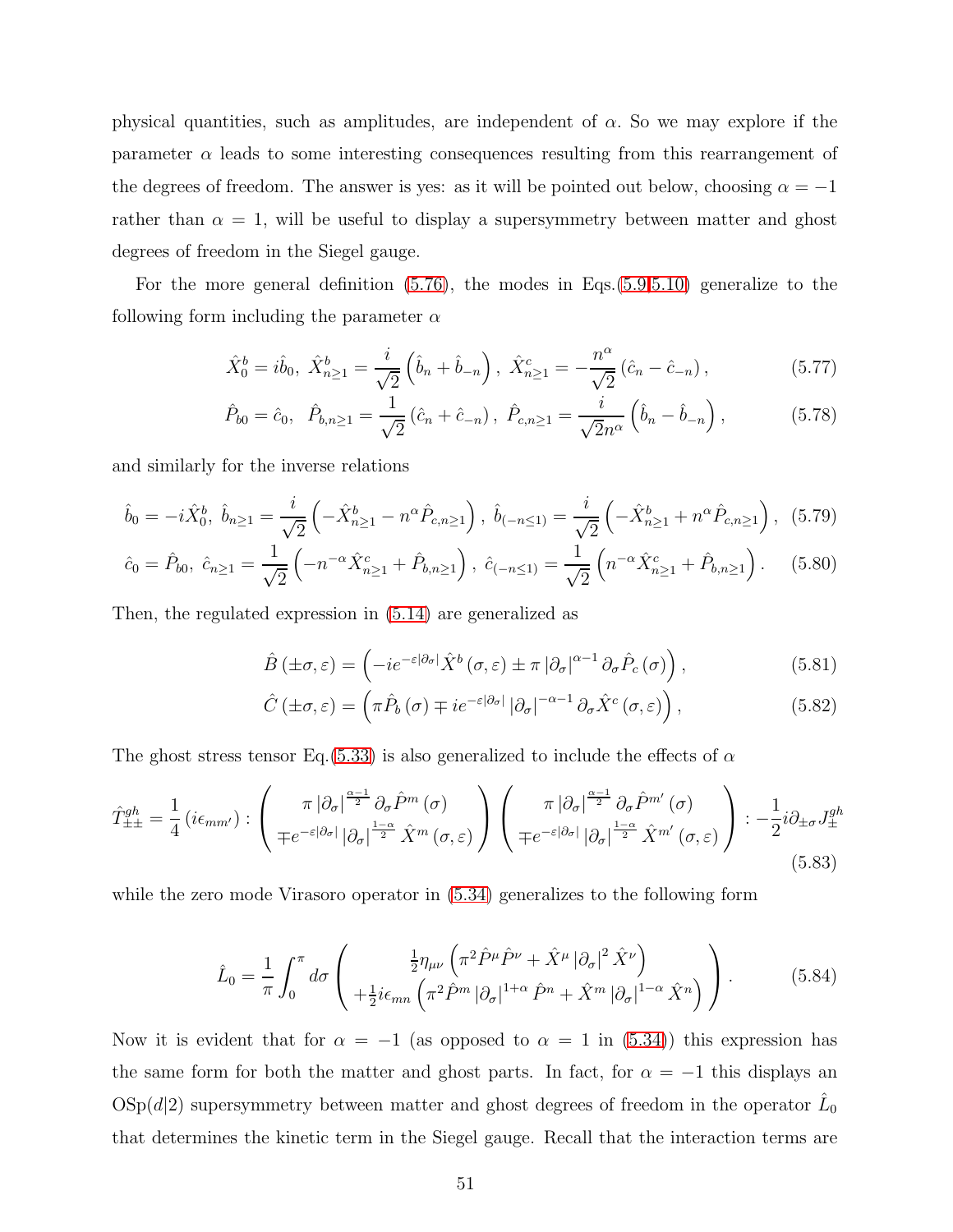already supersymmetric. Therefore computations in the Siegel gauge can now be performed is a supersymmetric fashion at every step of any computation provided we adopt the new expressions for  $\hat{L}_0$  given above with  $\alpha = -1$ .

Similarly we record here the iQM version of the BRST operator for the case  $\alpha = -1$  for the flat CFT (which is different than the corresponding expressions in [\(5.40\)](#page-39-2) or [\(5.74\)](#page-48-0))

$$
Q(x,p) = \frac{1}{2\pi} \int_0^{\pi/2} d\sigma \left[ \frac{\pi p_b \left( \pi^2 p^\mu p_\mu + x'^\mu x'_\mu + i \pi^2 p_c p_b + i x'^b x'^c \right)}{-i \pi \left( |\partial_\sigma|^{-2} x'^c \right) \left( 2x'^\mu p_\mu + x'^c p_c + x'^b p_b \right)} \right]. \tag{5.85}
$$

where  $x^{\prime M} \equiv \partial_{\sigma} x^M$ . This  $Q(x, p)$  is not supersymmetric, and hence the kinetic term in the general gauge is not supersymmetric; However, the kinetic term in the Siegel gauge becomes accidentally  $OSp(d|2)$  invariant after integrating out the  $x_0^b$  mode as described above.

# G. Effective non-Perturbative Purely Cubic Quantum Action

Our discussion of the Siegel gauge so far is at the classical field theory level, so in the action [\(5.71\)](#page-47-1) we have the zero ghost number field  $A_s^{(0)}$ . However, in a quantum version of string field theory the path integral includes Faddeev-Popov ghosts. In this case there are also ghosts of ghosts of  $b, c$  types ad infinitum [\[30](#page-76-0)]. Including all of these additional ghost fields, the quantum action can be written in a convenient notation. The full quantum SFT effective action takes a similar form to [\(5.56\)](#page-44-0), but now the string field includes all positive and negative ghost numbers,  $A = \sum A^{(i)}$ , not only the classical fields  $A_s^{(0)}$ , so the effective action in the path integral in the Siegel gauge contains this generalized A, and in our description takes the form

<span id="page-51-0"></span>
$$
S_{eff} = -\text{Str}\left(A \star Q \star A + \frac{g_0}{3} A \star A \star A\right). \tag{5.86}
$$

It is interesting to note that, after using  $Q \star Q = 0$ , this action may be rewritten in the purely cubic form

<span id="page-51-1"></span>
$$
S_{eff}(\bar{A}) = -\frac{1}{3g_0^2} \text{Str}(\bar{A} \star \bar{A} \star \bar{A}), \text{ with } \bar{A} \equiv g_0 A + Q. \tag{5.87}
$$

This action is invariant under the general gauge transformation

$$
\delta_{\Lambda}\bar{A} = [\bar{A}, \Lambda]_{\star} = \bar{A} \star \Lambda - (-1)^{A\Lambda} \Lambda \star \bar{A}.
$$
\n(5.88)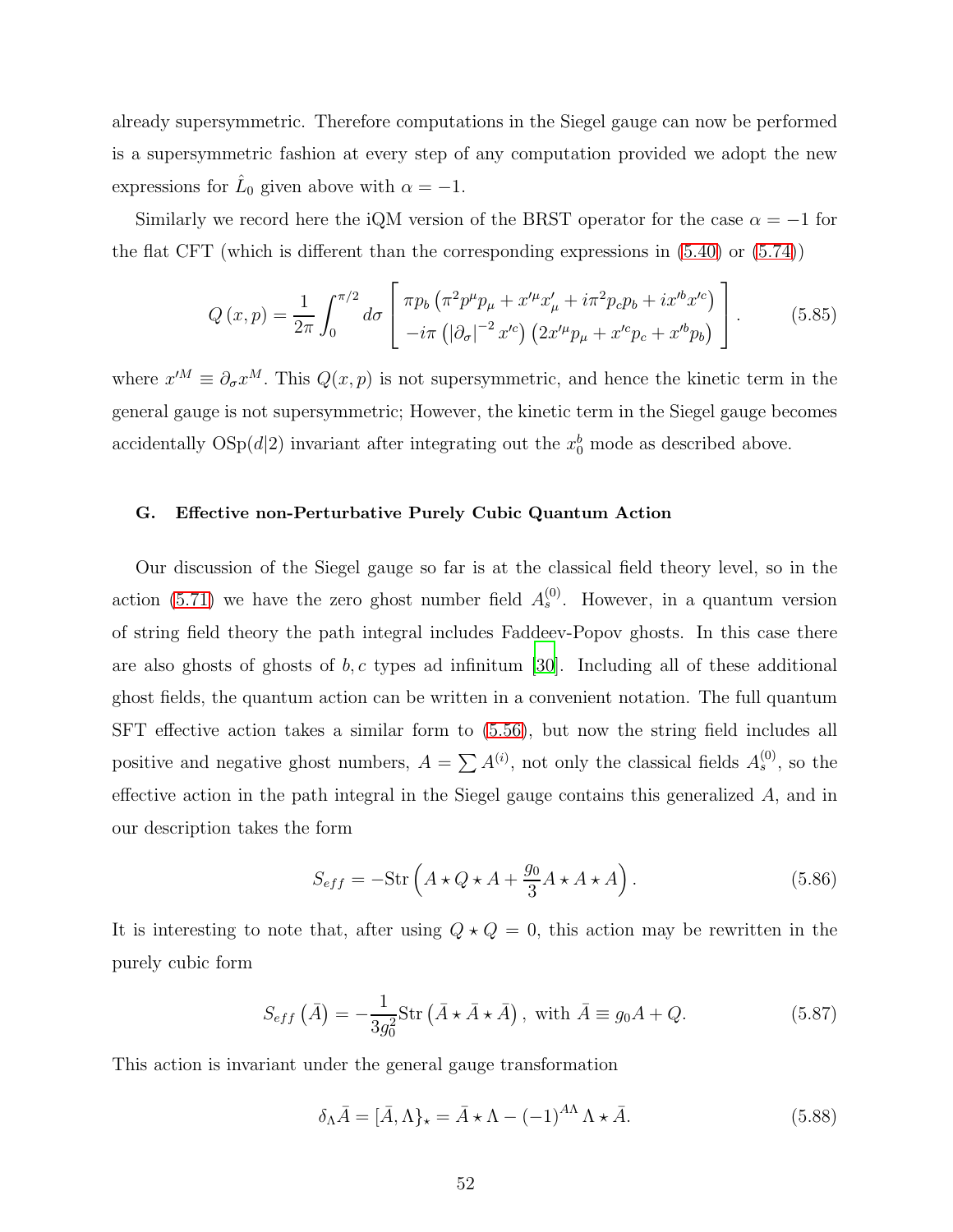where  $\Lambda$  includes all ghost numbers, just like A does. From this we see that [\(5.86\)](#page-51-0) is also invariant by substituting  $\overline{A}$  in terms of A as in [\(5.87\)](#page-51-1).

The purely cubic version has been noted before by many authors [\[31\]](#page-76-1) as a formal property of SFT for the open string. But in many treatments various anomalies, including associativity anomalies [\[3\]](#page-72-2)[\[7](#page-73-1)], emerged that could not be satisfactorily resolved, so as to cast doubt on the utility of this observation. Indeed not having a satisfactory resolution of anomalies leads to wrong conclusions [\[3\]](#page-72-2). In our formalism we have introduced a reliable regulator  $\varepsilon$ as part of the definition of the new MSFT. With this regulator there are no anomalies and this allows us to use the purely cubic form of the action reliably.

Thus we will take the fundamental *non-perturbative form of regulated MSFT* to be of the purely cubic form [\(5.87\)](#page-51-1), including our reliable regulator  $\varepsilon$  discussed throughout this paper. This form of the action has some remarkable properties as follows

- The  $\star$  is background independent, it does not depend on any specific CFT, it is defined only by an abstract phase space. Similarly, the field  $\overline{A}(x, p)$  is independent of any CFT.
- This action has a huge amount of symmetry because all supercanonical transformations of  $(x, p)$  leave the Moyal product invariant. The action is invariant when the field A transforms under a similarity transformation in the iQM as follows

$$
\bar{A} \to \bar{A}' = U \star \bar{A} \star U^{-1}, \text{ where } U = \left(e^{\varepsilon(x,p)}\right)_{\star} \text{ with any } \varepsilon(x,p), \tag{5.89}
$$

where  $\varepsilon(x, p)$  is regarded as a generator of supercanonical transformations on matter and ghosts in the iQM.

• A subset of supercanonical transformations is a finite global subset of super rotations  $\text{OSp}(d|2)$  that act linearly on the supervectors  $(x^M, p_M)$ , namely  $x^M \to (Sx)^M$  and  $p_M \to (S^{-1}p)_M$ , with  $S \in \text{OSp}(d|2)$  (more accurately  $\text{OSp}((d-1,1)|2)$ ). These supertransformations mix the matter and ghost degrees of freedom. The Moyal  $\star$  in [\(2.9\)](#page-9-0) and the phase space integration measure [\(5.46\)](#page-41-0) are manifestly invariant under this OSp(d|2). Hence when  $\bar{A}(x, p)$  is transformed as  $\bar{A}(x, p) \to \bar{A}(S_x, S^{-1}p)$  the action is invariant. When the action is rewritten in terms of  $Q$  and  $A$  as in Eq.[\(5.86\)](#page-51-0), the matter-ghost symmetry is spontaneously broken (i.e. hidden); it is still manifest in the cubic term but broken in the quadratic term because  $Q$  is not manifestly symmetric.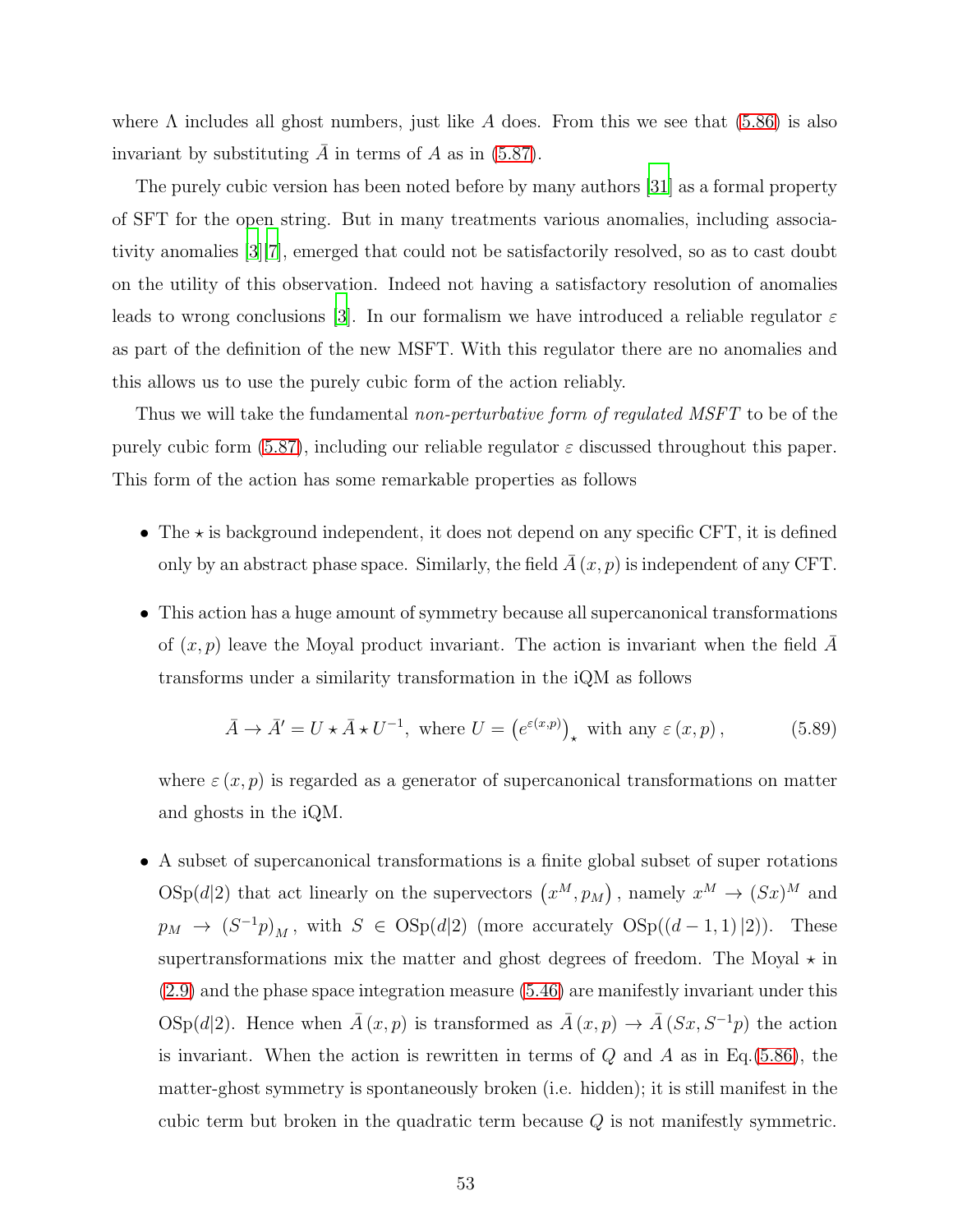Keeping track of the broken symmetry is easy and it turns out to be valuable because this simplifies computations (see below).

• Rewriting the purely cubic theory back into the form in Eq.[\(5.86\)](#page-51-0) is analogous to spontaneous breakdown. It is a rearrangement of the non-perturbative theory into a perturbative expansion around a classical solution of the non-perturbative equation of motion

<span id="page-53-0"></span>
$$
\bar{A}(x,p) \star \bar{A}(x,p) = 0. \tag{5.90}
$$

The BRST field  $Q(x, p)$  associated to any CFT, as given in Eqs.[\(5.39\)](#page-39-1) is an exact solution of this equation  $\overline{A}_{sol}(x,p) = Q(x,p)$ . Our approach for the construction of  $Q(x, p)$  for any CFT given in the previous section provides an infinite number of solutions to Eq.[\(5.90\)](#page-53-0), namely one for each exact conformal CFT. The perturbative expansion of the field in power of  $g_0$  around this solution is  $\overline{A}(x, p) = Q(x, p) + g_0 A(x, p)$ . Inserting this in the non-perturbative action [\(5.87\)](#page-51-1) produces the perturbative setup in Eq.[\(5.86\)](#page-51-0) or Eq.[\(5.56\)](#page-44-0).

- Although the non-perturbative theory is background independent, the perturbative expansion  $\overline{A}(x, p) = Q(x, p) + g_0 A(x, p)$  is obviously dependent on the background field  $Q(x, p)$  that defines the CFT associated to the choice of the solution  $Q(x, p)$ . All CFTs correspond to solutions of the non-perturbative equation. But it is not clear if all solutions of [\(5.90\)](#page-53-0) are CFTs.
- Using the observation in the previous paragraph we can now obtain a large class of non-perturbative solutions to the standard string field theory equation of motion  $\hat{Q}A+$  $g_0A\star A=0$ , namely, since this equation may be written as  $(Q_1(x,p)+g_0A(x,p))^2=0$ where  $Q_1(x, p)$  is associated with some CFT<sub>1</sub>, we can give a solution for A in the form

<span id="page-53-1"></span>
$$
g_0 A(x, p) = Q_2(x, p) - Q_1(x, p)
$$
\n(5.91)

where  $Q_2(x, p)$  is another  $CFT_2$  that is constructed from the same degrees of freedom  $(x, p)$ . In principle there are an infinite number of solutions. In practice, going over pairs of exactly conformal CFTs that we know how to handle (such as those similar to [\[23\]](#page-74-0)-[\[26\]](#page-75-3)), Eq.[\(5.91\)](#page-53-1) provides a non-perturbative explicit solution to string field theory.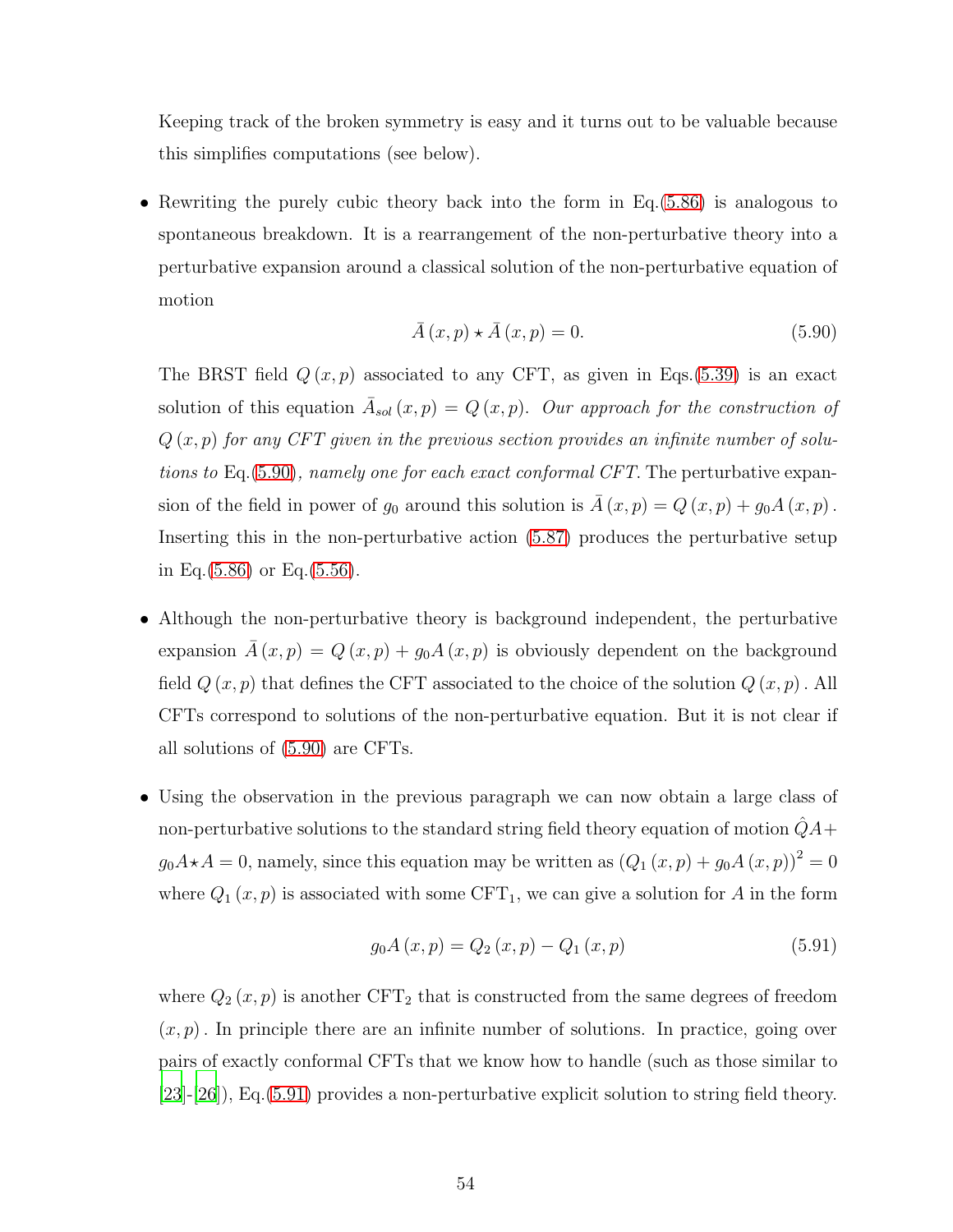### VI. ILLUSTRATIONS WITH FLAT SPACE CFT

In this section we will illustrate some computations when the CFT corresponds to the flat Minkowski background in  $d = 26$ . Our goal here is to make our notation transparent to the reader by showing how to proceed in explicit simple computations using our formalism.

We have seen in Eqs.[\(5.26,](#page-36-0)[5.33\)](#page-37-0) with  $\alpha = -1$  that in this case the total stress tensor is  $OSp(26|2)$  invariant and has the form

<span id="page-54-1"></span>
$$
\hat{T}_{\pm\pm}^{m+gh}(\sigma,\varepsilon) = \frac{1}{4} \left[ \pi \hat{P}(\sigma) \pm e^{-\varepsilon |\partial_{\sigma}|} \partial_{\sigma} \hat{X}(\sigma,\varepsilon) \right]^2, \tag{6.1}
$$

where it is implied that the indices on  $\hat{P}^M$ ,  $\hat{X}^M$  are summed by using the metric for  $OSp(26|2)$ ,

$$
g_{MN} = \begin{pmatrix} \eta_{\mu\nu} & 0\\ 0 & i\epsilon_{mn} \end{pmatrix}, \qquad (6.2)
$$

where  $\epsilon_{mn}$  is given in Eq.[\(5.32\)](#page-37-2). In the limit  $\varepsilon \to 0$  this  $\hat{T}^{m+gh}_{\pm\pm}(\sigma,\varepsilon)$  reduces to the usual flat-space Virasoro operators if rewritten in terms of free string modes including ghosts.

# A. Oscillators in  $\sigma$ -space and Perturbative Vacuum

It is useful to define regulated creation/annihilation operators in  $\sigma$  space as follows. In  $\varepsilon \to 0$  limit these are equivalent to the standard string oscillators in mode space and are given by

<span id="page-54-0"></span>
$$
\hat{a}_{\pm}^{M}\left(\sigma,\varepsilon\right) = \frac{1}{\sqrt{2}}\left(\pi\hat{P}_{N}\left(\sigma\right)\eta^{NM} \pm i e^{-\varepsilon|\partial_{\sigma}|}\left|\partial_{\sigma}\right|\hat{X}^{M}\left(\sigma,\varepsilon\right)\right). \tag{6.3}
$$

The inverse relation is

<span id="page-54-3"></span><span id="page-54-2"></span>
$$
\pi \hat{P}_M(\sigma) = \frac{1}{\sqrt{2}} \left( \hat{a}^N_+(\sigma, \varepsilon) + \hat{a}^N_-(\sigma, \varepsilon) \right) g_{NM}, \tag{6.4}
$$

$$
e^{-\varepsilon|\partial_{\sigma}|}\hat{X}^{M}(\sigma,\varepsilon) = \frac{-i}{\sqrt{2}|\partial_{\sigma}|}\left(\hat{a}_{+}^{M}(\sigma,\varepsilon) - \hat{a}_{-}^{M}(\sigma,\varepsilon)\right).
$$
 (6.5)

Note that in comparing Eqs.[\(6.3](#page-54-0)[,6.1\)](#page-54-1) one should distinguish  $|\partial_{\sigma}| \equiv \sqrt{-\partial_{\sigma}^2}$  from  $\partial_{\sigma}$ . These  $\hat{a}^M_{\pm}(\sigma,\varepsilon)$  satisfy (using  $[\hat{X}^M,\hat{P}_N]=i\delta_N^M$ )

$$
\left[\hat{a}^M_-(\sigma,\varepsilon),\hat{a}^N_+(\sigma',\varepsilon)\right] = \pi e^{-\varepsilon|\partial_\sigma|} |\partial_\sigma| \,\delta_\varepsilon(\sigma,\sigma') g^{MN}.\tag{6.6}
$$

In terms of  $\hat{a}^M_{\pm}(\sigma,\varepsilon)$  the Virasoro operator  $\hat{L}^{m+gh}_0$  takes the normal ordered form

$$
\hat{L}_0^{m+gh} = \frac{1}{2\pi} \int_0^{\pi} \sum_{\pm} : \hat{T}_{\pm\pm}^{m+gh} (\sigma, \varepsilon) : = \frac{g_{MN}}{\pi} \int_0^{\pi} \hat{a}_+^M (\sigma, \varepsilon) \hat{a}_-^N (\sigma, \varepsilon) . \tag{6.7}
$$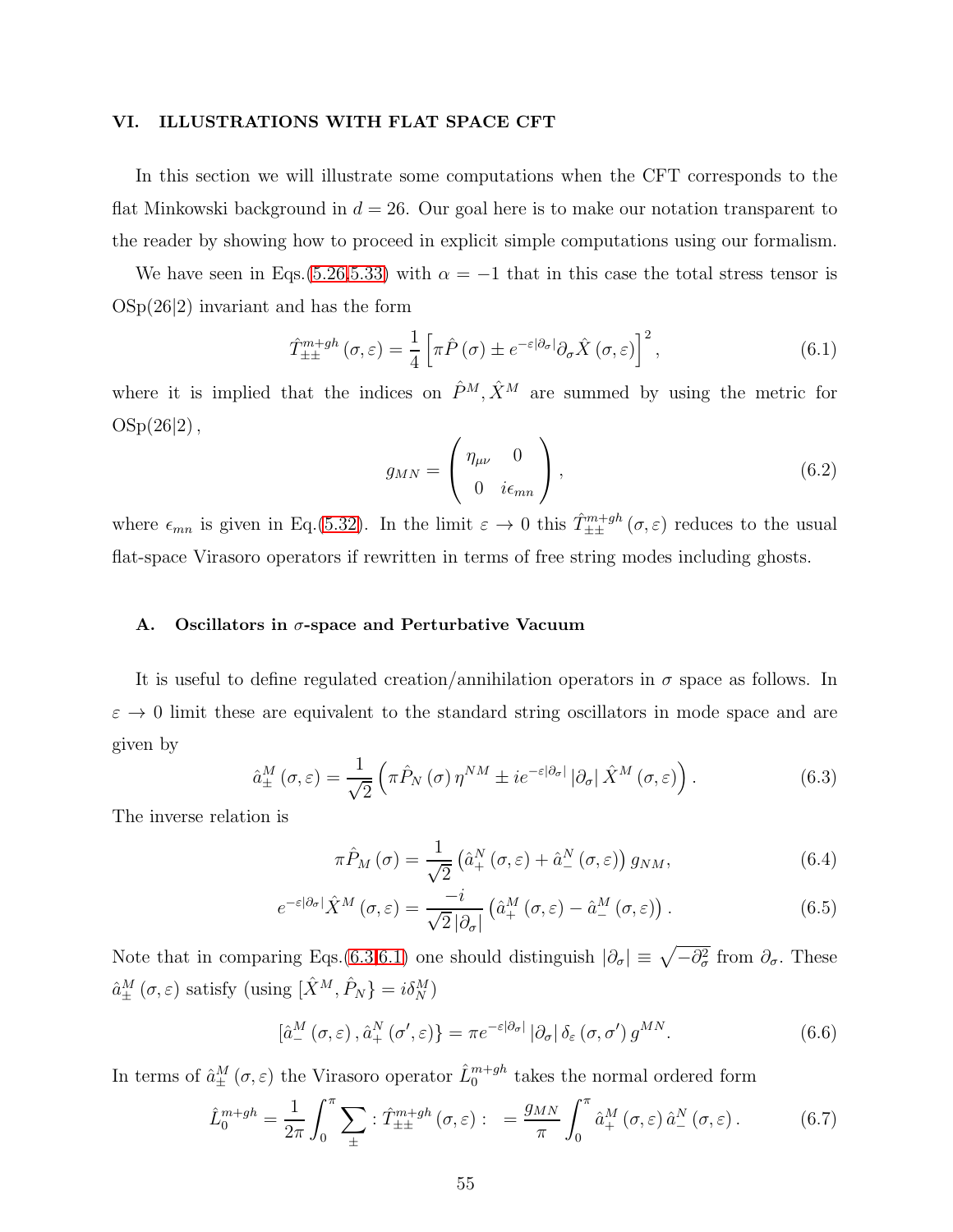So, the vacuum state in position space, which satisfies  $\hat{a}^N_-(\sigma,\varepsilon)\Psi_0(X(\sigma,\varepsilon))=0$ , is given by the Gaussian

$$
\Psi_0\left(X\left(\cdot,\varepsilon\right)\right) \sim \exp\left\{-\frac{g_{MN}}{2\pi} \int_0^\pi d\sigma X^M\left(\sigma,\varepsilon\right) \left|\partial_\sigma\right| X^N\left(\sigma,\varepsilon\right)\right\}.
$$
\n(6.8)

In the limit  $\varepsilon \to 0$  this reduces to the expected familiar vacuum state in the oscillator basis expressed in position space as a Gaussian. By using the derivative representation of  $\hat{P}_M(\sigma)$  in position space (see Eq[.3.14\)](#page-18-0),  $\hat{P}_M(\sigma) \Psi(X) = -ie^{-\varepsilon |\partial_{\sigma}|} (\partial \Psi/\partial X_M(\sigma,\varepsilon))$ , one can verify that indeed  $\hat{a}^N_{-}(\sigma,\varepsilon)\Psi_0(X(\sigma,\varepsilon))=0$  is satisfied for both matter and ghosts. Hence  $\hat{L}_0^{m+gh}\Psi_0(X(\cdot,\varepsilon))=0$  so that  $\Psi_0(X(\cdot,\varepsilon))$  is indeed the perturbative vacuum state in position space.

Now we turn to the field in the Moyal space  $A(x, p)$ . The star representation of the creation-annihilation operators above are obtained by using the prescription in Eq.[\(5.2\)](#page-30-1).

$$
\hat{a}_{\pm}^{M}\left(\sigma,\varepsilon\right)A\left(x,p\right) = \begin{cases} a_{\pm}^{M}\left(\sigma,\varepsilon\right) \star A\left(x,p\right), \text{ if } 0 \leq \sigma \leq \pi/2, \\ A\left(x,p\right) \star a_{\pm}^{M}\left(\sigma,\varepsilon\right) \left(-1\right)^{MA}, \text{ if } \pi/2 \leq \sigma \leq \pi, \end{cases}
$$
\n
$$
(6.9)
$$

where  $a_{\pm}^{M}(\sigma,\varepsilon)$  (without the hat  $\hat{ }}$ ) are string fields, constructed from  $(x,p)$ , just like  $A(x,p)$ 

$$
a_{\pm}^{M}\left(\sigma,\varepsilon\right) = \frac{1}{\sqrt{2}}e^{-\varepsilon|\partial_{\sigma}|}\left(\pi p_{N}\left(\sigma\right)g^{NM} \pm i\left|\partial_{\sigma}\right|x^{M}\left(\sigma,\varepsilon\right)\right). \tag{6.10}
$$

The vacuum state is identified as the field  $A_0(x, p)$  that is annihilated by  $a_-^M(\sigma, \varepsilon)$  either from the left or the right under star products,

$$
a_{-}^{M}(\sigma,\varepsilon) \star A_{0}(x,p) = 0, \text{ if } 0 \le \sigma \le \pi/2,
$$
\n(6.11)

$$
A_0(x,p) \star a^M_-(\sigma,\varepsilon) = 0, \text{ if } \pi/2 \le \sigma \le \pi. \tag{6.12}
$$

The solution is

<span id="page-55-0"></span>
$$
A_0(x,p) = \mathcal{N}_0 \exp\left\{-\frac{1}{2} \int_0^{\pi} d\sigma \left(\frac{g_{MN} x^M(\sigma,\varepsilon) \frac{|\partial_{\sigma}|}{\pi} x^N(\sigma,\varepsilon)}{+ g^{MN} p_M(\sigma) \frac{\pi}{|\partial_{\sigma}|} p_N(\sigma)}\right)\right\}.
$$
 (6.13)

As expected, this  $A_0(x_+, p_-)$  is consistent with the Fourier transform of the position space field  $\Psi_0(X) = \Psi_0(x_+, x_-)$  with respect to the variable  $x_-(\sigma, \varepsilon)$ . Note that the center of mass momentum for matter vanishes on the vacuum field

$$
\hat{P}_{\mu}^{cm} A_0 = \int_0^{\pi/2} d\sigma e^{-\varepsilon |\partial_{\sigma}|} p_{\mu}(\sigma) \star A_0 + \int_{\pi/2}^{\pi} d\sigma A_0 \star e^{-\varepsilon |\partial_{\sigma}|} p_{\mu}(\sigma)
$$
\n
$$
= \int_0^{\pi} d\sigma e^{-\varepsilon |\partial_{\sigma}|} \left( \frac{1}{2} \frac{-i \partial A_0}{\partial x^{\mu}(\sigma, \varepsilon)} \right) + 0
$$
\n
$$
= \frac{i}{2} A_0 \int_0^{\pi} d\sigma e^{-\varepsilon |\partial_{\sigma}|} \frac{|\partial_{\sigma}|}{\pi} x_{\mu}(\sigma, \varepsilon) = 0.
$$
\n(6.14)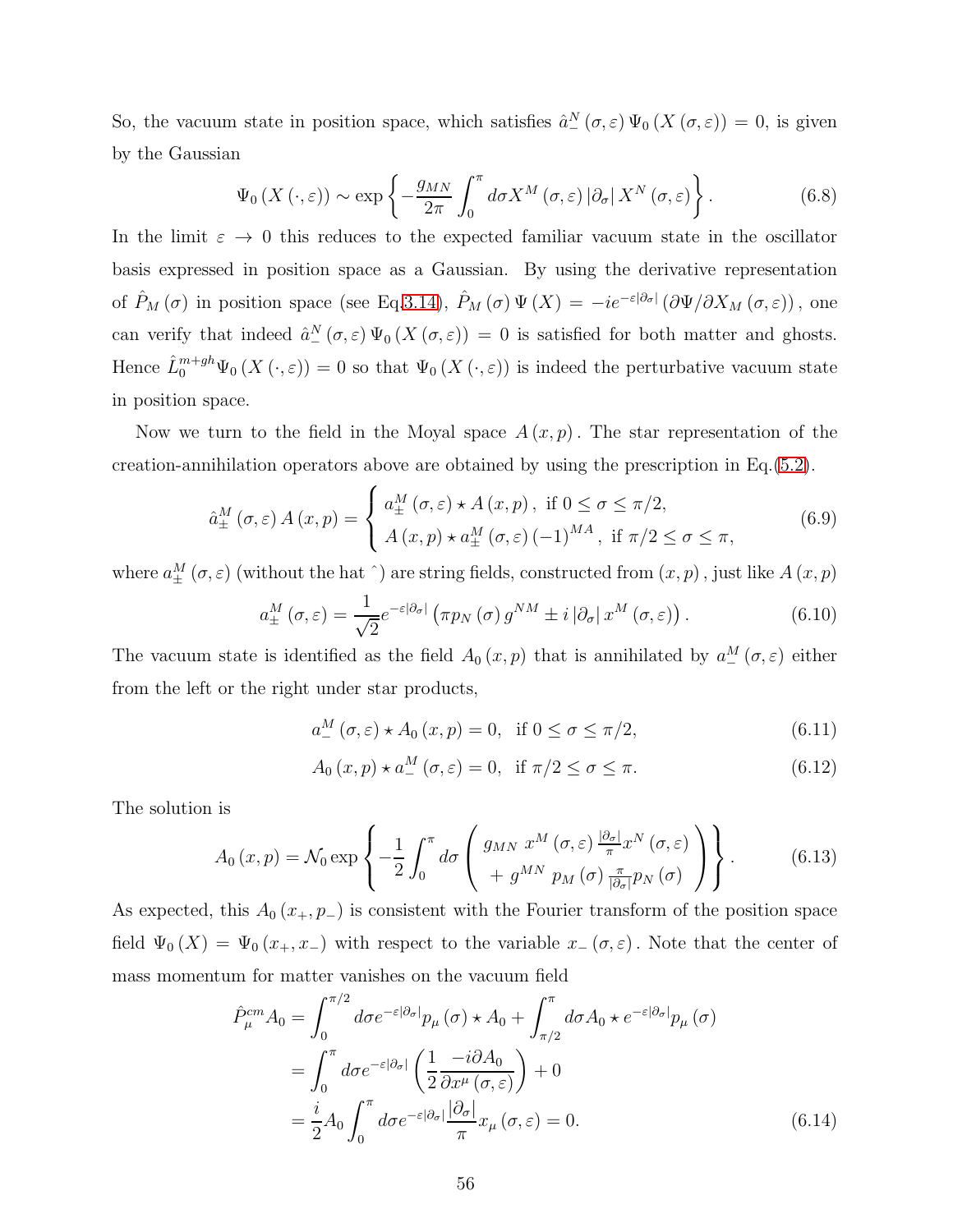In the second line the "0" represents the fact that the non-derivative piece in the star product drops out because  $p_{\mu}(\sigma)$  is odd under reflections from  $\pi/2$ . In the last line the integral vanishes since  $|\partial_{\sigma}| x_{\mu}(\sigma, \varepsilon)$  has no zero mode while the integrals over the remaining even modes vanish  $\int_0^{\pi} d\sigma \cos e \sigma = 0$ .

The normalization  $N_0$  in Eq.[\(6.13\)](#page-55-0) is determined by demanding

$$
1 = \operatorname{Str}(A_0 \star A_0) = (N_0)^2 \int Dx Dp \exp \left\{ - \int_0^{\pi} d\sigma \left( \frac{g_{MN} x^M (\sigma, \varepsilon) \frac{|\partial_{\sigma}|}{\pi} x^N (\sigma, \varepsilon)}{+ g^{MN} p_M (\sigma) \frac{\pi}{|\partial_{\sigma}|} p_N (\sigma)} \right) \right\}.
$$
\n(6.15)

The Gaussian integral gives determinants and this fixes  $N_0$  as follows

$$
N_0 = \left(\det\left(|\partial_{\sigma}|^{-1/2}\right)_+ \det\left(|\partial_{\sigma}|^{1/2}\right)_-\right)^{-(d-2)/2}, \text{ with } d = 26. \tag{6.16}
$$

The reason for  $(d-2)$  is because the integral in the bosonic sector contributes the  $(d)$  and the Grasmannian integral in the fermionic ghost sector contributes the  $(-2)$ . Another way of thinking about this is that we have a superdeterminant in the space of  $OSp(d|2)$  and this is why we get  $(d-2)$  rather than  $d+2$ . The determinants are to be evaluated in the even and odd sectors since  $x_+^M(\sigma, \varepsilon)$  has only even modes and  $p_{-M}(\sigma)$  has only odd modes. The result is<sup>3</sup>

$$
\det\left(|\partial_{\sigma}|\right)_+\det\left(|\partial_{\sigma}|^{-1}\right)_-=\frac{2\cdot 4\cdot 8\cdot \cdots \cdot 2n\cdot \cdots}{1\cdot 3\cdot 5\cdot \cdots \cdot (2n+1)\cdot \cdots}=\sqrt{\pi/2}.\tag{6.18}
$$

Therefore

$$
N_0 = (\pi/2)^{(d-2)/8} = (\pi/2)^3, \text{ with } d = 26.
$$
 (6.19)

Often we are interested in the vacuum expectation values of the basic operators  $\hat{X}(\sigma,\varepsilon), \hat{P}(\sigma)$ . These are computed easily by using the oscillator expressions in Eqs.[\(6.4,](#page-54-2)[6.5\)](#page-54-3)

<sup>3</sup> The computation is ambiguous because the product of the eigenvalues of  $|\partial_{\sigma}|$  can be arranged as  $\lim_{N\to\infty}$   $\prod$ N  $n=1$  $\left(\frac{2n}{(2n-1)}\right) = \infty$ , or  $\lim_{N\to\infty} \prod$ N  $n=1$  $\left(\frac{(2n)}{(2n+1)}\right) = 0$ . To get a well defined result we take the product of these two and take the square root

$$
\lim_{N \to \infty} \left( \prod_{n=1}^{N} \left( \frac{2n}{(2n-1)} \right) \left( \frac{2n}{(2n+1)} \right) \right)^{1/2} = \sqrt{\pi/2}.
$$
 (6.17)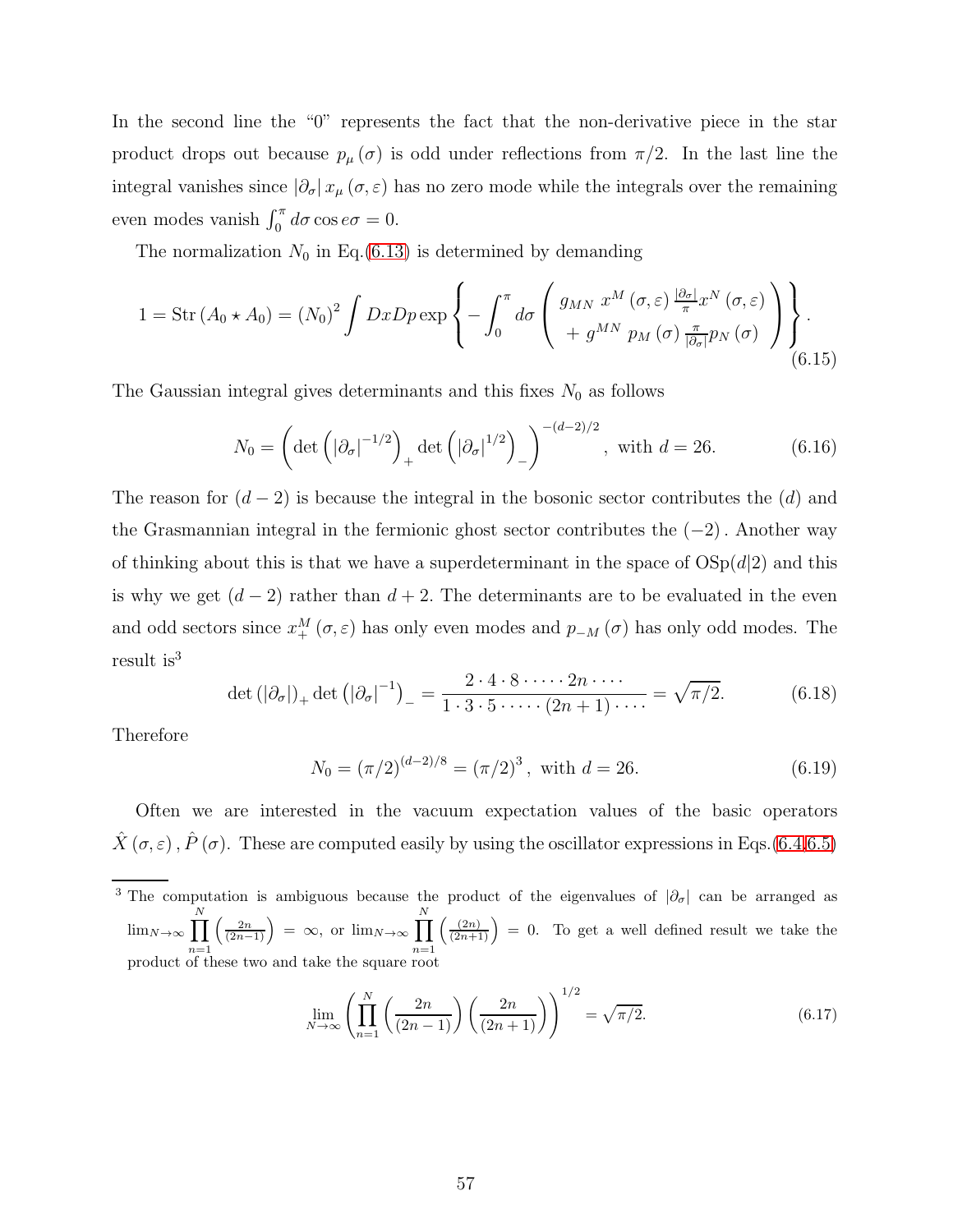and the properties of the vacuum state. For example, for  $0 < \sigma_1, \sigma_2 < \pi/2$ ,

$$
\langle e^{-\varepsilon |\partial_{\sigma_1}|} \hat{X}^M (\sigma_1, \varepsilon) e^{-\varepsilon |\partial_{\sigma_2}|} \hat{X}^N (\sigma_2, \varepsilon) \rangle
$$
  
= 
$$
-\frac{-i}{\sqrt{2} |\partial_{\sigma_1}|} \frac{-i}{\sqrt{2} |\partial_{\sigma_2}|} \frac{\operatorname{Str} (A_0 \star (\hat{a}^M_- (\sigma_1, \varepsilon) \hat{a}^N_+ (\sigma_2, \varepsilon) A_0))}{\operatorname{Str} (A_0 \star A_0)}
$$
  
= 
$$
\frac{\pi}{2} e^{-\varepsilon |\partial_{\sigma_1}|} e^{-\varepsilon |\partial_{\sigma_2}|} |\partial_{\sigma_2}|^{-1} \delta (\sigma_1, \sigma_2) g^{MN}
$$
(6.20)

and similarly for vacuum expectation values that involve  $\hat{P}_M(\sigma)$  we find

$$
\langle e^{-\varepsilon |\partial_{\sigma_1}|} \hat{X}^M(\sigma_1, \varepsilon) \hat{P}_N(\sigma_2) \rangle = i \frac{\pi}{2} e^{-\varepsilon |\partial_{\sigma_1}|} e^{-\varepsilon |\partial_{\sigma_2}|} \delta(\sigma_1, \sigma_2) \delta_N^M \tag{6.21}
$$

$$
\langle \hat{P}_M(\sigma_1) \hat{P}_N(\sigma_2) \rangle = \frac{\pi}{2} e^{-\varepsilon |\partial_{\sigma_1}|} e^{-\varepsilon |\partial_{\sigma_2}|} \delta(\sigma_1, \sigma_2) g_{MN}
$$
(6.22)

Using these expressions we can use Wick's theorem (or equivalently operator products) to rewrite products of operators  $\hat{X}$ 's or  $\hat{P}$ 's in terms of normal ordered products. The exact parallel steps is available in the Moyal formulation, but these products occur as star products either on the left side or the right side of the field  $A(x, p)$ , for example if both  $\sigma_1, \sigma_2$  are less than  $\pi/2$ 

$$
\hat{O}(\sigma_1)\,\hat{O}(\sigma_2)\,A\,(x,p) = O_\star(\sigma_1)\star O_\star(\sigma_2)\star A\,(x,p)\,. \tag{6.23}
$$

Wick's theorem or operator products computed in familiar operator language have the exact parallel in the Moyal formalism and therefore the c-number coefficients are identical in either formalism, as in Eq.[\(5.5\)](#page-32-0). Therefore we can borrow well known results for quantum operator products in the CFT and use them directly for the star products of the corresponding fields in the induced iQM.

The expression for the matter vacuum [\(6.13\)](#page-55-0) includes the ghost contribution

$$
A_0^{ghost}(x,p) = N_0^{gh} \exp\left\{-i \int_0^{\pi} d\sigma \left(x^b(\sigma,\varepsilon) \frac{|\partial_{\sigma}|}{\pi} x^c(\sigma,\varepsilon) + p_c(\sigma) \frac{\pi}{|\partial_{\sigma}|} p_b(\sigma)\right)\right\}.
$$
 (6.24)

which we discuss a bit more to emphasize that this is the ghost  $SL(2,\mathbb{R})$  vacuum. It is known that there are two ghost vacuum states  $A_{0\pm}$  that by definition satisfy the following relations:

$$
\hat{b}_0 A_{0+} = A_{0-}, \ \hat{c}_0 A_{0-} = A_{0+}, \tag{6.25}
$$

while

$$
\hat{b}_0 A_{0-} = \hat{c}_0 A_{0+} = 0. \tag{6.26}
$$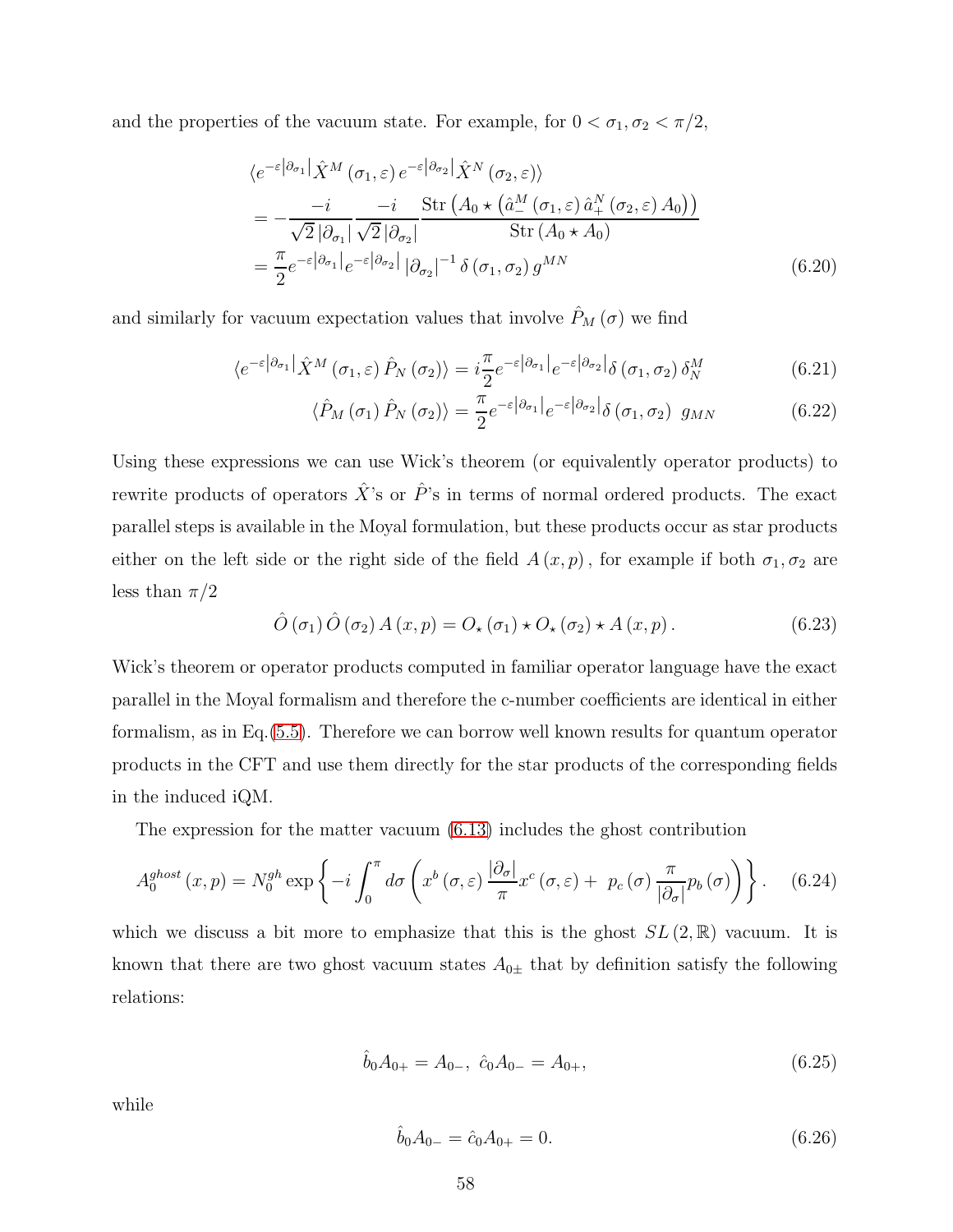Their ghost numbers should differ by one:

$$
N_{gh}(A_{0+}) = N_{gh}(A_{0-}) + 1, \tag{6.27}
$$

and their star product satisfies (recall Str has ghost number 1):

$$
Str (A_{0+} \star A_{0-}) = Str \left( A_{0+} \star \left( \hat{b}_0 A_{0+} \right) \right) = Str (A_{0-} \star (\hat{c}_0 A_{0-})) = 1,
$$
 (6.28)

$$
Str (A_{0+} \star A_{0+}) = Str (A_{0-} \star A_{0-}) = 0.
$$
\n(6.29)

Therefore, we can conclude that the ghost number of  $A_{0-}$  is  $-1$ , while  $N_{gh}(A_{0+})=0$ . The  $SL(2,\mathbb{R})$  vacuum state has the ghost number 0, therefore it can be considered as the vacuum state  $A_{0+}$ .

Hence, the ghost vacua are the following

$$
A_{0+}(x,p) = N_0^{gh} \exp\left\{-i \int_0^{\pi} d\sigma \left(x^b(\sigma,\varepsilon) \frac{|\partial_{\sigma}|}{\pi} x^c(\sigma,\varepsilon) + p_c(\sigma) \frac{\pi}{|\partial_{\sigma}|} p_b(\sigma)\right)\right\},\tag{6.30}
$$

$$
A_{0-}(x,p) = -iN_0^{gh}x_0^b \exp\left\{-i\int_0^\pi d\sigma \left(x^b(\sigma,\varepsilon)\frac{|\partial_\sigma|}{\pi}x^c(\sigma,\varepsilon) + p_c(\sigma)\frac{\pi}{|\partial_\sigma|}p_b(\sigma)\right)\right\}.
$$
 (6.31)

This works correctly with the normalization conditions above (recall Str includes the Grassmannian integral  $\int dx_0^b$ ). In the Siegel gauge [\(5.64\)](#page-46-1) we had,  $A_s = x_0^b A_s^{(0)}$ , with  $A_s^{(0)}$  not containing the ghost zero mode  $x_0^b$ . Hence  $A_s^{(0)} \sim A_{0+}^{gh}$  matches all the properties as the  $SL(2, R)$  invariant vacuum.

#### B. The Monoid in the  $\sigma$ -basis

A very useful tool for computations in MSFT is the monoid algebra developed in [\[3](#page-72-2)][\[4\]](#page-72-3). This arises as follows. We have seen above that the perturbative vacuum state  $A_0$  is the Gaussian string field [\(6.13\)](#page-55-0). Excited perturbative string states are represented by the same Gaussian field multiplied by polynomials of  $(x, p)$ . The polynomials in perturbative states can be generated by taking derivatives with respect to the shift  $\lambda_x$  or  $\lambda_p$  of a shifted gaussian  $A \sim \exp(-xx - pp + \lambda_x x + \lambda_p p)$ , and then setting the  $\lambda's$  to zero. On the other hand, at least some non-perturbative states are also shifted gaussian-like states, but with a different quadratic and linear exponent than the one for the perturbative states. This suggests that fields of the shifted-gaussian form are very common in explicit computations. It was found in [\[3](#page-72-2)][\[4](#page-72-3)] that they have nice mathematical properties that are directly useful in the computation of amplitudes, including the Veneziano amplitude [\[5\]](#page-73-0).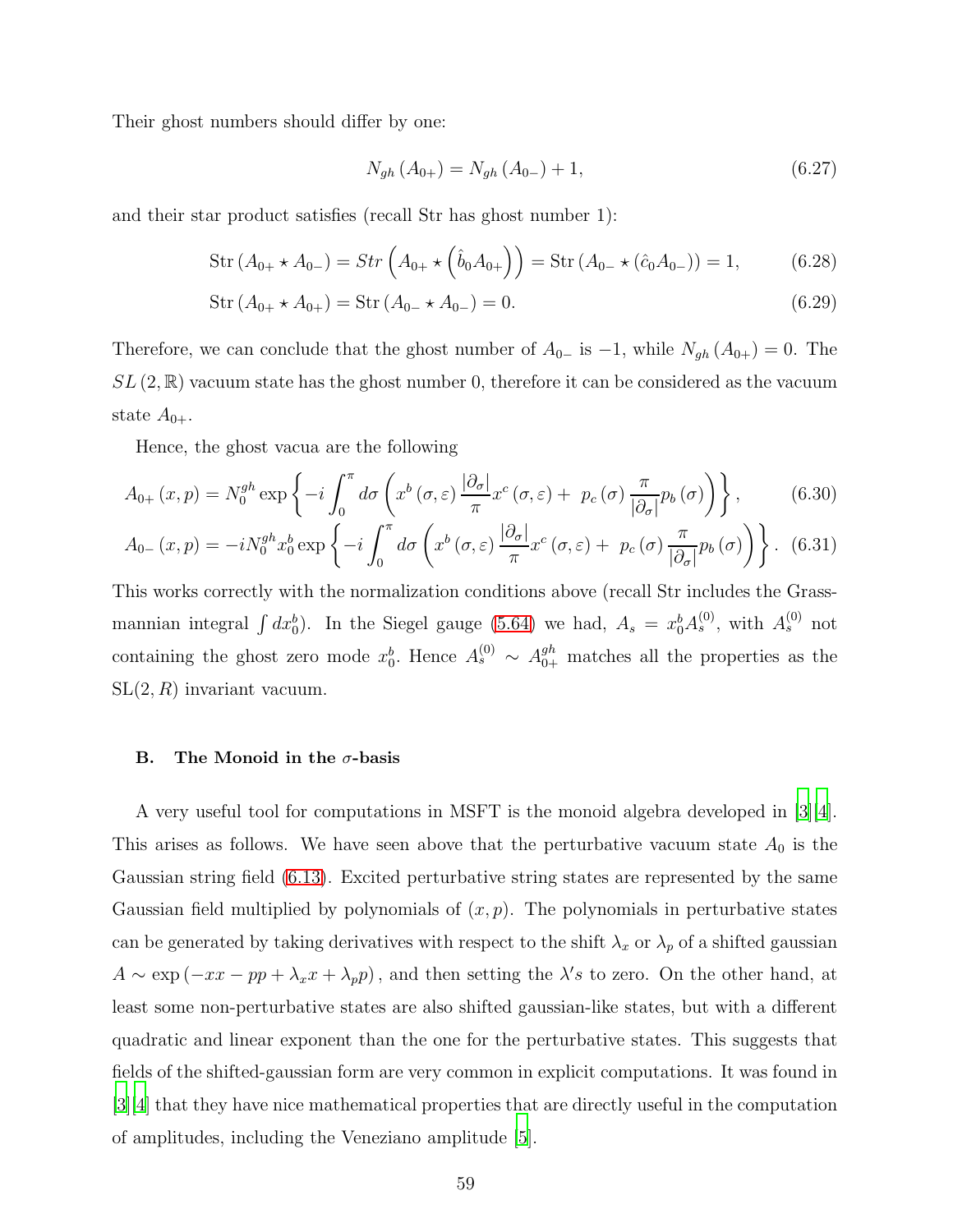The set of shifted gaussians of interest are of the form

$$
A_{\mathcal{N},M,\lambda} = \mathcal{N}e^{-\xi^i M_{ij}\xi^j - \xi^i \lambda_i}.
$$
\n(6.32)

where the  $\xi^i$  stand for  $(x, p)$  and the symbols  $M_{ij}$ ,  $\lambda_i$  are parameters, while  $\mathcal N$  is a normalization. They close under the Moyal star product as follows

$$
A_{\mathcal{N}_1, M_1, \lambda_1} \star A_{\mathcal{N}_2, M_2, \lambda_2} = A_{\mathcal{N}_{12}, M_{12}, \lambda_{12}}, \tag{6.33}
$$

The  $\xi^i$  are a set of non-commutative (super)variables (matter and ghost phase spaces) which satisfy

<span id="page-59-0"></span>
$$
[\xi^i, \xi^j]_\star = s^{ij},\tag{6.34}
$$

with  $s^{ij}$  a constant matrix which is antisymmetric when both i and j are bosonic and is symmetric when both i and j are fermionic. The  $(\mathcal{N}_{12}, M_{12}, \lambda_{12})$  are computed from  $(\mathcal{N}_1, M_1, \lambda_1)$  and  $(\mathcal{N}_2, M_2, \lambda_2)$  as follows. Given the data for  $(\mathcal{N}_1, M_1, \lambda_1)$  and  $(\mathcal{N}_2, M_2, \lambda_2)$ we first define the matrices m

<span id="page-59-1"></span>
$$
m_1 = M_1 s, \ m_2 = M_2 s, \ m_{12} = M_{12} s; \tag{6.35}
$$

then the result for  $m_{12}, \lambda_{12}, \mathcal{N}_{12}$  takes the form  $[2][3][4]$  $[2][3][4]$  $[2][3][4]$  $[2][3][4]$ 

$$
m_{12} = (m_1 + m_2 m_1) (1 + m_2 m_1)^{-1} + (m_2 - m_1 m_2) (1 + m_1 m_2)^{-1}, \qquad (6.36)
$$

$$
\lambda_{12} = (1 - m_1) (1 + m_2 m_1)^{-1} \lambda_2 + (1 + m_2) (1 + m_1 m_2)^{-1} \lambda_1 \tag{6.37}
$$

$$
\mathcal{N}_{12} = \frac{\mathcal{N}_1 \mathcal{N}_2}{\text{sdet} \left(1 + m_2 m_1\right)^{1/2}} e^{\frac{1}{4}\left((\lambda_1 + \lambda_2)(M_1 + M_2)^{-1}(\lambda_1 + \lambda_2) - \bar{\lambda}_{12}(M_{12})^{-1}\lambda_{12}\right)}.
$$
(6.38)

The reader may consult [\[2\]](#page-72-1)[\[3](#page-72-2)][\[4\]](#page-72-3) for detailed properties of this monoid algebra and how it is used for both perturbative and non-perturbative computations in string field theory. In our formulation here this algebra is consistent with the  $OSp(d|2)$  supersymmetry, and therefore we use supertrace and superdeterminants instead of the trace and determinant in [\[2](#page-72-1)][\[3\]](#page-72-2)[\[4\]](#page-72-3).

The results in [\(6.36-](#page-59-0)[6.38\)](#page-59-1) were computed for the Moyal star product in a discrete mode space, but the same formal result applies also with our new Moyal star product in  $\sigma$ -space. In the present case the non-commutative variables are labelled by  $i$  which is a combination of discrete  $(M)$  and continuous  $(\sigma)$  labels. The shifted gaussian in our new formalism is

$$
A_{\mathcal{N},M,\lambda} \equiv \mathcal{N} \exp\left(-\left(\int_0^\pi \int_0^\pi d\sigma d\sigma' \xi^i(\sigma) M_{ij}(\sigma,\sigma') \xi^j(\sigma')\right) - \int_0^\pi d\sigma \xi^i(\sigma) \lambda_i(\sigma)\right) (6.39)
$$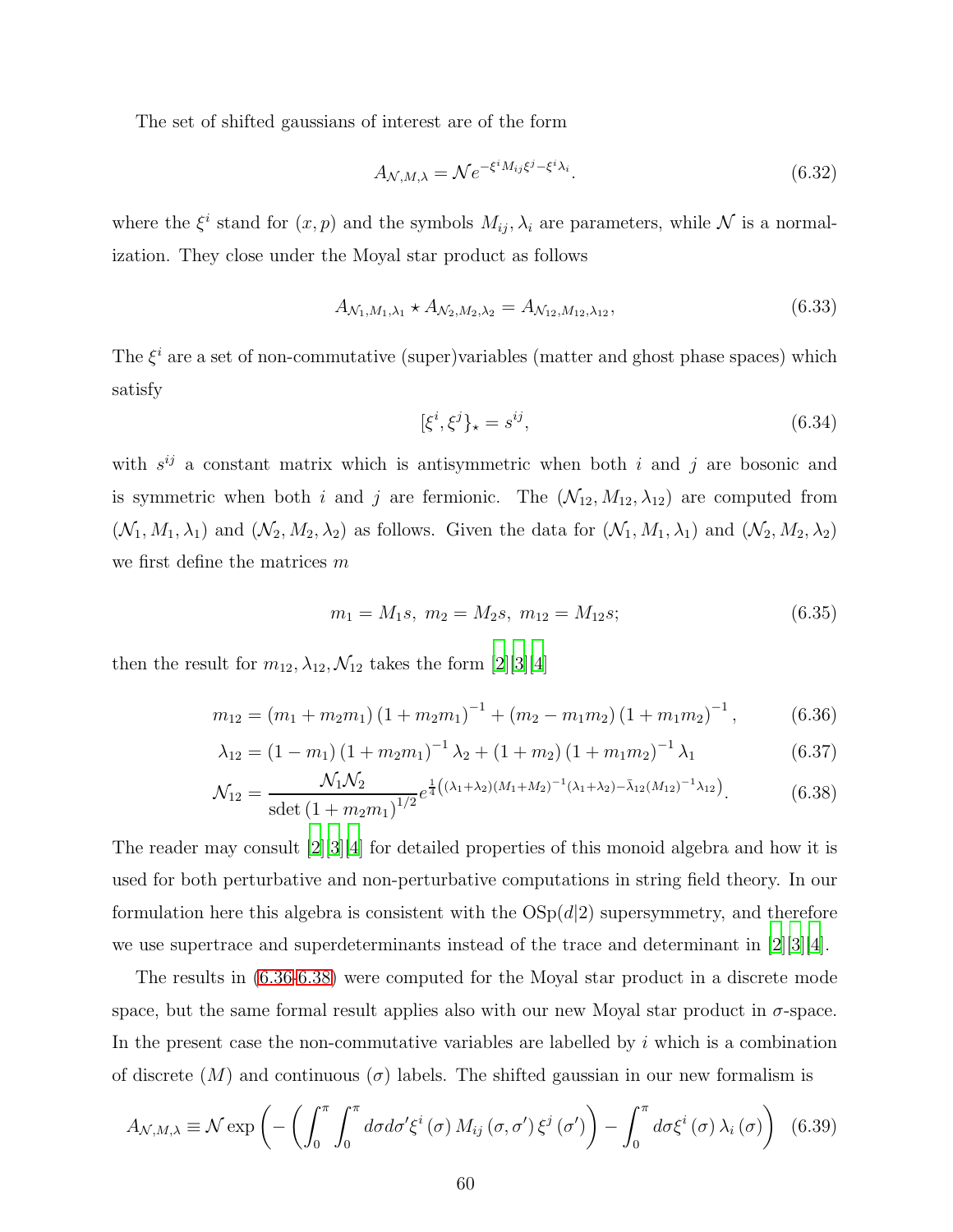where  $\xi^i(\sigma) = (x^M(\sigma), p_M(\sigma))$  are the string half-phase degrees of freedom,  $M_{ij}(\sigma, \sigma')$  is a complex square matrix and  $\lambda_i(\sigma)$  is a complex column matrix. Under the Moyal star product they form a closed algebra called a monoid (which is almost a group, except for the inverse condition). Taking into account the star commutation rules in [\(3.25\)](#page-20-0) we identify the matrix  $s^{ij}$  with the new type of labels as follows

$$
\begin{aligned}\n &\stackrel{i=}{\circ} x^N \left( \sigma' \right) \quad , \quad p_N \left( \sigma' \right) \\
 &\stackrel{i=}{\circ} x^M \left( \sigma \right) \left( \begin{array}{cc} 0 & i^{1-N} \delta^M_N \hat{\delta}_{+-} \left( \sigma, \sigma' \right) \\
 \left( -i \right)^{1-N'} \delta^N_M \hat{\delta}_{-+} \left( \sigma, \sigma' \right) & 0 \end{array} \right) \\
 &\tag{6.40}\n \end{aligned}
$$

where  $\hat{\delta}_{+-}(\sigma,\sigma')$  is given in Eqs.[\(3.26-](#page-20-1)[3.27\)](#page-20-2), while  $\hat{\delta}_{-+}(\sigma,\sigma')$  is the transpose of the "matrix"  $\hat{\delta}_{+-}$  and then re-labelled by replacing  $\sigma \leftrightarrow \sigma'$ . The parameters  $M_{ij}$  and  $\lambda_i$  of the shifted gaussian take the form

$$
M_{ij} = \frac{x^M(\sigma)}{p_M(\sigma)} \begin{pmatrix} i = x^N(\sigma') & , & p_N(\sigma') \\ a_{MN}(\sigma, \sigma') & b_M^N(\sigma, \sigma') \\ b_M^M(\sigma, \sigma') & d^{MN}(\sigma, \sigma') \end{pmatrix}, \lambda_i = \begin{pmatrix} \lambda_{x^M}(\sigma) \\ \lambda_{p_M}(\sigma) \end{pmatrix}
$$
(6.41)

where the diagonal entries of  $M$  are (super)symmetric matrices while the off diagonal entries are related by a (super) transposition

$$
b_N^M\left(\sigma,\sigma'\right) = (-1)^{MN} b_N^N\left(\sigma',\sigma\right). \tag{6.42}
$$

The matrix  $m = Ms$  becomes

$$
m_i^j = M_{ik}s^{kj} = \begin{pmatrix} b_M^N(\sigma, \sigma') \operatorname{sign}(\pi/2 - \sigma') & a_{MN}(\sigma, \sigma') \operatorname{sign}(\pi/2 - \sigma') (-1)^N \\ d^{MN}(\sigma, \sigma') \operatorname{sign}(\pi/2 - \sigma') & b_M^M(\sigma, \sigma') \operatorname{sign}(\pi/2 - \sigma') (-1)^N \end{pmatrix}
$$
(6.43)

Then they are combined according to the rules [\(6.36](#page-59-0)[-6.38\)](#page-59-1) to obtain the result for the monoid algebra.

As an example, for perturbative computations, the matrix  $M_{ij}(\sigma, \sigma')$  is fairly simple. It follows from the vacuum state given in [\(6.13\)](#page-55-0)

<span id="page-60-0"></span>
$$
M_{ij}^{pert} = \begin{pmatrix} g_{MN} \frac{|\partial_{\sigma}|}{\pi} \delta_{\varepsilon}^{+} (\sigma, \sigma') & 0\\ 0 & g^{MN} \frac{\pi}{|\partial_{\sigma}|} \delta_{\varepsilon}^{-} (\sigma, \sigma') \end{pmatrix}
$$
(6.44)

In general the regulated delta function in [\(6.44\)](#page-60-0) satisfies D-brane boundary conditions as discussed in section (IVA). The regulator  $\varepsilon$  insures that all computations are well defined.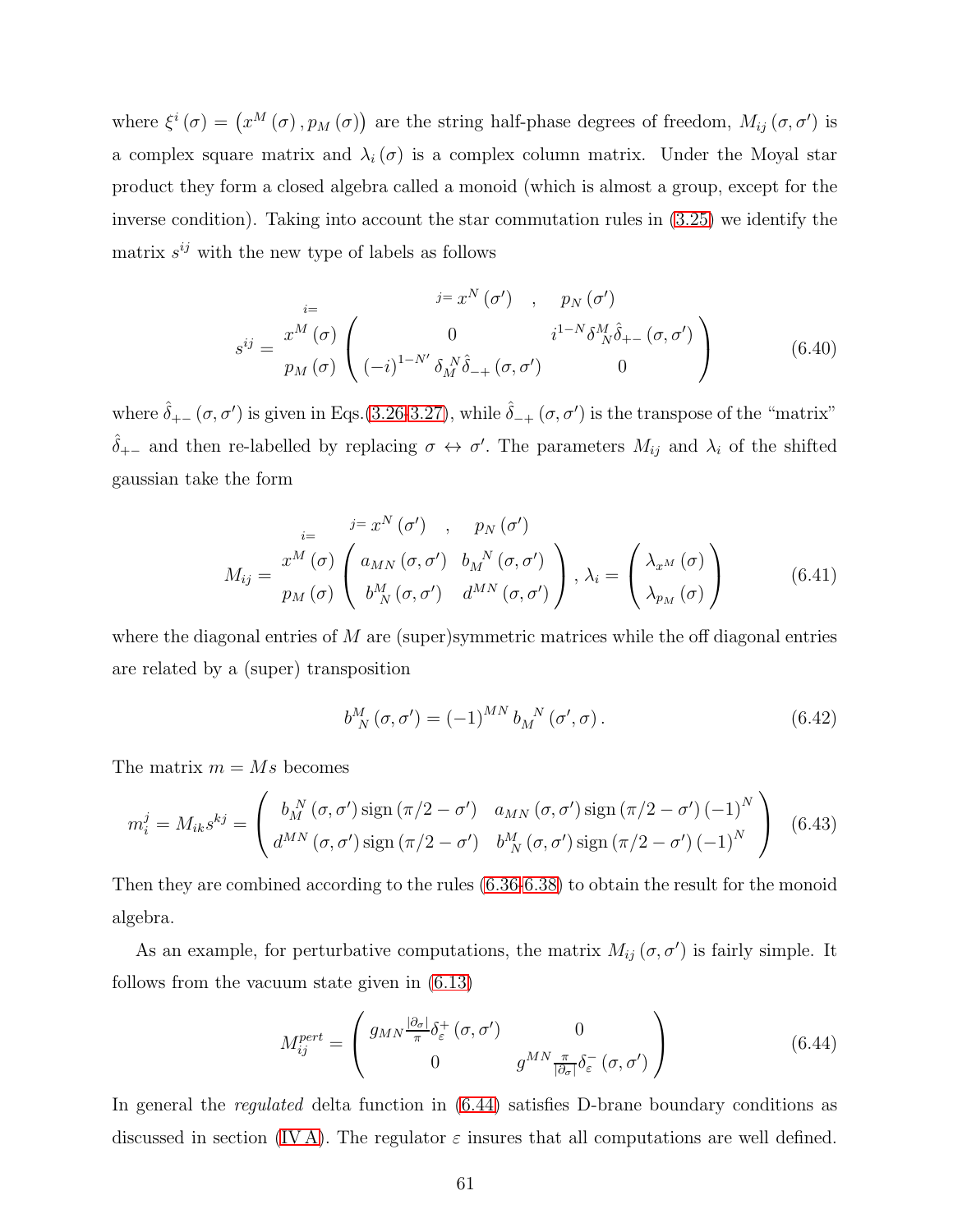The regulator is removed after renormalization of the cubic coupling constant  $g_0$  as shown in [\[5](#page-73-0)]. For example, for the D25 brane we would use in [\(6.44\)](#page-60-0) the  $\delta_{\varepsilon}^{\pm n n}(\sigma, \sigma')$  in all directions M. But if more complicated D-brane boundary conditions are desired, then in the corresponding directions M we would use the  $\delta_{\varepsilon}^{\pm n n}$  or  $\delta_{\varepsilon}^{\pm d d}$  given in section (IVA). In this way, by making only minimal changes through the regulated delta functions, non-trivial D-brane boundary conditions are implemented easily in our new MSFT formalism.

If the M in  $(6.44)$  is used in monoid computations directly in the form shown in  $(6.44)$  with  $\delta^{nn}$ , then this approach reproduces all the results of the computations obtained previously in [\[2\]](#page-72-1)[\[3](#page-72-2)][\[4\]](#page-72-3)[\[5\]](#page-73-0), including the off-shell 4-tachyon (Veneziano) scattering amplitude.

### VII. OUTLOOK

The central structure in this paper is the new Moyal  $\star$  product in the  $\sigma$ -basis in Eq.[\(2.9\)](#page-9-0) that implements the interactions of strings. The string fields  $A(x, p)$  that are multiplied with this product are labeled by *half of the phase space* of the string  $(x_+^M(\sigma), p_{-M}(\sigma))$  as opposed to the full phase space  $(X^M(\sigma), P_M(\sigma))$ . The label  $M = (\mu, b, c)$  includes both the spacetime "matter  $\mu$ " and the  $(b, c)$  ghosts in an  $OSp(d|2)$  covariant notation. The star product  $\star$ , which is independent of the details of any conformal field theory on the worldsheet (CFT), is background independent and is invariant under this supersymmetry for all CFTs.

The symmetric  $x_+^M(\sigma) = \frac{1}{2} (X^M(\sigma) + X^M(\pi - \sigma))$  and the antisymmetric  $p_{-M}(\sigma) =$ 1  $\frac{1}{2}(P_M(\sigma) - P_M(\pi - \sigma))$  commute with each other in the quantum mechanics (QM) of the first quantized string, and therefore they are simultaneous observables in QM. The eigenvalues  $(x_+, p_-)$  of these simultaneous observables provide a complete set of labels for the first quantized string states  $\langle x_+^M(\sigma), p_{-M}(\sigma) |$ . The string field  $A(x, p)$  corresponds to the probability amplitude of a general string state  $|A\rangle$  that has the given phase space configuration  $A(x,p) = \langle x_+^M(\sigma), p_{-M}(\sigma) | A \rangle$ . Hence the Moyal product in Eq.[\(2.9\)](#page-9-0) which creates a non-commutativity in the space of eigenvalues  $(x<sub>+</sub><sup>M</sup>(\sigma), p<sub>-M</sub>(\sigma))$  has nothing to do with the Moyal product in QM despite the close mathematical similarities. However this close similarity is interpreted in this paper as an induced quantum mechanics (iQM) that governs the fundamental string interactions.

To be able to compute reliably in string field theory we need a regulator to obtain unambiguous results. The essential role of the regulator is to tame some singularities associated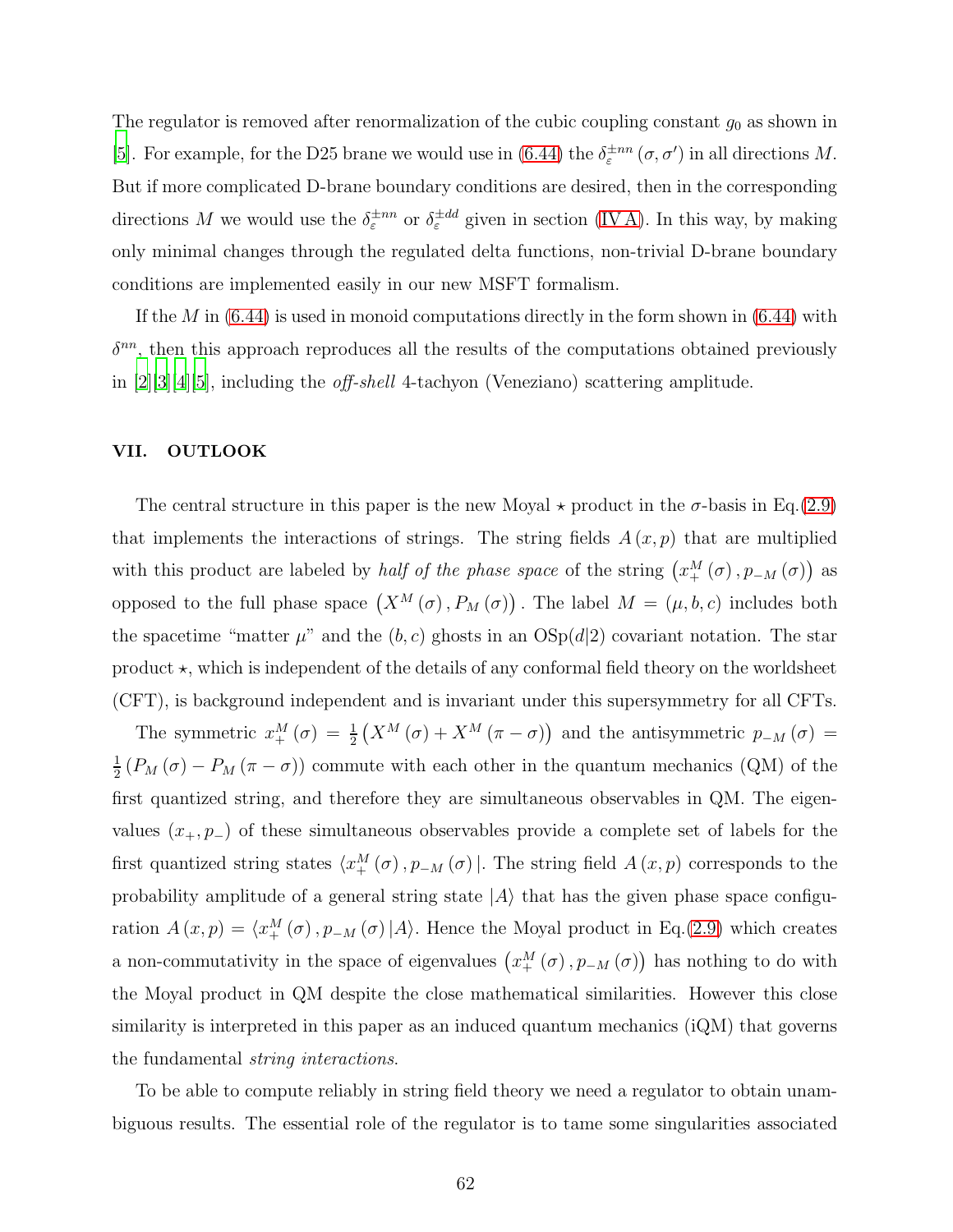with the midpoint of the string at  $\pi/2$ . In this paper the regulator is the dimensionless small parameter  $\varepsilon$ . We regulated at first the QM quantum operators of the first quantized string by defining  $\hat{X}(\sigma,\varepsilon)$ , while no regularization is needed for the operator  $\hat{P}_M(\sigma)$ , as discussed in section [\(IV\)](#page-23-0). Consequently, the eigenvalues of the half phase space are also regularized, so that the string field is regularized with the  $\varepsilon$  through its labels  $A\left(x_+^M(\sigma,\varepsilon), p_{-M}(\sigma)\right)$ . On this regularized basis we showed how to represent all QM operators that belong to any CFT, by their string-field-counterparts in the induced iQM. This representation involves only star products of the string fields. In particular some crucial operators that are needed to construct string field theory, i.e. the stress tensor  $T_{\pm\pm}$ , the BRST current  $j_B$  and the BRST operator, for any CFT are constructed as regularized string fields that operate in the induced iQM. Using them we constructed the regularized action for the new Moyal string field theory (MSFT).

An important aspect of the new formulation is that the regularized midpoint of the string  $x_{+}^{M}(\pi/2,\varepsilon)$  is not isolated from the rest of the string degrees of freedom in its treatment under the  $\star$  product. Nevertheless the new product has the magical property that the midpoint  $x_{+}^{M}(\pi/2,\varepsilon)$  acts trivially as a complex number (no derivatives induced on the field) when it is star-multiplied with any string field  $x_+^M(\pi/2, \varepsilon) \star A(x,p) = A(x,p) \star x_+^M(\pi/2, \varepsilon) =$  $x_+^M(\pi/2,\varepsilon) A(x,p)$ . Remarkably, this important property of the midpoint in string joining is automatically implemented by the new Moyal  $\star$ .

We constructed an infinite number of solutions to the non-perturbative equation of motion  $\bar{A} \star \bar{A} = 0$  of the purely cubic theory, in the form  $\bar{A}_{sol}(x,p) = Q(x,p)$ , where the BRST field  $Q(x, p)$  is derived with our methods from any CFT on the worldsheet. We turned this observation into a method for finding an infinite number of non-perturbative solutions to the string field equation,  $\hat{Q}A + g_0A \star A = 0$ , in the form,  $g_0A = Q_2 - Q_1$ , where  $Q_i(x, p)$ correspond to the BRST fields (as obtained with our methods) of a pair of conformal field theories  $CFT_i$ .

We have shown that all successful computations previously accomplished in MSFT using the old regularized Moyal star product (which was tied to the flat CFT in  $d = 26$ , and treated the midpoint as special), are also reproduced by the new formalism when the same flat CFT is used. However the advantage of the new approach is that it also applies to any curved CFT and can easily include the effects of D-brane boundary conditions. The applications of the new features will be explored in future work in several directions as follows.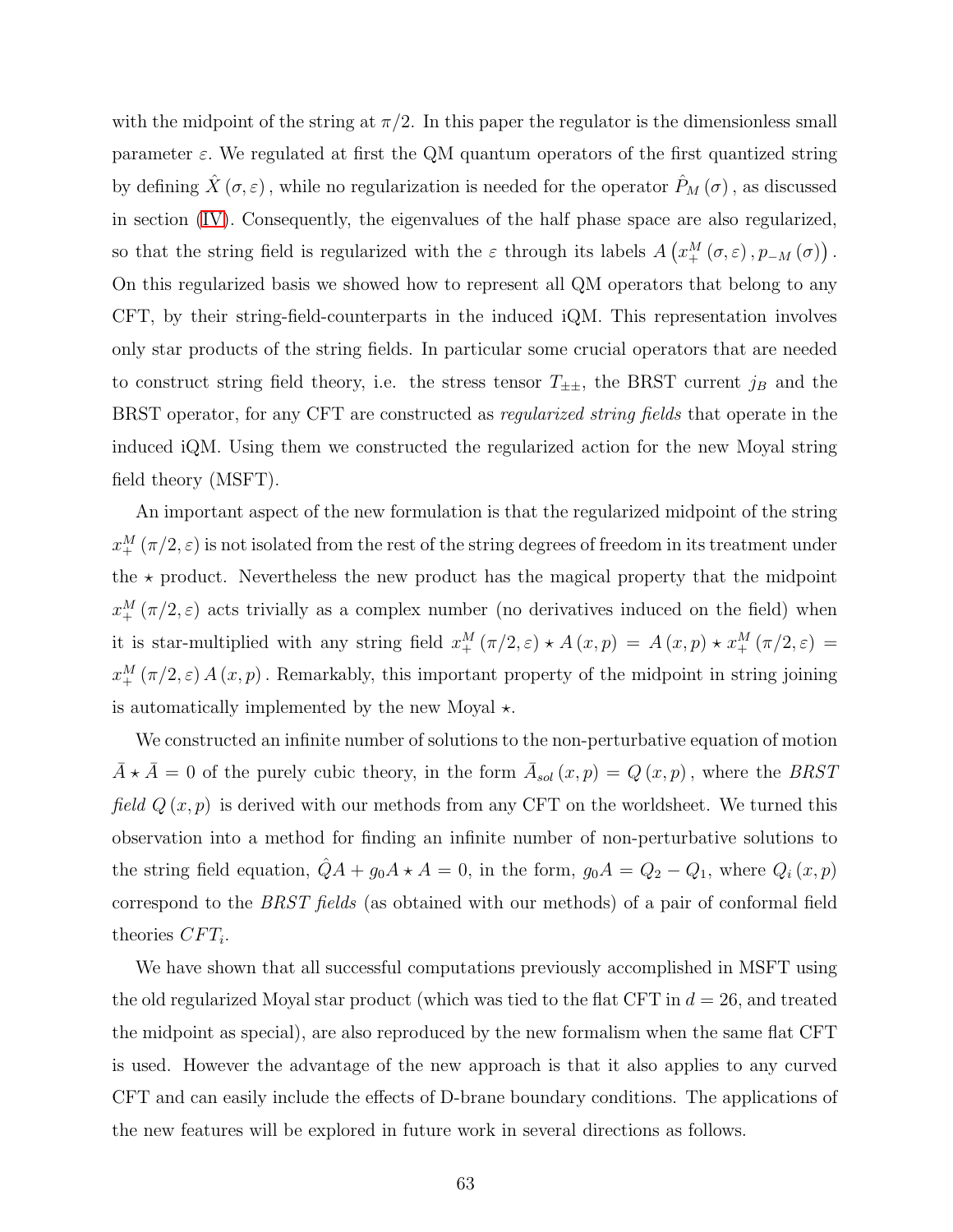It would be a very interesting exercise to apply our formalism to some simple cases of exact CFTs. Sometime ago some of the earliest examples of exact conformal field theories that describe strings in curved spaces with one time coordinate were suggested [\[23\]](#page-74-0) and studied at the classical and first quantized levels [\[24\]](#page-75-4)-[\[26\]](#page-75-3). The BRST operator  $Q(x, p)$ associated with such models is constructed in terms of a current algebra (or Kac-Moody algebra) basis which replaces the half phase space  $(x(\sigma), p(\sigma))$ . Using the properties of the current algebra should be an important tool to compute in these special curved spaces using our MSFT approach.

We are eager to aim our new MSFT approach to investigate the physical circumstances in which string theory should play its most important physical role. Noting that string field theory (SFT) is a complete approach that incorporates generally both the curved background and the interactions in the non-perturbative description of the theory, it is very important to pursue the SFT avenue despite the fact that computations may be difficult. The areas that we think are important to investigate with our MSFT formalism includes very early cosmology in the vicinity of cosmological singularities as well as black hole or black D-brane type singularities. In particular, there has been some new developments in identifying uniquely cosmological backgrounds that are geodesically complete across cosmological singularities [\[32](#page-76-2)] to which we plan to apply our formalism.

An understanding of the very early cosmology of the universe through string theory has been tradionally a hope that it would eventually yield an explanation of why we live in four dimensions and provide the ingredients of the Standard Model of particle physics, such as the number of generations and their symmetry structures. It is believed that string physics is unavoidable in the deeply small and highly curved quantum mechanical regions of space-time. In this paper we have developed sharper tools to address such issues in the context of the new MSFT, including string-string interactions both perturbatively and non-perturbatively, and hope to make further progress in the pursuit of these goals.

We wish to conclude with a speculation on the origin of quantum mechanics. A byproduct of our approach is an astonishing suggestion of the formalism: the roots of ordinary quantum mechanics may originate from the non-commutative interactions in string theory. Indeed, the string joining Moyal star induces non-commutativity between otherwise commutative string degrees of freedom  $(\hat{x}_+(\sigma,\varepsilon), \hat{p}_-(\sigma))$ . We draw again the attention of the reader to the remarkable property that even though the operators  $(\hat{x}_+(\sigma,\varepsilon), \hat{p}_-(\sigma))$  commute in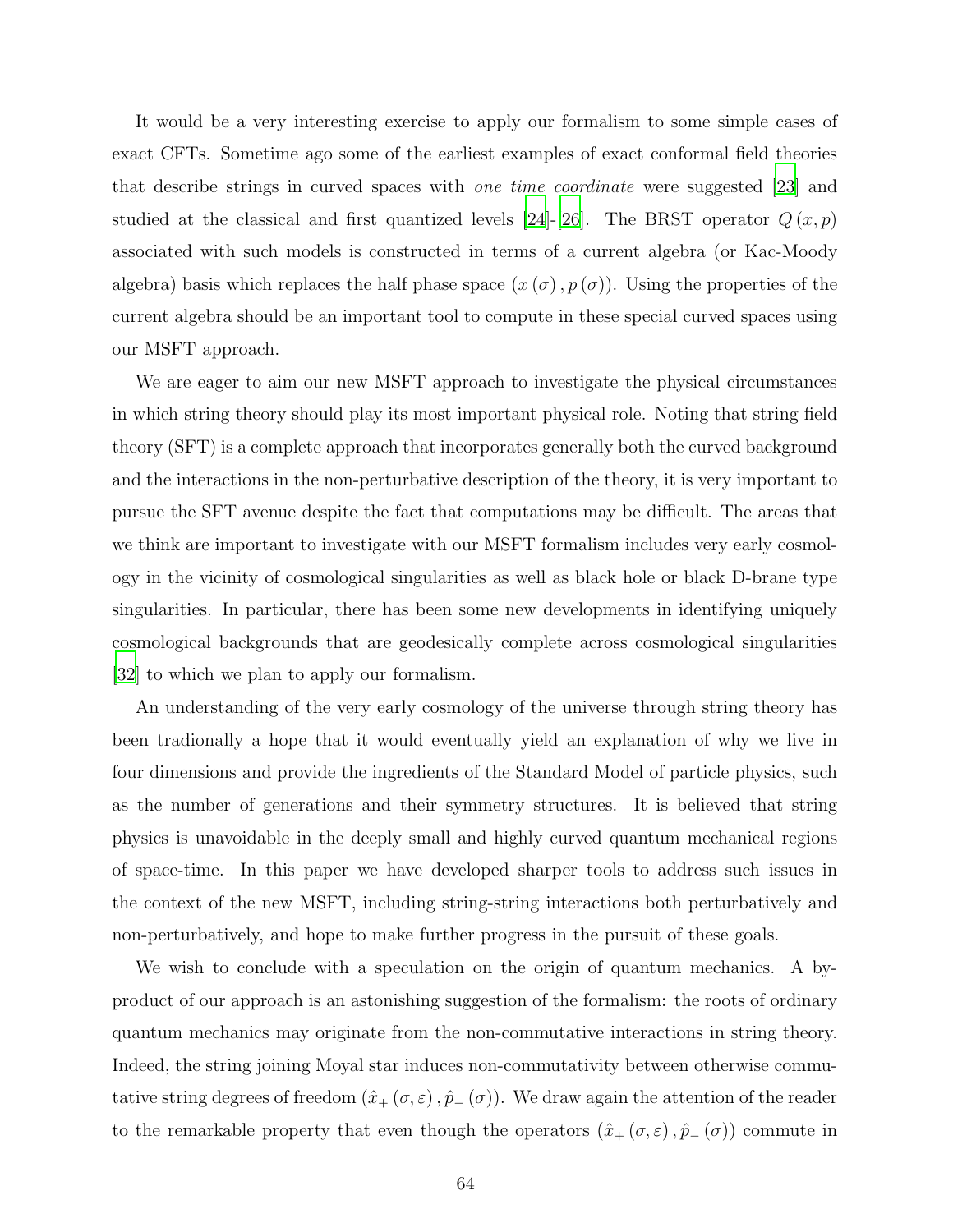QM, their eigenvalues  $(x_+(\sigma,\varepsilon), p_-(\sigma))$  do not commute with each other under the induced iQM as seen in Eq.[\(3.25\)](#page-20-0). This non-commutativity under the string-joining star product is what led to the representation of the QM operators in the basis of iQM as in Eqs.[\(3.36,](#page-22-0)[3.37\)](#page-22-1) in the language of only the string joining star product. The reader is invited to read section [\(III A\)](#page-16-0) in reverse by starting from Eqs.[\(3.36](#page-22-0)[,3.37\)](#page-22-1) and interpreting its contents as the emergence of QM from iQM rather than the other way around. Then it seems astonishing that the half-phase-space  $(x_+(\sigma,\varepsilon), p_-(\sigma))$  in iQM under the string joining  $\star$  generates the conventional QM commutation rules for the full phase space operators  $(\hat{X}(\sigma,\varepsilon), \hat{P}(\sigma))$ . Assuming that string theory is right that it underlies all physics, it is then very tempting to speculate that the source of QM rules in all physics may simply be the rules of interactions in string theory as seen explicitly in our paper. This could be the long sought explanation of where QM comes from. This exciting point is very important in its own right, and it will be pursued further.

#### Acknowledgments

This research was partially supported by the U.S. Department of Energy. IB thanks CERN for hospitality while part of this research was performed.

### VIII. APPENDIX

### <span id="page-64-0"></span>A. Old Discrete Basis Versus New σ-Basis

In this section we are going to show that the new  $\sigma$ -basis formalism that does not distinguish the midpoint is equivalent to the old discrete basis that distinguished the midpoint. The old formalism was developed in [\[2](#page-72-1)][\[3\]](#page-72-2)[\[4\]](#page-72-3)[\[5](#page-73-0)]. By not distinguishing the midpoint we have a cleaner and more efficient approach in practical computations.

The unregulated position and momentum degrees of freedom  $x_+(\sigma)$  and  $p_-(\sigma)$  in the new  $\sigma$  basis can be written in terms of modes with even and odd *cosine* expansions respectively,

<span id="page-64-1"></span>
$$
x_+(\sigma) = x_0 + \sqrt{2} \sum_e x_e \cos e\sigma; \quad p_-(\sigma) = \frac{\sqrt{2}}{\pi} \sum_o p_o \cos o\sigma,
$$
 (8.1)

where  $e = 2, 4, 6, \cdots$  and  $o = 1, 3, 5, \cdots$ . Their Moyal  $\star$  commutator, using the new  $\star$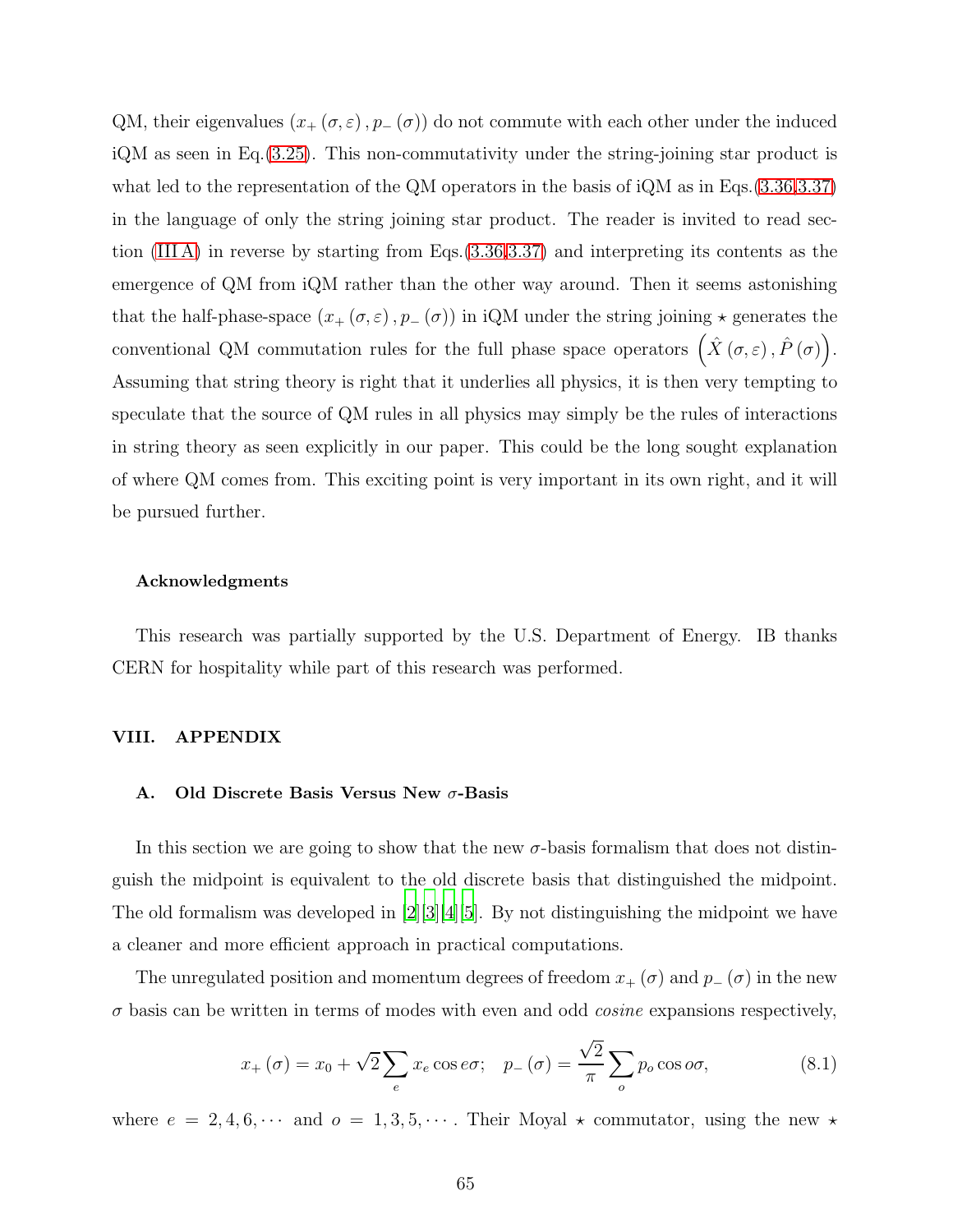product [\(2.9\)](#page-9-0), is the delta-function that has two forms [\(3.25\)](#page-20-0)

<span id="page-65-0"></span>
$$
[x_{+}(\sigma), p_{-}(\sigma')]_{\star new} = i\delta^{+nn}(\sigma, \sigma') \varepsilon (\pi/2 - \sigma') = i\varepsilon (\pi/2 - \sigma) \delta^{-nn}(\sigma, \sigma'). \tag{8.2}
$$

Using the mode expansion for these delta functions we can compare the two results

$$
\left(\frac{2}{\pi} + \frac{4}{\pi} \sum_{e} \cos e\sigma \cos e\sigma'\right) \varepsilon (\pi/2 - \sigma') = \varepsilon (\pi/2 - \sigma) \frac{4}{\pi} \sum_{o} \cos o\sigma \cos o\sigma'. \tag{8.3}
$$

It can be verified that this is an identity [\[3\]](#page-72-2). The commutator contains two terms, one with and one without the zero mode:

<span id="page-65-4"></span>
$$
\left[x_{+}\left(\sigma\right), p_{-}\left(\sigma'\right)\right]_{\star new} = \frac{\sqrt{2}}{\pi} \sum_{o} \left[x_{0}, p_{o}\right]_{\star new} \cos o\sigma' + \frac{2}{\pi} \sum_{e,o} \left[x_{e}, p_{o}\right]_{\star new} \cos e\sigma \cos o\sigma', \quad (8.4)
$$

By comparing the Fourier modes to the answer [\(8.2\)](#page-65-0) we extract the mode commutators and find that they are expressed in terms of the matrix elements of the special matrix T introduced in [\[2](#page-72-1)]

<span id="page-65-5"></span><span id="page-65-2"></span><span id="page-65-1"></span>
$$
[x_0, p_o]_{\star new} = 2iT_{0o}, \ [x_e, p_o]_{\star new} = 2iT_{eo}, \tag{8.5}
$$

where

$$
T_{eo} = \frac{4}{\pi} \int_0^{\pi/2} d\sigma \cos e \sigma \cos \omega \sigma = \frac{4}{\pi} \frac{o(-1)^{(e-o-1)/2}}{e^2 - o^2},
$$
\n(8.6)

$$
T_{0o} = \frac{2\sqrt{2}}{\pi} \int_0^{\pi/2} d\sigma \cos \omega \sigma = \frac{2\sqrt{2}}{\pi o} \sin \frac{\omega \pi}{2} = \frac{2\sqrt{2}}{\pi} \frac{(-1)^{(o-1)/2}}{o}.
$$
 (8.7)

A useful identity is  $[3]$  (a sum over e is implied)

<span id="page-65-3"></span>
$$
\cos \omega \sigma = \varepsilon \left(\frac{\pi}{2} - \sigma\right) \left(\cos e\sigma - \cos e\frac{\pi}{2}\right) T_{eo}.\tag{8.8}
$$

These star commutators for the modes [\(8.5](#page-65-1)[-8.7\)](#page-65-2) that were obtained with the new Moyal product [\(2.9\)](#page-9-0) in the  $\sigma$  basis are identical to those given by the old Moyal product in the discrete basis for the flat CFT case, once we write  $p_o = p_eT_{eo}$  where  $p_e$  is introduced [\[2\]](#page-72-1) as a convenient change of basis (it does *not* mean the even momentum modes in  $p_+(\sigma)$ ). Hence the old and new Moyal products are equivalent for the flat CFT. But the new  $\sigma$  basis  $\star$ product [\(2.9\)](#page-9-0) is more powerful since it is valid for all CFTs due to the fact that the phase space notation in the  $\sigma$  basis is independent of the background fields.

There is one more subtle point in this equivalence which is related to the midpoint. In the old approach the midpoint,

$$
\bar{x} \equiv x(\pi/2) = x_0 + \sqrt{2} \sum_{e \ge 2} x_e \cos \frac{e\pi}{2},
$$
\n(8.9)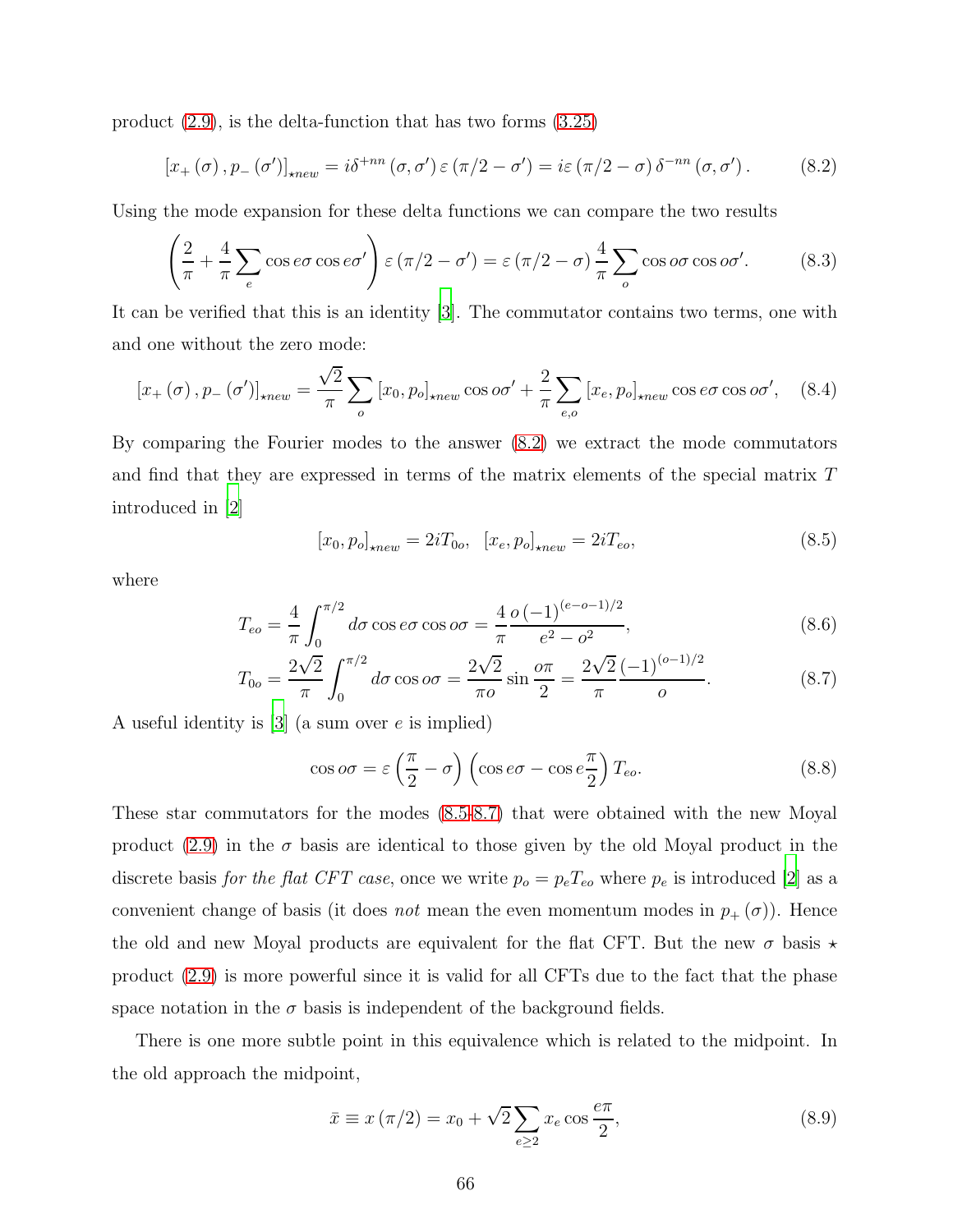was distinguished as an independent mode (instead of  $x_0$ ) and did not appear in the old star product which was expressed only in terms of  $x_e, p_e$  (where  $p_e$  is related to  $p_o = p_e T_{eo}$ ). Then the midpoint  $\bar{x}$  had a trivial star product (i.e. it acted on fields with the ordinary product for complex numbers) and in particular commuted with the momentum modes under the string joining  $\star$ . We want to verify that the new  $\star$  product also has the same properties for the midpoint even though the new  $\star$  [\(2.9\)](#page-9-0) does not distinguish the midpoint. It is useful to note the following notation for  $w_e, v_o$  and the relations among these symbols and the midpoint

<span id="page-66-0"></span>
$$
x_0 = \bar{x} + w_e x_e
$$
, with  $w_e = -\sqrt{2} \cos \frac{e\pi}{2} = -\sqrt{2} (-1)^{e/2}$ , (8.10)

$$
v_o \equiv T_{0o} = w_e T_{eo},\tag{8.11}
$$

where a summation over  $e$  is implied. The last equation follows from integrating both sides of [\(8.8\)](#page-65-3). Note that  $v<sub>o</sub>$  or equivalently  $T<sub>0o</sub>$  is really related to the midpoint at  $\pi/2$  since

<span id="page-66-1"></span>
$$
[\bar{x}, p_o]_{\star new} = [(x_0 - w_e x_e), p_o]_{\star} = 2i (T_{0o} - w_e T_{eo}) = 0.
$$
 (8.12)

This verifies the last crucial point in the equivalence of the old and new star products: even though the midpoint  $\bar{x}$  was not distinguished in the new star product,  $\bar{x}$  behaves as if it is insensitive to the derivatives implicit in the new Moyal product and therefore it acts just like a complex number under the new  $\star$ , which is the same as under the old  $\star$ .

It is also instructive to verify the equivalence in reverse. That is, suppose we are given the commutators [\(8.5-](#page-65-1)[8.7\)](#page-65-2) and [\(8.12\)](#page-66-1) under the old product  $\star_{old}$  with the same result, and let us derive the local commutators in the continuous  $\sigma$ -basis [\(8.2\)](#page-65-0) by using only the old star product. By writing out  $x_+(\sigma)$ ,  $p_-(\sigma')$  in terms of modes [\(8.1\)](#page-64-1) and using [\(8.5-](#page-65-1)[8.7\)](#page-65-2) with  $\star_{old}$ we get the same form as [\(8.4\)](#page-65-4)

$$
[x_+(\sigma), p_-(\sigma')]_{\star old} = 2i\frac{\sqrt{2}}{\pi} \sum_o T_{0o} \cos o\sigma' + 2i\frac{2}{\pi} \sum_{e,o} T_{eo} \cos e\sigma \cos o\sigma'. \tag{8.13}
$$

Now insert the results [\(8.6-](#page-65-5)[8.8\)](#page-65-3) for  $T_{0o}$ ,  $T_{eo}$  given in the old literature [\[2](#page-72-1)] and compute the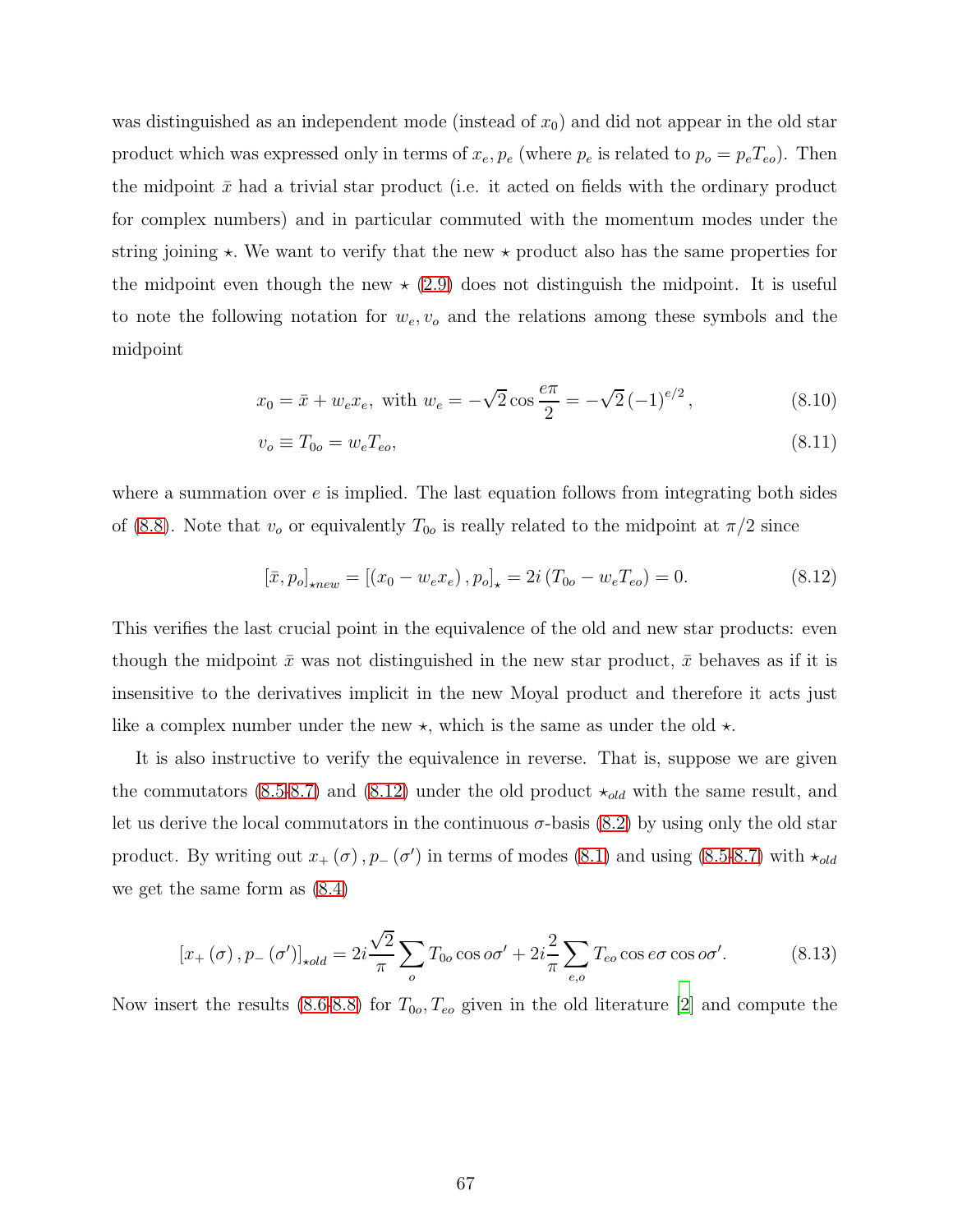right hand side of this equation. We find

$$
= \left[ \begin{array}{c} 2i\frac{\sqrt{2}}{\pi} \sum_{o} \left( \frac{2\sqrt{2}}{\pi} \int_{0}^{\pi/2} d\sigma_{1} \cos o\sigma_{1} \right) \cos o\sigma' \\ +2i\frac{2}{\pi} \sum_{e,o} \left( \frac{4}{\pi} \int_{0}^{\pi/2} d\sigma_{1} \cos e\sigma_{1} \cos o\sigma_{1} \right) \cos e\sigma \cos o\sigma' \end{array} \right]
$$
  
=  $i\frac{2}{\pi} \int_{0}^{\pi/2} d\sigma_{1} \delta^{-} (\sigma_{1}, \sigma') + i \int_{0}^{\pi/2} d\sigma_{1} \left( \delta^{+} (\sigma_{1}, \sigma) - \frac{2}{\pi} \right) \delta^{-} (\sigma_{1}, \sigma')$   
=  $i\delta^{+nn} (\sigma, \sigma') \in (\pi/2 - \sigma').$  (8.14)

Therefore, the old product  $\star_{old}$  reproduces the new product  $\star_{new}$  in the  $\sigma$  basis.

Hence the same string field can be rewritten in the different bases

<span id="page-67-5"></span>
$$
A(x_{+}(\sigma), p_{-}(\sigma)) = A(x_{0}, x_{e}, p_{o}) = A(x_{0}, x_{e}, p_{o})|_{x_{0} = \bar{x} + w_{e}x_{e}} = \tilde{A}(\bar{x}, x_{e}, p_{o}). \tag{8.15}
$$

and the joining of strings can be expressed equivalently in either the old or the new star products if the CFT is flat. To show some subtleties of how this works, we begin with the relation between the old and new bases. The old star product is (using  $(2.2)$  with fixed  $\bar{x}$ )

$$
\tilde{A}_1\left(\bar{x}, x_e, p_o\right) \star_{old} \tilde{A}_2\left(\bar{x}, x_e, p_o\right) = \tilde{A}_1\left(\bar{x}, \left(x'_e + iT_{eo}\partial_{p_o}\right), \left(p'_o - iT_{eo}\partial_{x_e}\right)\right) \star \tilde{A}_2\left(\bar{x}, x_e, p_o\right) \tag{8.16}
$$

where in the last formula we used  $Eq.(2.2)$  $Eq.(2.2)$ . Rewrite this in terms of the new basis  $A_{1,2}(x_0, x_e, p_o)$  making explicit that  $x_0$  is a function of  $\bar{x}$  and  $x_e$  when the old star product is used:

$$
\tilde{A}_1(\bar{x}, x_e, p_o) \star_{old} \tilde{A}_2(\bar{x}, x_e, p_o) \tag{8.17}
$$

$$
= A_1(x_0(\bar{x}, x_e), x_e, p_o) \star_{old} A_2(x_0(\bar{x}, x_e), x_e, p_o)
$$
\n(8.18)

$$
= A_1 \left( \left( \bar{x}' + w_e \left( x'_e + i T_{eo} \partial_{p_o} \right) \right), \left( x'_e + i T_{eo} \partial_{p_o} \right), \left( p'_o - i T_{eo} \partial_{x_e} \right) \right) A_2 \left( x_0 \left( \bar{x}, x_e \right), x_e, p_o \right) \tag{8.19}
$$

$$
=A_1\left(\left(x'_0+\frac{i}{2}\partial_{\bar{p}}\right),\left(x'_e+iT_{eo}\partial_{p_o}\right),\left(p'_o-iT_{eo}\left(\partial_{x_e}+w_e\partial_{x_0}\right)\right)\right)A_2\left(x_0,x_e,p_o\right). \hspace{1cm} (8.20)
$$

$$
= A_1(x_0, x_e, p_o) \star_{new} A_2(x_0, x_e, p_o)
$$
\n(8.21)

where the last step is proven below. The following manipulations are used in obtaining [\(8.20\)](#page-67-0) from the previous line: for the first factor,  $\left(x'_0 + \frac{i}{2}\right)$  $\frac{i}{2}\partial_{\bar{p}}\big)$ , note

<span id="page-67-4"></span><span id="page-67-3"></span><span id="page-67-2"></span><span id="page-67-0"></span>
$$
\bar{x}' + w_e (x'_e + iT_{eo} \partial_{p_o}) = x'_0 + i w_e T_{eo} \partial_{p_o} = x'_0 + i T_{0o} \partial_{p_o} = x'_0 + \frac{i}{2} \partial_{\bar{p}},
$$
  
with  $\partial_{\bar{p}} \equiv 2T_{0o} \partial_{p_o} = 2v_o \partial_{p_o} = \frac{1}{\pi} \int_0^{\pi} d\sigma \varepsilon \left(\frac{\pi}{2} - \sigma\right) \partial_{p_{-}(\sigma)},$  (8.22)

and for the last factor note,

<span id="page-67-1"></span>
$$
\left(p_o' - i T_{eo} \partial_{x_e}\right) A_2 \left(x_0 \left(\bar{x}, x_e\right), x_e, p_o\right) = \left(p_o' - i T_{eo} \left(\frac{\partial x^0}{\partial x_e} \partial_{x_0} + \partial_{x_e}\right)\right) A_2,\tag{8.23}
$$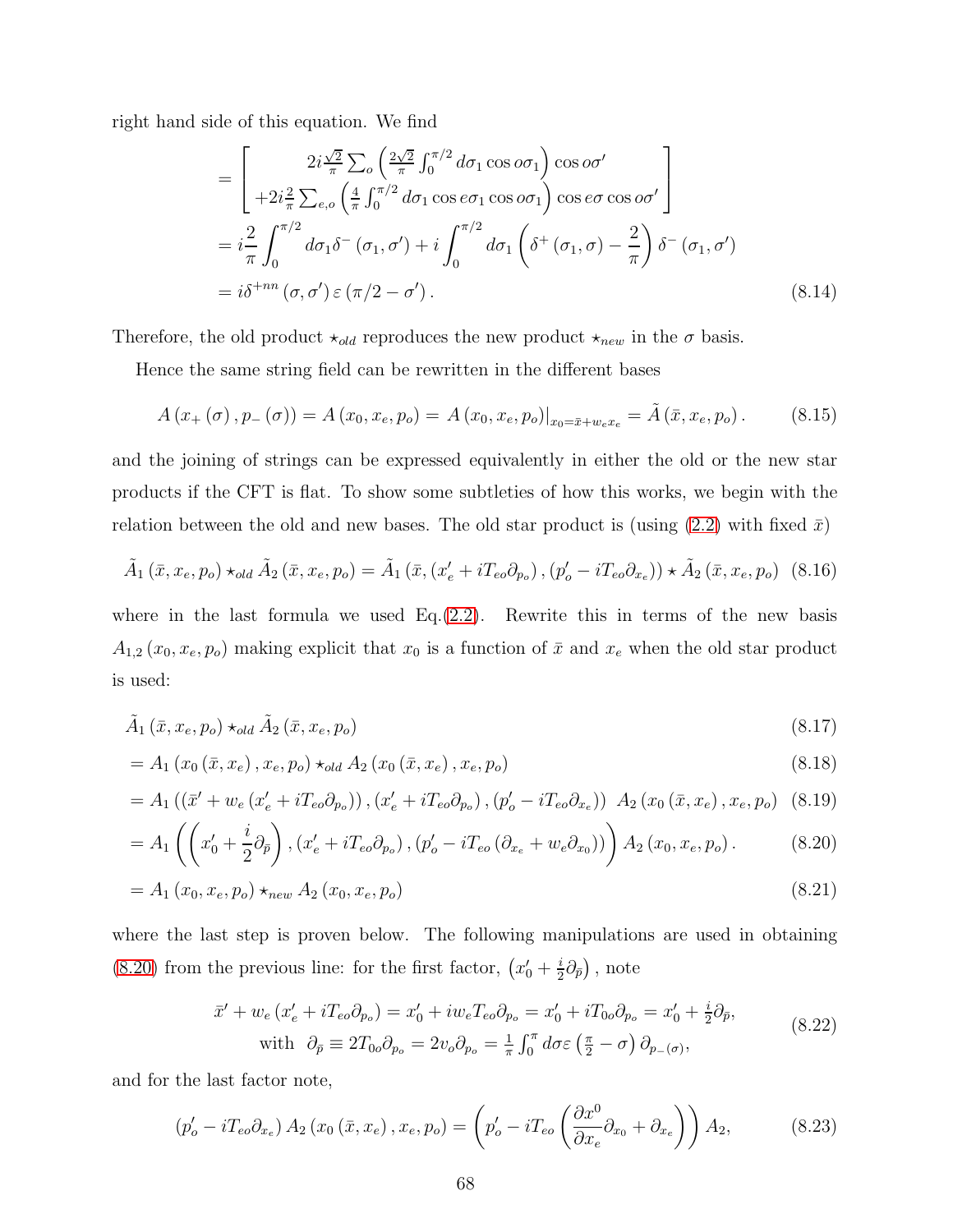where the  $\partial_{x_0}$  term in [\(8.23\)](#page-67-1) takes care of applying the derivative  $T_{eo}\partial_{x_e}$  on the  $x_e$  in  $x_0(\bar{x}, x_e)$ by using the chain rule, with

$$
\frac{\partial x^0}{\partial x_e} = w_e, \text{ and } \partial_{x_0} = \frac{1}{2} \int_0^{\pi} d\sigma \partial_{x_+(\sigma)}, \tag{8.24}
$$

while the last  $\partial_{x_e}$  in [\(8.23\)](#page-67-1) is applied to  $x_e$  which is not inside  $x_0(\bar{x}, x_e)$  in  $A_2$ . In this way we have established in general the equivalence of the old and new star products [\(8.17\)](#page-67-2) and [\(8.21\)](#page-67-3). Any computation can be performed by switching between the old/new versions of the star as long as sufficient care is used as demonstrated above.

On the way to prove the equivalence of  $(8.20)$  and the new  $\star$  product in the  $\sigma$ -basis via  $(8.21)$ , we first note that the expression in  $(8.20)$  is reproduced from  $(8.21)$  by defining a new star product in the  $(x_0, x_e, p_o)$  mode basis that includes the center of mass mode  $x_0$ that is explicitly shown as follows

<span id="page-68-0"></span>
$$
\star_{new} = (\star_{x_e, p_o}) \exp\left(\frac{i}{2} \left(\overleftarrow{\partial}_{x_0^M} \overrightarrow{\partial}_{\bar{p}_M} - \overleftarrow{\partial}_{\bar{p}_M} \overrightarrow{\partial}_{x_0^M}\right)\right),\tag{8.25}
$$

where  $\partial_{\bar{p}_M} = 2v_o \partial_{p_{M_o}}$  is defined as in [\(8.22\)](#page-67-4), and  $(\star_{x_e, p_o})$  is the non-zero mode contribution given by

<span id="page-68-1"></span>
$$
(\star_{x_e, p_o}) = \exp\left(i T_{eo} \left(\overleftarrow{\partial}_{x_e^M} \overrightarrow{\partial}_{p_{Mo}} - \overleftarrow{\partial}_{p_{Mo}} \overrightarrow{\partial}_{x_e^M}\right)\right). \tag{8.26}
$$

In particular, as applications of this mode-version of the new star, note that for products with the center of mass mode,  $x_0^{\mu}$  or  $x_0^b$ , we get

$$
x_0^M \star_{new} A(x_0, x_e, p_o) = \left(x_0^M + \frac{i}{2} \partial_{\bar{p}_M}\right) A(x_0, x_e, p_o), \qquad (8.27)
$$

however, for products with the midpoint we get (as in  $(8.12)$ )

$$
\bar{x}^{M} \star_{new} A(x_0, x_e, p_o) = \bar{x}^{M} A(x_0, x_e, p_o), \qquad (8.28)
$$

where there are no derivatives on the right hand side, showing again that the midpoint  $\bar{x}$  is insensitive to the derivatives in the new star product, and acts just like a complex number.

Finally, to prove the equality between the star products in the new  $\sigma$ -basis and the new mode basis [\(8.25\)](#page-68-0) we use the mode expansions of the position and momentum [\(8.1\)](#page-64-1) and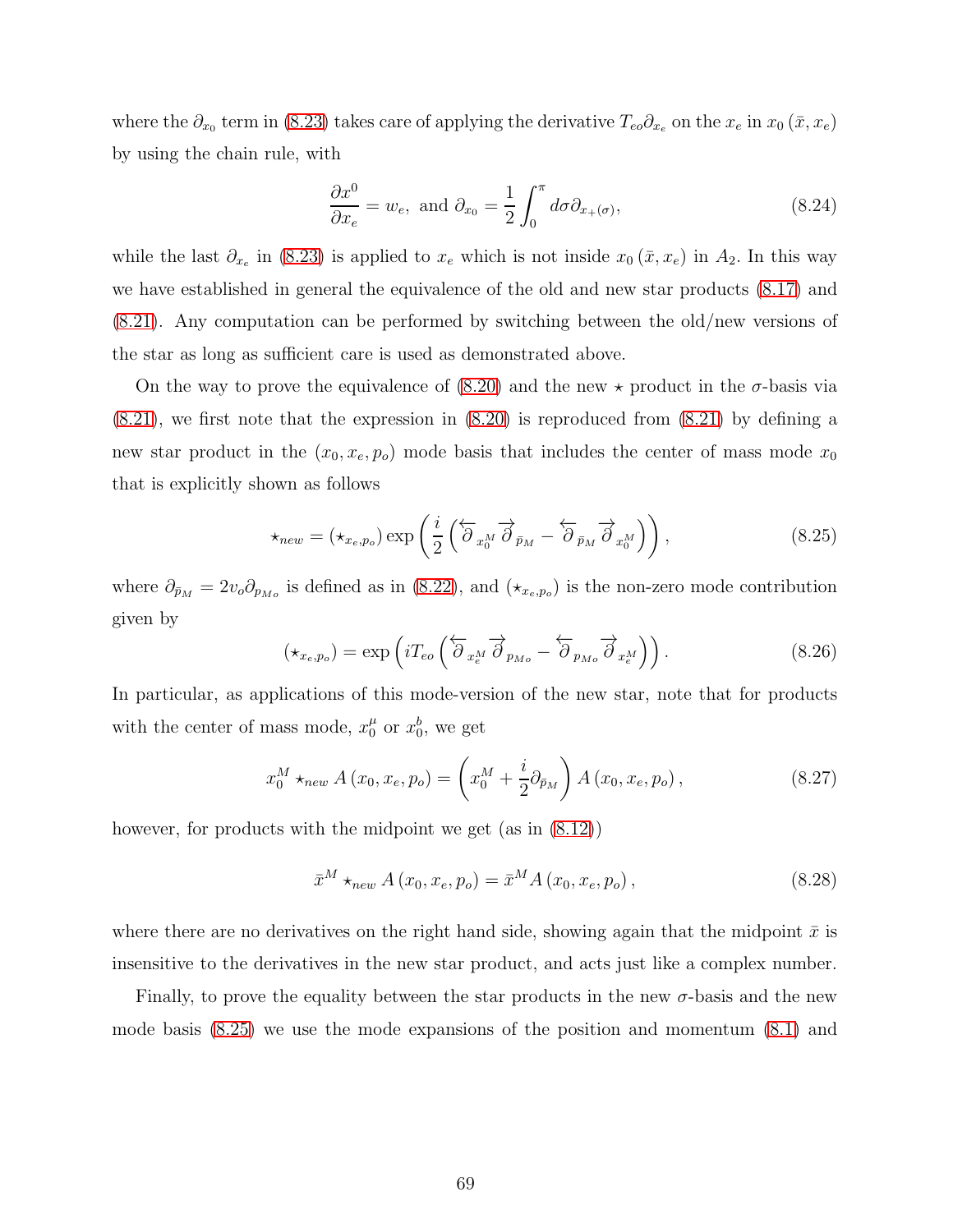compute the mode expansion of their derivatives by using the chain rule as follows:

$$
x_{+}(\sigma) = x_{0} + \sqrt{2} \sum_{e} x_{e} \cos e\sigma,
$$
  
\n
$$
\partial_{x_{+}(\sigma)} = \frac{2}{\pi} \left( \partial_{x_{0}} + \sqrt{2} \sum_{e} \cos e\sigma \partial_{x_{e}} \right)
$$
  
\n
$$
\partial_{x_{+}(\sigma)} x_{+}(\sigma') = \delta^{+nn} (\sigma, \sigma'),
$$
  
\n
$$
p_{-}(\sigma) = \frac{\sqrt{2}}{\pi} \sum_{o} p_{o} \cos o\sigma,
$$
  
\n
$$
\partial_{p_{-}(\sigma)} = 2\sqrt{2} \sum_{o} \cos o\sigma \partial_{p_{o}},
$$
  
\n
$$
\partial_{p_{-}(\sigma)} p_{-}(\sigma') = \delta^{-nn} (\sigma, \sigma').
$$
\n(8.30)

The first term (and similarly the second term) in the exponential of the new star product in [\(2.9\)](#page-9-0) can be evaluated in terms of modes

$$
\frac{i}{4} \int_0^{\pi} d\sigma \overrightarrow{\partial}_{p_{-}(\sigma)} \cdot \overleftarrow{\partial}_{x(\sigma)} \varepsilon \left(\frac{\pi}{2} - \sigma\right)
$$
\n
$$
= \frac{i}{4} \int_0^{\pi} d\sigma \varepsilon \left(\frac{\pi}{2} - \sigma\right) \left(2\sqrt{2} \sum_o \cos o\sigma \overrightarrow{\partial}_{p_o}\right) \cdot \left(\frac{2}{\pi} \left(\overleftarrow{\partial}_{x_0} + \sqrt{2} \sum_e \cos e\sigma \overleftarrow{\partial}_{x_e}\right)\right)
$$
\n
$$
= \left(\frac{i}{4} \frac{2}{\pi} 2\sqrt{2} \int_0^{\pi} d\sigma \varepsilon \left(\pi/2 - \sigma\right) \cos o\sigma \right) \overrightarrow{\partial}_{p_o} \cdot \overleftarrow{\partial}_{x_0} + \sqrt[n]{\overrightarrow{\partial}_{p_o}} \overleftarrow{\partial}_{x_e},
$$
\n
$$
= \left(\frac{i}{4} \frac{2}{\pi} 2\sqrt{2} 2 \int_0^{\pi/2} d\sigma \cos o\sigma \right) \overrightarrow{\partial}_{p_o} \cdot \overleftarrow{\partial}_{x_0} + \sqrt[n]{\overrightarrow{\partial}_{p_o}} \overleftarrow{\partial}_{x_e},
$$
\n
$$
= iT_{0o} \overrightarrow{\partial}_{p_o} \cdot \overleftarrow{\partial}_{x_0} + iT_{eo} \overrightarrow{\partial}_{p_o} \cdot \overleftarrow{\partial}_{x_e}.
$$
\n(8.31)

where we used  $\sqrt[n]{\partial}_{p_o} \overleftarrow{\partial}_{x_e}$  as a short notation to include the integrals that are not shown explicitly to save space. Putting together all the terms in the exponential of [\(2.9\)](#page-9-0), leads exactly to Eq. [\(8.25\)](#page-68-0), thus proving that the  $\star$  in the continuous  $\sigma$ -basis [\(2.9\)](#page-9-0) and the  $\star$  in the discreet basis [\(8.25\)](#page-68-0) that includes the center of mass mode are identical.

Therefore, we have proven (noting the relation [\(8.15\)](#page-67-5) between  $A$  and  $\tilde{A}$ ) that

$$
\tilde{A}_{1} (\bar{x}, x_{e}, p_{o}) \star_{old} \tilde{A}_{2} (\bar{x}, x_{e}, p_{o}), \n= A_{1} (x_{0}, x_{e}, p_{o}) \star_{new} A_{2} (x_{0}, x_{e}, p_{o}), \n= A_{1} (x_{+} (\sigma), p_{-} (\sigma)) \star_{new} A_{2} (x_{+} (\sigma), p_{-} (\sigma)).
$$
\n(8.32)

In the  $\star_{new}$  the center of mass mode  $x_0$  is active in the string joining as an independent degree of freedom; this is in contrast to  $\star_{old}$  where the midpoint  $\bar{x}$  is passive as an independent degree of freedom. We have shown that  $\star_{old}$  and  $\star_{new}$  are completely equivalent, but they must be used consistently in their own basis. As we saw above in Eq.[\(8.20\)](#page-67-0),  $\partial_{x_e}$  does not mean the same thing in the various bases because partial derivatives imply that some variables are fixed while evaluating derivatives, but the quantities held fixed are different in the various bases:  $\bar{x}$  fixed in the old basis, while  $x_0$  fixed in the new basis. Hence one must be careful in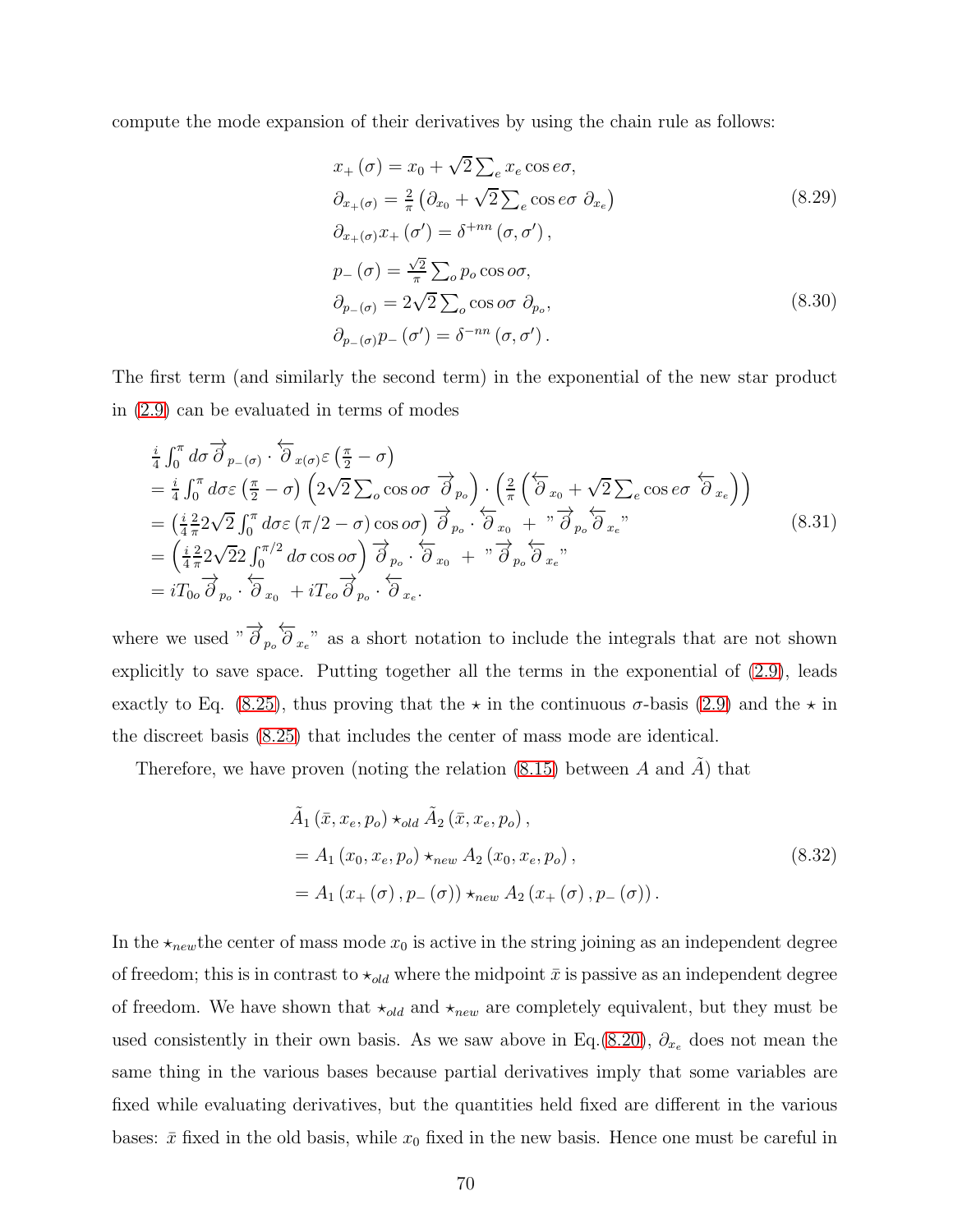such computations. Clearly, as long as we stick consistently to only one basis, or be careful in the translation as in the steps in Eqs.[\(8.17-](#page-67-2)[8.21\)](#page-67-3), there will be no errors.

The advantage of the new star is that there is a lot of simplification in the  $\sigma$  formalism because the midpoint does not need to be distinguished. Furthermore, the  $\sigma$  basis is clearly background independent and applies to all CFT backgrounds that may be used in the constructions of the BRST field  $Q(x, p)$ . Moreover, quantum operators products that are well known in the QM of any CFT apply directly also in the parallel induced iQM of the MSFT formalism, thus rendering the computations in the new MSFT much easier.

# B. The BRST Gauge Transformations for an Invariant Action

The MSFT action [\(5.56\)](#page-44-0) has the following form when the midpoint integration is made explicit

$$
S = -Str' \int d\bar{x}^{b} \left( A \star Q \star A + \frac{g_0}{3} A \star \partial_{\bar{x}^{b}} A \star \partial_{\bar{x}^{b}} A \right)
$$
  
= 
$$
-Str' \left( \partial_{\bar{x}^{b}} \left( A \star Q \star A \right) + \frac{g_0}{3} \partial_{\bar{x}^{b}} A \star \partial_{\bar{x}^{b}} A \star \partial_{\bar{x}^{b}} A \right),
$$
(8.33)

Str′ is the remainder of the phase space integration that does not include the midpoint ghost modes. The gauge transformation that leaves this action invariant is the following

<span id="page-70-0"></span>
$$
\delta_{\Lambda} A = [Q, \Lambda]_{\star} + g_0 \{ \partial_{\bar{x}^b} A, \partial_{\bar{x}^b} \Lambda \}_{\star} . \tag{8.34}
$$

Analyzing the ghost numbers in Eq.  $(8.34)$  we conclude that the gauge parameter  $\Lambda$  is bosonic with ghost number  $-2$ .

Let us check the invariance under the transformation  $(8.34)$ .

$$
\delta_{\Lambda}S = -Str'\partial_{\bar{x}^{b}} \begin{bmatrix}\n(\delta_{\Lambda}A \star Q \star A + A \star Q \star \delta_{\Lambda}A) \\
+ g_{0}\delta_{\Lambda}A \star (\partial_{\bar{x}^{b}}A)_{\star}^{2}\n\end{bmatrix}
$$
\n(8.35)\n
$$
= -Str'\partial_{\bar{x}^{b}} \begin{bmatrix}\n(Q \star \Lambda - \Lambda \star Q + g_{0} \{\partial_{\bar{x}^{b}}A, \partial_{\bar{x}^{b}}\Lambda\}_{\star}) \star Q \star A \\
+ A \star Q \star (Q \star \Lambda - \Lambda \star Q + g_{0} \{\partial_{\bar{x}^{b}}A, \partial_{\bar{x}^{b}}\Lambda\}_{\star})\}\n\end{bmatrix}
$$
\n(8.36)\n
$$
+ g_{0} (Q \star \Lambda - \Lambda \star Q + g_{0} \{\partial_{\bar{x}^{b}}A, \partial_{\bar{x}^{b}}\Lambda\}_{\star}) \star (\partial_{\bar{x}^{b}}A)_{\star}^{2}\n\end{bmatrix}
$$

Next we use the cyclic property of the supertrace, and the star nilpotency of the BRST field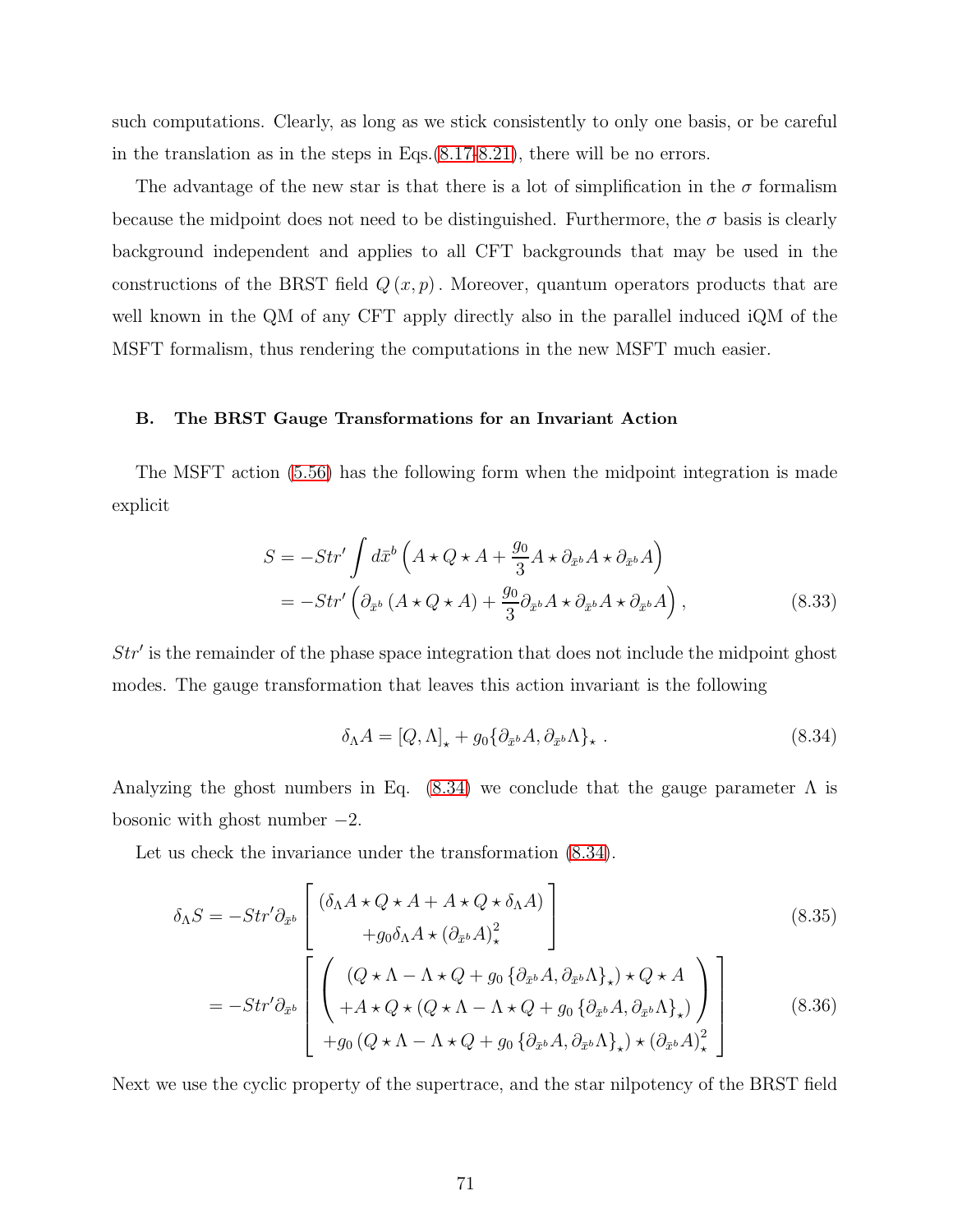$Q \star Q = 0$ , to cancel kinetic terms and reorganize the interaction terms

$$
\delta_{\Lambda}S = Str' \left[ \begin{array}{c} \left( (Q \star \Lambda \star Q \star A - Q \star \Lambda \star Q \star A) \right) \\ + \left( -\Lambda \star Q_{\star}^{2} \star A + A \star Q_{\star}^{2} \star \Lambda \right) \\ + g_{0} \partial_{\bar{x}^{b}} \left( Q \star \left[ -\partial_{\bar{x}^{b}} \left( A \star \partial_{\bar{x}^{b}} A \star \Lambda \right) \right] \\ + g_{0} \partial_{\bar{x}^{b}} \left( Q \star \left[ +\partial_{\bar{x}^{b}} \left( A \star \partial_{\bar{x}^{b}} \Lambda \star A \right) \right] \right) \\ + \partial_{\bar{x}^{b}} \left( \Lambda \star \partial_{\bar{x}^{b}} A \star A \right) \right] \end{array} \right] \tag{8.37}
$$

The first term vanishes explicitly while the second term takes the form

$$
\delta_{\Lambda}S = g_0 Str' \left[ \partial_{\bar{x}^b} Q \star \partial_{\bar{x}^b} \left( \Lambda \star \partial_{\bar{x}^b} A \star A + A \star \partial_{\bar{x}^b} \Lambda \star A - A \star \partial_{\bar{x}^b} A \star \Lambda \right) \right]. \tag{8.38}
$$

In the next step we expand the string field A and the gauge parameter  $\Lambda$  in the powers of  $\bar{x}^b$ :

$$
A = \bar{x}^{b} A^{(0)} + A^{(-1)}, \quad \Lambda = \bar{x}^{b} \Lambda^{(-1)} + \Lambda^{(-2)}.
$$
\n(8.39)

The BRST charge contributes

$$
\partial_{\bar{x}^b} Q \equiv Q_{++} = \int_0^{\pi/2} d\sigma p_{-b}(\sigma) \star x^c_+(\sigma). \tag{8.40}
$$

where  $Q_{++}$  has ghost number +2. Therefore,  $\delta_{\Lambda}S$  can be reorganized into the form

$$
\delta_{\Lambda}S = g_0 Str' \left\{Q_{++}\Psi\right\},\,
$$

with

<span id="page-71-0"></span>
$$
\Psi = \left[ \Lambda^{(-2)}, \left( A^{(0)} \right)^2 \right]_{\star} + \left\{ A^{(-1)}, \left\{ \Lambda^{(-1)}, A^{(0)} \right\} \right\}_{\star}.
$$
\n(8.41)

We dropped the star product in  $Str'(Q_{++} \star \Psi)$  because it is allowed under the supertrace. Next we examine this  $Str'$ . Making the Grassmann integrals explicit as being equivalent to derivatives, we can write

$$
Str'(Q_{++}\Psi) =
$$
\n
$$
= Tr \left\{ \prod_{\sigma'} \left[ \frac{\partial}{\partial p_{-b}(\sigma')} \frac{\partial}{\partial x_{+}^{b}(\sigma')} \frac{\partial}{\partial p_{-c}(\sigma')} \frac{\partial}{\partial x_{+}^{c}(\sigma')} \left( \int_{0}^{\pi/2} d\sigma p_{-b}(\sigma) x_{+}^{c}(\sigma) \right) \Psi (p_{-b}, x_{+}^{c}, p_{-c}, x_{+}^{b}) \right] \right\}
$$
\n
$$
\sim Tr \left( \int_{0}^{\pi/2} d\sigma \left[ \frac{\partial}{\partial p_{-c}(\sigma)} \frac{\partial}{\partial x_{+}^{b}(\sigma)} \Psi (p_{-b}, x_{+}^{c}, p_{-c}, x_{+}^{b}) \right]_{p_{-b} = x_{+}^{c}, = p_{-c}, = x_{+}^{b} = 0} \right)
$$

where Tr is the remaining bosonic integrals. Now, substituting  $\Psi$  from [\(8.41\)](#page-71-0) the two derivatives in the last line produce several (anti)commutators. To see this we write out the bose/fermi components of A and  $\Lambda$ 

$$
A = \bar{x}^{b} A^{(0)} + A^{(-1)}, \quad \Lambda = \bar{x}^{b} \Lambda^{(-1)} + \Lambda^{(-2)}.
$$
\n(8.42)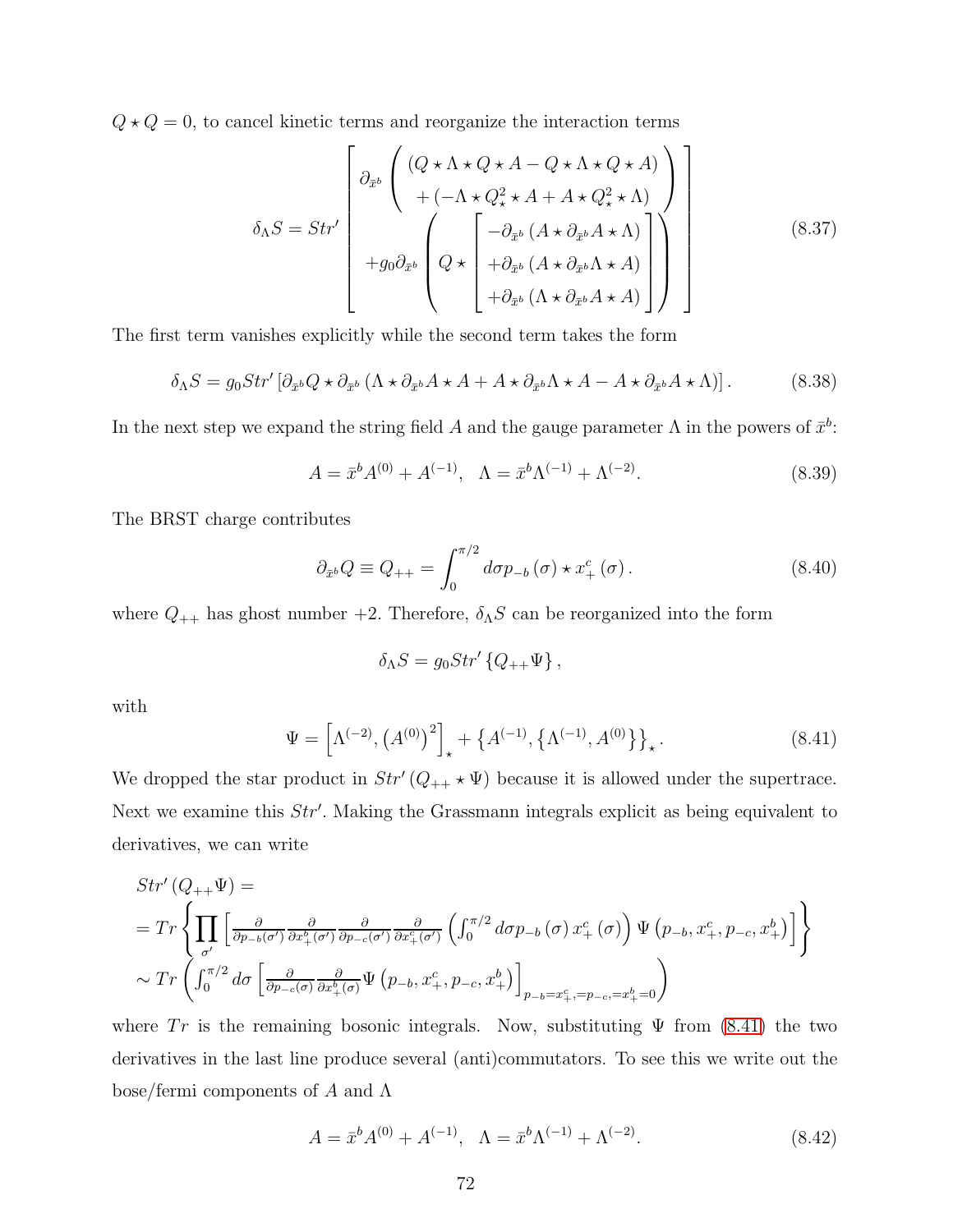and then find that  $Str'(Q_{++}\Psi)$  takes the form

$$
Tr \int_{0}^{\pi/2} d\sigma \begin{pmatrix} \left[ \frac{\partial}{\partial p_{-c}(\sigma)} \frac{\partial}{\partial x_{+}^{b}(\sigma)} \Lambda^{(-2)}, \left( A^{(0)} \right)^{2} \right]_{\star} \\ + \left[ \Lambda^{(-2)}, \frac{\partial}{\partial p_{-c}(\sigma)} \frac{\partial}{\partial x_{+}^{b}(\sigma)} \left( A^{(0)} \right)^{2} \right]_{\star} \\ - \left\{ \frac{\partial}{\partial x_{+}^{b}(\sigma)} \Lambda^{(-2)}, \frac{\partial}{\partial p_{-c}(\sigma)} \left( A^{(0)} \right)^{2} \right\}_{\star} \\ + \left\{ \frac{\partial}{\partial p_{-c}(\sigma)} \Lambda^{(-2)}, \frac{\partial}{\partial x_{+}^{b}(\sigma)} \left( A^{(0)} \right)^{2} \right\}_{\star} \\ - \left\{ \frac{\partial}{\partial p_{-c}(\sigma)} \frac{\partial}{\partial x_{+}^{b}(\sigma)} A^{(-1)}, \left\{ \Lambda^{(-1)}, A^{(0)} \right\}_{\star} \right\}_{\star} \\ - \left\{ A^{(-1)}, \frac{\partial}{\partial p_{-c}(\sigma)} \frac{\partial}{\partial x_{+}^{b}(\sigma)} \left\{ \Lambda^{(-1)}, A^{(0)} \right\}_{\star} \right\}_{\star} \\ - \left[ \frac{\partial}{\partial x_{+}^{b}(\sigma)} \left\{ \Lambda_{-}^{(-1)}, A^{(0)} \right\}_{\star}, \frac{\partial}{\partial p_{-c}(\sigma)} A^{(-1)} \right]_{\star}^{*} \\ - \left[ \frac{\partial}{\partial x_{+}^{b}(\sigma)} A^{(-1)}, \frac{\partial}{\partial p_{-c}(\sigma)} \left\{ \Lambda^{(-1)}, A^{(0)} \right\}_{\star} \right]_{\star}^{*} \end{pmatrix} \tag{8.43}
$$

It is understood that we should set  $p_{-b} = x_{+}^c = p_{-c} = x_{+}^b = 0$  after taking the derivatives. All these terms vanish under the trace on the basis of their bose/fermi properties,  $Tr[a, b] =$ 0 when they are both bosons and  $Tr\{\alpha, \beta\} = 0$  when they are both fermions.

Hence, we proved that the gauge transformation that gives  $\delta_{\Lambda}S = 0$  has the following form

$$
\delta_{\Lambda} A = [Q, \Lambda]_{\star} + g_0 \left\{ \partial_{\bar{x}^b} A, \partial_{\bar{x}^b} \Lambda \right\}_{\star} , \qquad (8.44)
$$

for  $\Lambda(x, p)$  a general field of ghost number  $-2$ , and A a general field of ghost number  $-1$ .

- [1] E. Witten, "Non-commutative geometry and string field theory," Nucl. Phys. B268 (1986) 253.
- [2] I. Bars, "Map of Witten's  $\star$  to Moyal's  $\star$ ," Phys. Lett. B517, 436 (2001) [\[arXiv:hep-th/0106157\]](http://arxiv.org/abs/hep-th/0106157); I. Bars, "MSFT: Moyal star formulation of string field theory," [arXiv:hep-th/0211238.](http://arxiv.org/abs/hep-th/0211238)
- [3] I. Bars and Y. Matsuo, "Associativity anomaly in string field theory," Phys. Rev. D 65, 126006 (2002) [\[arXiv:hep-th/0202030\]](http://arxiv.org/abs/hep-th/0202030); "Computing in string field theory using the Moyal star product," Phys. Rev. D 66, 066003 (2002) [\[arXiv:hep-th/0204260\]](http://arxiv.org/abs/hep-th/0204260).
- [4] I. Bars, I. Kishimoto and Y. Matsuo, "String amplitudes from Moyal string field theory," Phys. Rev. D 67, 066002 (2003) [\[arXiv:hep-th/0211131\]](http://arxiv.org/abs/hep-th/0211131); "Analytic study of nonperturbative solutions in open string field theory," Phys. Rev. D 67, 126007 (2003)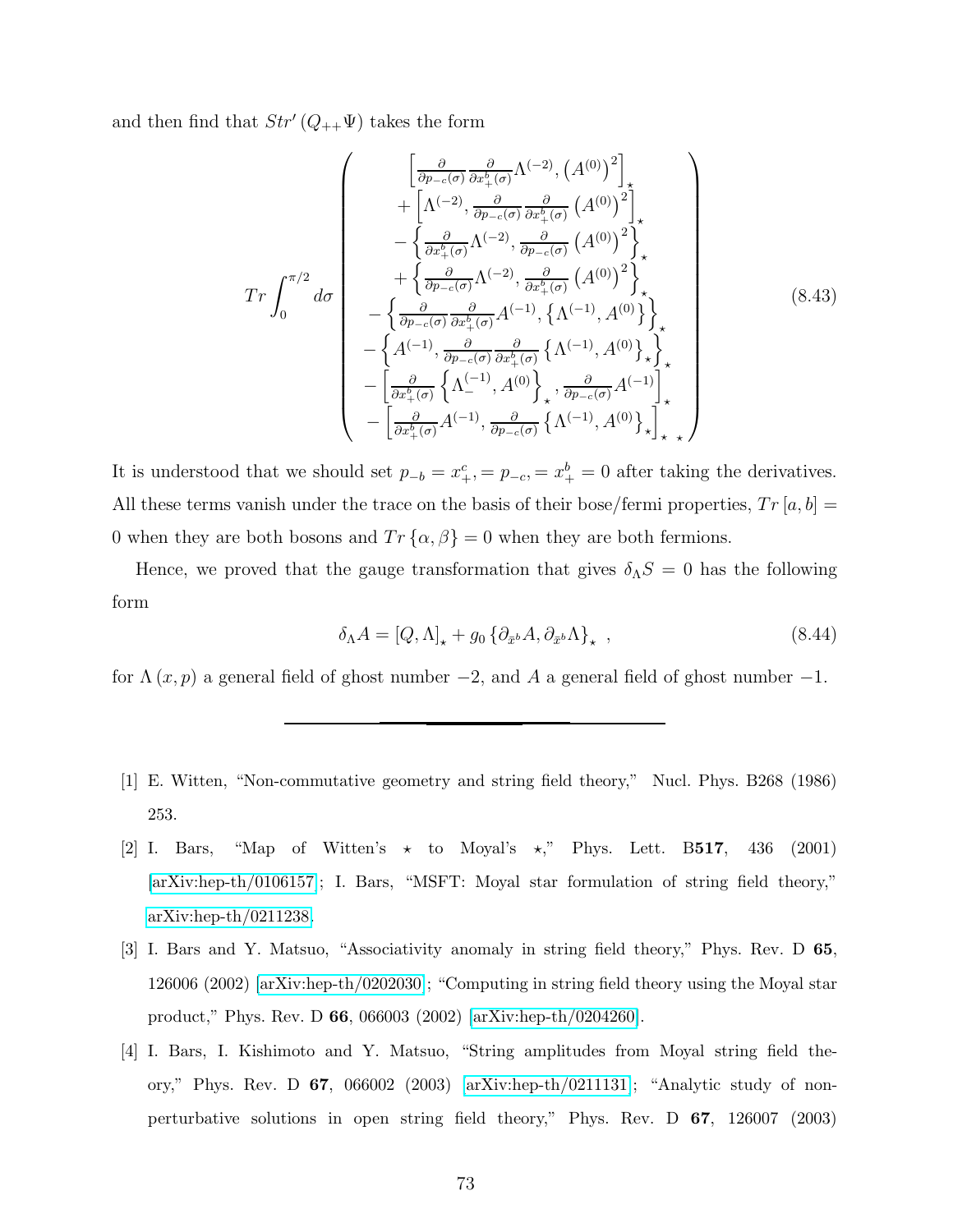[\[arXiv:hep-th/0302151\]](http://arxiv.org/abs/hep-th/0302151); "Fermionic ghosts in Moyal string field theory," JHEP 0307, 027 (2003) [\[arXiv:hep-th/0304005\]](http://arxiv.org/abs/hep-th/0304005).

- [5] I. Bars and I. Y. Park, "Improved off-shell scattering amplitudes in string field theory and new computational methods", Phys. Rev. D69 (2004) 086007 [\[hep-th/0311264\]](http://arxiv.org/abs/hep-th/0311264).
- [6] I. Bars, "MSFT: Moyal star formulation of string field theory," in Proc. 3rd International Sakharov Conference on Physics, [hep-th/0211238.](http://arxiv.org/abs/hep-th/0211238)
- [7] T. G. Erler, "A fresh look at midpoint singularities in the algebra of string fields", JHEP 2005, 042 (2005) [\[arXiv:hep-th/0304044.](http://arxiv.org/abs/hep-th/0304044)1].
- [8] D. J. Gross and A. Jevicki, "Operator formulation of interacting string field theory," Nucl. Phys. B 287, 225 (1987).
- [9] M. R. Douglas, H. Liu, G. Moore and B. Zwiebach, "Open string product as a continuous Moyal product", JHEP 04 (2002) 022 [\[hep-th/0202087\]](http://arxiv.org/abs/hep-th/0202087); D. M. Belov "Representation of the small conformal algebra in kappa-basis", [arXiv:hep-th/0210199;](http://arxiv.org/abs/hep-th/0210199) D. M. Belov and C. Lovelace, "Star products made easy", Phys.Rev. D 68, 066003 (2003) [\[arXiv:hep-th/0304158\]](http://arxiv.org/abs/hep-th/0304158); D. M. Belov and Konechny, "On spectral density of Neumann matrices", Phys.Lett. B 558, 111 (2003) [\[arXiv:hep-th/0210169\]](http://arxiv.org/abs/hep-th/0210169); "On continuous Moyal product structure in string field theory", [hep-th/0207174;](http://arxiv.org/abs/hep-th/0207174) E. Fuchs, M. Kroyter and A. Marcus, "Virasoro operators in the continuous basis of string field theory", JHEP 11 (2202) 046 [\[arXiv:hep-th/0210155\]](http://arxiv.org/abs/hep-th/0210155); "Continuous half-string representation of string field theory", [arXiv:hep-th/0307148.](http://arxiv.org/abs/hep-th/0307148)
- [10] H. Weyl, "Quantenmechanik und Gruppentheorie," Zeitschrift für Physik 46 (1927) 1. H. J. Grönewold, "On the principles of elementary quantum mechanics". Physica 12 (1946) 4054.

J. E. Moyal, "Quantum mechanics as a statistical theory," Mathematical Proceedings of the Cambridge Philosophical Society, 45 (1949) 99.

T. L. Curtright and C. K. Zachos, "Quantum mechanics in phase space," Asia Pacific Physics Newsletter 1 (2012) 37 [\[arXiv:1104.5269\]](http://arxiv.org/abs/1104.5269).

- [11] S. Giddings, "The Veneziano amplitude from interacting string field theory," Nucl. Phys. B278 (1986) 242.
- [12] L. Rastelli, A. Sen, and B. Zwiebach, "Vacuum string field theory," [hep-th/0106010.](http://arxiv.org/abs/hep-th/0106010)
- [13] I.Ya. Aref'eva, D.M. Belov, A.A. Giryavets, A.S. Koshelev, P.B. Medvedev, "Noncommutative field theories and (super)string field theories," Part. fields Proc. XI Jorge Andre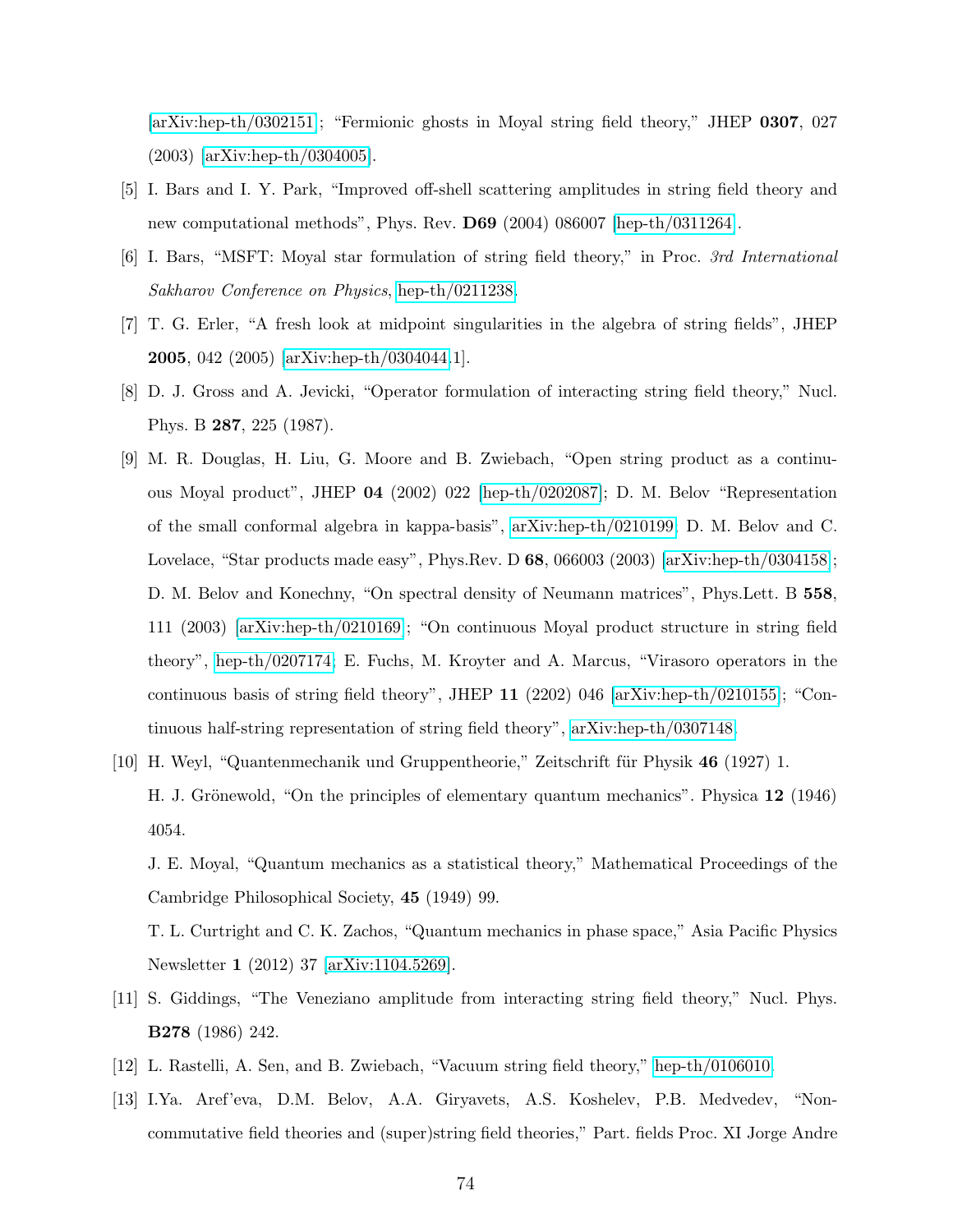Swieca Summer Sch. Sao Paulo, Brazil,January 14-27, 2001, 160 (2001)[ [hep-th/0111208\]](http://arxiv.org/abs/hep-th/0111208); I. Arefeva, R. Gorbachev, P. Medvedev, and D. Rychkov, "Three lectures on (super)string field theories," Proceedings of 3rd Summer School "Modern Math. Phys.", Zlatibor, Serbia and Montenegro, August (2004), pp. 205–233.

- [14] I. Ellwood, J. Shelton, and W. Taylor, "Tadpoles and closed string backgrounds in open string field theory," JHEP  $07$  (2003) 059 [\[hep-th/0304259v](http://arxiv.org/abs/hep-th/0304259)2].
- [15] L. Bonora, C. Maccaferri, D. Mamone and M. Salizzoni, "Topics in string field theory," [arXiv:hep-th/0304270.](http://arxiv.org/abs/hep-th/0304270)
- [16] M. Schnabl, "Analytic solution for tachyon condensation in open string field theory," Adv.Theor.Math.Phys. 10 (2006) 433 [\[hep-th/0511286\]](http://arxiv.org/abs/hep-th/0511286).
- [17] Y. Okawa, L. Rastelli, B. Zwiebach, "Analytic Solutions for Tachyon Condensation with General Projectors," [hep-th/0611110.](http://arxiv.org/abs/hep-th/0611110)
- [18] E. Fuchs and M. Kroyter, "On the validity of the solution of string field theory," JHEP 0605 (2006) 006 [\[hep-th/0603195\]](http://arxiv.org/abs/hep-th/0603195).
- [19] W. Taylor and B. Zwiebach, "D-Branes, Tachyons, and String Field Theory," [hep-th/0311017v](http://arxiv.org/abs/hep-th/0311017)3.
- [20] Y. Okawa, "Real analytic solutions for marginal deformations in open superstring field theory," JHEP 0709 (2007) 082 [\[arXiv:0704.3612\]](http://arxiv.org/abs/0704.3612).
- [21] T. Erler, M. Schnabl, "A simple analytic solution for tachyon condensation," JHEP 0910 (2009) 066 [\[arXiv:0906.0979\]](http://arxiv.org/abs/0906.0979).
- [22] M. Schnabl, "Algebraic solutions in Open String Field Theory A Lightning Review," Acta Polytechnica 50, no. 3 (2010) 102 [\[arXiv:1004.4858\]](http://arxiv.org/abs/1004.4858).
- [23] I. Bars and D. Nemeschansky, "String Propagation in Backgrounds With Curved Space-time," Nucl.Phys. B348 (1991) 89;
	- E. Witten, "On string theory and black holes," Phys. Rev. D 44, 314 (1991);

I. Bars, "Curved space-time strings and black holes," in Proceedings, Sakharov memorial lectures in physics, vol. 1, pp 473-482, or KEK scanned document  $(\text{http://ccdb5fs.kek.jp/cgi-bin/img_index?9109148});$ 

"Superstrings on curved spacetimes," in Erice Theor. Phys. 224 (1992) [\[arXiv:hep-th/9210079v](http://arxiv.org/abs/hep-th/9210079)2]; "Curved spacetime geometry for strings and affice current algebra," in Perspectives in Mathematical Physics, Penner, R. (ed.) et al., 51 [\[arXiv:hep-th/9309042\]](http://arxiv.org/abs/hep-th/9309042);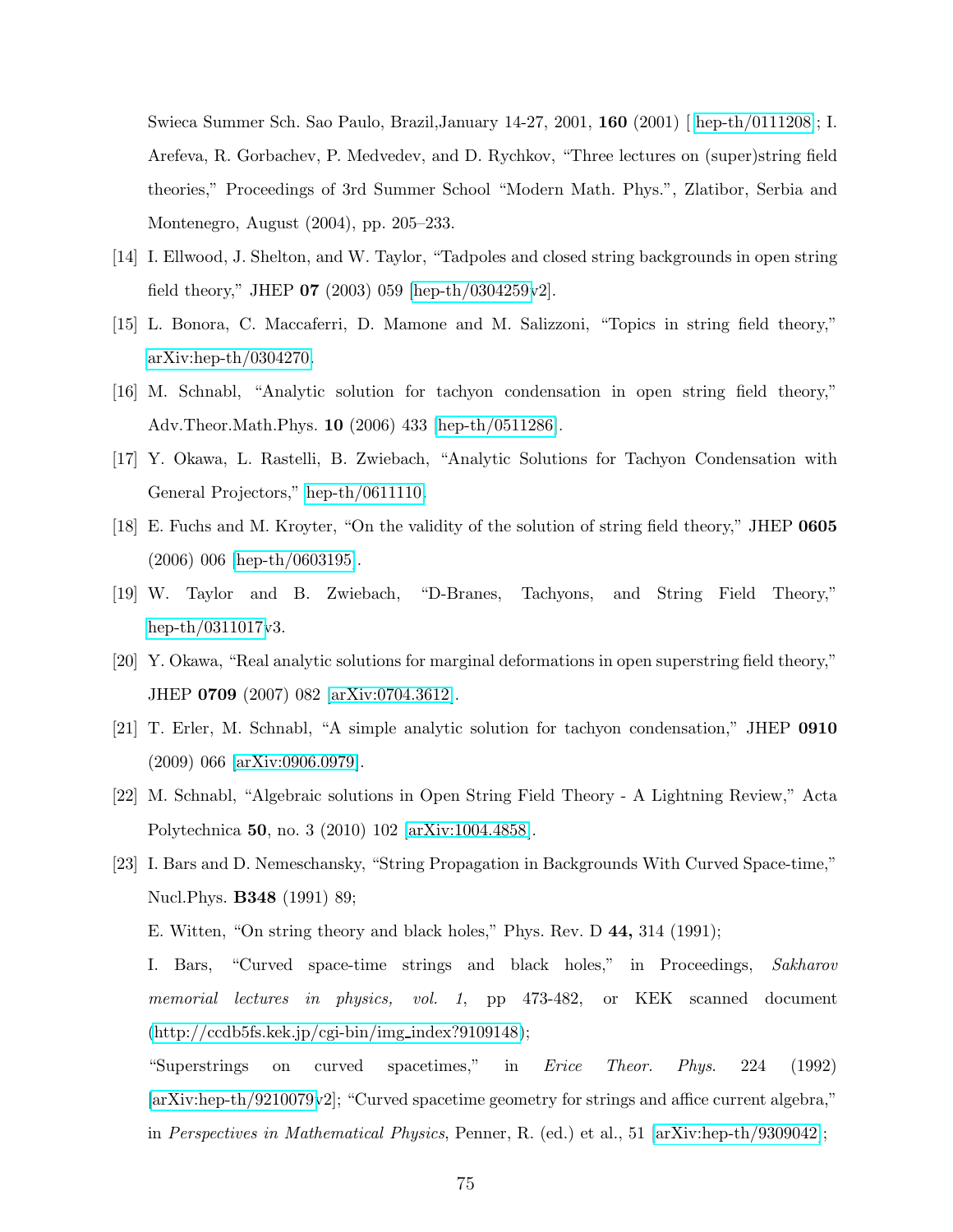I. Bars and K. Sfetsos, "A Superstring Theory in Four Curved Space-Time Dimensions," Phys. Lett. B 277, 269 (1992) [\[arXiv:hep-th/9111040\]](http://arxiv.org/abs/hep-th/9111040);

C. Nappi and E. Witten, "A WZW model based on a non-semi-simple group," Phys. Rev. Lett. 71, 3751 (1993) [\[arXiv:hep-th/9310112\]](http://arxiv.org/abs/hep-th/9310112).

[24] I. Bars and K. Sfetsos, "Generalized Duality and Singular Strings in Higher Dimensions," Mod. Phys. Lett. A 7, 1091 (1992) [\[arXiv:hep-th/9110054v](http://arxiv.org/abs/hep-th/9110054)2]; "Global Analysis of New Gravitational Singularities in String and Particle Theories," Phys. Rev. D 46 (1992) 4495 [\[arXiv:hep-th/9205037\]](http://arxiv.org/abs/hep-th/9205037); "Conformally Exact Metric and Dilaton in String Theory on Curved Spacetime," Phys. Rev. D 46, 4510 (1992) [\[arXiv:hep-th/9206006\]](http://arxiv.org/abs/hep-th/9206006); "Exact Effective Action and Spacetime Geometry in Gauged WZW Models," Phys. Rev. D 48, 844 (1993)  $[\text{arXiv:hep-th}/9301047\text{v3}]$ ; "SL $(2,\text{R})$ xSU $(2)/\text{R2}$  string model in curved spacetime and exact conformal results," Phys. Lett. B 301 (1993) 183 [\[arXiv:hep-th/9208001\]](http://arxiv.org/abs/hep-th/9208001);

I. Bars and J. Schulze, "Folded Strings Falling into a Black Hole," Phys. Rev. D 51, 1854 (1995) [\[arXiv:hep-th/9405156v](http://arxiv.org/abs/hep-th/9405156)3];

I. Bars, "Classical Solutions of a 2D string in any curved spacetime," in Journee Cosmologique 0399 (1994) [\[arXiv:hep-th/9411217\]](http://arxiv.org/abs/hep-th/9411217).

- [25] A. Tseytlin and K. Sfetsos, Nucl.Phys. B415 (1994) 116; Phys. Rev. D49 (1994) 2933; Nucl. Phys. B427 (1994) 245.
- [26] I. Bars, "Ghost-Free Spectrum of a Quantum String in SL(2,R) Curved Spacetime," Phys. Rev. D 53, 3308 (1996) [\[arXiv:hep-th/9503205v](http://arxiv.org/abs/hep-th/9503205)2];

J. M. Maldacena and H. Ooguri, "Strings in AdS 3 and the SL(2,R) WZW Model. Part 1: The Spectrum," J.Math. Phys. 42, 2929 (2001) [\[arXiv:hep-th/0001053v](http://arxiv.org/abs/hep-th/0001053)3]; "Strings in AdS 3 and the SL(2,R) WZW Model. Part 2: Euclidean Black Hole," J.Math.Phys. 42, 2961 (2001) [\[arXiv:hep-th/0005183\]](http://arxiv.org/abs/hep-th/0005183); "Strings in AdS 3 and the SL(2,R) WZW Model. Part 3: Correlation Functions," Phys. Rev. D 65 106006 (2002) [\[arXiv:hep-th/0111180v](http://arxiv.org/abs/hep-th/0111180)2];

I. Bars, C. Deliduman and D. Minic, "String Theory on AdS(3) Revisited," [arXiv:hep-th/9907087v](http://arxiv.org/abs/hep-th/9907087)2.

- [27] M. Green, J. Schwarz and E. Witten, Superstring Theory, Vol. 1, Cambridge Univ. Press, 1987.
- [28] J. Polchinski, String Theory, Vol. 1, Cambridge Univ. Press, 1998.
- [29] W. Siegel, "Covariantly second quantized string II," Phys. Lett. 151B (1985) 391; ibid. "In-